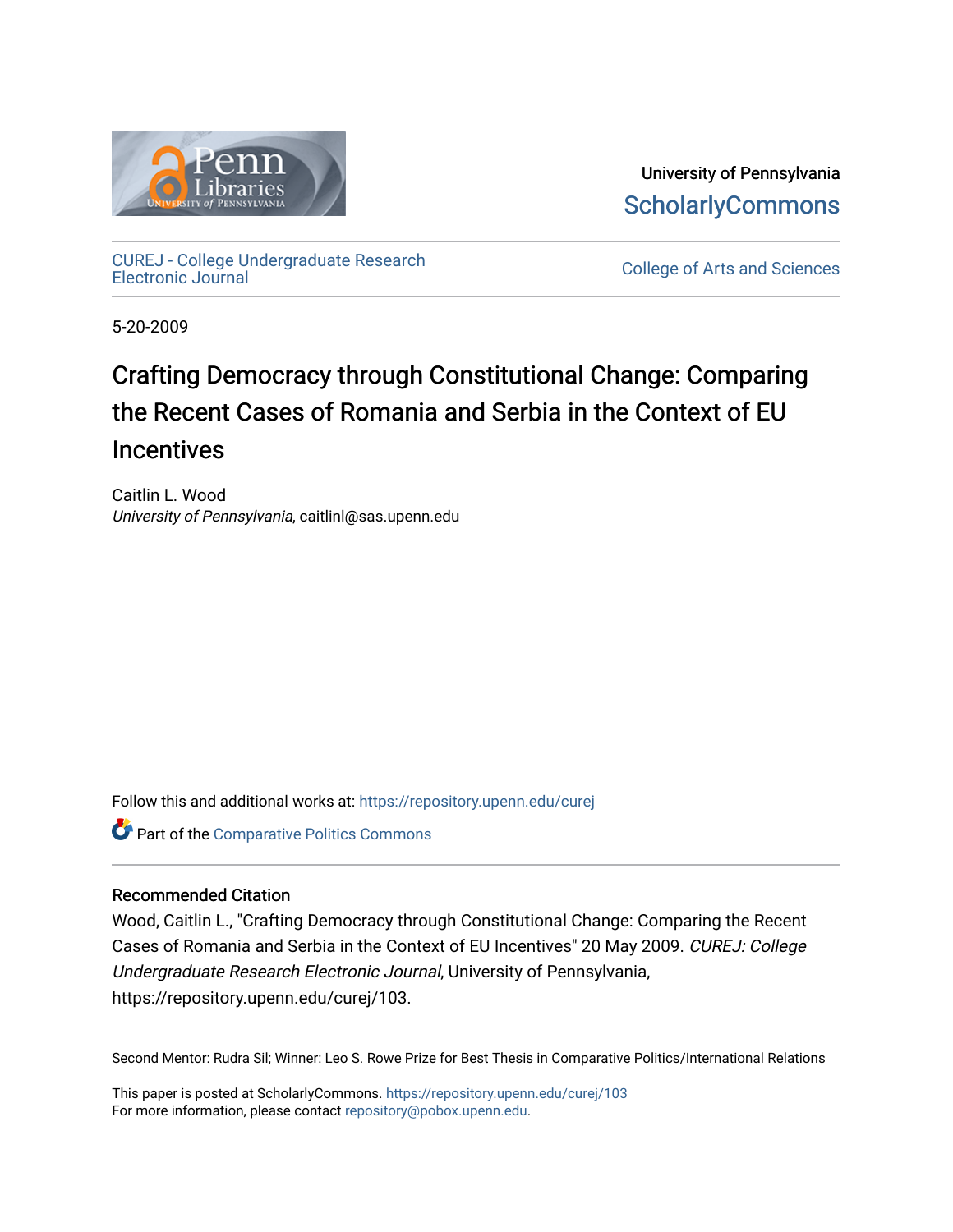## Crafting Democracy through Constitutional Change: Comparing the Recent Cases of Romania and Serbia in the Context of EU Incentives

#### **Abstract**

Current trends in the enlargement process of the European Union offer a virtual laboratory through which to gain insight into the mechanics of constitutional change. In particular, the Central and Eastern European countries, including Romania and Serbia, serve as great lenses through which to view the processes involved in consolidating democracy through constitutional dynamics. Even though EU accession may offer a set of incentives to these and other recent candidate countries, pro-democracy constitutional change aimed at meeting EU standards still requires a push from domestic coalitions within national political systems. By establishing a comparative framework by which to examine domestic coalitions in case studies of Romania and Serbia, this thesis offers three claims regarding constitutional change toward democracy: Firstly, that countries enacting constitutional change from within existing, consolidating democratic systems are dependent on a core group of political elites forming a coalition and embracing the cause of constitutional reform. Second, that message framing and communication on intra-governmental and public levels makes a difference in the outcome of constitutional referendums, an issue that is especially relevant in countries looking to reform constitutions to align their governance with EU standards. And finally, that institutional openness to change is indispensible to countries looking to reform constitutions in line with the Copenhagen Criteria within existing, consolidating democratic systems.

#### Keywords

EU, European Union, Romania, Serbia, Constitutions, Coalitions, Social Sciences, Political Science, Henry Teune, Teune, Henry

#### **Disciplines**

Comparative Politics

#### **Comments**

Second Mentor: Rudra Sil; Winner: Leo S. Rowe Prize for Best Thesis in Comparative Politics/International Relations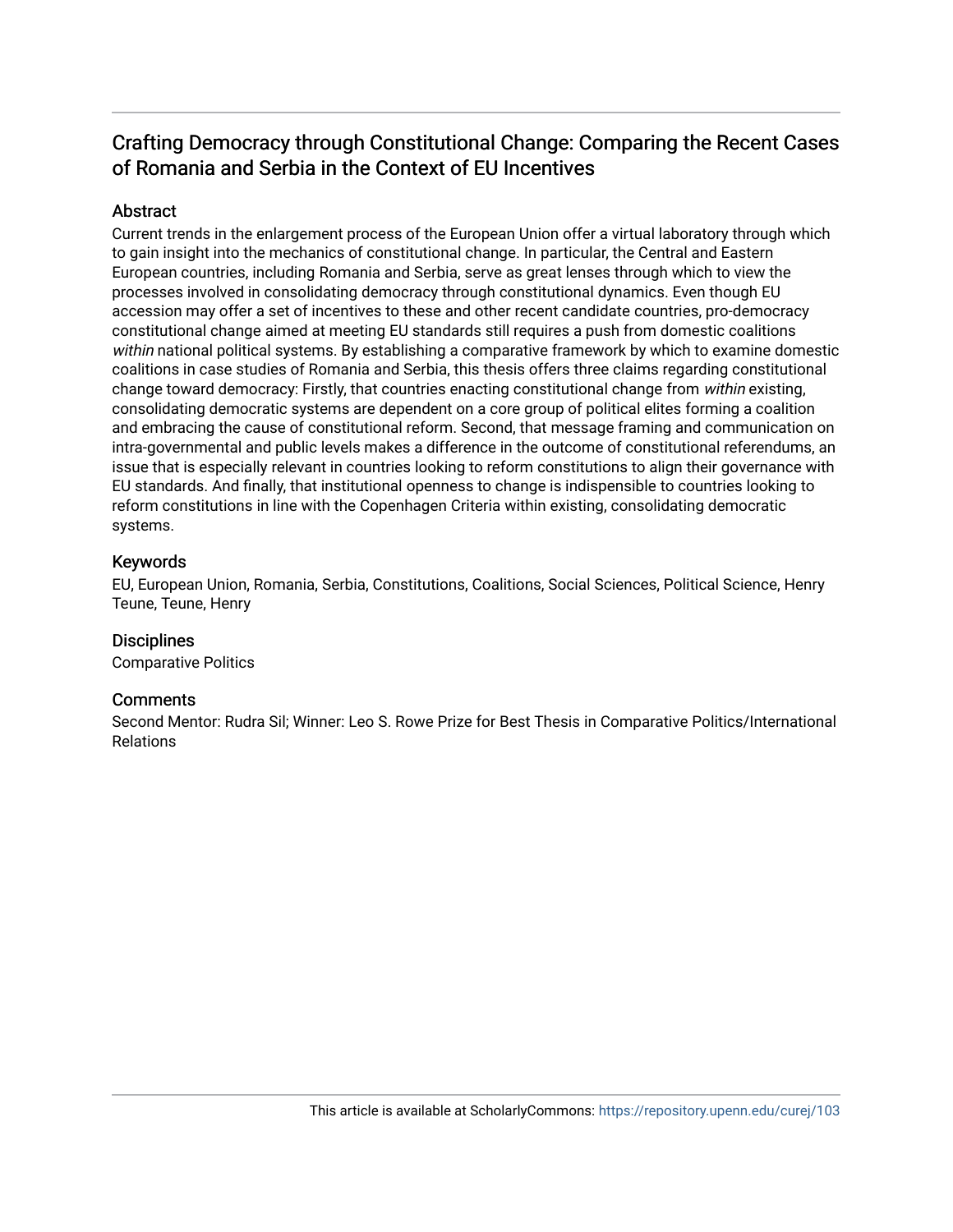# **Crafting Democracy through Constitutional Change:**

**Comparing the Recent Cases of Romania and Serbia in the Context of EU Incentives** 

> Caitlin Wood Undergraduate Honors Thesis in Political Science University of Pennsylvania Advisors: Dr. Rudra Sil and Dr. Henry Teune March 30, 2009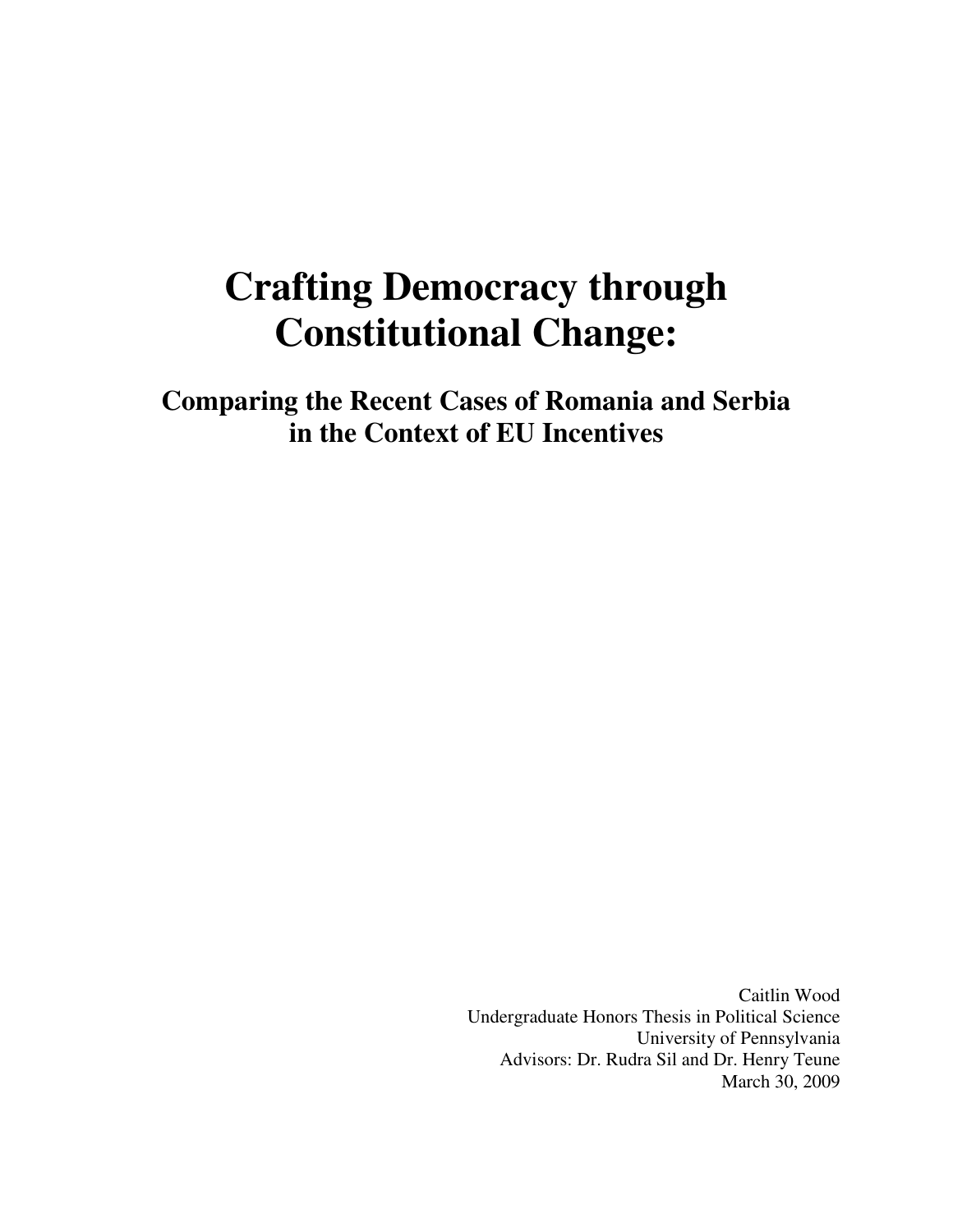| Framework for Analyzing Domestic Coalitions as Actors: A 'Bottom-Up'       |  |
|----------------------------------------------------------------------------|--|
| Conceptualizing EU Incentives and Instruments for Change: The 'Top-Down'   |  |
|                                                                            |  |
|                                                                            |  |
| "Yes to Europe": Overview and Analysis of the 2003 Constitutional          |  |
|                                                                            |  |
|                                                                            |  |
|                                                                            |  |
| "For the Good of Serbia": Overview and Analysis of the 2006 Constitutional |  |
|                                                                            |  |
|                                                                            |  |
|                                                                            |  |
|                                                                            |  |
|                                                                            |  |
|                                                                            |  |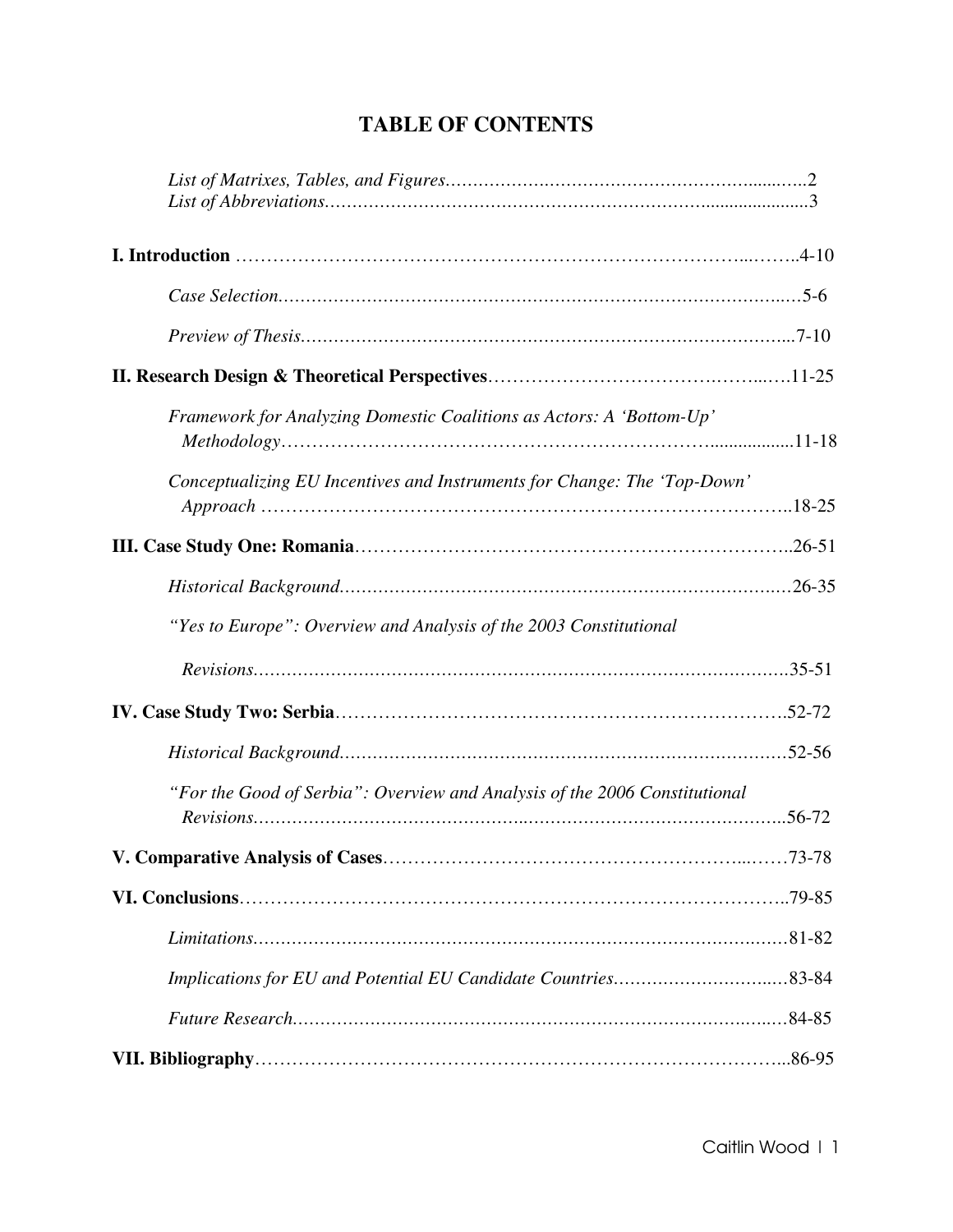## *List of Matrixes, Tables, and Figures*

## **Matrixes**

| $\overline{0}$ | <b>Framework for Analysis</b>                               | 17    |
|----------------|-------------------------------------------------------------|-------|
| $\mathsf{A}$   | Political Forces & Romania's 2003 Constitution              | 47-48 |
| B.             | Political Forces & Serbia's 2006 Constitution               | 69-70 |
| C              | Comparing Coalitions and Constitutional Outcomes in Romania | 73-74 |
|                | $(2003)$ and Serbia $(2006)$                                |       |

## **Tables**

| $\overline{1}$ | Grabbe's Mechanisms for EU Policy Transfer to Candidate and Potential<br><b>Candidate Countries</b> | 24        |
|----------------|-----------------------------------------------------------------------------------------------------|-----------|
| 2              | Summary of 2003 Changes to Romanian Constitution                                                    | $36 - 37$ |
| 3              | Romanian Chamber of Deputies Election Results, 1996–2000                                            | 38        |
| 4              | Romanian Presidential Election Results, 1996–2000                                                   | 38        |
|                | (Percentages)                                                                                       |           |
| 5              | Romanian Public Opinion on EU Membership                                                            | 43        |
| 6              | Serbian National Assembly Election Results, 2003                                                    | 58        |
| 7              | Serbian Presidential Election Results, 2004                                                         | 58        |
| 8              | Serbia's 2006 Constitutional Compromises                                                            | 64        |

## **Figures**

| 1 | The EU's Copenhagen Criteria                         |    |
|---|------------------------------------------------------|----|
|   | 2 Percent of Romanians with 'Positive' Opinion of EU | 40 |
|   | 3 October 2003 Romanian Referendum Voting Turnout    | 46 |
|   | 4 Summary of Key Findings for Constitutional Change  | 80 |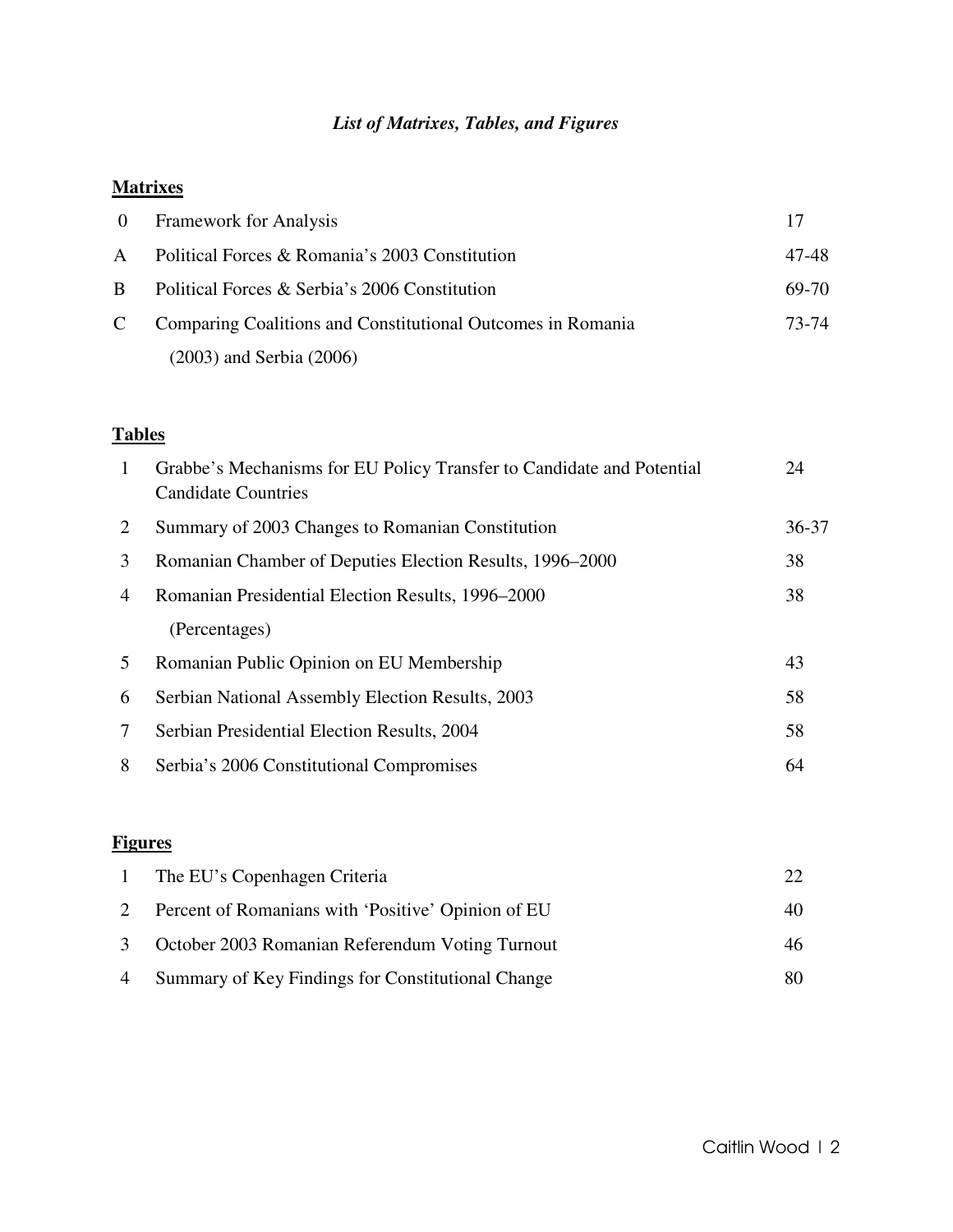## *List of Abbreviations*

| <b>CDR</b>   | Romanian Democratic Convention                            |
|--------------|-----------------------------------------------------------|
| <b>CEE</b>   | Central and Eastern European                              |
| CeSID        | Centre for Free Election and Democracy (Serbia)           |
| <b>DOS</b>   | Democratic Opposition of Serbia                           |
| DS           | Democratic Party (Serbia)                                 |
| <b>DSS</b>   | Democratic Party of Serbia                                |
| EU           | European Union                                            |
| <b>FRY</b>   | Federal Republic of Yugoslavia                            |
| <b>FSN</b>   | National Salvation Front (Romania)                        |
| <b>ICTFY</b> | International Criminal Tribunal for the former Yugoslavia |
| <b>NATO</b>  | North Atlantic Treaty Organization                        |
| <b>NGOs</b>  | Non-governmental Organizations                            |
| <b>PD</b>    | Democratic Party (Romania)                                |
| <b>PDSR</b>  | Party of Social Democracy of Romania                      |
| <b>PNL</b>   | National Liberty Party (Romania)                          |
| <b>POS</b>   | Political Opportunity Theory (Ruzza)                      |
| <b>PRM</b>   | <b>Greater Romania Party</b>                              |
| PSD          | Social Democratic Party (Romania)                         |
| <b>SPS</b>   | Socialist Party of Serbia                                 |
| <b>UDMR</b>  | Hungarian Democratic Union (Romania)                      |
| <b>UN</b>    | <b>United Nations</b>                                     |
| <b>USD</b>   | Social Democratic Union (Romania)                         |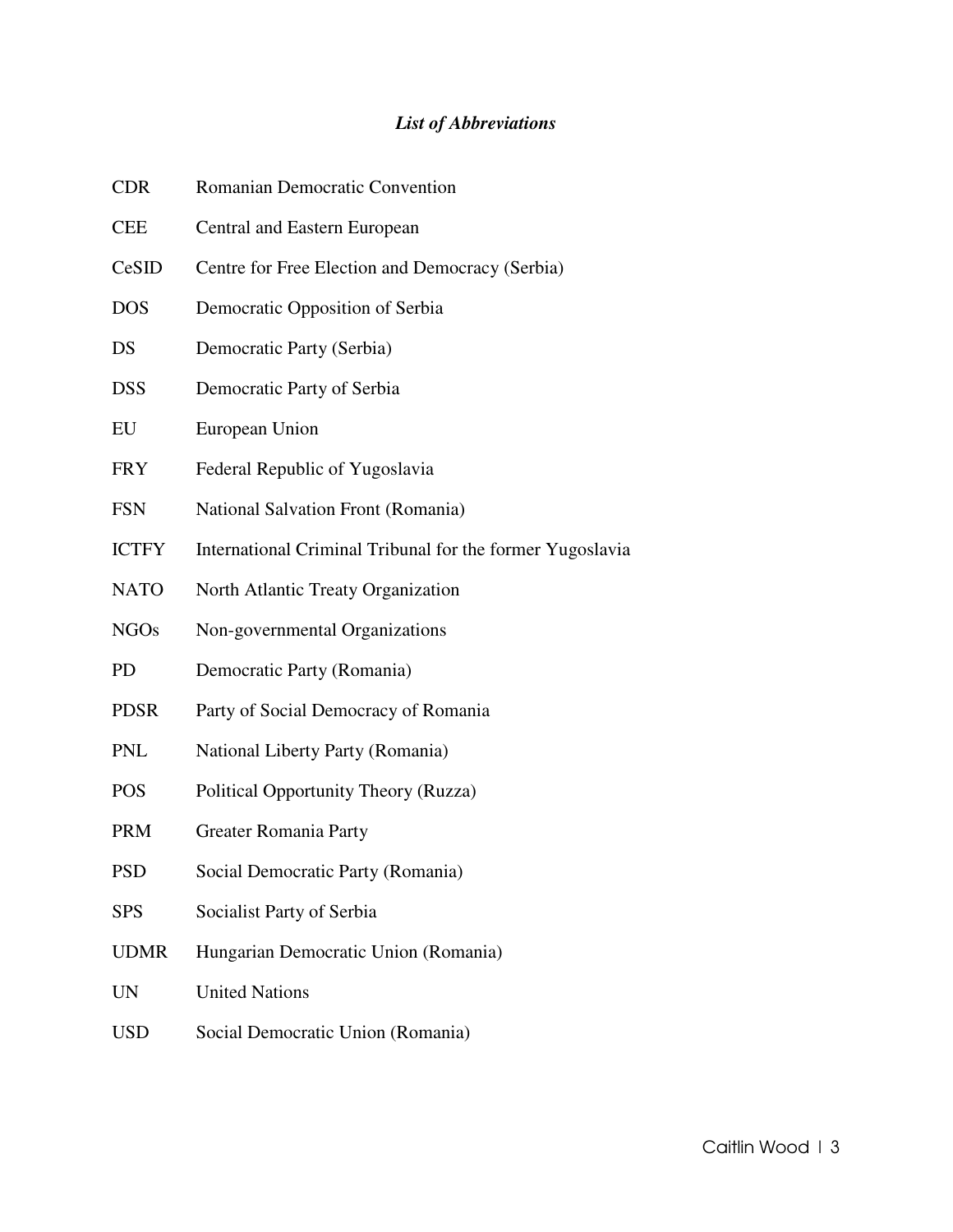## **I. Introduction**

Current trends in the enlargement process of the European Union (EU) offer a virtual laboratory through which to gain insight into the mechanics of constitutional change. In particular, the Central and Eastern European (CEE) countries, including Romania and Serbia, serve as great lenses through which to view the processes involved in consolidating democracy through constitutional dynamics. Even though EU accession may offer a set of incentives to these and other recent candidate countries, primarily in the form of economic benefits, political clout, and hope for stability, pro-democracy constitutional change aimed at meeting EU standards still requires a push from domestic coalitions *within* national political systems. Incentive structures that emerge from external sources, such as the EU, are not quick, automatic ways to enact democracy. Indeed, utilizing the rule of law toward sustainable democratic consolidation requires at least a minimum amount of support from within a country – such is the nature of democracy.

 In this thesis, I will address, at the broadest level, the implications of constitutional change for democracy by exploring processes of constitutional change undertaken by nations applying for EU membership. While the EU mandates that applicant nations comply with its political and economic standards for entrance, known as the Copenhagen Criteria, the actual push for necessary constitutional change in these countries has—and must—come from coalitions of actors within the applicant nations. This distinction between analyzing policy change from the 'top-down' and the 'bottom-up' levels is crucial in appreciating the main contributions of this thesis. In fact, a majority of the literature focusing on EU applicant countries has interpreted policy change in applicant countries from the 'top-down' perspective over the past half century by focusing on the ways in which the EU or other international actors

Caitlin Wood | 4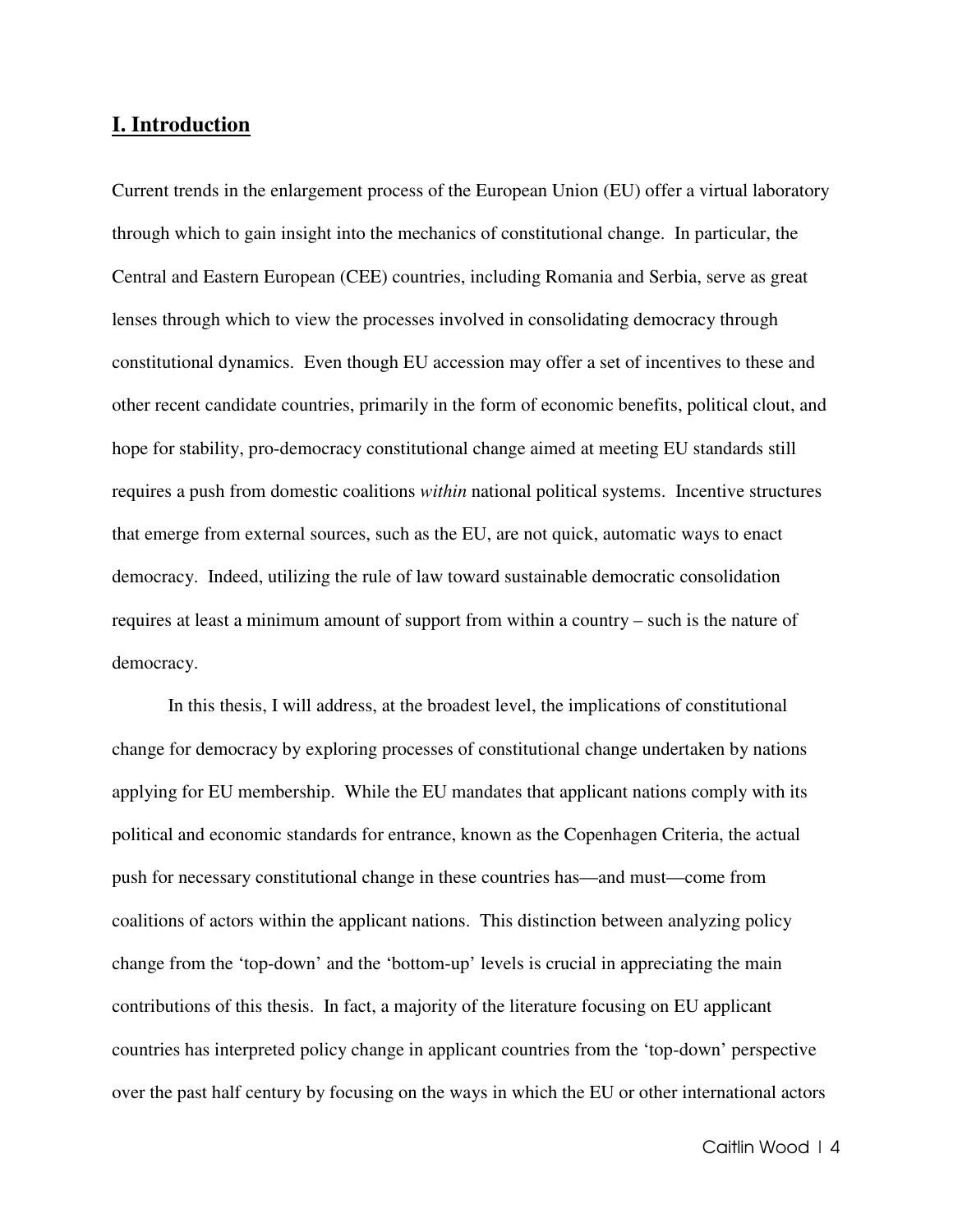have influenced domestic policies in applicant countries.<sup>1</sup> However, this thesis properly attributes agency to domestic actors and coalitions, which are indispensible in creating democratic constitutional change in any democratic society. In this context, the empirical analysis in this thesis will address three primary questions:

1. W*hat types of domestic coalitions* might actively pursue (or resist) constitutional change toward democracy?

2. H*ow* do successful domestic actors politically frame the issue of constitutional change?

3. W*hat influence* do differences in political opportunities and institutions have on constitutional change outcomes in the direction of the Copenhagen Criteria?

Examining these main questions of constitutional change by comparing the cases of domestic coalitions in Romania and Serbia will offer great insight into the process of democratization for current and future EU applicants. Furthermore, it provides an empirical take on the necessary combinations of factors that must be in place in order to bring about constitutional change more broadly.

#### *Case Selection: Different Paths to Constitutional Reform*

 $\overline{a}$ 

The cases of Romania and Serbia represent two very different stories of CEE countries enacting constitutional changes, only three years apart, both of which ultimately met with EU praise. On the one hand, Romania's 2003 constitutional reform came as the culmination of years of accession talks with the EU; indeed Romania's constitutional changes in 2003 paved the way to its EU membership beginning in 2007. Meanwhile, Serbia remains to this day only a prospective candidate for EU membership—not yet in the negotiating phase. In this way, Serbia's impetus for constitutional reforms came not from an immediate chance to join the EU, but rather from events that resulted in the country's need to modernize. In this way, Romania and Serbia

<sup>&</sup>lt;sup>1</sup> Amichai Magen and Leonard Morlino (eds.), *International Actors, Democratization and the Rule of Law: Anchoring democracy?* (New York: Routledge, 2009), 26-27.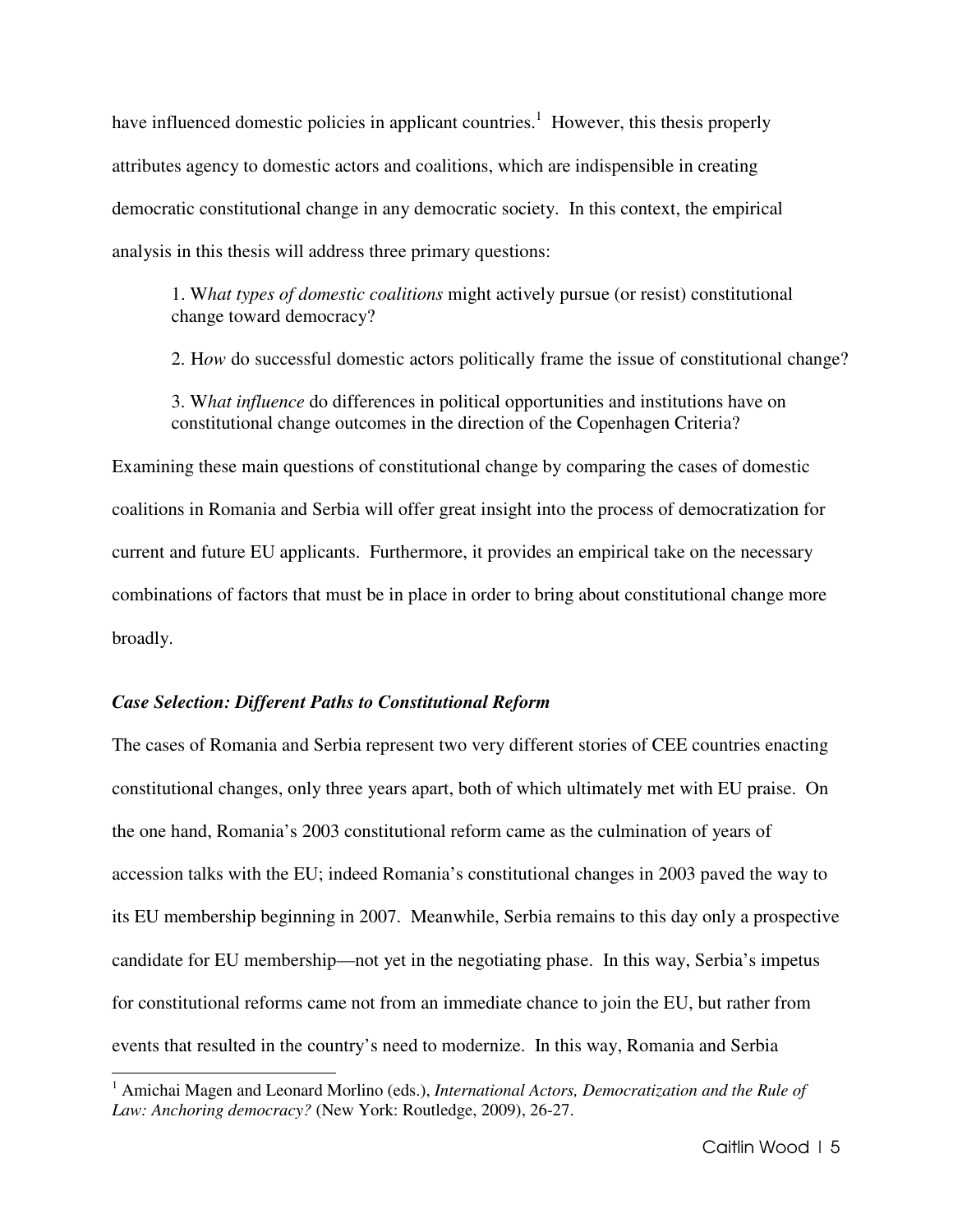differed fundamentally on two related issues: how far along each country was in the EUnegotiating process, and how much internal support Europeanization and Western democracy were receiving in each nation. This analysis aims to establish why domestic actors in both countries were able to attain reforms that met with EU praise and provided opportunities to consolidate democracy in line with European standards, despite the countries' differences in these crucial areas. Thus, these two cases provide a means for focused comparison in the previously mentioned key areas: *which* domestic actors coalesced around the issue of constitutional change, *how* these actors and coalitions communicated their messages in order to achieve change, and *what influence* differences in political opportunities and institutions might have had in the relative success of these cases.

Individually, the cases of Romania and Serbia are extremely significant to the EU's democratizing efforts in the CEE region due to their large populations and regional influence. Differences between the paths that each country took toward constitutional reform make the findings of this case study particularly interesting for countries both on the brink of EU accession and countries only moderately engaged in the process of EU talks. Yet the basic commonalities that I will show between the two cases suggest, in general, that domestic actors seeking constitutional change through existing political systems do exhibit a more general pattern. Thus, the lessons that can be extrapolated from a comparative study of the cases of Romania and Serbia have immediate implications for CEE countries as well as the broader subset of countries that currently seek, or might someday seek, membership in the EU. In addition, these lessons offer substantial insight into the broader processes of constitutional change and democratization that have become critical in today's global environment.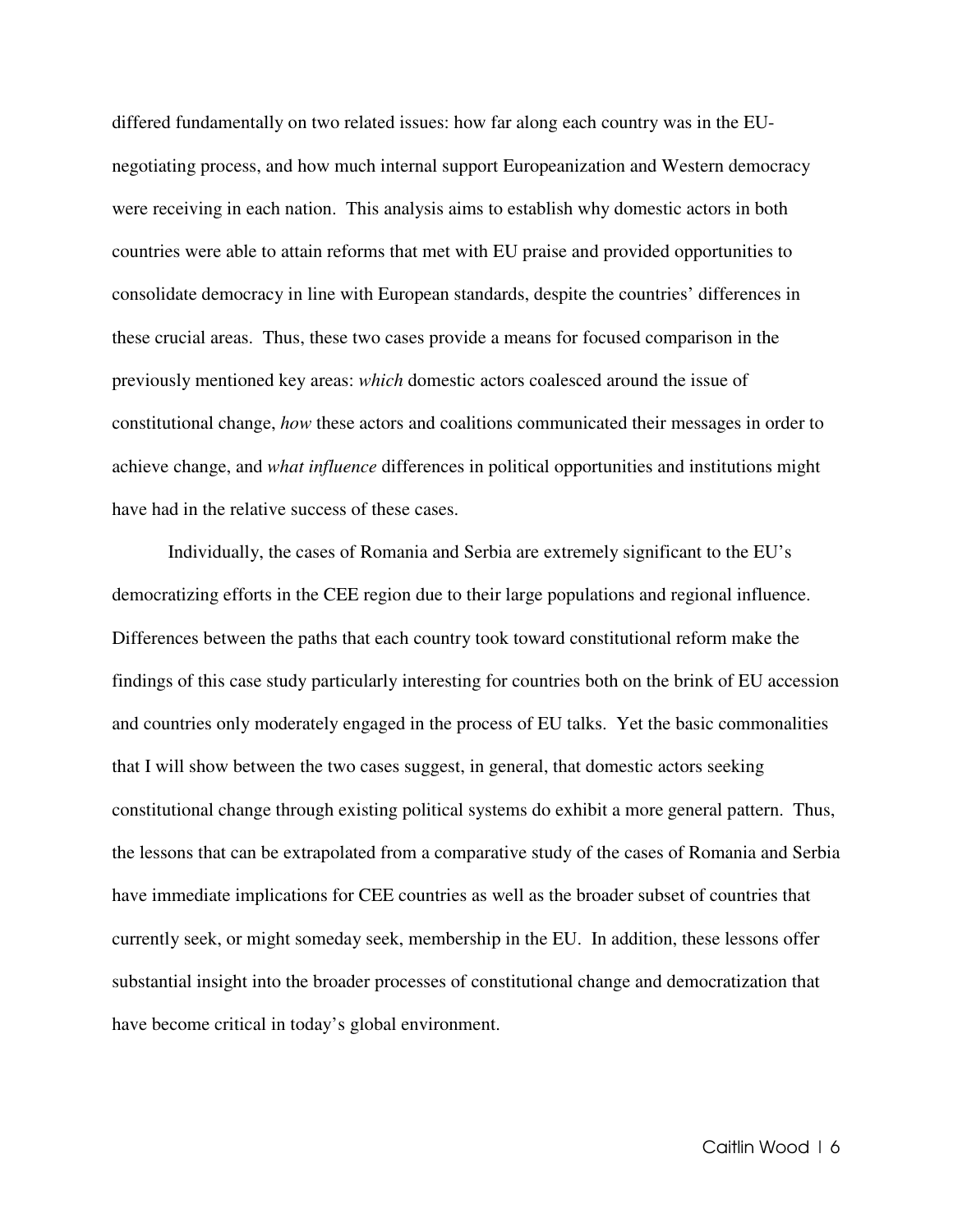#### *Preview of the Thesis*

 $\overline{a}$ 

This thesis aims to establish a comparative framework for looking at different types of domestic coalitions and the ways they play into creating constitutional change in the cases at hand. It will rely on the small set of primary sources available, including official EU communications and other materials compiled by national political elites. The bulk of its research will come from secondary sources, which include many scholarly books and journal articles as well as a diverse and informative collection of media releases. Years of foreign press articles will prove crucial in establishing the timeline of events that led to constitutional changes in these cases, where there is largely a dearth of information, and will provide invaluable insight into the ways in which political coalitions framed their messages to successfully achieve constitutional change.

 In the first section of this thesis, I lay out in detail the framework that I have compiled for empirical case analysis. This framework delves further into the concepts of 'bottom-up' and 'top-down' influences on policy and incorporates one theory of political systems, which was put forth by Pridham,<sup>2</sup> as well as two theories of ways in which actors within the political system may influence policy change, which were put forth by Ruzza.<sup>3</sup> After establishing the basic conceptual groundwork and a 'matrix' for analysis, I move first to the case of Romania, followed by that of Serbia. I present the case analyses individually, providing sufficient historical background and accounts of the event of constitutional change for each country. In both individual analyses, I interpret the empirical data within my analytical framework and draw case conclusions, with a specific focus on the evolution of and interactions among coalitions of domestic actors in promoting or resisting constitutional changes toward democracy. Equally important to this analysis is the inclusion of those actors who neither support nor resist

<sup>2</sup> Geoffrey Pridham, *Designing Democracy*, (New York: Palgrave Macmillan, 2005).

<sup>3</sup> Carlo Ruzza, *Europe and Civil Society*, (New York: Manchester University Press/Palgrave, 2004).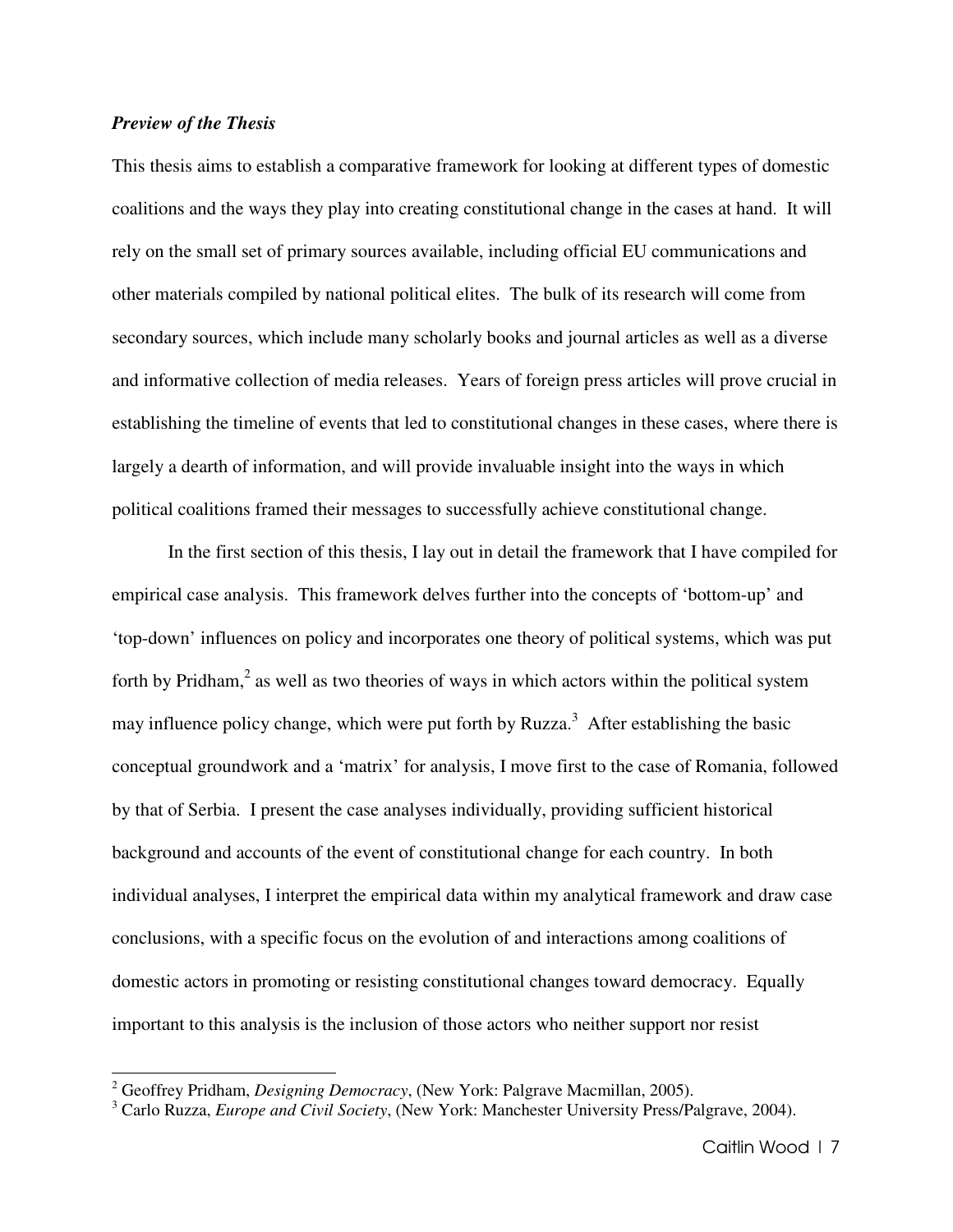constitutional change by either purposely choosing not to act or being unable to do so. In the next section, I present a concluding comparative analysis of the two cases side-by-side. Finally, the conclusion discusses the limitations of this study and questions for future research.

 In this way, my empirical analysis aims to establish the truth of three critical claims. Firstly, that countries enacting constitutional change from *within* existing, consolidating democratic systems are dependent on a core group of political elites forming a coalition and embracing the cause of constitutional reform. Second, that message framing and communication on intra-governmental and public levels makes a difference in the outcome of constitutional referendums, an issue that is especially relevant in countries looking to reform constitutions to align their governance with EU standards. Finally, that institutional openness to change is indispensible to countries looking to reform constitutions in line with the Copenhagen Criteria within existing, consolidating democratic systems.

 It must be noted here that this thesis is not concerned with questions of normative evaluations of what types of actors and actions create the *best* exercises of democracy. While there is much scholarly debate over the merits of the democratic systems and reforms in these and similar cases, I am primarily concerned with the use of constitutional reform as a powerful instrument by which significant changes in governance, liberty, and human rights can be enacted. Thus, I will focus on analyzing the ways by which any such changes come into being in the first place, primarily as the result of domestic actors and coalitions.

 In addition, because I approach the subject of constitutional change from a political science perspective, this does not represent a thesis in constitutional law. This analysis is focused on the roles, structures, and actions of varying domestic coalitions in promoting, or resisting, systemic change. Therefore, although I will draw occasionally from the work of legal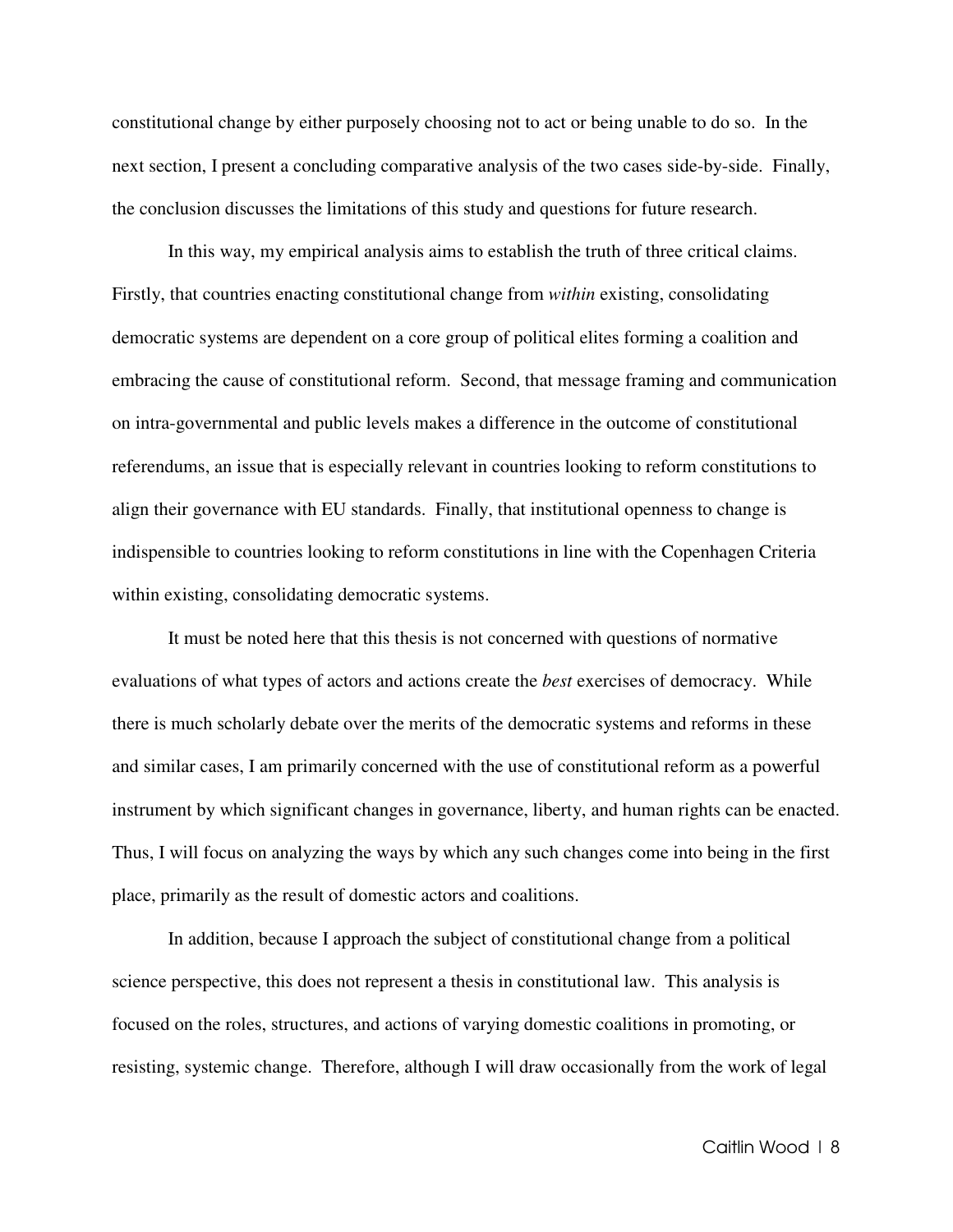scholars, I do not purport to analyze constitutional texts or processes of constitution writing from a constitutional law perspective.

 Finally, this analysis focuses on constitutional changes that arise from within existing, democratizing political systems. Political scientist Carl J. Friedrich described the legitimacy surrounding constitutions generally as coming from decisions reached "[b]y not too few."<sup>4</sup> In the specific cases to be examined in detail in this paper, standards for legitimacy and constitutional change vary slightly by country and are predominately pre-established within the existing constitutional setting. The recent histories of both Romania and Serbia are complex and have been marked with significant regime changes. This thesis, however, focuses on attaining meaningful constitutional change in the setting of the established institutions in each nation through the political processes established in each country for enacting constitutional change, in that creating change through existing popularly supported institutions represents the most legitimate way to further democracy in these countries. The most common alternative to legitimate democratic change from within the system is the *coup d'état*, which represents a very different imposition of change that, although worthy of discussion, is beyond the scope of this paper in focusing narrowly on one single important and legitimate phenomenon.

 Although existing literature is abundant on many aspects of EU expansion, it provides too few examples of satisfactory comparative analysis of the roles of domestic coalitions in similar sets of cases. As EU and internal negotiations are extremely current in nature, a gap naturally exists in scholarly analysis of the issues at hand. In the case of Romania, one scholar noted that "academic analysis of Romania's relations with the EU has been largely confined to occasional

<sup>4</sup> Carl J. Friedrich, *Constitutional Government and Democracy*, (Waltham, MA: Blaisdell Publishing Company, 1968), 130.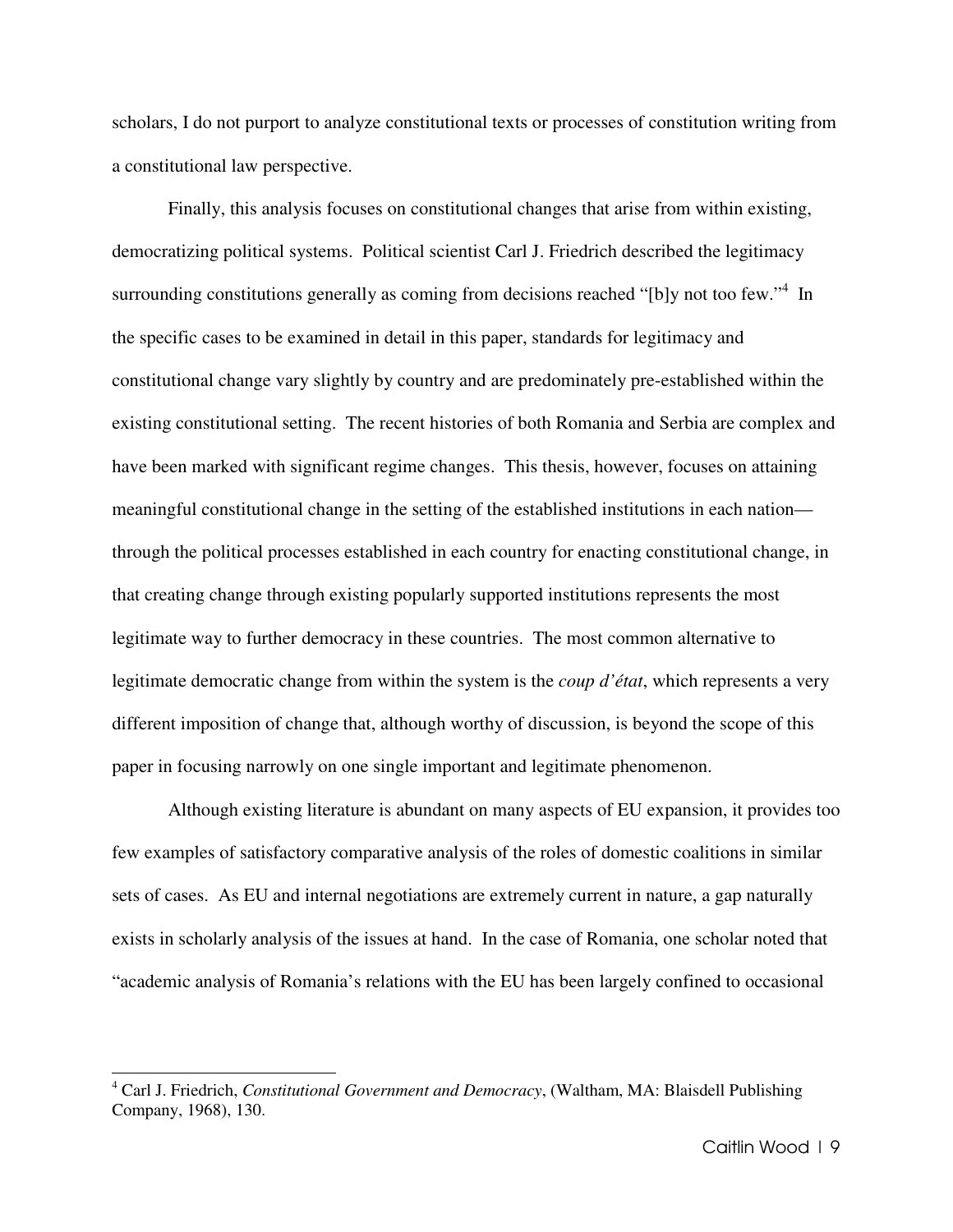book chapters and journal articles."<sup>5</sup> If this is the case for Romania, then it is even more so for Serbia, which still has a long way to go in order to even begin negotiations for EU membership. Finally, the timely nature of the cases I have selected ensures the relevance of this research within the body of scholarly literature; at the same time, this timeliness could present limitations relating to unforeseen future developments and gaps in information.

 This thesis, by treating cases related to democratic development and EU expansion, touches upon the unique global situation of modern times and of times to come. Remaining unconsolidated democracies will potentially continue to face more and more incentives from supranational and/or hegemonic actors to institute democratic changes from within. This certainly applies to CEE countries and other applicants for EU expansion; it likewise might soon apply to any number of countries in the Middle East, Africa, and South and Central America. More broadly still, understanding the workings of domestic coalitions, as well as their relations with external actors and the domestic populous, allows for a deeper insight into and the functioning of government systems and the forces involved in creating – or resisting – change. The issues raised here are inextricably linked with working toward the assurance of human rights, minority rights, and democratic values throughout the world.

<sup>5</sup> Dimitris Papadimitriou and David Phinnemore, *Romania and the European Union: From marginalisation to membership*, (New York: Routledge, 2008), 1.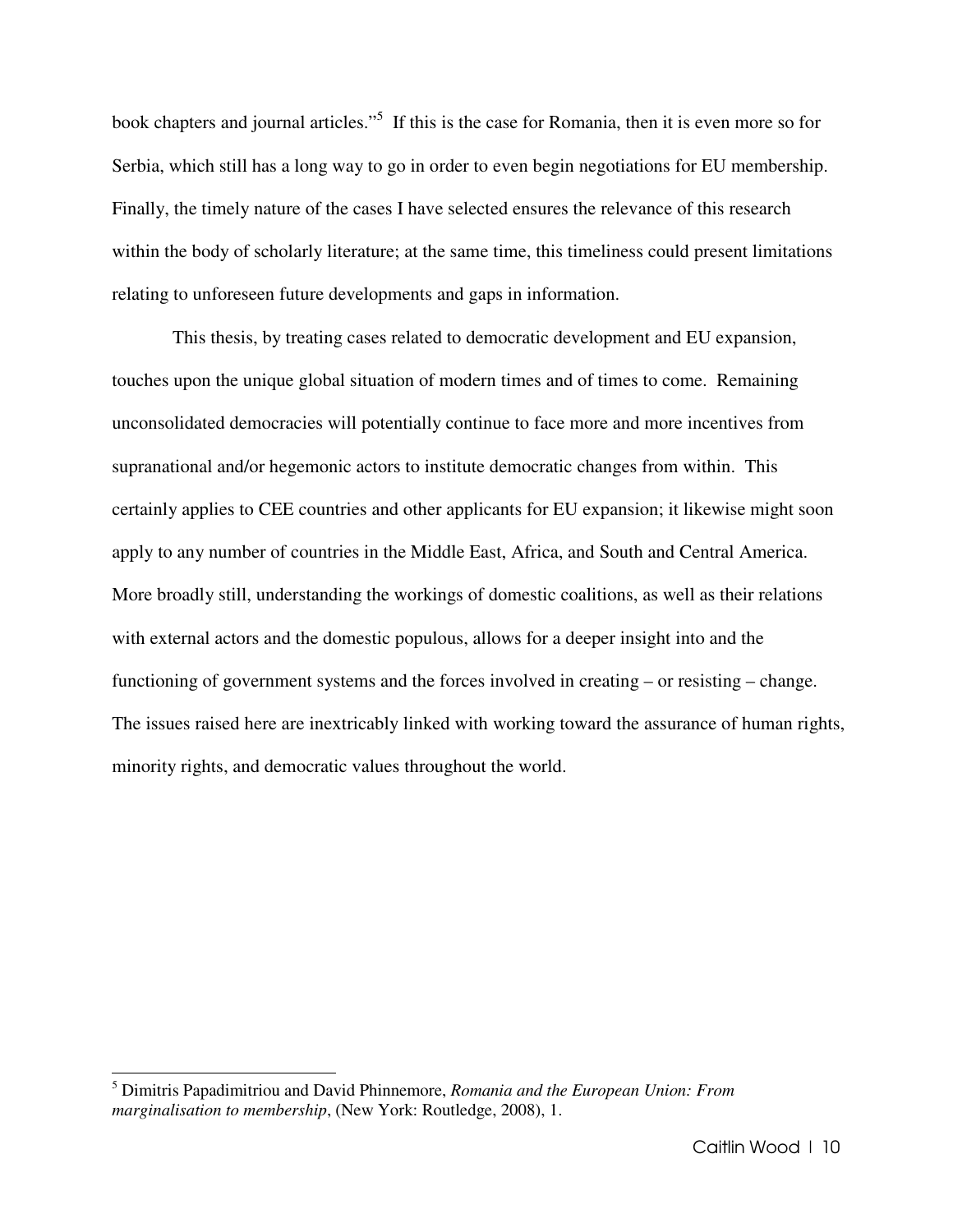## **II. Research Design and Theoretical Framework**

#### *Framework for Analyzing Domestic Coalitions as Actors: A 'Bottom-Up' Methodology*

In this section, I will set forth a comprehensive framework for analyzing the various domestic actors and advocacy coalitions that work at the national level toward, and against, constitutional reform. The main contribution of this thesis is that it presents a 'bottom-up' approach to issues concerning European integration and democratic development. Such an approach purports to give much-needed attention to the domestic actors that are instrumental in inducing constitutional change in democratic, or democratizing, societies. As I alluded to in the introduction, the trend in analyzing political and economic changes in potential EU candidate countries has focused in recent years on evaluating the effects that the EU and other international institutions have on domestic policies—a 'top-down' approach.<sup>6</sup> Here, I will put forth a muchneeded counter perspective. This 'bottom-up' focus properly attributes agency to those national civil and political actors who design and implement national constitutional changes. It also addresses the role that institutional design plays in allowing or resisting change in constitutional frameworks. Just which actors are most important in shaping constitutional change in CEE countries? How does institutional structure affect the ability of these actors to enact change? How and when are actors able to form coalitions potent enough to put forth changes in countries' constitutional blueprints? The framework established here will enable case studies of Romania and Serbia to provide insight into these questions and the crucial processes of democratization and Europeanization that will shape Europe in the future.

In reality, it must be noted that such 'top-down' and 'bottom-up' phenomena occur simultaneously. Domestic actors absorb international and external ideas, norms, and practices,

l.

<sup>&</sup>lt;sup>6</sup> Magen and Morlino, 26-27.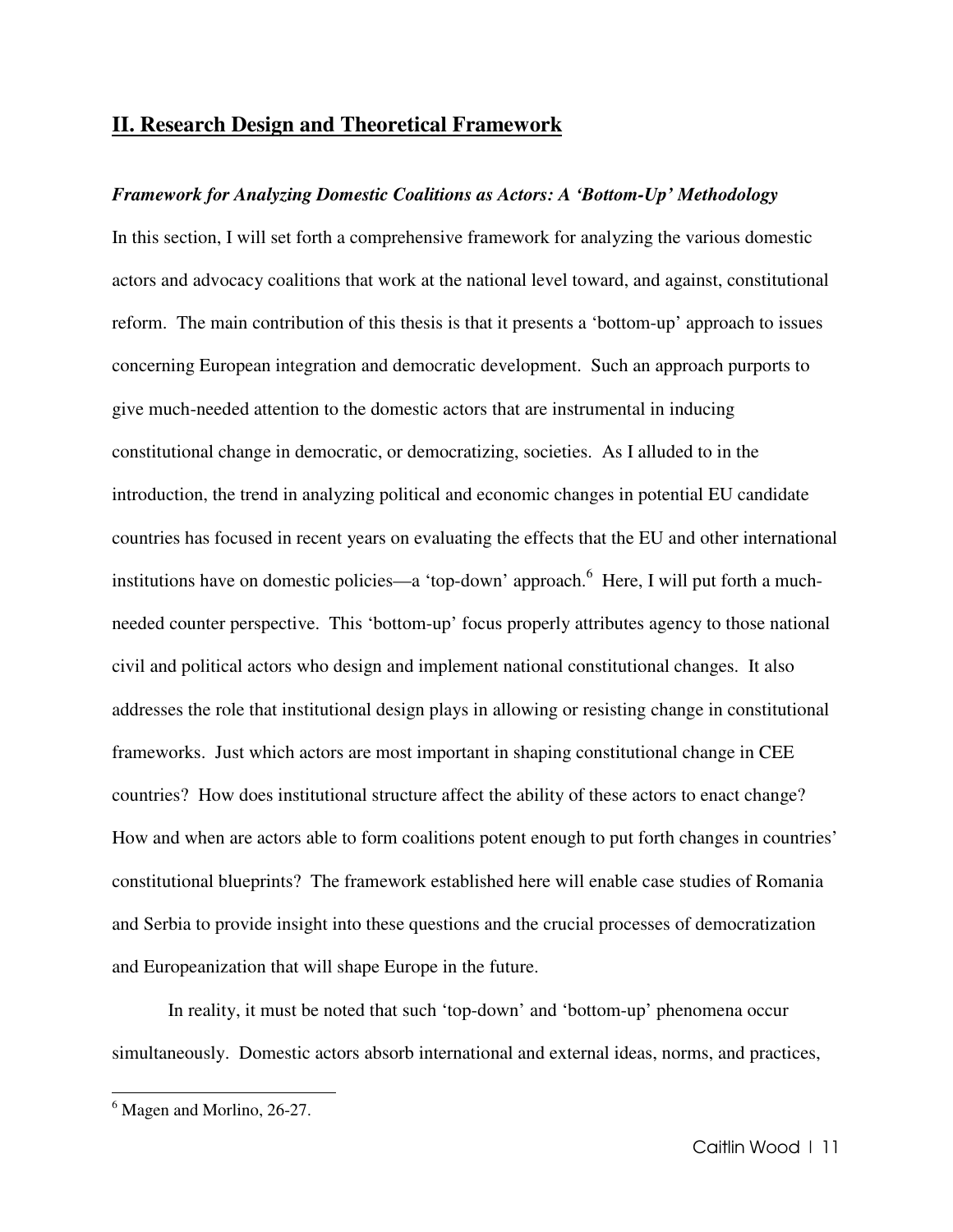and in turn domestic actors influence international dialogues on constitutions, institutions, and democracy. From a constitutional law standpoint, as well, Schroth and Bostan have noted that a switch in modern times has now made it "pointless to consider" any domestic constitutional law without reference to relevant international influence that shape it.<sup>7</sup> For this reason, the framework I will lay out in the following pages carefully incorporates 'top-down' incentives and instruments, which will be highlighted in the next section. These EU-specific incentives often represent a significant source of outside motivations for domestic actors. Such motivations may readily be taken into account when examining the ways in which actors and coalitions behave. Therefore, although the framework I will use approaches the topic of constitutional change from a domestic, 'bottom-up' perspective, it does so knowing that such monumental changes do not take place in a vacuum and that, instead, many 'top-down' forces might be at play in inducing (or preventing) domestic political change.

Especially regarding CEE countries, motives must also be viewed in the broader context of a general incentive to modernize and develop economically, socially, and politically in the years after communism. While allowance for such 'top-down' motives is necessary in understanding domestic change in post-communist CEE countries, the focus of this thesis remains on the ways in which coalitions at the national level, which are responsible and responsive to a domestic public in addition to the international community, go about creating constitutional change.

The main concern of this paper lies with those actors and coalitions that are directly involved in the process of policymaking regarding constitutional change. Specifically, this framework for analysis will focus on the process of constitutional change as incorporating the

<sup>&</sup>lt;sup>7</sup> Peter W. Schroth and Ana Daniela Bostan, "International Constitutional Law and Anti-Corruption Measures in the European Union's Accession Negotiations: Romania in Comparative Perspective," *The International Journal of Comparative Law* 52, no. 3 (2005): 633-34.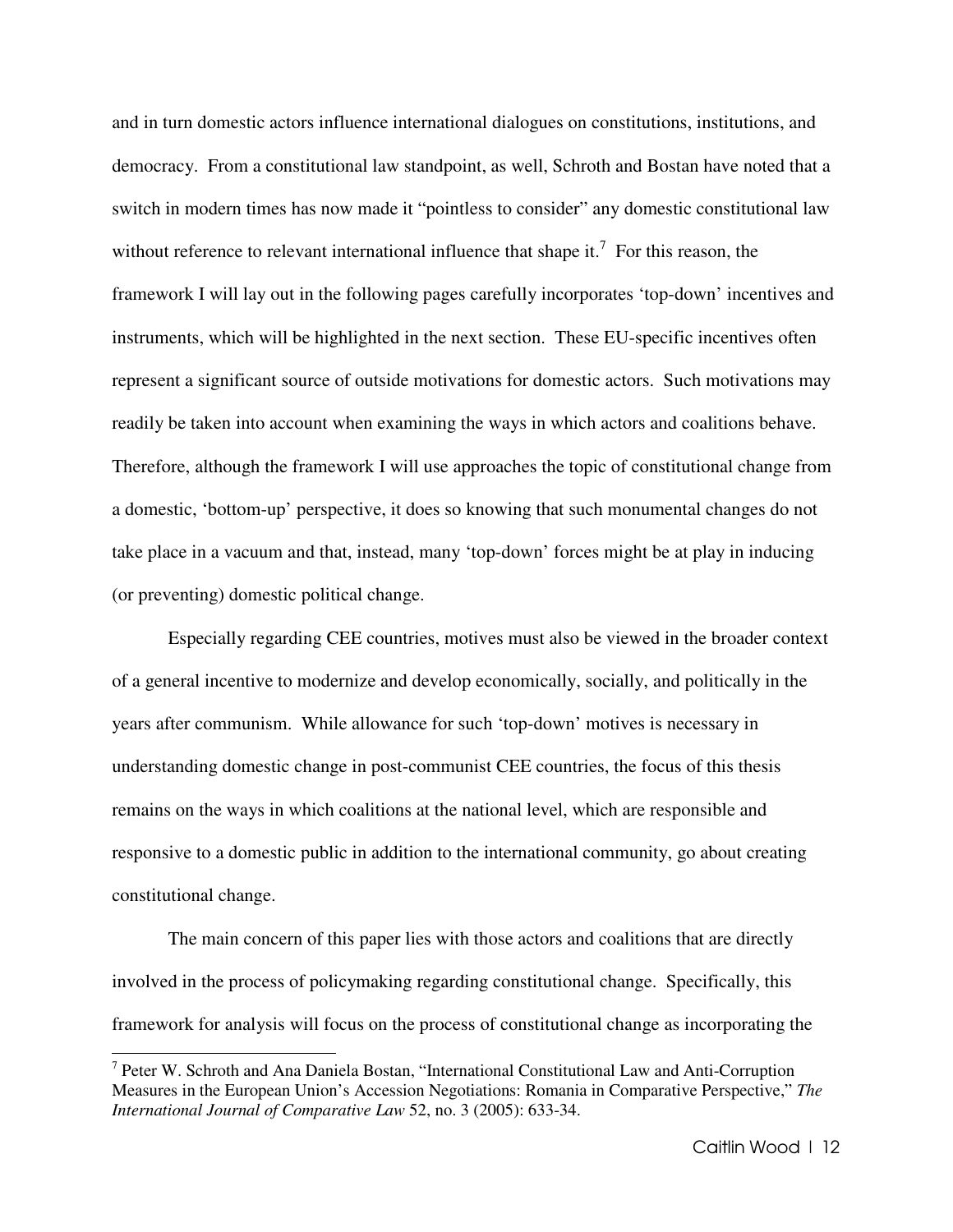original impetus and motivations for revision, legislative initiatives to revise, the constitutional drafting procedure on a political (rather than legal) level, and the process of popular approval. Thus, this framework will be concerned with domestic actors and coalitions involved at every phase of this constitutional design and passage, as these are the actors that are crucial in creating constitutional change.

In order to establish a framework for examining the success or failure of national political actors in creating constitutional change, the ideas of 'domestic actors' and 'advocacy coalitions' must be explored and defined in relation to each other and to the systems in which they exist. The term 'domestic actors' refers here to individual or institutional agents whose behaviors may influence policy outcomes. Domestic actors fall within one of a variety of domains in a country's political system. By contrast, 'advocacy coalitions' may be thought of as groups of actors often representing multiple domains of action that have come together to promote an agreed upon idea in policy. Sabatier's original conception of advocacy coalitions portrayed these coalitions as the forces that ultimately underlie and support stable political systems.<sup>8</sup> However, for the purposes of this analysis, I will use the term to include a type of coalition that might be comprised of domestic actors who have mobilized specifically for the purpose of supporting or resisting constitutional change, with the end goal of actually altering the policy systems previously upheld by older alignments of coalitions.

Pridham establishes a structure for looking holistically at political systems and the various domains that comprise them. These domains house a variety of domestic actors, whose collaboration yields the advocacy coalitions that are often most influential in creating widespread change. According to Pridham, political systems include:

<sup>&</sup>lt;sup>8</sup> Michael Mintrom and Sandra Vergari, "Advocacy Coalitions, Policy Entrepreneurs, and Policy Change," *Policy Studies Journal* 24, no. 3 (1996): 420-434.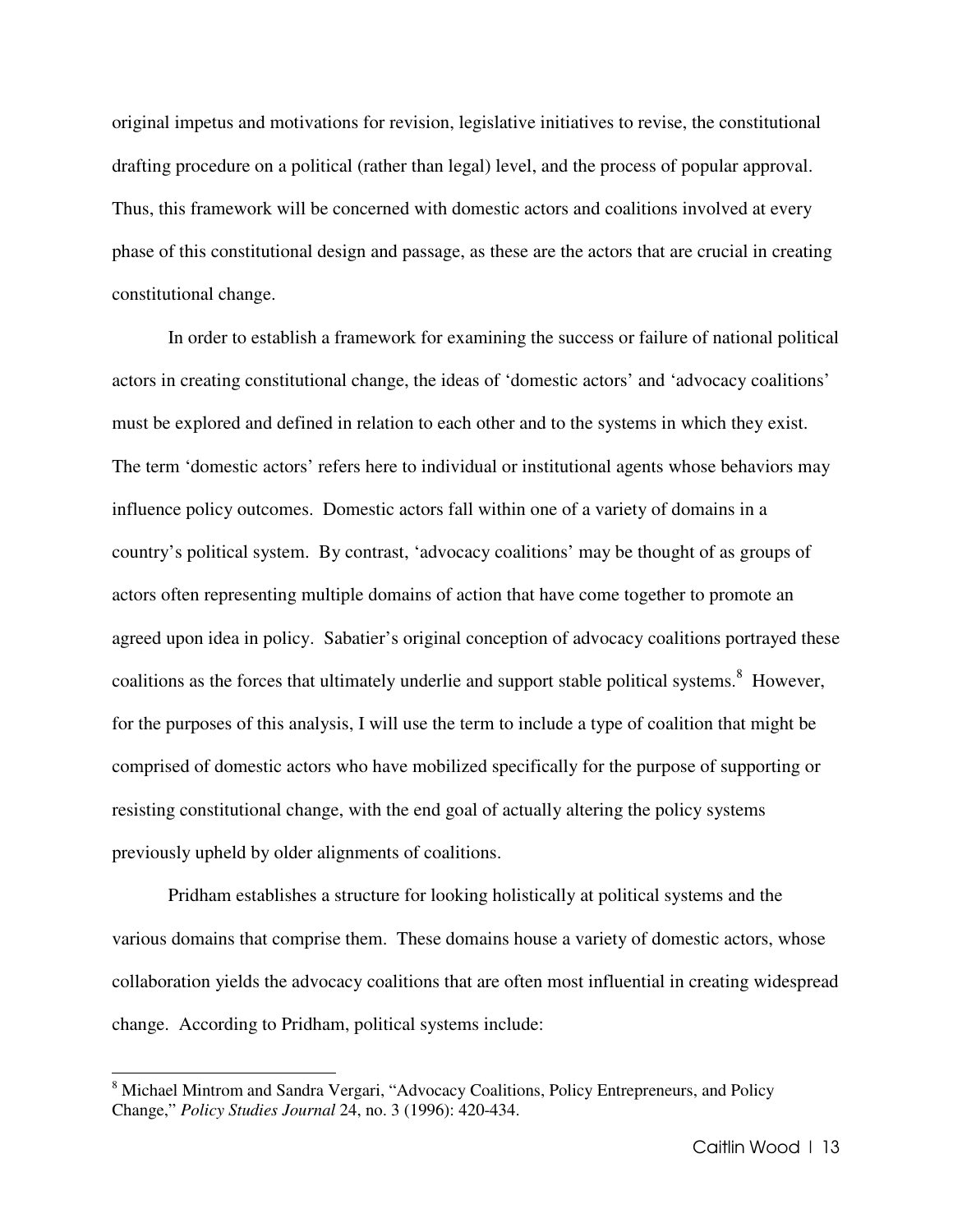(a) motivational factors, (b) governance, comprising policy approaches and institutional aspects, (c) the political arena, including parties, the media and public opinion and (d) the socio-economic arena, including different interests, pressure groups, and civil mobilization.<sup>9</sup>

Parts (c) and (d) of this framework describe the extent of the arenas in which domestic actors form coalitions and create policy change. These arenas can also be thought of as the different 'operational spheres' where civil society functions, in the liberal democratic tradition.<sup>10</sup> Obvious actors in these spheres, with which this analysis will be concerned, include political parties and elites, scholarly elites, courts, non-governmental organizations (NGOs), the media, and religious groups. On one hand, it is more difficult to measure the effects of socio-economic actors because they often influence policies in indirect ways.<sup>11</sup> For example, a corporation might want country X to open its economy and democratic system to European standards and accede to the EU for financial and trade benefits. The ways in which this corporation might influence policies are fare from transparent—especially in notoriously corrupt CEE governments. However, this analysis will focus primarily on the political arena along with and the actions of NGOs and minority and religious groups in the socio-economic arena. In part, this strategy will be adopted because of the difficulty of measuring actions of actors like corporations in the socioeconomic arena. Primarily, though, this analysis will concentrate on political actors, NGOs, and minority and religious groups because of the nature of the issue of constitutional change. Since such change necessarily encompasses a high-up, national scale largely in the political eye, the set of actors I have mentioned are truly the most relevant to constitutional change, as the case studies that follow will show.

 $<sup>9</sup>$  Pridham, 66.</sup>

<sup>&</sup>lt;sup>10</sup> John D. Nagle and Alison Mahr, *Democracy and Democratization*, (Thousand Oaks, CA: SAGE Publications, 1999), 69.

 $11$  Pridham, 66.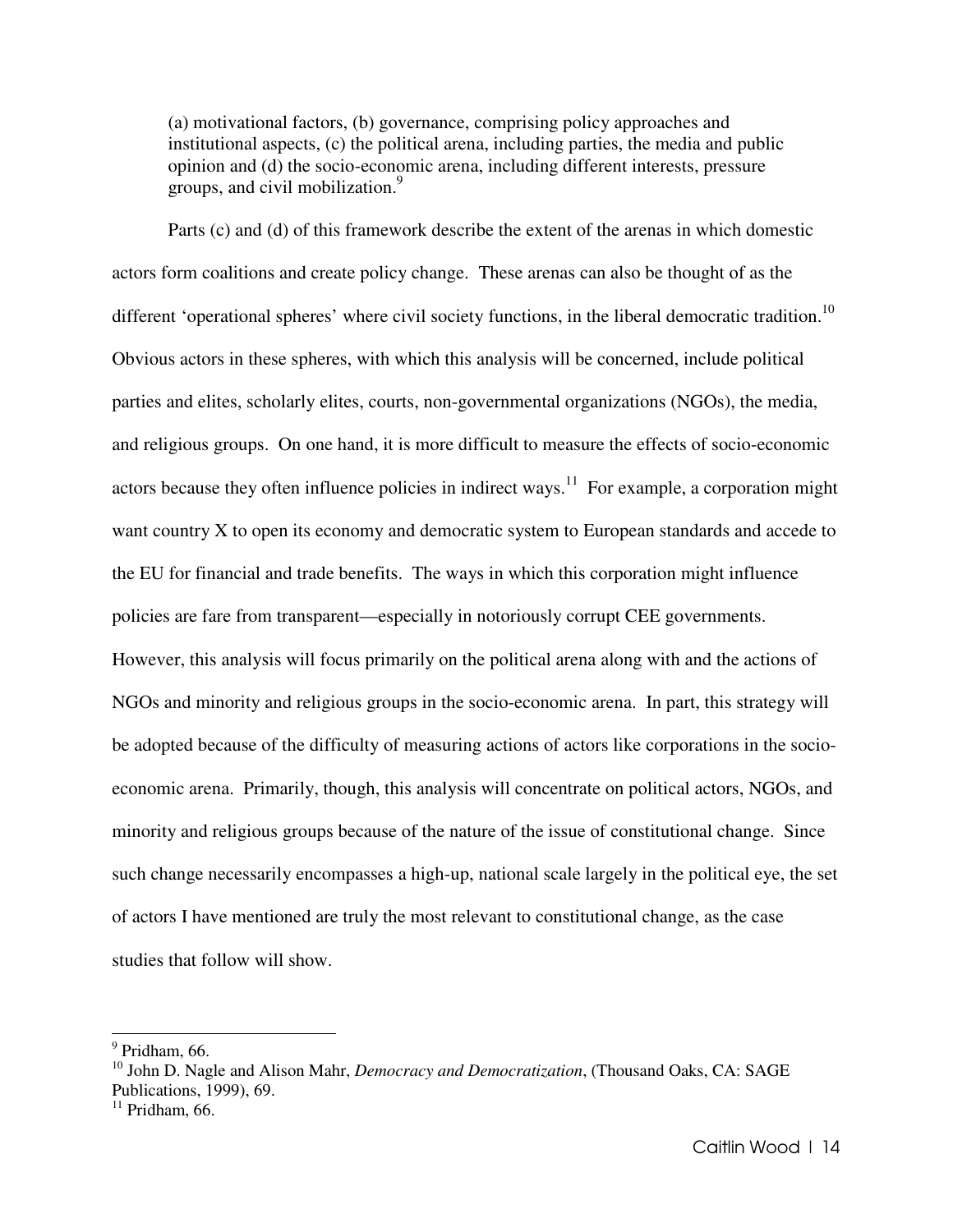In sum, then, Pridham considers types of motivations, institutions, actors, and operating spaces that comprise the interactive process of policy movements. I will examine the cases of Romania and Serbia by studying domestic actors and advocacy coalitions in relation to all of these factors. A careful analysis of the success or failure of the outputs of domestic actors and advocacy coalitions can only come about by such a holistic consideration of the inputs, structures, and acting spheres that make up the policy systems in which they operate.

Expanding on these dimensions for analysis, I will focus on two additional, "complementary" perspectives identified by Ruzza. These analytical focuses provide different but related approaches through which to explore Pridham's domestic political systems. The approaches of Political Opportunity Theory ('POS') and 'framing', prove very useful in drawing conclusions from the interactions of factors (a) through (d) above, since they examine the dynamics by which domestic actors and advocacy coalitions create change. Ruzza identifies a dual role for domestic actors and advocacy coalitions: "on the one hand they feed ideas into the policy processes; on the other, they act as political forces – networks of activists and sympathizers – organised into structures and committed to effecting social and political change."<sup>12</sup> The POS and framing approaches build from these basic premises of roles for domestic actors and advocacy coalitions as both formulators of ideas and catalysts for change.

 The POS approach "examines the structural conditions under which movements are likely to achieve some sort of impact."<sup>13</sup> In other words, POS considers the institutional setting in which actors and coalitions function. POS assumes that differences in institutional settings can affect how successful coalitions are at creating policy change. The POS analysis considers the following dimensions of 'political opportunity':

<sup>12</sup> Ruzza, 23.

 $^{13}$  Ibid., 29.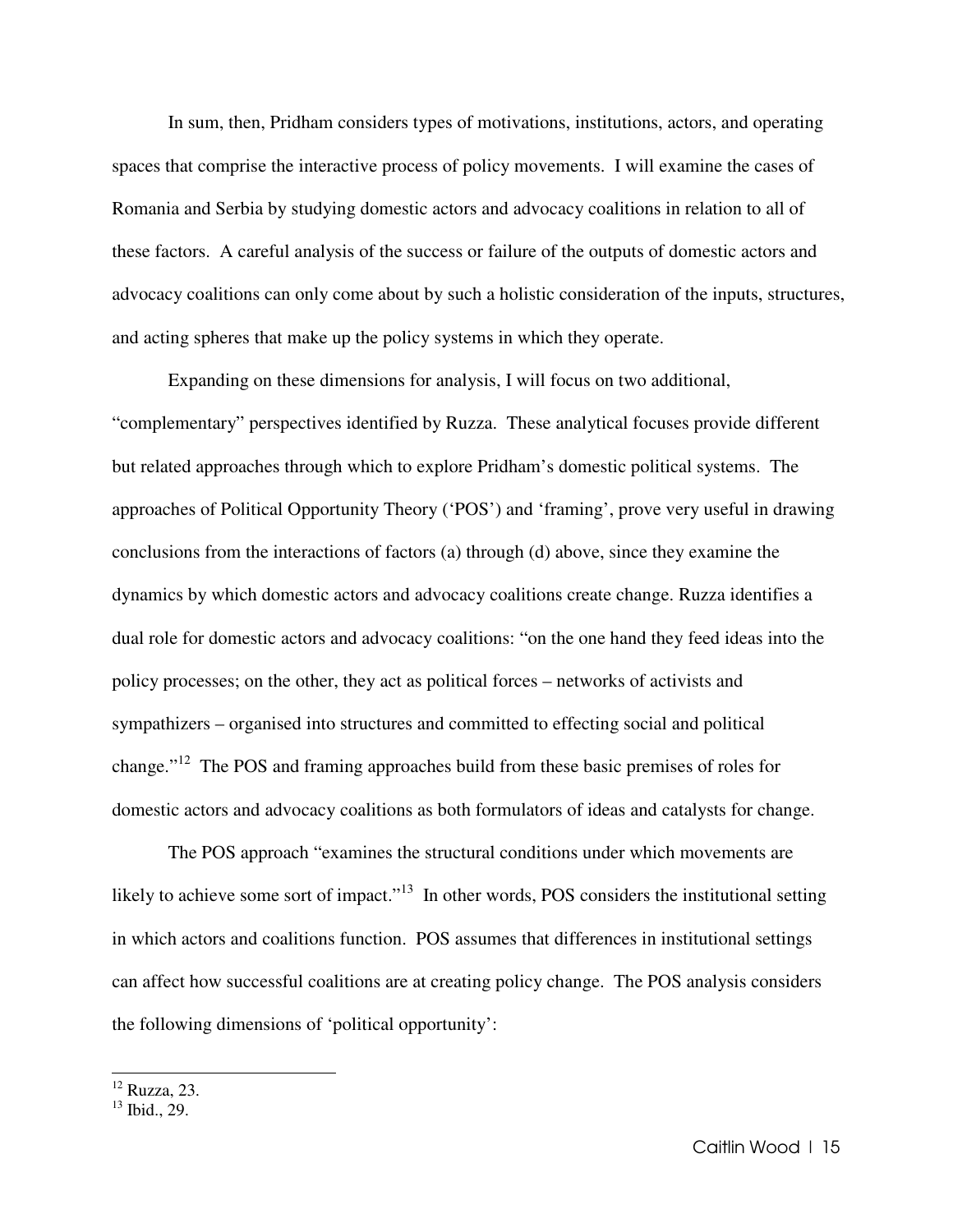The relative openness or closure of the institutionalised political system; the stability or instability of that broad set of elite alignments that typically undergird a policy; the presence or absence of elite allies; the state's capacity and propensity for repression. $14$ 

Thus, this approach looks primarily to comparative differences in institutional and structural factors as determinants of the success of domestic actors and advocacy coalitions in effecting or resisting constitutional change. In the cases of Romania and Serbia, this analysis will prove useful in controlling for institutional settings that could affect the success of policy movements.

 Likewise, the second approach, framing, will offer different but equally significant insight into the question of why both countries have been able to enact constitutional change, even though one had much more serious prospects of joining the EU than the other. While POS examines institutional and structural factors, framing focuses instead on how domestic actors and advocacy coalitions are able to portray their issues and standpoints, both in order to create broad coalitions and to gain the appeal of a voting public. Framing "examines the impact of [social movements'] ideas on public discourse."<sup>15</sup> Originally put forth by Snow, et al., <sup>16</sup> a framing analysis looks at an advocacy coalition as a 'social movement' comprising an alliance of any variety of domestic actors moving to promote unified ideas. Such a movement requires a socalled 'master frame' of the issues at hand. This master frame picks and chooses different aspects of the norms and perspectives of individual domestic actors in creating "a single concept" that will be relevant to a broader arrangement of actors or to the general public. In fact, Ruzza explains:

For a social movement to achieve wider support, its master frame must resonate with the priorities of sectors of the general public. Movements

<sup>&</sup>lt;sup>14</sup> Doug McAdam et al. (eds.), *Comparative Perspectives on Social Movements*, (Cambridge: Cambridge University Press, 1996), 27.

<sup>15</sup> Ruzza, 29.

<sup>&</sup>lt;sup>16</sup> David A. Snow et al., "Frame Alignment Processes, Micromobilization, and Movements Participation," *American Sociological Review* 51 no. 4 (1986): 464-481.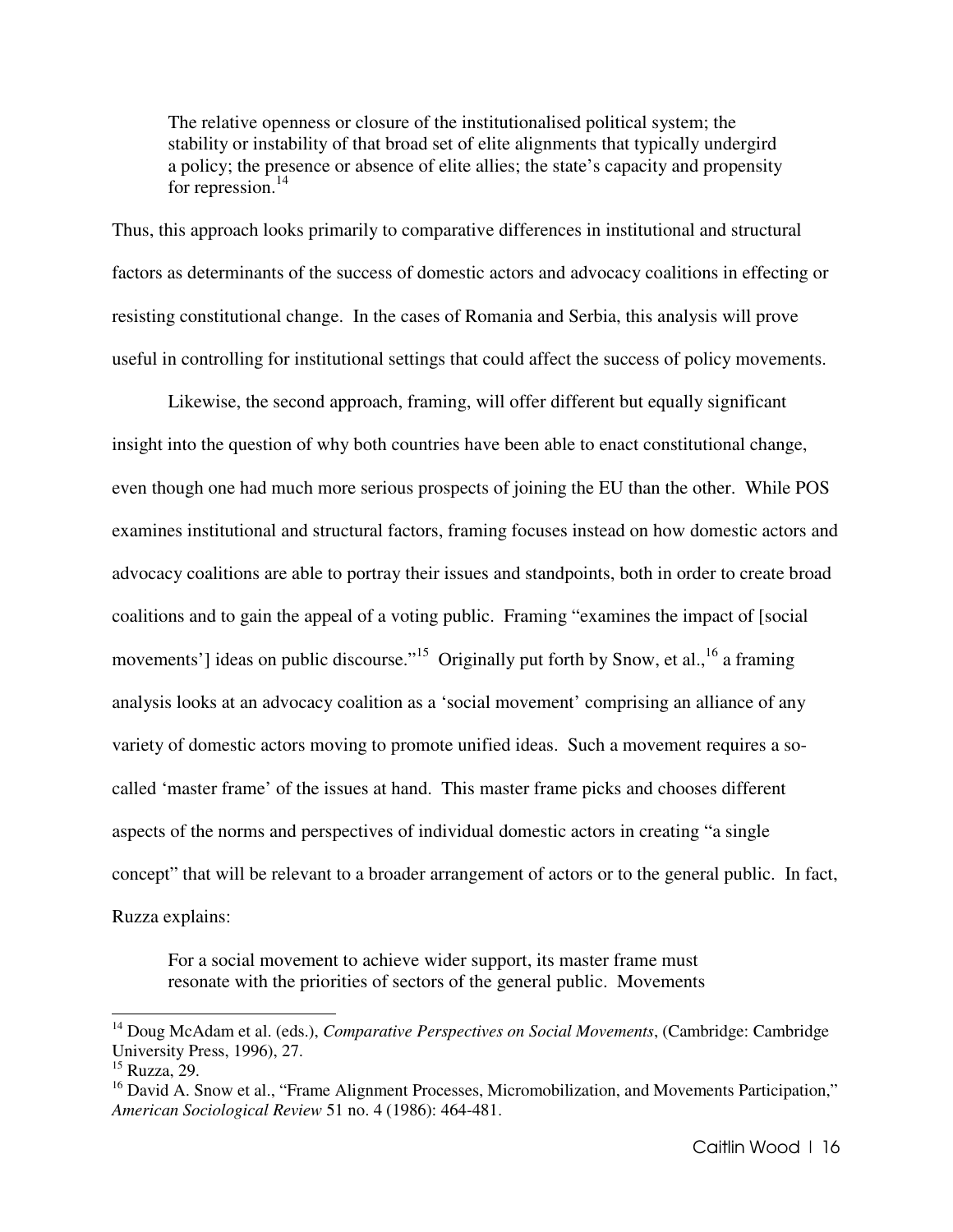attempt to enhance this resonance by means of 'frame alignment' strategies whereby their frames become aligned with dominant cultural frames.<sup>17</sup>

In this way, the framing approach will offer insight into the ways in which advocacy coalitions form from domestic actors as well as the ultimate messages that they put forth to the public arenas.

Taken together, the two framework approaches put forth by Ruzza (framing and POS)

combined with Pridham's political systems domains can be used to create the following matrix

(Matrix $_0$ ) for case analysis:

|                                                                                                                 | <b>Motivations</b> | Governance | <b>Political</b><br>Arena | Socio-<br><b>Economic</b><br>Arena |
|-----------------------------------------------------------------------------------------------------------------|--------------------|------------|---------------------------|------------------------------------|
| <b>Political</b><br><b>Opportunities</b><br>$(POS)$ (Or, how<br>institutions<br>empower or<br>restrict success) |                    |            |                           |                                    |
| Framing $(Or,$<br>how coalitions<br>shape messages<br>to gain approval)                                         |                    |            |                           |                                    |

Matrix<sub>0</sub>: Framework for Analysis

In this matrix, I propose to analyze actions toward constitutional change by examining the domains of political systems (motivations, governance, political arena, socio-economic arena) through the perspectives of framing and POS, which represent two main ways in which these components can affect policy outcomes.

l.

 $17$  Ruzza, 32.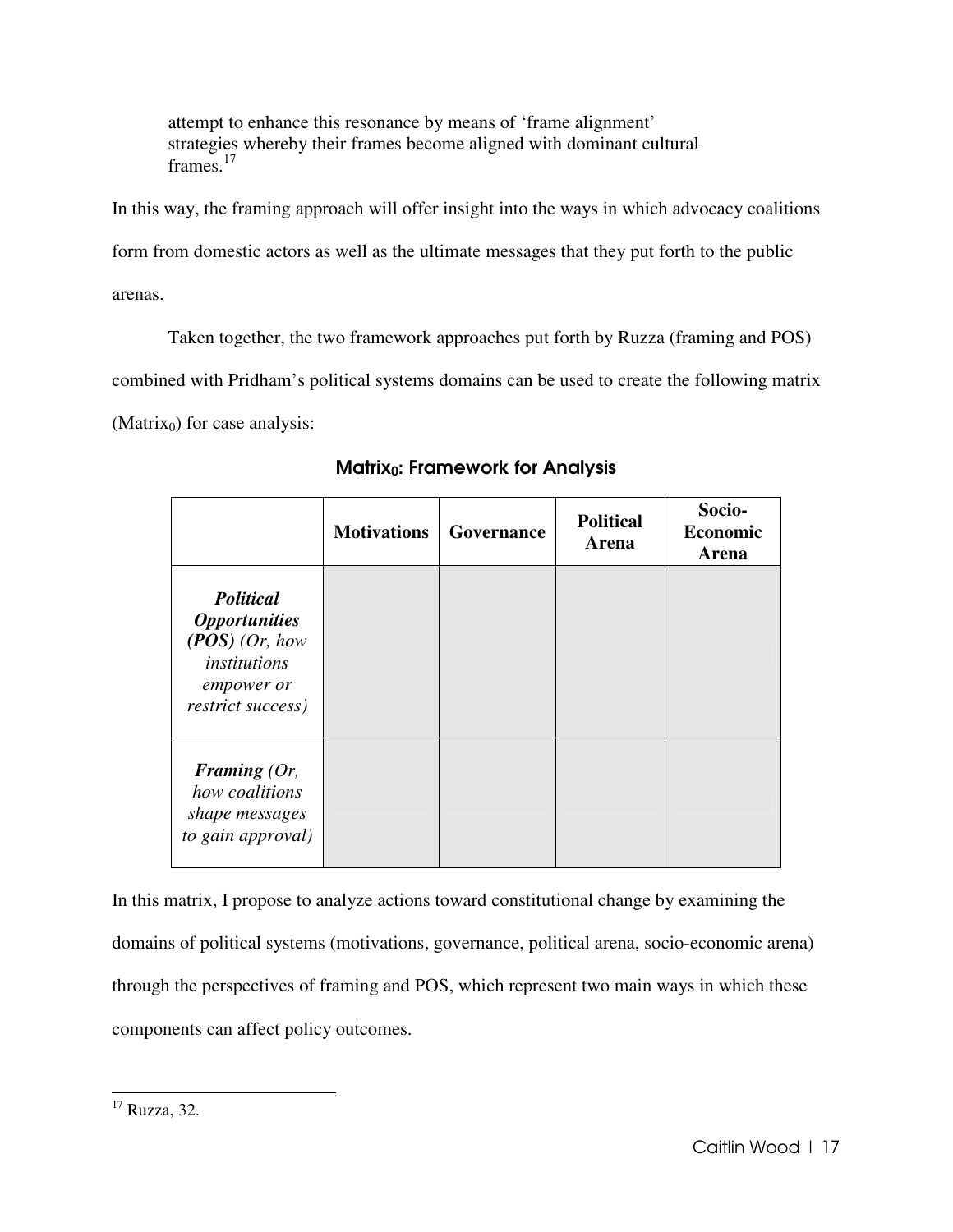Overall then, combining the POS and framing perspectives into a comprehensive analysis will touch upon issues of alliance building, public support and consensus forming, and institutional access and ability to get messages of reform across. Using this approach, I expect to show three things. First, I will show that a POS perspective reveals real institutional differences between Romania and Serbia that explain how Romania's reforms came relatively naturally, while Serbia's took place only after a systemic shock. Furthermore, I will demonstrate that strong elite coalitions – namely, political party elites – are instrumental in constitutional change success and account for the ability of both countries to successfully enact constitutional change. This theory of the importance of political elites reflects a traditional concept of elite theory of politics, described by Schumpeter.<sup>18</sup> In this theory, Schumpeter argued for a realist perspective whereby political elites serve "as the key to building and maintaining a stable democracy," as opposed to a "democratic ideal" of governance by *all* citizens.<sup>19</sup> In both Romania and Serbia, shifts that allowed coalitions of political elites to form were the primary factors behind allowing constitutional change. Finally, I will establish that message framing and communication with voters is necessary for the successful adoption of constitutional referendums.

#### *Conceptualizing EU Incentives and Instruments for Change: The 'Top-Down' Perspective*

As I mentioned in the previous section, it is particularly useful to comprehend in a quick overview the ways in which the European Union and other international actors may influence policy developments—a 'top-down'<sup>20</sup> perspective on domestic policy change. Of special interest is the ability of these organizations to influence the motivations of domestic actors to act toward or against constitutional change. In this way, the recent waves of constitutional change in CEE

<sup>18</sup> Joseph Schumpeter, *Capitalism, Socialism and Democracy*, (New York: Harper & Brothers, 1942).  $19$  Nagle and Mahr, 8.

<sup>&</sup>lt;sup>20</sup> Expression of 'top-down' versus 'bottom-up' used by Magen and Morlino (2009).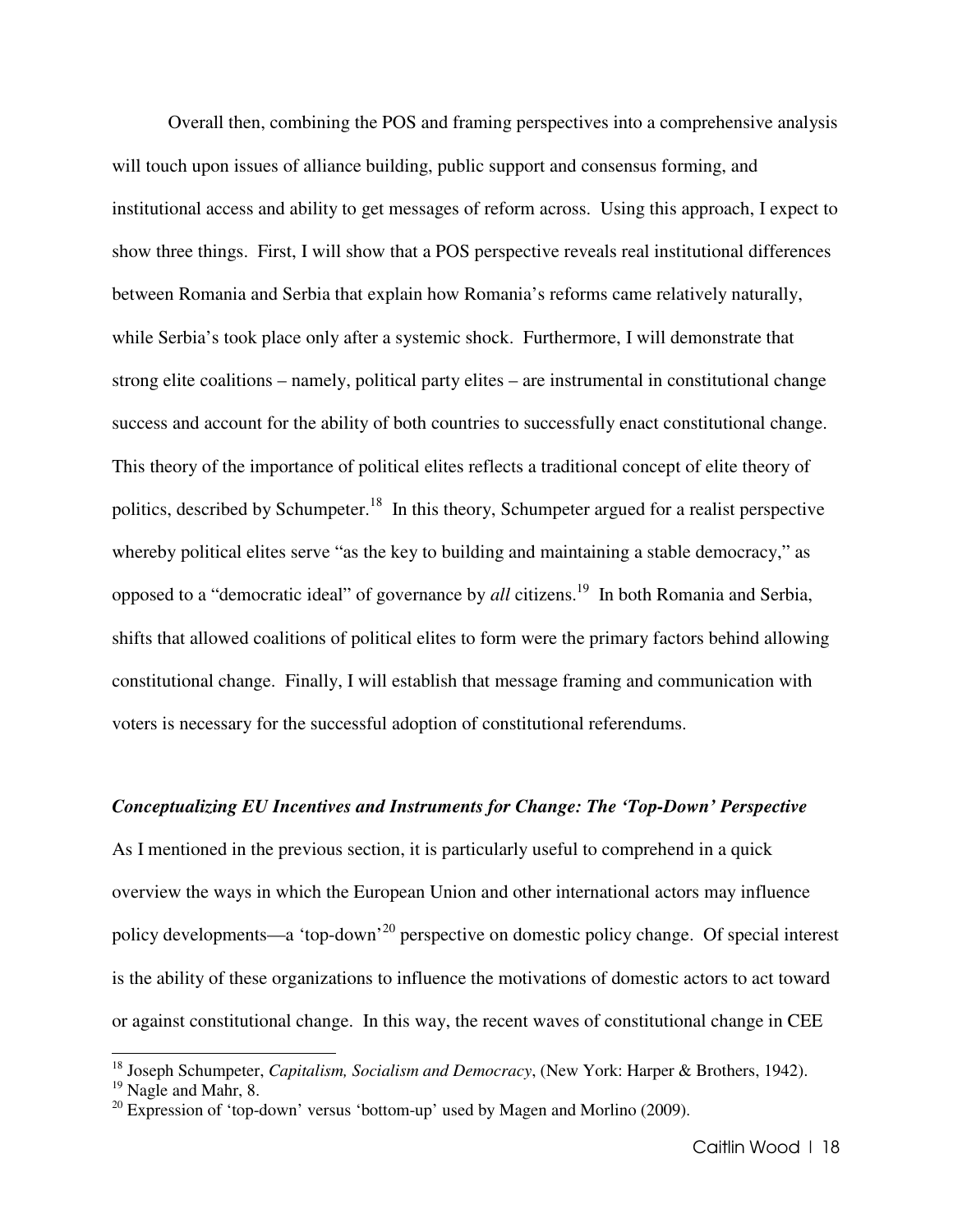countries have been greatly influenced by the varying incentive structures that exist for each country to join the EU. Other groups that offer strong incentives for CEE countries include the North Atlantic Treaty Organization (NATO), the Council of Europe, and various NGOs. However, the most noteworthy policy influences on CEE countries from external organizations have, in fact, come from the  $EU^{21}$ . The case study of Romania will reveal a country particularly incentivized by its strong prospects of joining the EU, while the case of Serbia demonstrates that countries more ambivalent toward joining the EU often proceed through different paths toward constitutional change. In this way, a country's degree of external motivation, especially from the EU, will play a large role in the ways in which it goes about developing democratic systems and constitutions. Thus, this section will briefly explain the potential 'pull' of the EU due to its high influence in the CEE region. However, where especially relevant, this thesis will from time to time address specific events concerning other organizations or governments that may be particularly relevant to constitutional outcomes in the cases at hand.

 Entrance into the EU presents economic, political, geographical, and strategic incentives to its potential entrant countries. While each country faces drawbacks associated with joining the EU, often proportional to the amounts of domestic institutional or ideological change required by EU accession, the interest of all of these countries in gaining to membership status in the EU has been expressed in the countries' formal relations with the EU and in the internal changes that have been realized in recent years. Schmidt explains that, even though the EU began as an economic union, out of all comparable unions within Europe,

only the EU has developed a single currency, a single market, a single voice in international trade negotiation, a single antitrust authority, common policies on

<sup>&</sup>lt;sup>21</sup> Silviu Jora, "European Integration and Democratic Consolidation in Romania Towards a Universal Modus Operandi?" *The Sphere of Politics*, no. 125 (2006): 65.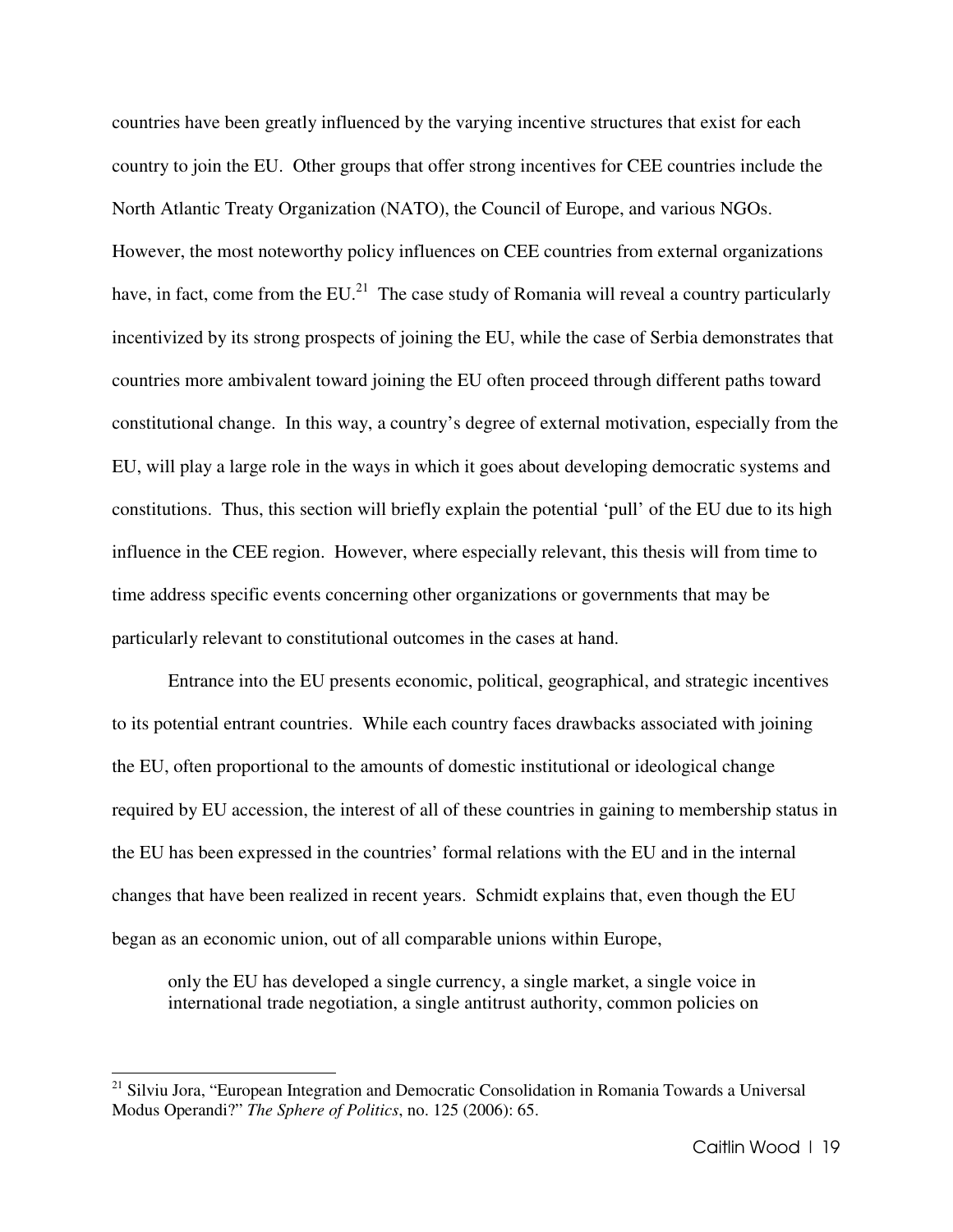environmental protection, worker safety and health a common foreign and security policy, and even the beginnings of a common defense policy. $2^2$ 

The regional influence of the EU and its specific impact on trade and security policies thus presents a tremendous incentive to nations to conform to its membership standards. In turn, these standards are necessary in order to ensure the homogeneity in political and economic conditions that is needed for the functioning of the union. $^{23}$ 

Grabbe presents one view of EU power relations as she theorizes that an asymmetry exists in negotiating powers between many CEE nations and the EU itself. This asymmetry allots far greater bargaining power to the EU in determining entrance conditions and norms. Remarking on concessions made to the EU by several CEE nations in 2001 that seemed to go against the interests of these countries, Grabbe describes an "asymmetrical dependence on [the EU]," where these states "wanted membership far more than the current member-states wanted to accept them."<sup>24</sup> This phenomenon, coupled with a long-term perspective of the benefits of EU membership, explain why many CEE countries have accepted seemingly unfavorable conditions in order to gain membership in the EU.

According to Grabbe, one further dimension, Europeanization, must be accounted for in considering the willingness of these countries to sacrifice their perceived immediate interests in EU accession negotiations. She envisions Europeanization as a process by which CEE countries have adapted and continue to adapt to European norms in their own political negotiations and debates.<sup>25</sup>

 $\overline{a}$ 

<sup>24</sup> Heather Grabbe, *The EU's Transformative Power: Europeanization through Conditionality in Central and Eastern Europe*, (New York: Palgrave Macmillan, 2006), 1.  $^{25}$  Ibid., 46.

<sup>&</sup>lt;sup>22</sup> Vivien Schmidt, *Democracy in Europe: The EU and National Polities*, (Oxford: Oxford University Press, 2006), 10.

<sup>23</sup> Peter-Christian Muller-Graff (ed.), *East Central Europe and the European Union: From Europe Agreements to a Member Status*, (Baden Baden: Nomos Verlagsgesellschaft, 1997), 40.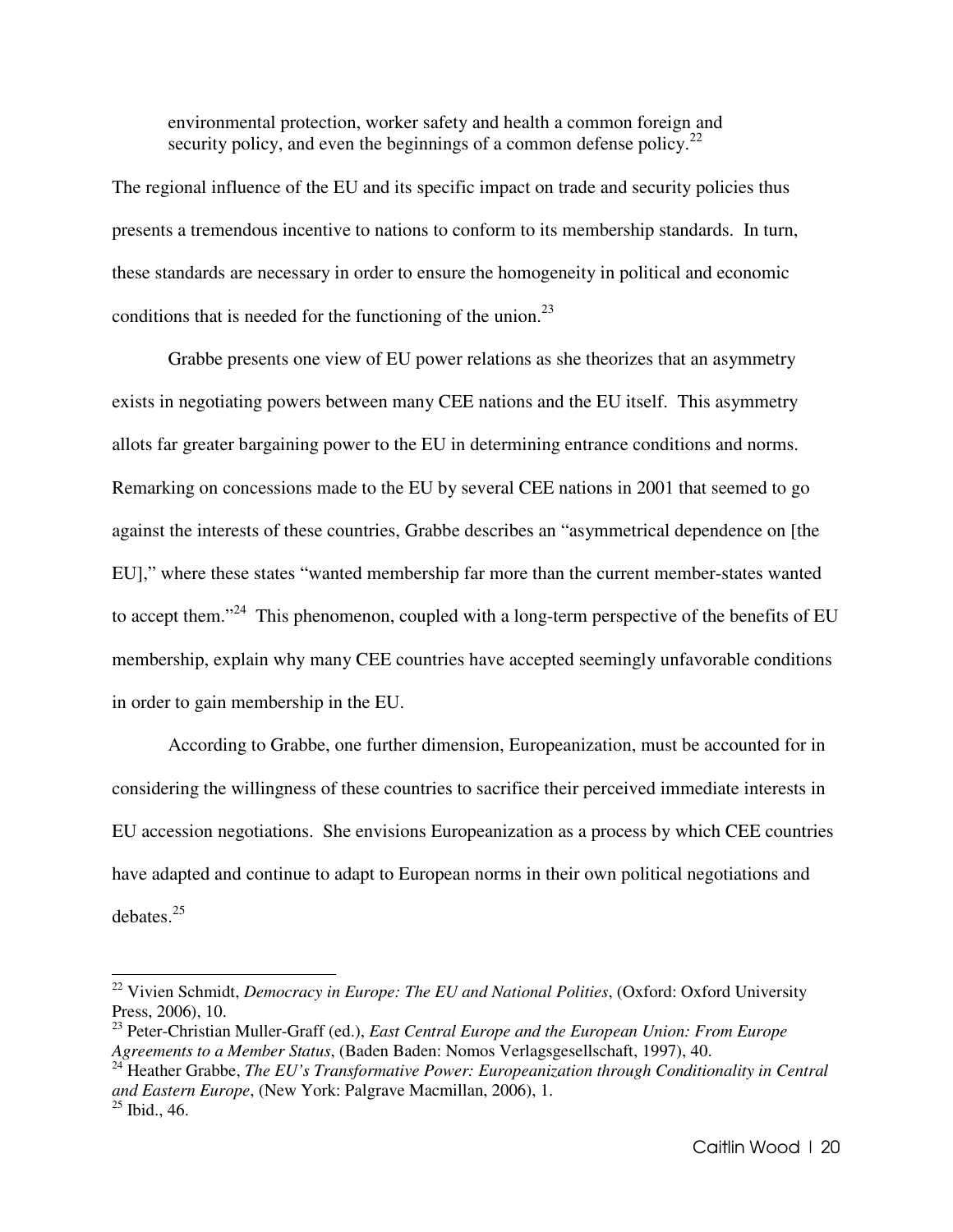Taken together, then, these elements give a foundation for the EU's potential role in influencing national policies concerning democratization and constitutional change. CEE countries retain strong incentives – economic, political, and otherwise – for working to comply with EU norms. Meanwhile, current EU member countries and the Union itself possess a higher level of negotiating power than the prospective member states. This produces a greater compliance with EU norms by negotiating candidates, and less actual negotiation. Finally, the phenomenon of more compliance / less negotiation can be further explained by the effects of Europeanization, which leads negotiating members of interested countries to be more inclined to support rather than oppose standards set for them by the existing European community.

The EU possesses a variety of mechanisms for influencing national policy, both through accession conditionality and through other means.<sup>26</sup> Here I will briefly present the various tools that the EU possesses in exerting its influence on countries wishing to accede. Much of the model presented here has been developed by Grabbe in her research on EU-CEE country negotiations. Several of these mechanisms will become relevant in analyzing individual cases and domestic actors' behaviors in conforming to EU pressures later on.

 In 1993, the European Council put forth a set of conditions for entry, known today as the Copenhagen Criteria, stated in Figure 1, below. These conditions "were designed to minimise the risk of new entrants becoming politically unstable and economically burdensome to the existing EU."<sup>27</sup>

 $26$  Grabbe, 7.

 $27$  Ibid., 10.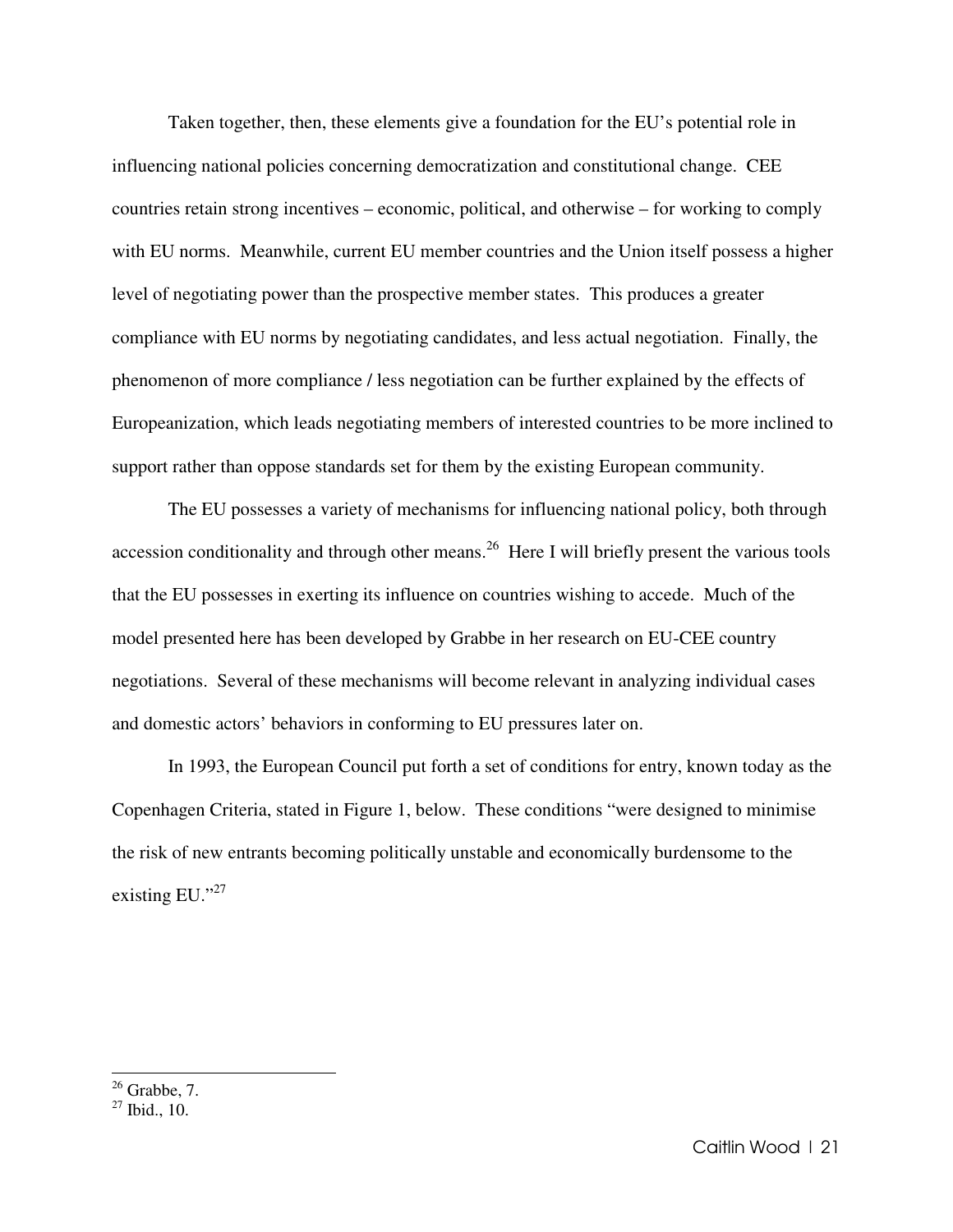### **EU Membership Requires:**

- o that the candidate country has achieved **stability of institutions guaranteeing democracy, the rule of law, human rights and respect for and protection of minorities,**
- o the existence of a functioning market economy as well as the capacity to cope with competitive pressure and market forces within the Union.
- o The candidate's ability to take on the obligations of membership including adherence to the aims of political, economic and monetary union.

Therefore, in order to begin negotiations for membership, each country must have successfully fulfilled these conditions, which include democratic standards. A country applying to join the EU submits its application to the European Council, which decides on accepting the application based on a formal opinion provided by the European Commission based on these criteria.<sup>29</sup>

In 1998, the EU began to issue Accession Partnerships $30$  to states in the process of beginning negotiations. Accession Partnerships comprise non-binding lists of objectives, more specific than the vaguely outlined Copenhagen Criteria, for each nation in the short and medium term. A country's progress on these Accession Partnerships is likewise monitored by the European Commission. Grabbe notes that "Accession Partnerships limited the scope of

l.

 $28$  Grabbe, 10. (Emphasis added.)

 $29$  European Commission, "Conditions for Enlargement," The European Commission, http://ec.europa.eu/enlargement/the-policy/conditions-for-enlargement/index\_en.htm, Accessed 2 March 2009.

<sup>30</sup> Grabbe, 14-18.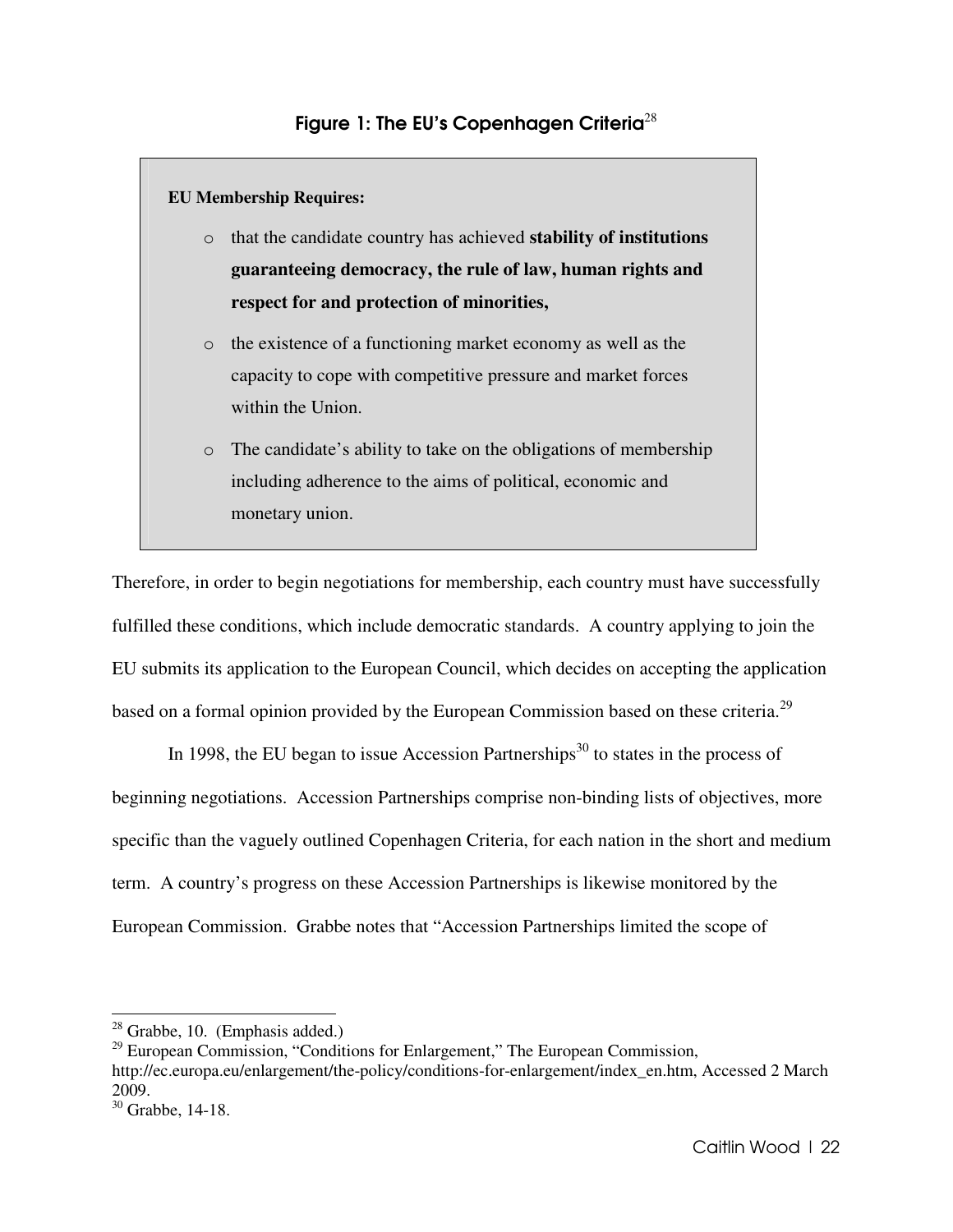negotiations by making a number of potentially negotiable areas part of the conditions, and...they increased the scope of EU involvement in domestic policy-making."<sup>31</sup>

Further, a negotiating country is required to fully accept, apply, implement, and enforce the EU's *acquis communautaire*, which "is made up of the entirety of EU legislation…[and] is the shared foundation of rights and obligations binding all Member States."<sup>32</sup> The *acquis* covers some 35 chapters that range in topic from free movement of workers and goods and foreign, security, and defense policy to judiciary and fundamental rights and justice, freedom, and security.<sup>33</sup> A country's progress in adopting the *acquis* is also monitored by the European Commission, which issues regular reports on individual negotiating countries' progress.<sup>34</sup> Once all chapters of the *acquis* have been closed by unanimous agreement by EU member states, the country can move forth in the process of ratifying an accession treaty.<sup>35</sup> The various steps taken by the EU during this process can strongly influence candidates' policy decisions based on the prospect of EU accession. Table 1, below, synthesizes several descriptions presented by Grabbe that illustrate the various mechanisms for 'policy transfer' that the EU may use during the accession conditionality period.

 $31$  Grabbe, 14.

<sup>&</sup>lt;sup>32</sup> Anslem Skuhra (ed)., *The Eastern Enlargement of the European Union: Efforts and Obstacles on the Way to Membership*, (Innsbruck: StudienVerlag/Transaction Publishers, 2005), 11.

<sup>&</sup>lt;sup>33</sup> A full list of the 35 chapters is available: European Commission, "The process of Enlargement," The European Commission, http://ec.europa.eu/enlargement/the-policy/process-of-enlargement/mandate-andframework\_en.htm, Accessed 2 March 2009.

 $34$  Skuhra, 17.

<sup>&</sup>lt;sup>35</sup> European Commission, "The process of Enlargement."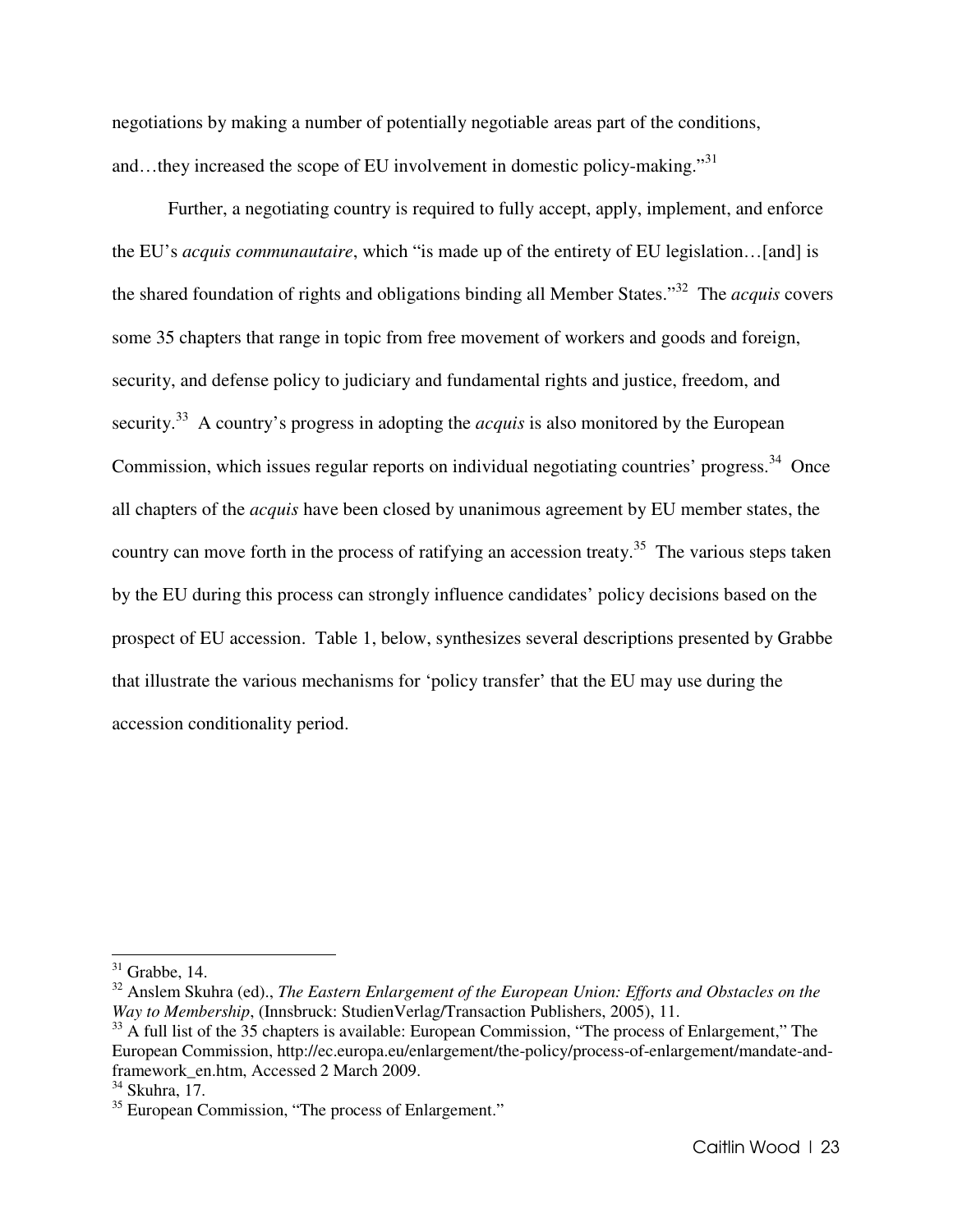## Table 1: Grabbe's Mechanisms for EU Policy Transfer to Candidate and Potential Candidate Countries $36$

| <b>Instrument</b>                                                                            | <b>Types of examples</b>                                                                                                               | Type of influence                                                                                                         | Leverage exerted on                                                                                                        |
|----------------------------------------------------------------------------------------------|----------------------------------------------------------------------------------------------------------------------------------------|---------------------------------------------------------------------------------------------------------------------------|----------------------------------------------------------------------------------------------------------------------------|
| <b>Models:</b> Legislative<br>and institutional<br>templates                                 | <b>Policy Documents;</b><br>White Papers;<br><b>Legally Binding</b><br>Agreements                                                      | Guidelines directly<br>related to EU<br>acceptance; Some<br>legally enforceable                                           | policy<br>Very influential -<br>direct link with<br>accession; Binding<br>agreements could be<br>publicly enforced         |
| Money: Aid and<br>technical assistance                                                       | Aid programs                                                                                                                           | Conditionality for<br>financial and other<br>benefits; Transfer of<br>practices and norms<br>to national<br>bureaucracies | Mixed results; Focus<br>more on aid directly<br>related to accession<br>logistics now                                      |
| <b>Benchmarking and</b><br>monitoring                                                        | Ranking, Regular<br>Reports                                                                                                            | Not enforceable but<br>directly linked with<br>accession prospects                                                        | Influence through<br>direct link with<br>accession prospects                                                               |
| <b>Advice and</b><br>twinning                                                                | Twinning program; <sup>37</sup><br>Expert advice,<br>bureaucracy-to-<br>bureaucracy<br>contacts, Multilateral<br>institutional contact | Routinization of<br>practices; absorption<br>of EU ideas and<br>norms by national<br>bureaucrats and<br>institutions      | Long-term indirect<br>influence, taking EU<br>practices to the heart<br>of policy-making                                   |
| Gate-keeping:<br>Access to<br>negotiations and<br>further stages in the<br>accession process | Denying further<br>stages on<br>conditionality                                                                                         | Strongly linked to<br>accession incentives                                                                                | Effectiveness<br>depends on how<br>policy solutions are<br>laid out and if ntl<br>officials will follow                    |
| Soft methods:<br>Indirect effects                                                            | Leading by example<br>of EU members;<br>Influence of private<br>sector actors                                                          | Can lead to adoption<br>of EU policies and<br>practices through<br>observation and<br>through competition                 | Difficult to measure;<br>influence depends<br>on implementation<br>and type of private<br>sector actors and<br>competition |

<sup>&</sup>lt;sup>36</sup> Table synthesizes information found in Grabbe , 57-59 and 75-89. It utilizes much of Grabbe's original language in combining what had been, in her work, two separate matrixes describing 'instruments' and 'mechanisms'.

l.

<sup>&</sup>lt;sup>37</sup> 'Twinning' refers to the European Commission's program since 1998 of pairing administrators from candidate countries with selected administrators from member states in order to promote stronger capacity in candidate countries to implement the *acquis*. Twinning occurs in projects that pair administrators in specific institutions for the achievement of outlined goals (Source: EU Integration Office, "Twinning," Serbian Government EU Integration Office, http://www.seio.sr.gov.yu/code/navigate.asp?Id=84, Accessed 2 March 2009.)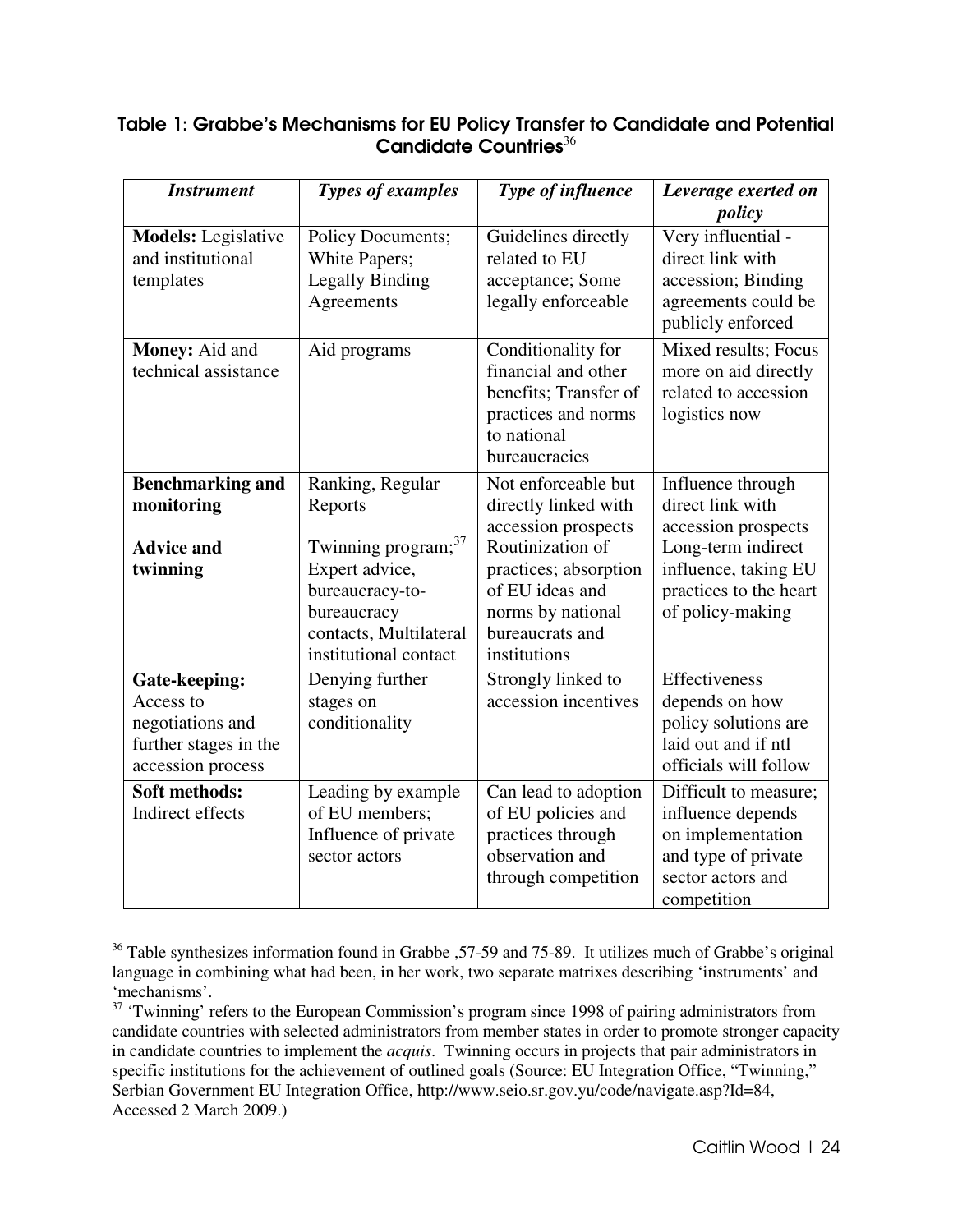The background offered in this section should serve as a reference as specific EU actions begin to take on meaning in the cases of Romania and Serbia's constitutional development. This general laying out of the various instruments and mechanisms by which the EU promotes its own norms of democracy and free markets within potential member countries should be kept in mind when considering from where domestic actors gain their own motivations and perspectives on democratization and constitutional change. Thus, having completed a 'bottom-up' framework along with an overview of possible 'top-down' external incentives and influences for domestic actors, I will move to the specific cases of Romania and Serbia in order to assess the ways in which these domestic actors and coalitions go about creating constitutional change.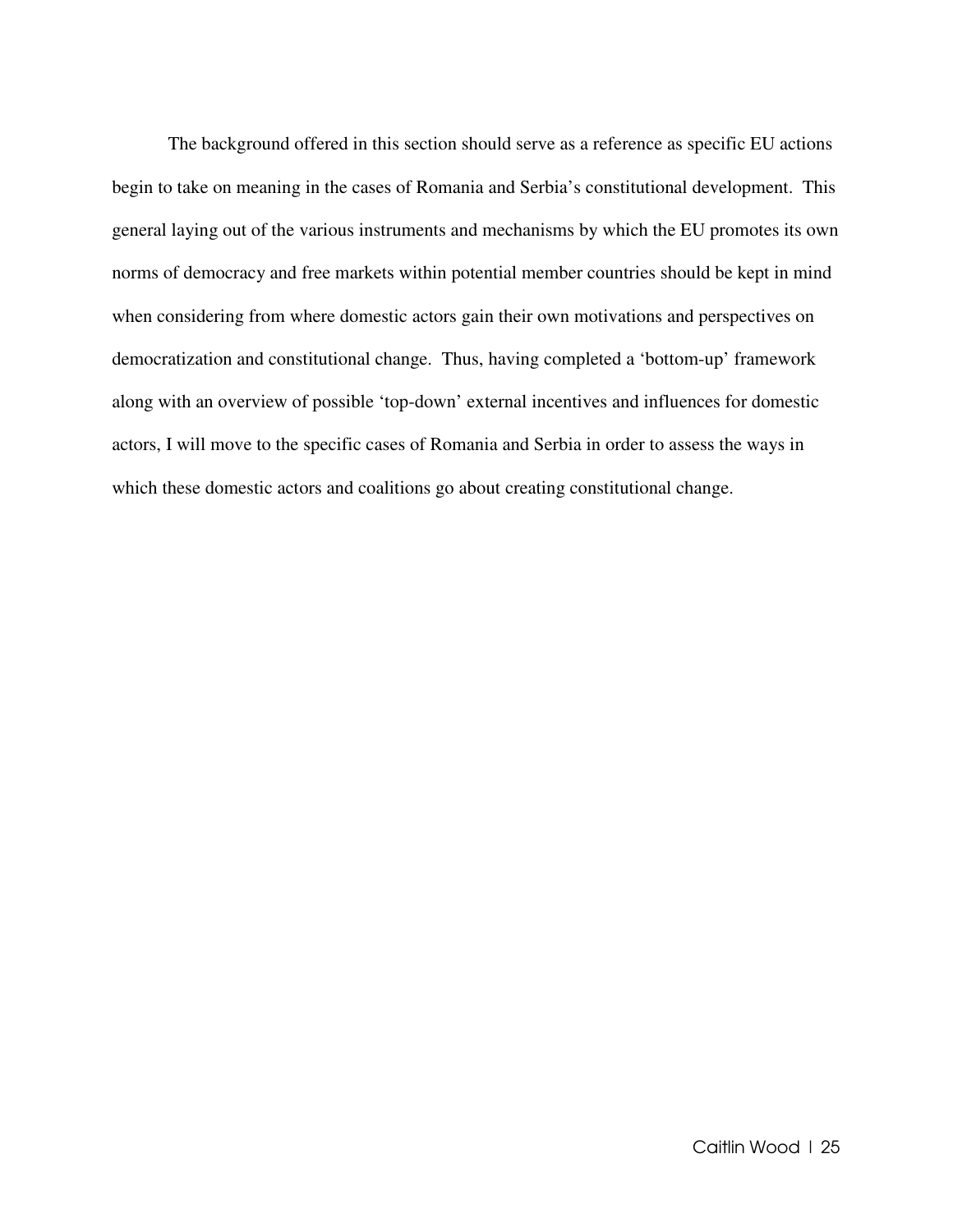## **III. Case Study One: Romania**

#### *Historical Background*

l.

Romania's approved constitutional referendum of 2003 contained a multitude of provisions to address EU concerns in promoting democracy and the protection of human rights and minorities. This revamped constitution, making these and more provisions to align Romania's protection of rights and democracy with EU standards, was approved in a two-day referendum that featured a large push by national and local-level authorities to drum up sufficient turnout. With a 55.7% turnout of eligible voters, the new constitution received an  $89.7\%$  approval.<sup>38</sup> In the case of Romania, this tremendous motion for constitutional change came at the hands of a coalition of political parties that had, in fact, framed the referendum as a vote on EU accession in order to bring voters to the polls.<sup>39</sup>

A closer examination of the events leading up to this referendum and the positioning of domestic coalitions will reveal the types of alliances and actions by coalitions of political parties in particular that were necessary to pass these wide-reaching changes. The in-depth consideration given here to Romania's political development since communism is especially pertinent for two reasons. First, the country's history remains generally unknown by many in the United States. Second, Romania's political culture resulting from its authoritarian communist years had significant impact, especially on its citizens' collective mentality toward democracy<sup>40</sup> and on its long transformation away from communism even after the official end of the communist regime in 1989.

<sup>&</sup>lt;sup>38</sup> Constantin Ciutacu, "Industrial relations and the new constitution," Eurofund European Industrial Relations Observatory On-Line, (3 Feb. 2004),

http://www.eurofound.europa.eu/eiro/2004/01/feature/ro0401105f.htm, Accessed 2 March 2009. <sup>39</sup> Papadimitriou and Phinnemore, 83-84.

<sup>&</sup>lt;sup>40</sup> Alina Mungiu-Pippidi, "Romania," in *Democracy and Political Culture in Eastern Europe*, eds. Hans-Dieter Klingemann, Dieter Fuchs, and Jan Zielonka, 313 (New York: Routledge, 2006).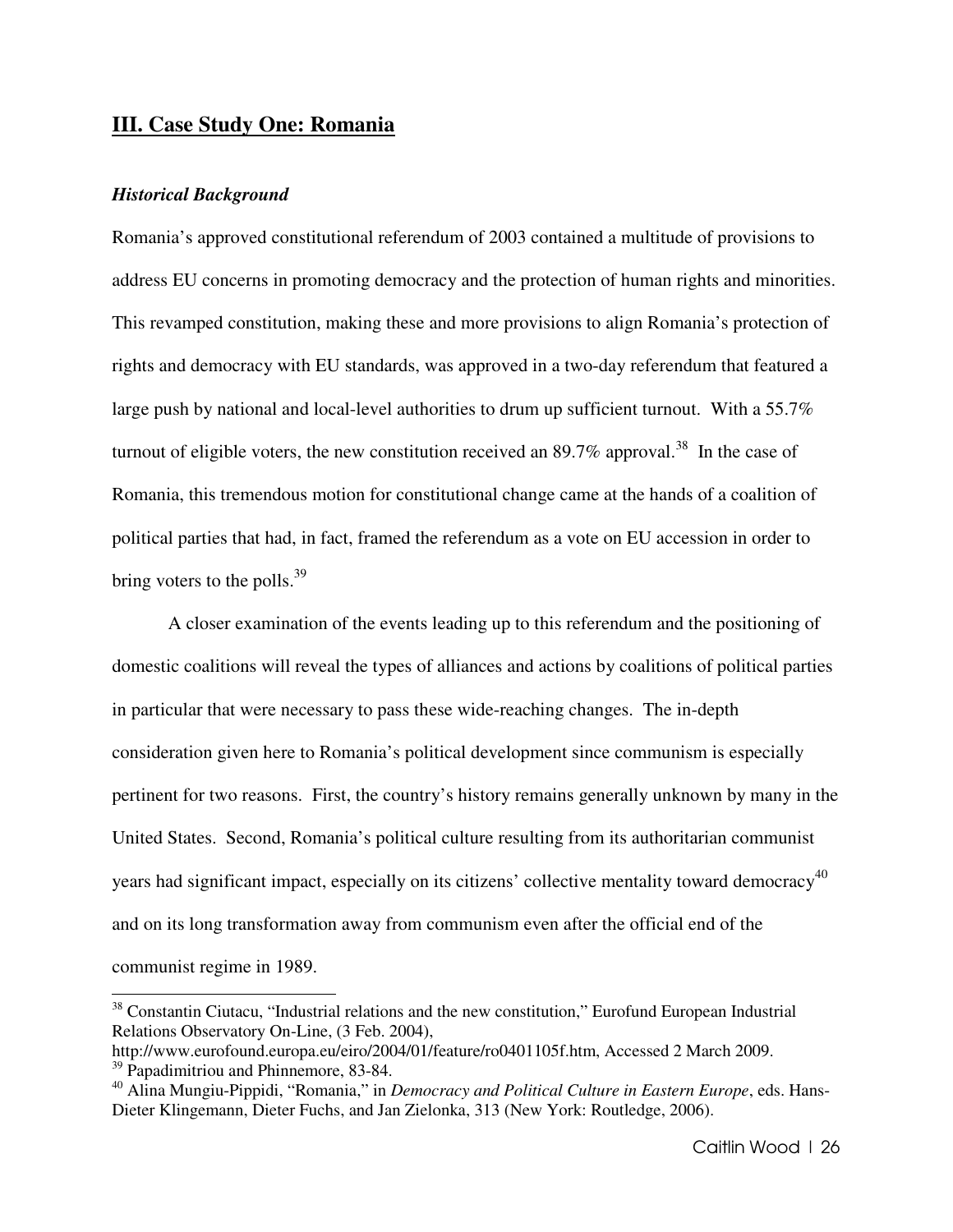The closing of EU negotiations in 2004 and Romania's official accession to the EU in January 2007 served as the most recent reminders of the strides toward standards of democracy, human rights, and rule of law that Romania has taken since its fall from communism in 1989. Romania's failure to be considered with the first wave of CEE countries that negotiated for EU membership (including the Czech Republic, Estonia, Hungary, Latvia, Lithuania, Poland, Slovakia, and Slovenia) was a reflection of its own unique historical, economic, and political trajectory. Recognizing Romania's strong EU incentive, I will consider the country's relations with the EU in tracing its democratic development and eventual constitutional revision in 2003. Romania's lag behind other CEE countries in transforming toward consolidated democracy and meeting EU standards has largely been attributed to the slowness of the country's political elites in truly escaping the country's communist past, an aspect that will come to light through the ensuing discussion of Romania's history leading up to its 2003 constitutional amendments and 2007 EU membership.

 The year 1989 saw the toppling of the communist regime of Romanian President Nicolae Ceauşescu. Ceauşescu had succeeded Gheorghe Gheorghiu-Dej<sup>41</sup> as the leader of the Romanian Communist Party in 1965, and was in part known for his consolidation of Dej's policies of reducing Romanian dependence on Russia, despite the party's communist domestic policies.<sup>42</sup> As Ceauşescu continued where Dej left off, Romania became an exception among communist

<sup>&</sup>lt;sup>41</sup> Gheorghe Gheorghiu-Dej rose to party prominence and became the party's General-Secretary in 1945. His policies of Marxist-Lenninist domestic politics combined with external relations involving trade agreements with the West, to the great dislike of the Soviets. Dej operated both as a populist due to his "man-of-the-people style" and at the same time utilized brutal acts of violence, killing his own mother and other political opponents during his rise to power. His sudden death in 1965 paved the way for Ceauşescu's climb to the top and continued relations with the West, in defiance of the Soviets. Dej died from an aggressive form of lung cancer, which some suspected was the result of irradiation by Soviet agents. (Source: Tom Gallagher, *Theft of a Nation: Romania since Communism*, (London: C. Hurst & Co., 2005b, 51-56).

<sup>42</sup> Papadimitriou and Phinnemore, 18.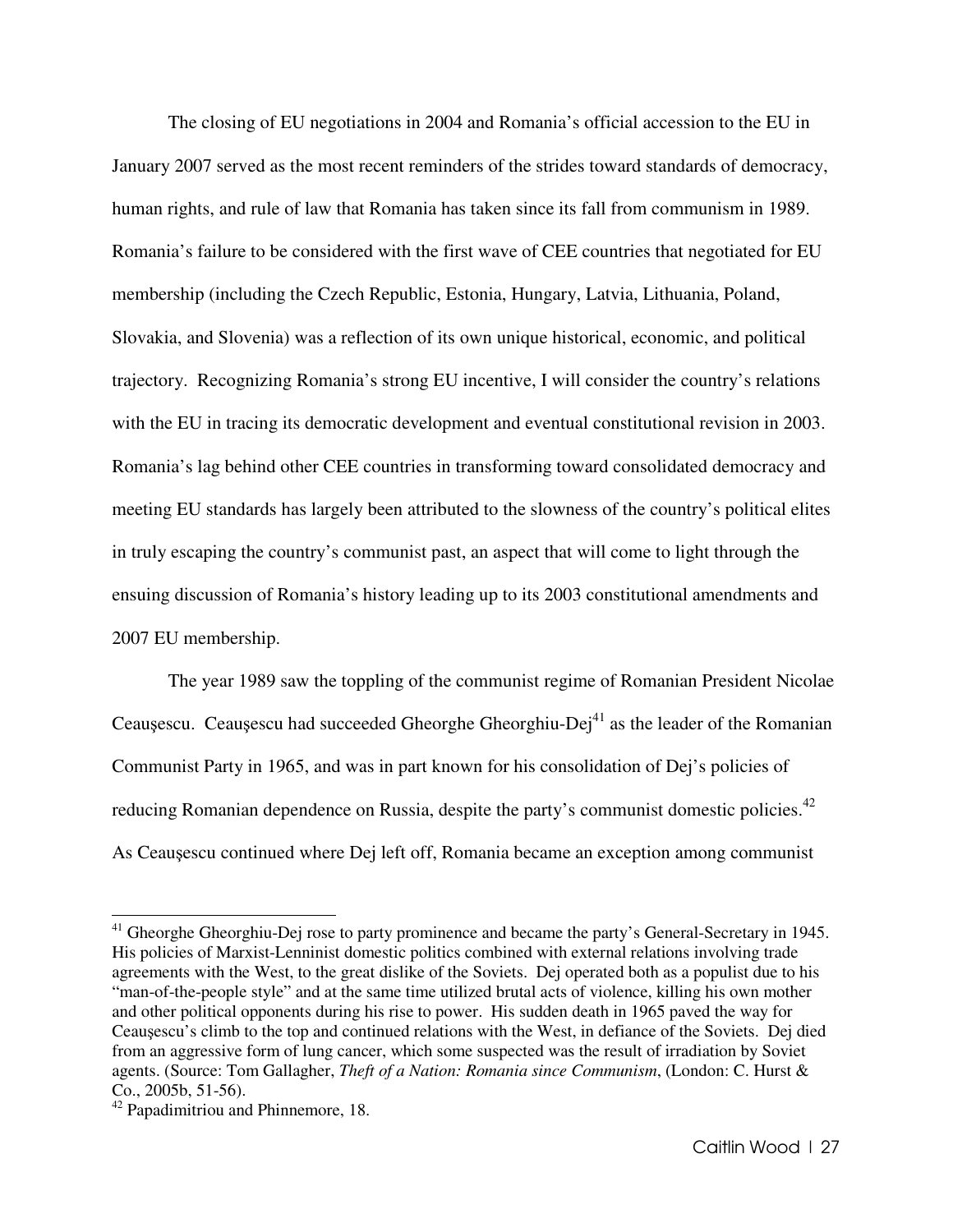countries due to its general resistance to various Soviet policies during the Cold War years.<sup>43</sup> For this reason, during much of his presidency and in spite of his communist standpoint, Ceauşescu held the favor of many Western countries. However, under Ceauşescu and his wife, this communist regime became increasingly more despotic in its nationalist internal politics in the  $1980s<sup>44</sup>$  as devotion to the communist ideology faded while economic 'hard times' ensued.<sup>45</sup> In 1988, the European Parliament's Directorate General for Committees and Delegations referred to Romania as "the most repressive country in Eastern Europe."<sup>46</sup> Romania saw great levels of oppression and the beginnings of resistance forming from within Ceauşescu's own party. In the end, the country's severe hardships fueled a quick attempt by Ceauşescu and his wife to flee amongst violent protests and shootings. The couple was detained by a military tribunal for crimes of genocide. Upon being found guilty, the Ceauşescus were subsequently executed by firing squad on December 25, 1989—the bullet count totaling nearly 200 shots.<sup>47</sup>

 The consequences of this dark tradition of communism and dictatorship would prove significant throughout the period of political reconstruction and democratization that followed. Under Ceauşescu, the repression of any dissenting parties meant, first of all, that his final downfall necessarily came from within, and, secondly, that talks of restoration after his assassination were hampered by the absence of organized opposing groups. Keil notes:

In almost all of the communist states in East Central Europe, there had been a number of "round table" talks between the party and various opposition groups. These talks had helped define the ways that the societies in question would extricate themselves from communism…Romania did not have the benefit of such conversations.<sup>48</sup>

<sup>43</sup> Papadimitriou and Phinnemore, 18.

 $44$  Gallagher, 2005b, 66.

<sup>45</sup> Thomas J. Keil, *Romania's Tortured Road Toward Modernity*, (Boulder: East European Monographs/Columbia University Press, 2006), 310.

<sup>46</sup> Papadimitriou and Phinnemore, 19.

<sup>47</sup> Gallagher, 2005b, 62-72.

<sup>48</sup> Keil, 347.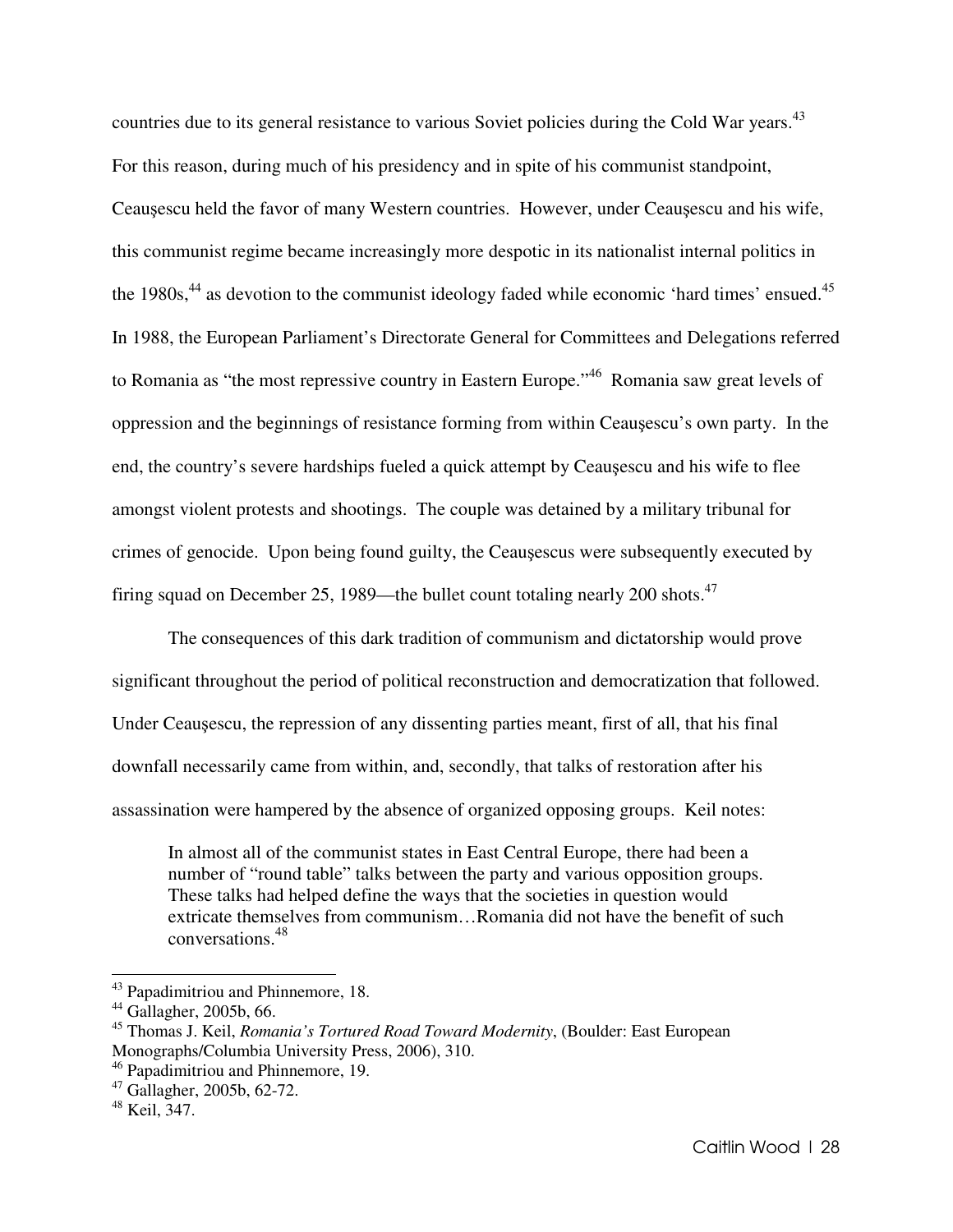The broader implications of this on political culture must be equally noted. Keil suggests that the overthrow of Ceauşescu's regime was *not* a protest against communism, but rather "an example of what Max Weber called a 'traditionalist revolution'…against a master because he…has failed to observe the traditional limits of his power and has failed to meet his traditional responsibilities and obligations to his subjects."<sup>49</sup> The failure of Romanians to truly reject communism was compounded by the fact that Romania had never in its history embraced a strong tradition of democracy.<sup>50</sup> Romania's lack of organized and developed political alternatives had significant consequences in the years that followed fall of the Ceauşescus.

 Just days before the execution of the Ceauşescus, the formation of the National Salvation Front (FSN) had been made public with Ion Iliescu as its head. Iliescu had been the most prominent of anti-Ceauşescu conspirators, despite his involvement in the Romanian Communist Party.<sup>51</sup> Although Iliescu claimed ongoing allegiance to the ideas of socialism, his FSN initially took a technocratic approach to reforming governance in Romania. Gallagher speculates that, due to the single-mindedness that prevailed under Ceauşescu, Iliescu and the FSN failed to foresee the conflicts and opposing viewpoints that would arise.<sup>52</sup> Nevertheless, the FSN laid out an immediate program that they would seek to follow, including such measures as "the introduction of a democratic, pluralist form of government and the abolition of the leading role of a single party; the holding of free elections; separation of powers;…observance of the rights and freedoms of ethnic minorities," and the introduction of various economic measures to mitigate the damage that had been done to the Romanian economy under Ceausescu.<sup>53</sup> However,

Keil, 346.

<sup>50</sup> Gallagher, 2005b, 68.

<sup>51</sup> Ibid., 2005b, 71.

 $52$  Ibid., 2005b, 75.

<sup>53</sup> Ibid., 2005b, 74-75.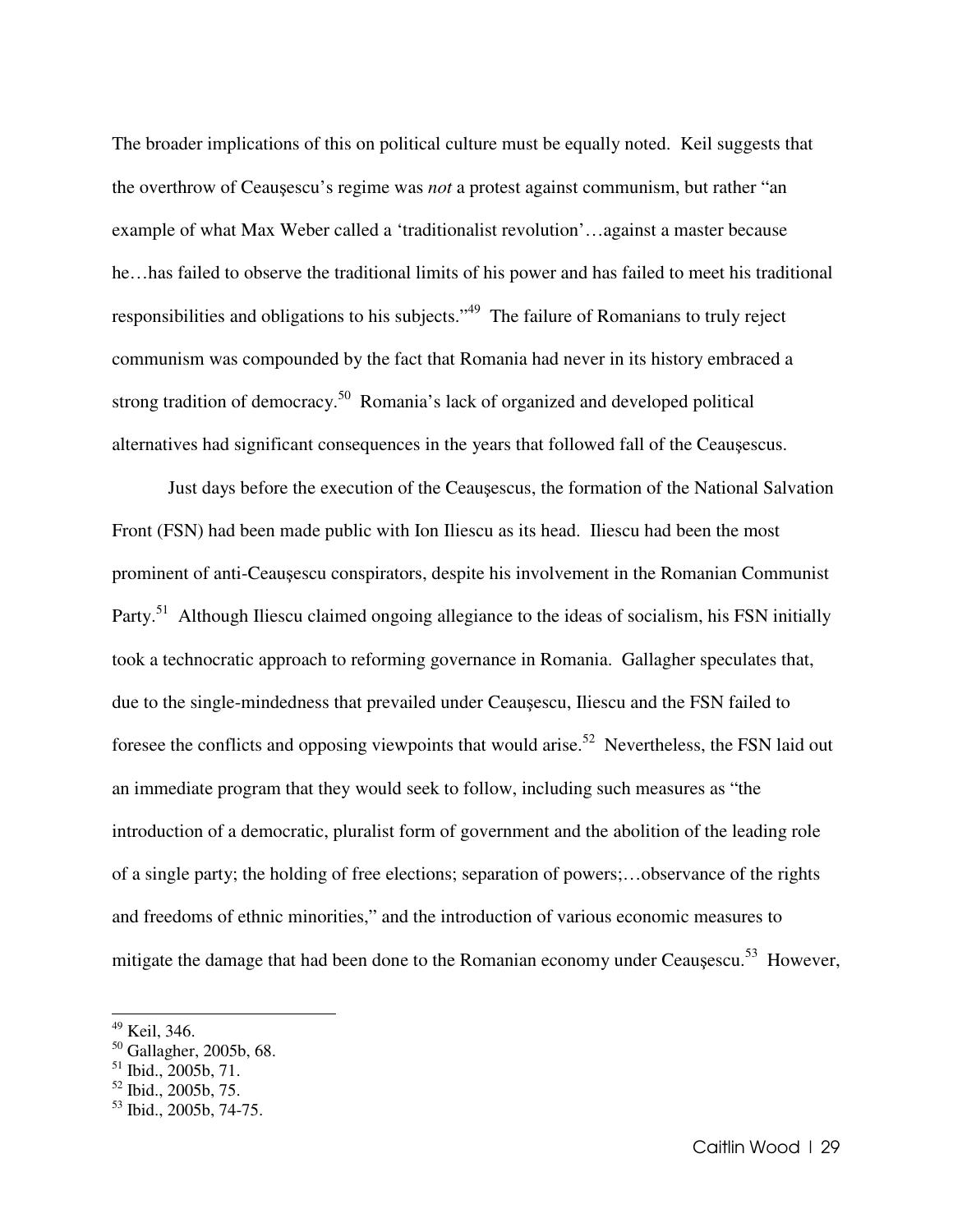much of the FSN leadership was composed of members who had served in high-ranking positions in Ceauşescu's communist regime, including Iliescu himself. Questions of the legitimacy of the FSN as the ruling party came to light in some sectors of the public, while opposition parties, both new and older parties which had previously been banned under the dictatorship, began to form.<sup>54</sup>

 In May 1990, the first post-communist elections were held. Despite the formation of several opposing parties, Iliescu's FSN won both the presidency (with 85.1% of the vote) and the vast majority of seats in parliament. Quite simply, the FSN held elections before opponents had enough time to organize themselves nearly as much as the ruling FSN.<sup>55</sup> However, the FSN's hold on national politics was not to remain intact. Economic struggles, unemployment, ethnic minority issues, miners' invasions known as *mineradas*, developing underground markets, and organizing labor unions all posed serious problems to the party's standing. The third *minerada*, which took place in September 1991, resulted in violence between police and protesting miners, who had received support from citizens of Bucharest where they were protesting. This event drew a major split in the FSN, as President Iliescu dismissed his Prime Minister, Petre Roman, who he blamed for economic problems and unrest. Roman instantly went from longtime ally to rival as he denounced Iliescu and formed his own party.<sup>56</sup>

In September, immediately before the splintering of the FSN, Romanian citizens overwhelmingly passed the country's democratic constitution of 1991, which became the groundwork for the subsequent 2003 revisions. Drafted by an academic who had won an independent seat in the parliament, the constitution promoted a centralized democratic government and defined the country's official language as Romanian. It received approval from

<sup>&</sup>lt;sup>54</sup> Keil, 350-353.

<sup>55</sup> Ibid., 362-363.

 $56$  Ibid., 367-430.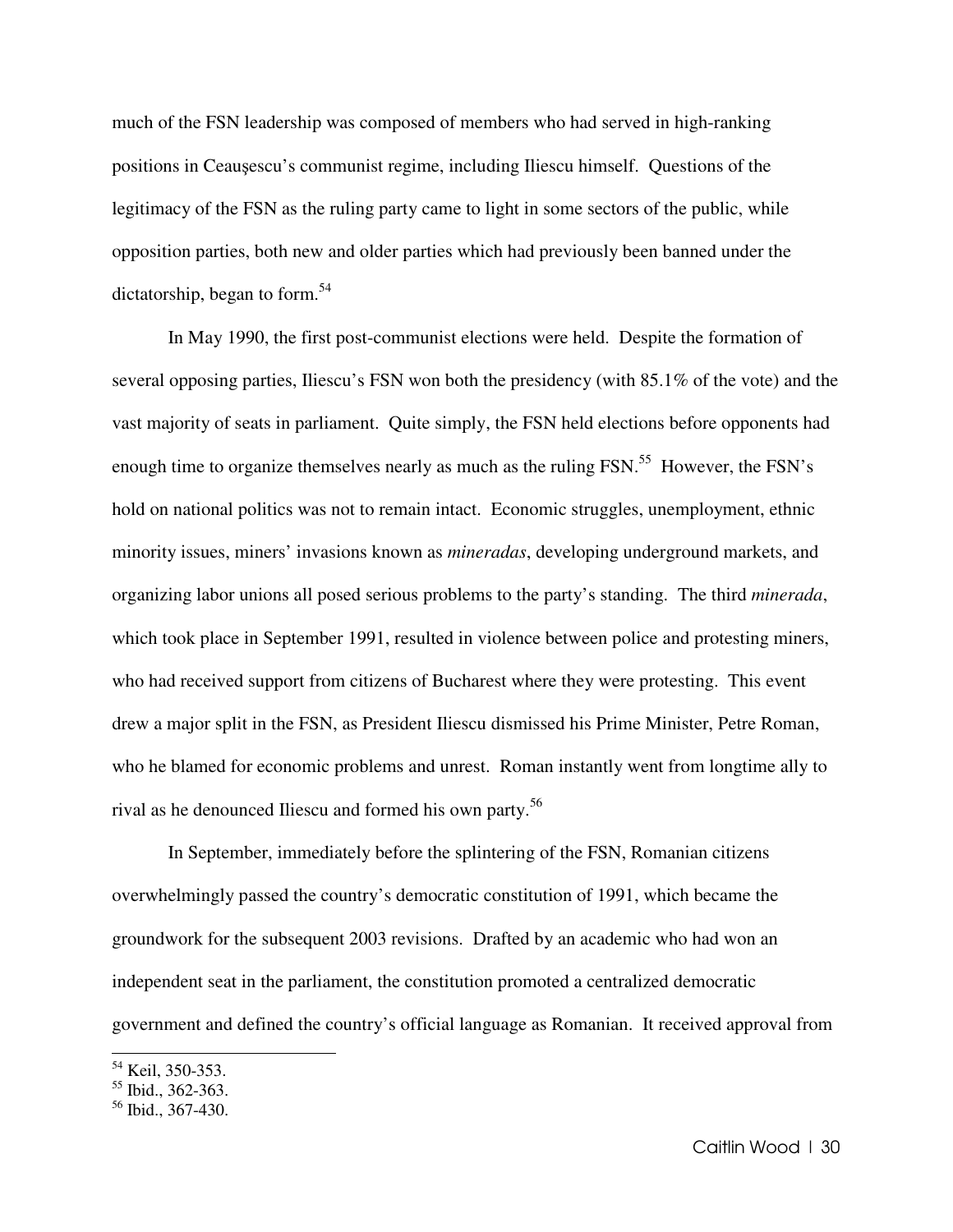the FSN parliament and widespread approval across Romania, with notable exceptions coming only from two Hungarian-speaking counties.<sup>57</sup>

 On an international level, the EU had become inundated with the prospect of enlarging its membership to absorb Romania and the rest of the newly democratizing CEE countries that had emerged from communism around the same time. In 1990, the EU developed an official association strategy for its enlargement to include the CEE countries. Earlier that year, Romania's EU ties had solidified as it began to receive monetary assistance from the EU's Phare program, designed to help economic development and transition in CEE countries.<sup>58</sup> However, the decision to leave Romania (along with Bulgaria) out of the first round of accession negotiations was based on Romania's questionable elections in 1990 that had returned communist party members to office, and on a notorious outburst of government violence at a student rally that year.<sup>59</sup> The European Parliament stated:

Political reform is lagging. It is still not clear whether the revolution was not, in fact, a coup. The new government, the [FSN], consists mainly of ex-communists. There are doubts as to the freedom of the elections last year. Democratisation of the decision making process has not yet been achieved. Human rights are still being violated. $60$ 

Despite the splintering of the FSN, Iliescu retained the support of a majority of members of parliament, who formed the Party of Social Democracy of Romania (PDSR). The PDSR again won elections in 1992 and Iliescu entered into a second term as president. His presidency from 1992-1996 was marked by both international achievements and domestic struggle, as the party became increasingly fragmented toward the end of his term. On one hand, Romania under

<sup>57</sup> Gallagher, 2005b, 101.

<sup>58</sup> Papadimitriou and Phinnemore, 21-22.

<sup>59</sup> Ibid., 27.

<sup>60</sup> European Parliament, *Report on the General Outline of the Europe Agreements with Central and Eastern Europe*, A3-0055/91, 13 March 1991, 42.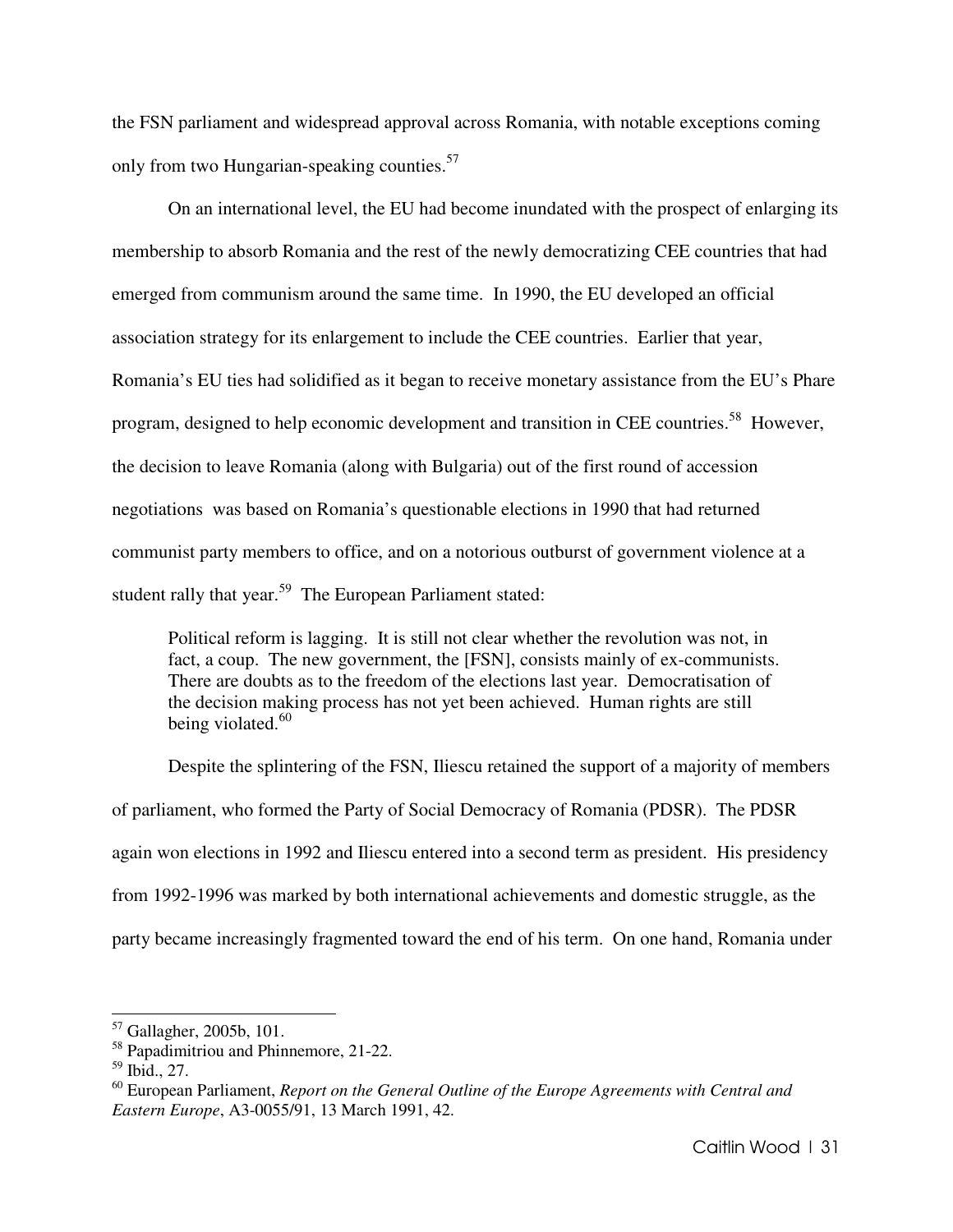Iliescu exhibited significant amounts of corruption, which was recognized by citizens<sup>61</sup> and the international community alike.<sup>62</sup> On the other, it reached an accord with Hungary concerning border disputes and the condition of Hungarians within Romania,<sup>63</sup> a move that was internationally promoted by the Council of Europe, but was also criticized from Romania's own nationalist front.<sup>64</sup> Additionally, despite Romania's questionable status on issues of corruption and human rights, developments in the CEE region, including the Yugoslavian conflict, made the EU's European Council move to authorize the creation of Europe Agreements with Romania and Bulgaria, beginning in May of 1992.<sup>65</sup> Thus, even as support for Iliescu waned within the coalitions that had previously supported him in Romania largely due to corruption in his regime, he managed to push forward talks with the EU that would eventually lead to constitutional developments toward democratizing for accession.

The 1996 elections, in which Iliescu barely put up a fight as the candidate for the PDSR, made it clear that his support had eroded as he lost on a runoff that was swayed by the nationalist blocs, which had turned their support away from him.<sup>66</sup> He was defeated by Emil Constantinescu of the Romanian Democratic Convention (CDR), a loose center-right coalition. Parliamentary power was now split among some five parties, with an alliance that included the CDR and the Social Democratic Union (USD) led by ex-Prime Minster Roman.<sup>67</sup> The 1996 elections represented a critical turning point in the international perspective of the country,

l.

 $61$  Gallagher, 2005b, 135.

 $62$  Ibid., 2005b, 124-125.

<sup>&</sup>lt;sup>63</sup> Hungarians constitute one of the two most historically oppressed ethnic groups within Romania (the other group being the Roma).

<sup>64</sup> Gallagher, 2005b, 129-30.

<sup>&</sup>lt;sup>65</sup> Papadimitriou and Phinnemore, 28.

<sup>66</sup> Gallagher, 2005b, 139.

 $67$  Liliana Popescu, "A Change of Power in Romania: The Results and Significance of the November 1996 Elections," *Government and Opposition* 32, no. 2 (April 1997): 181.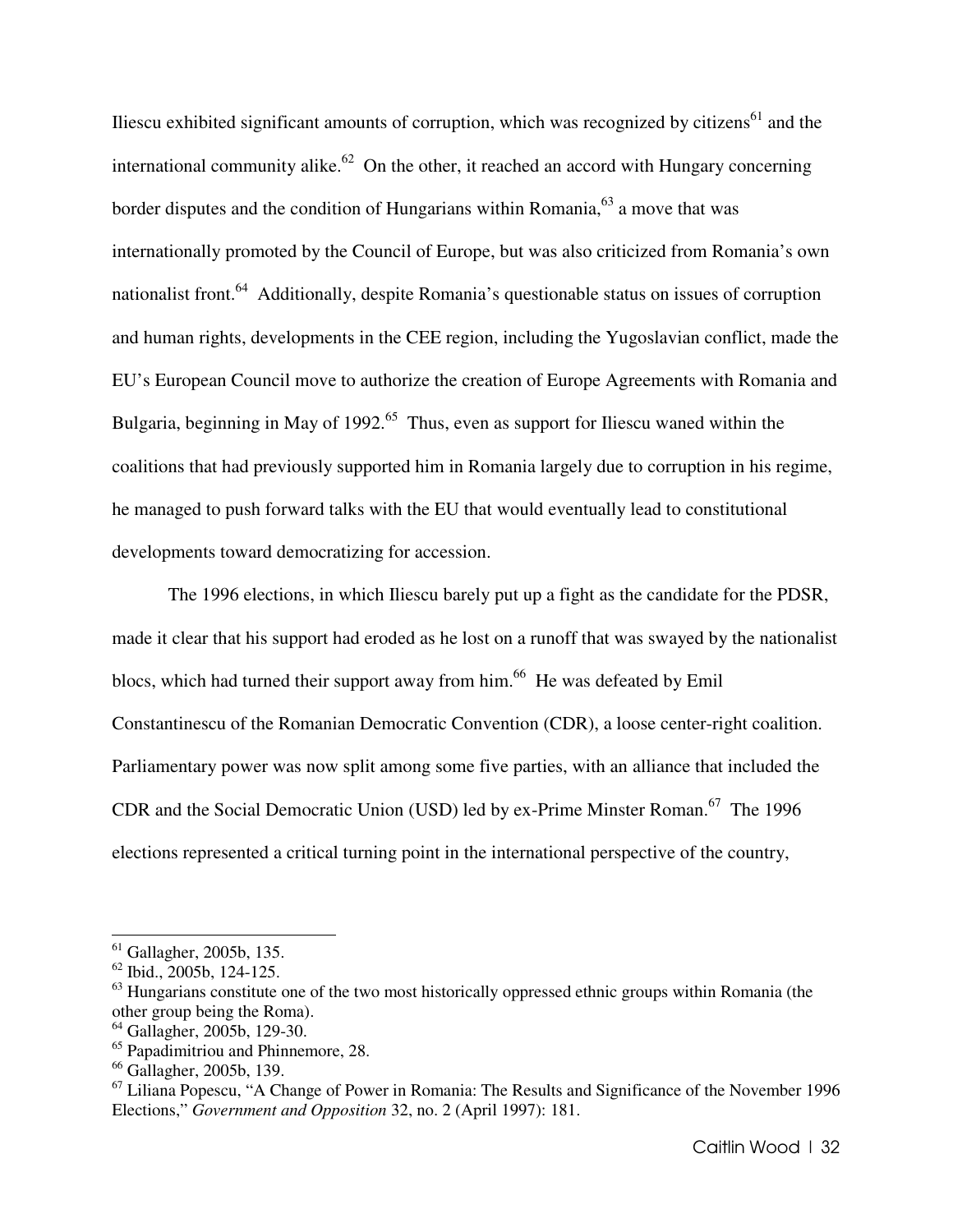whose democracy was seen as more consolidated due to the electoral victory of a non excommunist party.

In office, Constantinescu did not fare much better with his center-right policies than his ex-communist predecessor in addressing Romania's domestic problems. Economic problems continued to plague the nation, and parliamentary politics were marked by a state of "chaos" and inefficiency.<sup>68</sup> Furthermore, the European Commission maintained in 1997 that Romania had not yet fulfilled the Copenhagen Criteria for EU accession. The Commission noted that President Constantinescu had declared the opening of EU negotiations to be a top priority in Romania's interest. Additionally, the Commission communicated its appreciation of the change in leadership away from ex-communist officials brought about by the elections of 1996. However, it expressed concern over the delayed implementation of various economic and logistical agreements under a timetable established in Romania's Europe Agreement. The Commission wrote that "Romania is on the way to satisfying the political criteria set by the European Council at Copenhagen," after noting that additional improvements were still needed in areas of anti-corruption, human and minority rights (specifically, for the Roma people), general individual rights, and judicial system reform.<sup>69</sup>

By November 1998, the Commission had declared in its annual progress report that "Romania fulfils the Copenhagen political criteria." It stated:

Continued efforts have been made to respect and protect the rights of the Hungarian minority and to carry through reforms concerning the situation of children in orphanages. Nonetheless, much still remains to be done in rooting out corruption, improving the working of the courts and protecting individual liberties

<sup>68</sup> Keil, 530.

 $69$  European Commission, "Commission Opinion on Romania's application for membership of the European Union," (4 Nov. 1998a), European Navigator, http://www.ena.lu, Accessed 9 March 2009.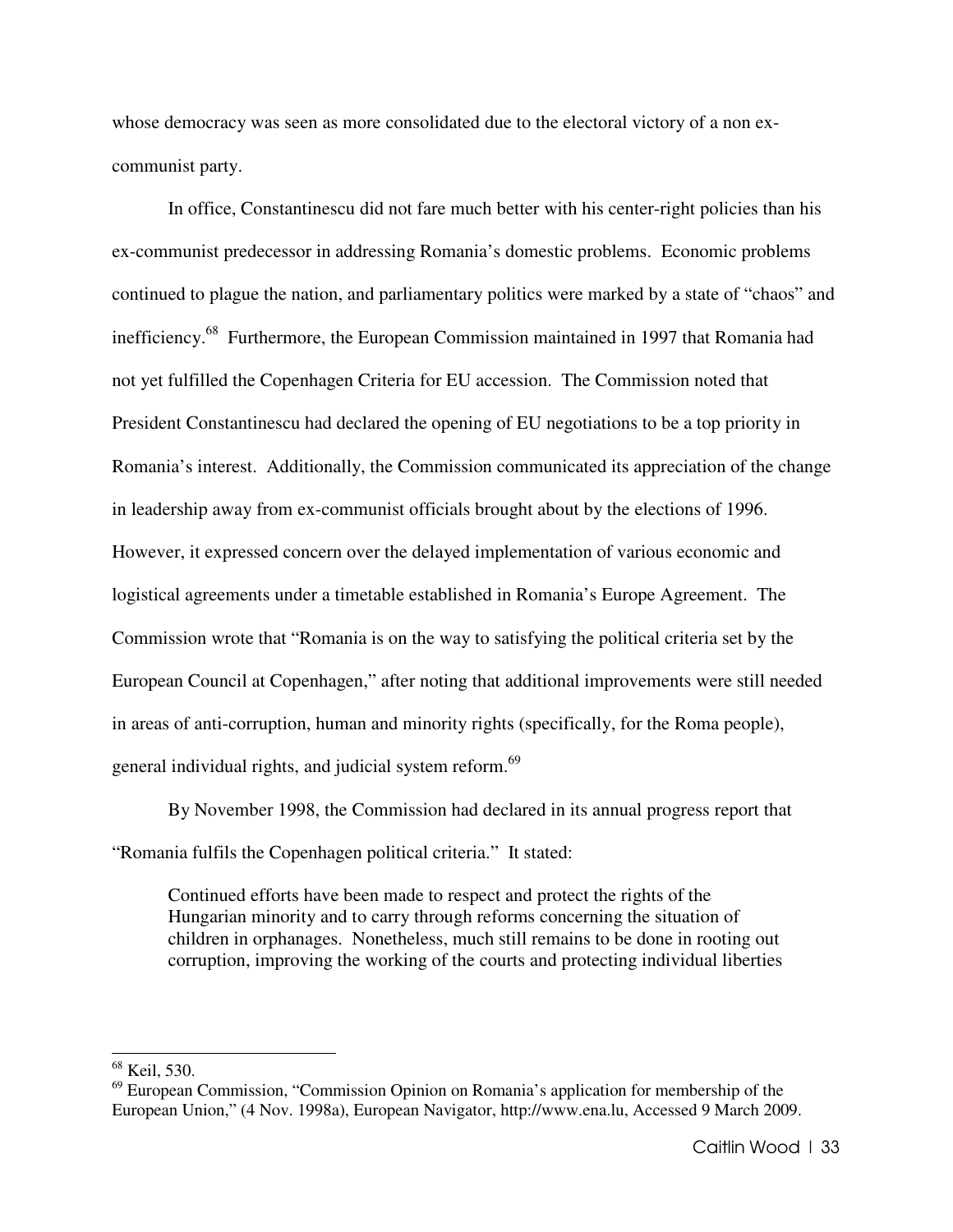and the rights of the Roma. Priority should also be given to reform of the public administration.<sup>70</sup>

By this time, the European Commission felt that Romania had met basic standards of "stability of institutions guaranteeing democracy, the rule of law, human rights and respect for and protection of minorities," as outlined in the Copenhagen Criteria. The EU was now willing to consider negotiating for membership. Although the Commission still retained many doubts over the condition of Romania's economy, for political expediency given the Kosovo conflict and the EU's strategic political interests, it recommended the opening of accession negotiations with Romania (and Bulgaria) in October 1999. This represented a significant shift in the EU's enlargement policy, from a technocratic to a political approach, which pushed Romania through to candidate status with relatively few changes in political and economic conditions over the year before.<sup>71</sup> The negotiations phase would potentially entail additional political adjustments, but the EU had agreed to at least begin to negotiate with Romania with regard to accession conditionality. After being authorized by the European Council, accession negotiations for Romania began in February 2000, with an accession goal of January 1, 2007 set for Romania.<sup>72</sup>

 In 2000, the CDR-led government collapsed, resulting in the replacement of officials in office by other members of the CDR coalition. Still, the EU continued to support Romania's broader efforts toward democratic political consolidation while noting concerns in annual reports that echoed those of 1998 and 1999.<sup>73</sup> Under the CDR coalition, a lack of demonstrable progress was even more acute on an economic level and led to the coalition's fragmentation and the return

 $70$  European Commission, "Regular Report from the Commission on Romania's Progress Towards Accession," (4 Nov. 1998b), The European Commission,

http://ec.europa.eu/enlargement/archives/pdf/key\_documents/1998/romania\_en.pdf, Accessed 9 March 2009.

 $71$  Papadimitriou and Phinnemore, 43-44.

 $72$  Ibid., 46.

<sup>73</sup> European Commission, 1998b.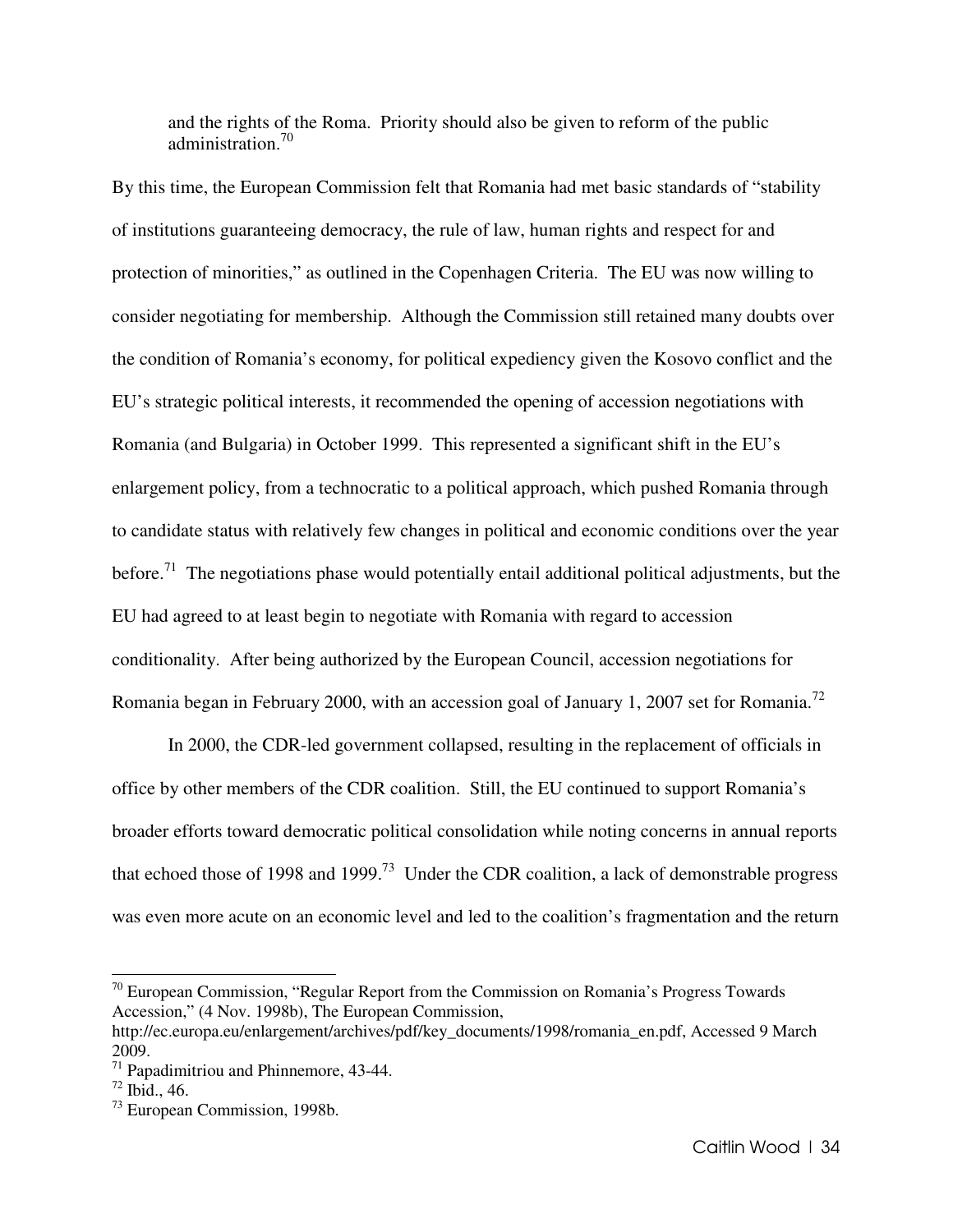of the PDSR and Iliescu to power when the Constantinescu failed to seek reelection. The alliance that the PDSR worked to form had made a strong commitment to working toward EU accession. As the EU brought forward a 'big bang' plan for enlargement to include CEE countries in 2004, it became clear that Romania would have to sit the round out until its earliest target of  $2007.<sup>74</sup>$ 

It was at this time—with the return of the Iliescu PDSR coalition to power—that Romania's prospects of EU integration in the near future had finally crystallized into reality, and 2007 began to look like a reasonable target for accession. The movement to consolidate political commitments to democracy and human rights through constitutional amendments had, for a second time since 1989, come to light.

#### *"Yes to Europe": An Overview and Analysis of the 2003 Constitutional Revisions*

On October 19, 2003, at the end of a two-day referendum where some 55.7% of registered voters turned out, Romania voted overwhelmingly to replace its constitution of 1991 with an amended version.<sup>75</sup> I will make the case that the actual forces for creating the coalition that passed this constitution were set into motion with the 2000 presidential and parliamentary elections. By tracing the events and coalition changes that followed these elections until the successful adoption of Romania's constitutional amendments in 2003, I will establish the foundations for presenting a final analysis of the aspects of 'Political Opportunities' and 'framing' that were behind the passage of these reforms. In considering the coalitions that formed around the issue of constitutional change in Romania, I will specifically consider the tenets of Pridham's theory

<sup>74</sup> Papadimitriou and Phinnemore, 48-49.

 $^{75}$  Ibid., 84.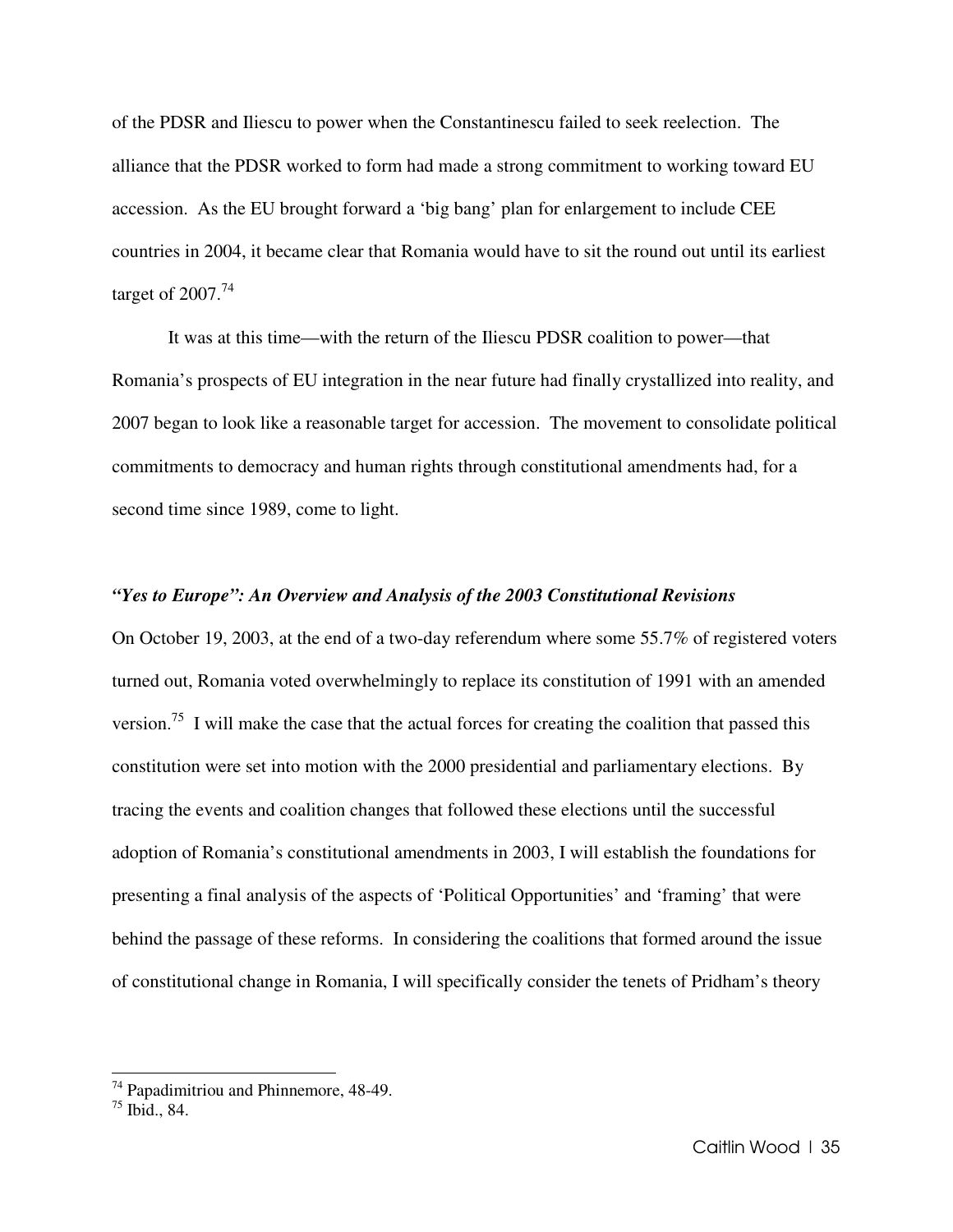of political systems, namely motivational factors, governance, the political arena, and the socioeconomic arena.<sup>76</sup>

This new constitution was expressly geared toward priming Romania for EU accession. A general summary of the constitutional changes offers an overview of the complete package of amendments that voters approved. Many of these amendments addressed key topics of democracy, human rights, minority rights, and the rule of law, which appear in the right-hand column of Table 2. Later, I will contextualize the coalition building and methodology that led voters to choose to approve these amendments in full.

| <b>Article</b> | <b>Revision</b>                                                                                           | Area(s) Affected                             |
|----------------|-----------------------------------------------------------------------------------------------------------|----------------------------------------------|
| 41             | Private property "guaranteed" by government; not<br>only "protected" as under 1991 constitution           | <b>Economic Liberty</b>                      |
| 41             | Forbids nationalization of private property on ethnic,<br>racial, or religious grounds                    | Human & Minority<br>Rights; Economic Liberty |
| 41             | Extends right to own property to foreign citizens                                                         | EU-Required; Economic<br>Liberty             |
| 46             | Provides protection for the disabled                                                                      | Human Rights                                 |
| 52             | Ends previous constitution's mandatory military<br>conscription                                           | Personal Liberty                             |
| 69             | Restricts immunity of members of parliament                                                               | Corruption                                   |
| 73             | Allows legislative initiatives to be introduced by<br>minimum 100,000 citizens instead of 250,000 before  | <b>Democratic Process</b>                    |
| 83             | Extends president's term to five years (from four) to<br>stagger parliamentary and presidential elections | <b>Democratic Process</b>                    |
| 106            | Forbids president from removing prime minister from<br>office                                             | <b>Democratic Process;</b><br>Corruption     |

Table 2: Summary of 2003 Changes to Romanian Constitution<sup>77</sup>

<sup>76</sup> Pridham, 66.

<sup>77</sup> Compiled using: Linklaters, "Legal Overview: Constitution" *Emerging Romania 2004, The Business Guide*, (2004), http://www.atypon-

link.com/OXF/doi/pdf/10.5555/erro.2004.1.Emerging\_Romania\_2004.181, Accessed 10 March 2009, and Chamber of Deputies, "Constitution of Romania," Parliament of Romania – Chamber of Deputies, http://www.cdep.ro/pls/dic/site.page?id=339&idl=2, Accessed 28 March 2009.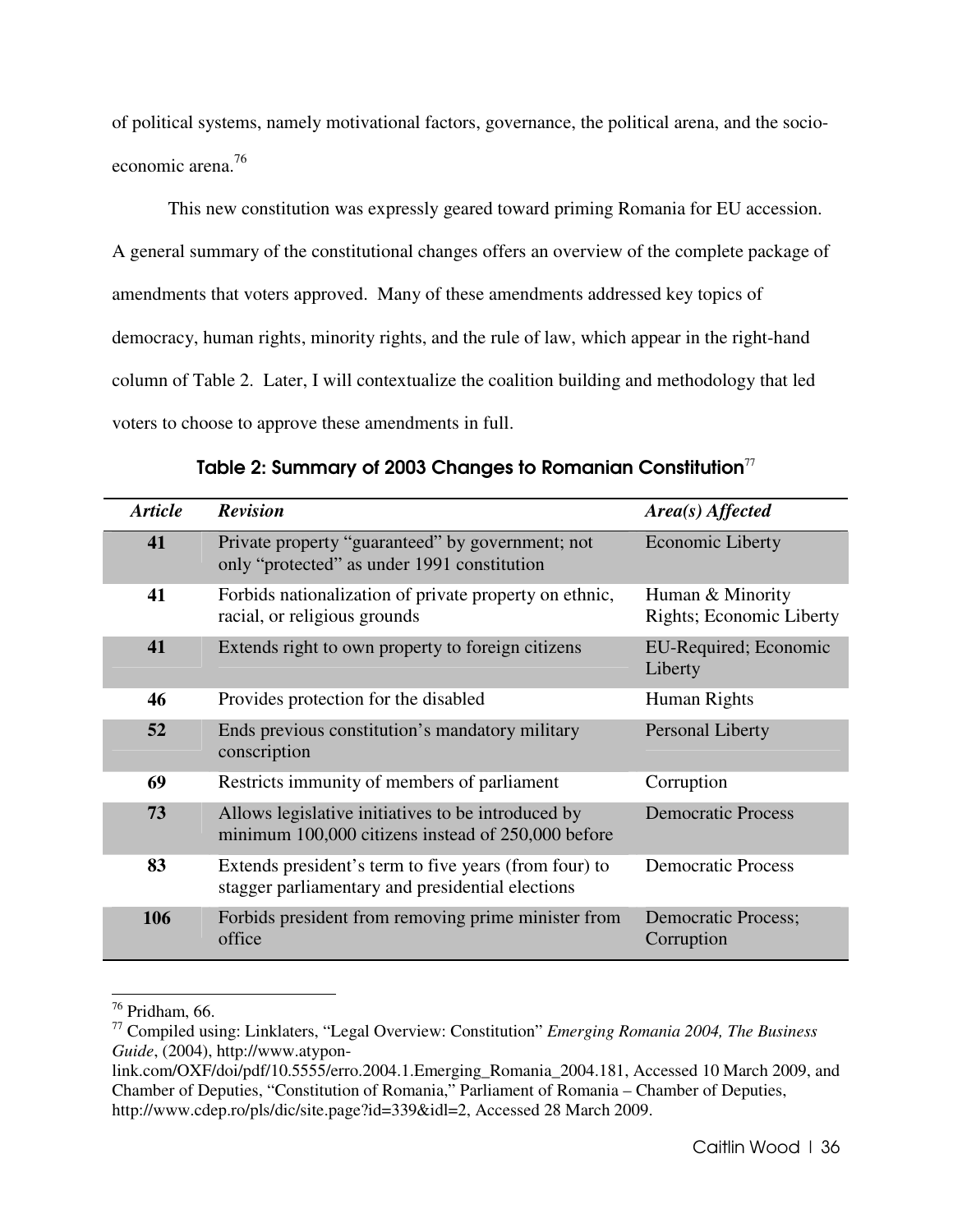| 114 | Meant to quicken notoriously slow legislative process<br>and limit use of emergency orders by legislature                                            | <b>Democratic Process</b>  |
|-----|------------------------------------------------------------------------------------------------------------------------------------------------------|----------------------------|
| 125 | Ensures judicial independence                                                                                                                        | Democratic process         |
| 127 | Entitles ethnic minority citizens to use native minority<br>language in courts                                                                       | Human & Minority<br>Rights |
| 135 | Narrows definition of "public property," promotes<br>privatization, and returns communications networks to<br>private property status                | <b>Economic Liberty</b>    |
| 145 | Inserts new article on "Euro-Atlantic Integration;"<br>Among other things, permits accession to EU through<br>parliamentary vote, without referendum | EU-Specific                |

As Table 2, above, shows, the constitution of 2003 enshrined additional protections for minorities (rights to language use), personal liberties (property rights), and mechanisms for improving the government's inefficient democracy. In the next few pages, I will explain how actors—primarily within Romania's political arena—were the leaders of this constitutional change and how they were able to succeed in enacting such change through an overt focus on attaining EU membership.

 The 2000 elections resulted in the return to power of the PDSR. This victory more accurately reflected an expression of disaffection with the way the CDR coalition had governed under Constantinescu than it did a vote for return of Iliescu.<sup>78</sup> Tables 3 and 4 that follow illustrate the change in political party support between the 1996 and 2000 in the presidential and parliamentary elections (showing Chamber of Deputies', but not Senatorial). Several important trends stick out within these data. In 1996, the governing CDR coalition that had supported

<sup>78</sup> Papadimitriou and Phinnemore, 83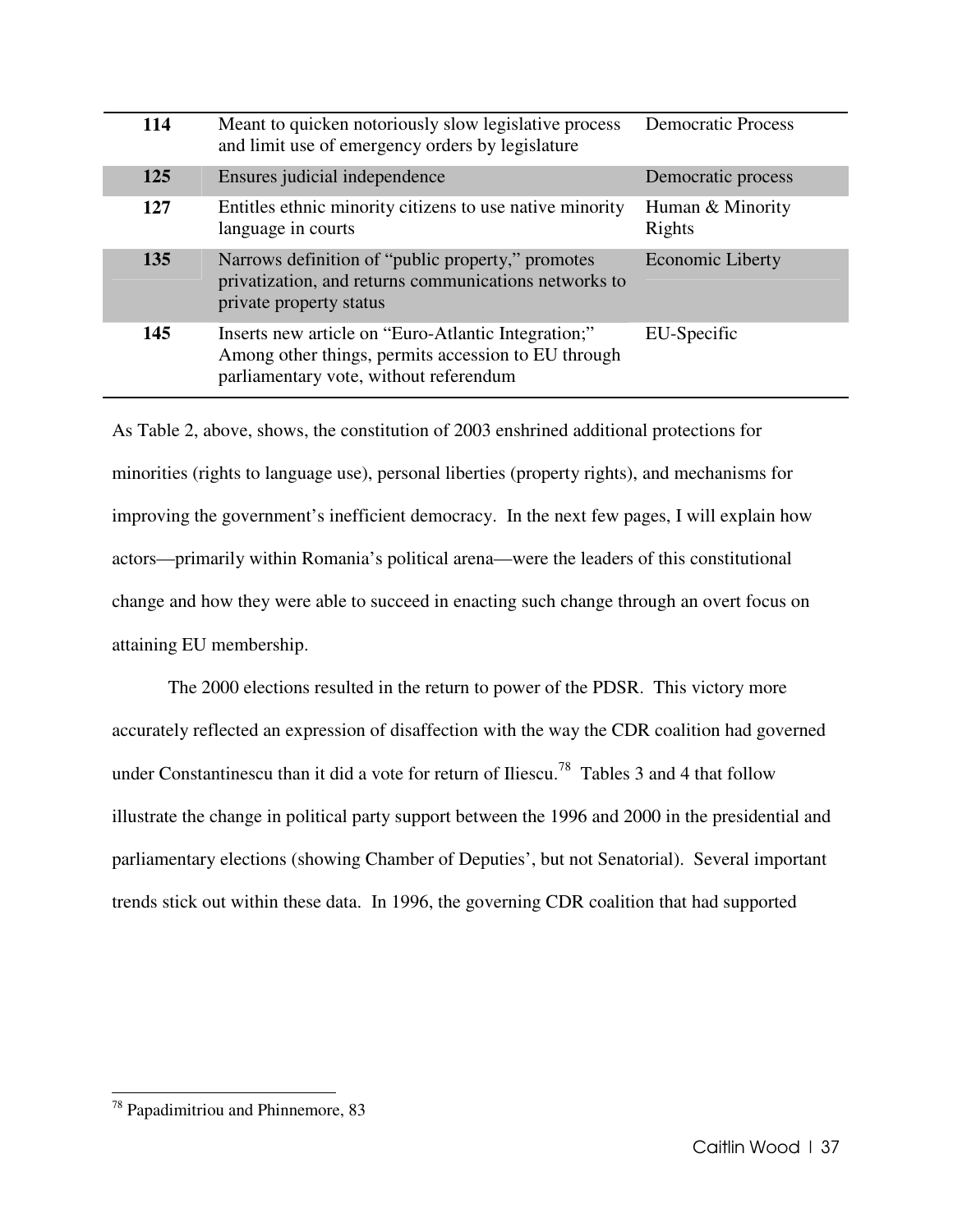Constantinescu's presidential candidacy was made up of several parties combined. Overall, the CDR represented a center-right 'coalition of coalitions'<sup>79</sup> that came to power primarily due to the

| Party:                 | <b>PDSR</b> | <b>CDR</b> | PD/USD   | PNL1    | <b>UDMR</b> | <b>PRM</b> | <b>PUNR/AN</b> |
|------------------------|-------------|------------|----------|---------|-------------|------------|----------------|
| 1996 Vote Share        | 21.5%       | 30.2%      | 12.9%    | n/a     | $6.6\%$     | $4.5\%$    | 4.4%           |
| 1996 No. of Seats      | 91          | 122        | 53       | n/a     | 25          | 19         | 18             |
| 1996 Seat Share        | $26.5\%$    | $35.6\%$   | $15.5\%$ | n/a     | $7.3\%$     | $5.5\%$    | 5.3%           |
| 2000 Vote Share        | 36.6%       | 5.0%       | $7.0\%$  | $7.0\%$ | $6.8\%$     | 19.5%      | 1.4%           |
| 2000 No. of Seats      | 155         |            | 31       | 30      | 27          | 84         |                |
| <b>2000 Seat Share</b> | 44.9%       | $0\%$      | $8.9\%$  | $8.7\%$ | $7.8\%$     | $24.3\%$   | $0\%$          |

Table 3: Romanian Chamber of Deputies Election Results, 1996–2000**<sup>80</sup>**

1 In 1996 much of the current PNL was part of CDR, although one faction ran on separate lists, getting 1.9 % of votes and no seats.

## Table 4: Romanian Presidential Election Results, 1996–2000 (Percentages)

|            | Ion<br><i><u><b>Iliescu</b></u></i> | Emil<br>Constan- | <b>Theodor</b><br>Stolojan | Mugur<br><b>Isarescu</b> | Petre<br>Roman | Corneliu<br>Vadim | Gheor-<br>ghe |
|------------|-------------------------------------|------------------|----------------------------|--------------------------|----------------|-------------------|---------------|
|            |                                     | tinescu          |                            |                          |                | Tudor             | Funar         |
| Party:     | PDSR <sub>1</sub>                   | <b>CDR</b>       | PNL                        | CDR                      | <i>PD</i>      | <b>PRM</b>        | <b>UDMR</b>   |
|            |                                     |                  |                            | 20002                    |                |                   |               |
| $1996 - I$ | 32.3                                | 28.2             | n/a                        | n/a                      | 20.6           | 4.7               | 6             |
| $1996 - H$ | 45.6                                | 54.4             | n/a                        | n/a                      | n/a            | n/a               | n/a           |
| $2000 - I$ | 36.4                                | n/a              | 11.7                       | 9.6                      | 3.0            | 28.3              | 6.2           |
| $2000 - H$ | 66.8                                | n/a              | n/a                        | n/a                      | n/a            | 33.2              | n/a           |

1 After the 2000 elections, the PDSR became the PSD

 $\overline{a}$ 

2Even though Isarescu nominally ran as an independent, he received the official endorsement of CDR 2000.

Note: Romanian presidential elections require victory by a simple majority of votes. It is common for no one candidate to receive greater than 50% during the first round election, after which a runoff is held between the top two vote getters to determine a winner by simple majority.

splintering of Iliescu's PDSR by the end of its 1992-1996 mandate. However, both the

presidential and parliamentary election results show that, by 2000, the CDR had fragmented. In

Table 3, by 2000 the National Liberty Party (PNL) that emerged from the CDR had fewer than

<sup>79</sup> Shafir, M. (2001), "The Ciorbea Government and democratization: a preliminary assessment," in Light, D. and Phillemore, D. (eds), *Post-Communist Romania: Coming to Terms with Transition* (London: Palgrave), 86.

<sup>80</sup> Tables (3 and 4) from Grigore Pop-Eleches, "Romania's Politics of Dejection," *Journal of Democracy* 12, no. 3 (2001): 157.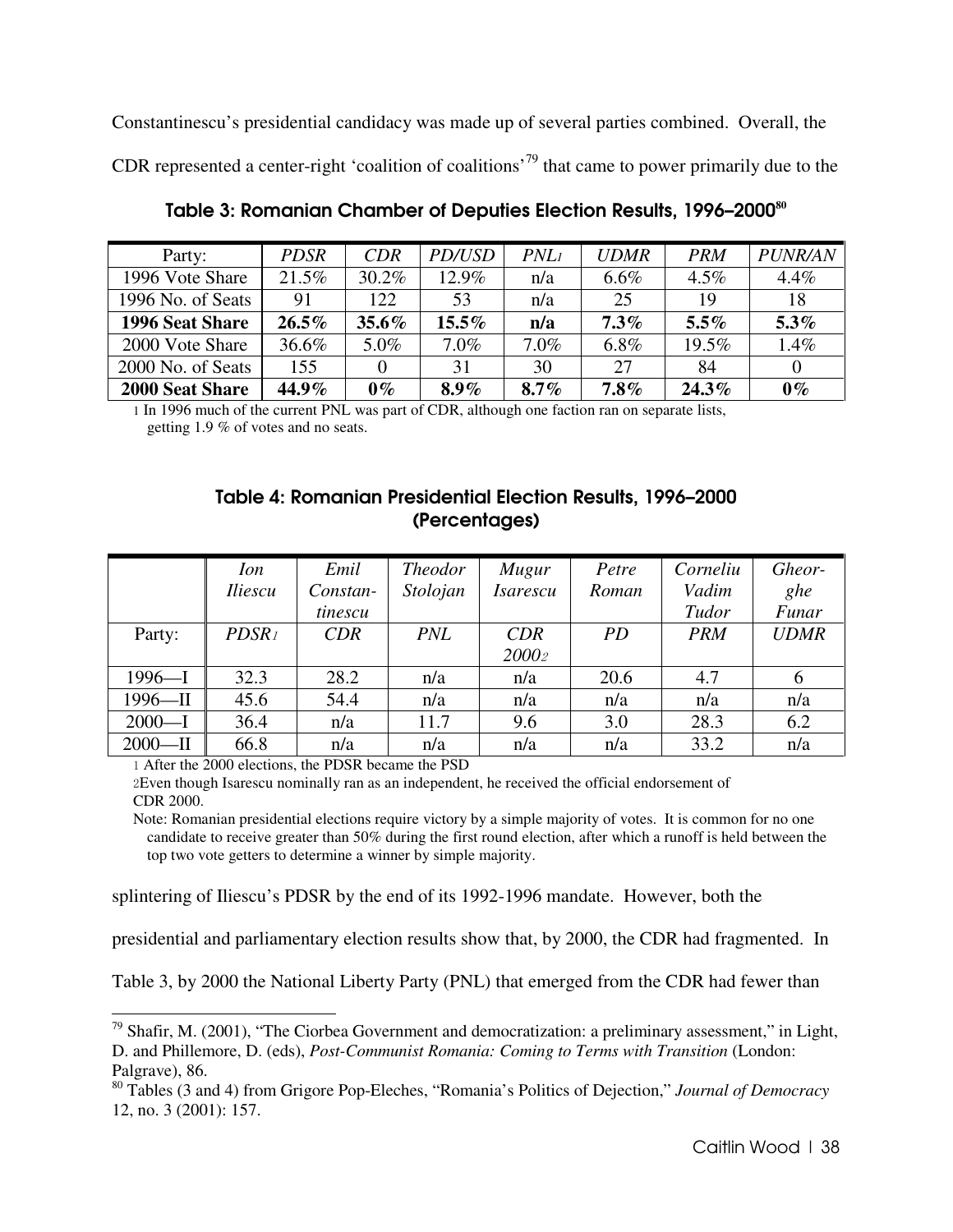25% of the seats held by the CDR in the previous term, while the CDR itself dropped to 0 seats. The CDR had also included smaller partners in its coalition. The Hungarian Democratic Union (UDMR), which had supported the CDR alliance, managed to hold on to its votes for parliament and the presidency—largely due to its ethnic support base. Meanwhile, the Democratic Party (PD) of the center-left also lost significant amounts of support in the presidential and parliamentary elections due to its support of the CDR.<sup>81</sup>

 Overall, this represented a "shrinking of the center," which led to victories for the fartherleft PDSR and President Iliescu, as well as the nationalist right-wing Greater Romania Party (PRM). This phenomenon resulted mostly from the inability of the centrist parties to coalesce around a single platform and presidential candidate in the aftermath of the collapsing CDR. $^{82}$ Pop-Eleches notes that the last-minute push for Iliescu's victory in 2000 by civil society activists and Western organizations prevented a "dangerous drift toward extremism" that would have seen a right-wing, nationalist agenda permanently alter Romania's course toward European integration.<sup>83</sup>

The priority of European integration, helping to facilitate democratic consolidation, had also shifted over the years in the minds of Romanians. Under Iliescu before 1996, the PDSR government had shown ambiguous enthusiasm for joining the EU. PDSR rhetoric increasingly supported European integration and the completion of Romania's 1995 application for accession, but it demonstrated a lack of substantive support and understanding of what integration would entail, politically and economically speaking.<sup>84</sup> In addition, the nationalist PRM and the Hungarian UDMR had been substantively opposed to joining the EU, as was the Romanian

 $81$  Pop-Eleches, 156-169.

 $82$  Ibid., 156-169.

<sup>83</sup> Ibid., 158-159.

<sup>&</sup>lt;sup>84</sup> Papadimitriou and Phinnemore, 72-73.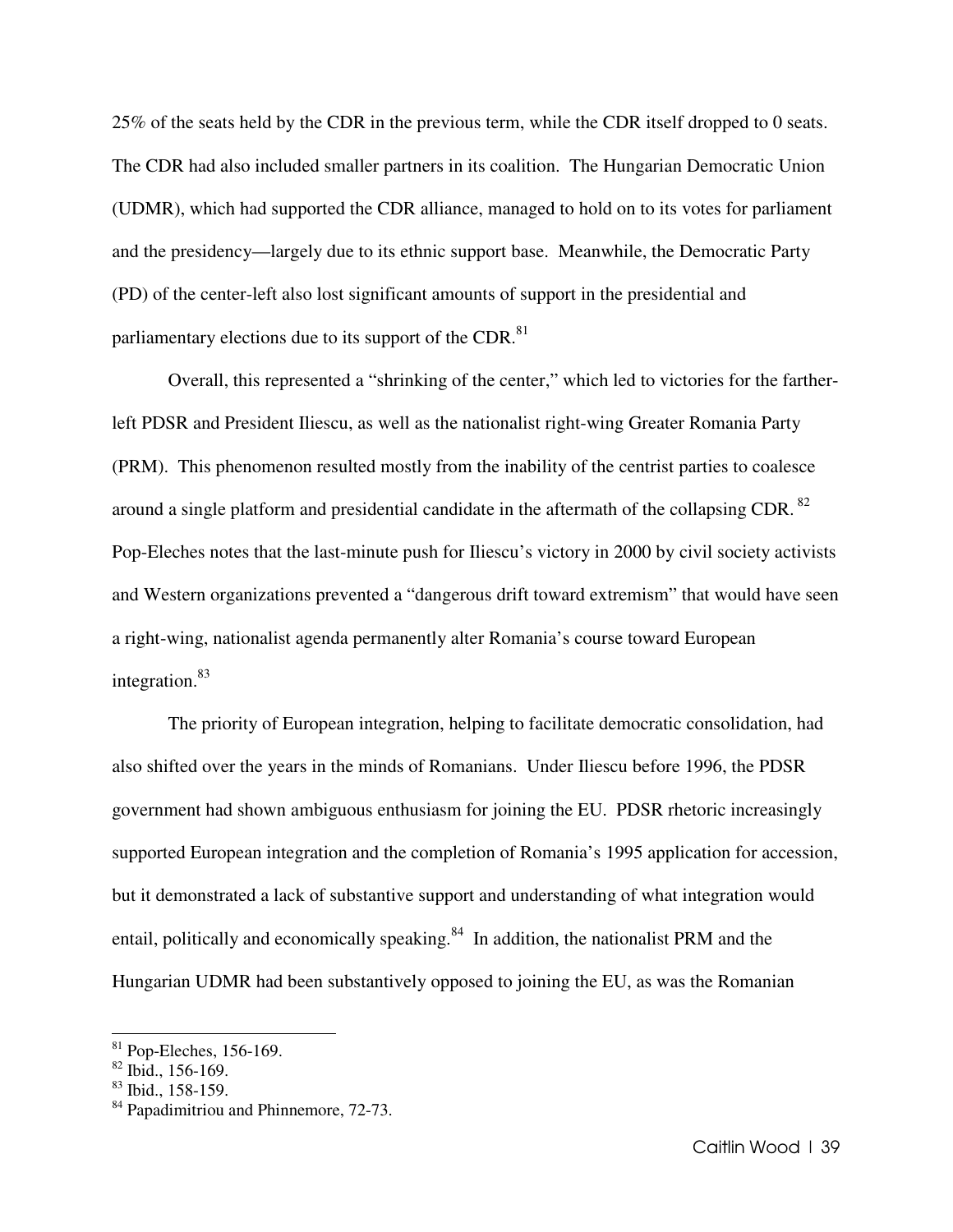Orthodox Church, all due to an overarching perception of a uniquely Romanian culture that should remain separate from a "neoimperialist" West.<sup>85</sup>

Yet, despite these countercurrents, general sentiment among Romanians remained strong in the mid-1990s that "Europe" instead represented "the source of the political and economic forms Romania should adopt."<sup>86</sup> Romania has consistently polled at high levels compared to most other CEE countries in its perception of EU membership. Despite what politicians outside of the CDR may have believed, "by the mid-1990s it was clear that there were *votes to be had* in supporting integration,"<sup>87</sup> (emphasis added). This strong support for the EU is seen in Figure 2, below.



Figure 2: Percent of Romanians with "Positive" Opinion of EU<sup>88</sup>

The 1996 election of the CDR provided support for a coalition that embodied a more genuine ideological alignment with ideas of European integration and democratization. With support among Romanians still polling high and prospects for EU accession looking more realistic than

 $85$  Ibid., 75.

<sup>86</sup> Katherine Verdery, *What was Socialism, and What Comes Next?*, (Princeton: Princeton University Press, 1996), 108.

<sup>&</sup>lt;sup>87</sup> Papadimitriou and Phinnemore, 75.

<sup>88</sup> European Commission, *Central and Eastern Eurobarometer: Public Opinion and the Euopean Union (19 Countries' Survey)*, (Brussels: European Commission, 1996), 44-51. Note: 1991 "Other CEE Country Average" figures include Albania, Bulgaria, Czech Republic, Estonia, Hungary, Latvia, Lithuania, Poland, and Slovakia. 1992-1995 includes the 1991 countries *plus* Slovenia, Armenia, Belarus, and Ukraine.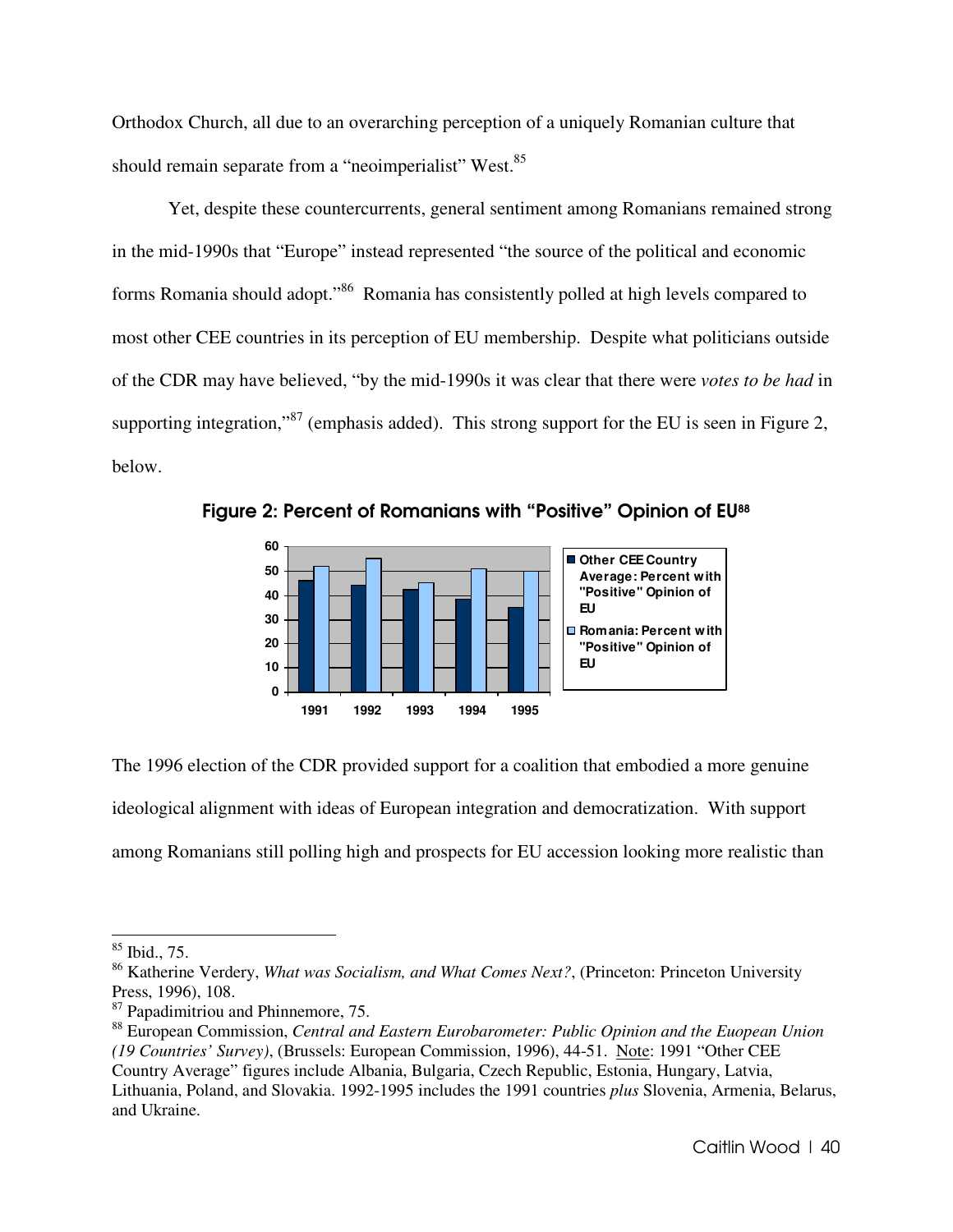ever, the PDSR had likewise fully embraced the priority of European integration by the electoral shift of 2000.

Very quickly, Iliescu's party demonstrated its newfound willingness to act toward the political, economic, and structural goals it would have to fulfill in order to join the EU. These were goals that had been pursued under Constantinescu, but goals which Constantinescu's weak government had failed to successfully mobilize a coalition in order to complete. In effect, Iliescu and his PDSR had reversed its previously hesitant position toward the EU after having seen the country's progress in negotiating with the EU and the widespread support that EU accession received in Romania. As part of its pro-Europe electoral agenda in 2000, the PDSR supported amending the constitution to address issues of institutional compatibility between the EU and the Constitution of 1991, while working toward constitutional democratization, individual and minority rights protection, judicial independence, and economic liberties.<sup>89</sup> Furthermore, in December 2000, before the runoff presidential election that eventually declared victory for Iliescu, Petre Roman (Iliescu's former rival) of the PD and leaders of the PNL formally expressed their support for drafting constitutional amendments in parliament, in cooperation with the PDSR. $90$  Thus, the foundation for a coalition that could agree to constitutional amendments was already in place; this coalition stretched across party lines and former rivalries to agree on the overwhelmingly popular objective of EU accession. The PDSR became known as the Social Democratic Party (PSD), and it sought out an alliance with the Hungarian UDMR to bolster support for what remained a PSD parliamentary minority. This was in sharp contrast to the previous PDSR government that had largely left the Hungarians out of its decision-making

<sup>89</sup> Papadimitriou and Phinnemore, 83-84.

 $90$  BBC Monitoring European, "Democrats, Liberals agree on 'priorities' to be implemented by new government," Dow Jones Factiva, 1 Dec. 2000.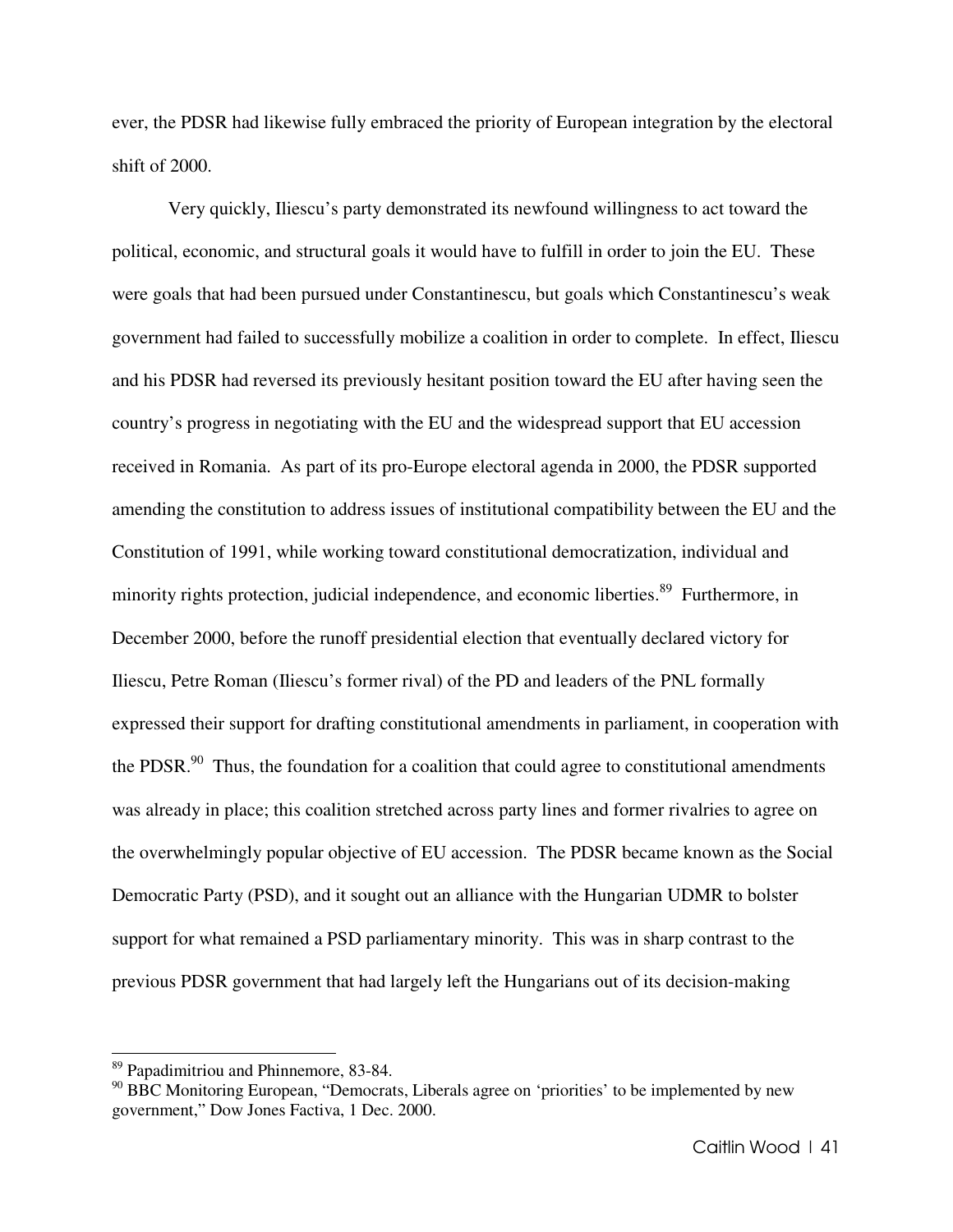process.<sup>91</sup> Whereas Iliescu had previously shown a commitment that fell short of fully implementing the necessary political and economic reforms for accession to the EU, continued public support for EU membership and the friendly EU relations established during Constantinescu's presidency meant that, upon taking office at the end of 2000, Iliescu's pro-Europe coalition solidified its EU commitment by working toward necessary constitutional reforms.

The process of drafting a revised constitution took until June 2003, with a parliamentary committee representing major parties leading the way until debates were opened up in June for the Chamber of Deputies and August for the Senate. In March, the coalition initiating the constitutional proposal stated, "the principal objective of this proposal . . .is to guarantee the constitutional foundation for achieving integration [within NATO and the European Union]," a purpose that was understood to include issues of judicial independence, separation of powers, and protections of private property.<sup>92</sup> This overt focus on integration with the EU (and NATO) guided the final version of the constitution, containing the provisions mentioned on pages 36-37, through the Senate and the Chamber of Deputies in a joint session that took place from August 25-29, 2003. However, tensions with the nationalist PRM continued to rise; PRM members had not participated in parliamentary debates and were subsequently angered by their exclusion from the committee deciding on a reconciled final draft to appear before the Senate and Chamber of Deputies.<sup>93</sup> While the PSD had managed to build a large majority coalition that included the PD, PNL, and UDMR, the PRM remained the only major party that opposed the constitutional

 $91$  Papadimitriou and Phinnemore, 83.

<sup>&</sup>lt;sup>92</sup> Cristina Chiva, "The Institutionalisation of Post-Communist Parliaments: Hungary and Romania in Comparative Perspective," *Parliamentary Affairs* 60, no. 2 (2007): 194.

<sup>&</sup>lt;sup>93</sup> BBC Monitoring European, "Greater Romania Party objects to Constitution amendments," Dow Jones Factiva, 2 Sept. 2003.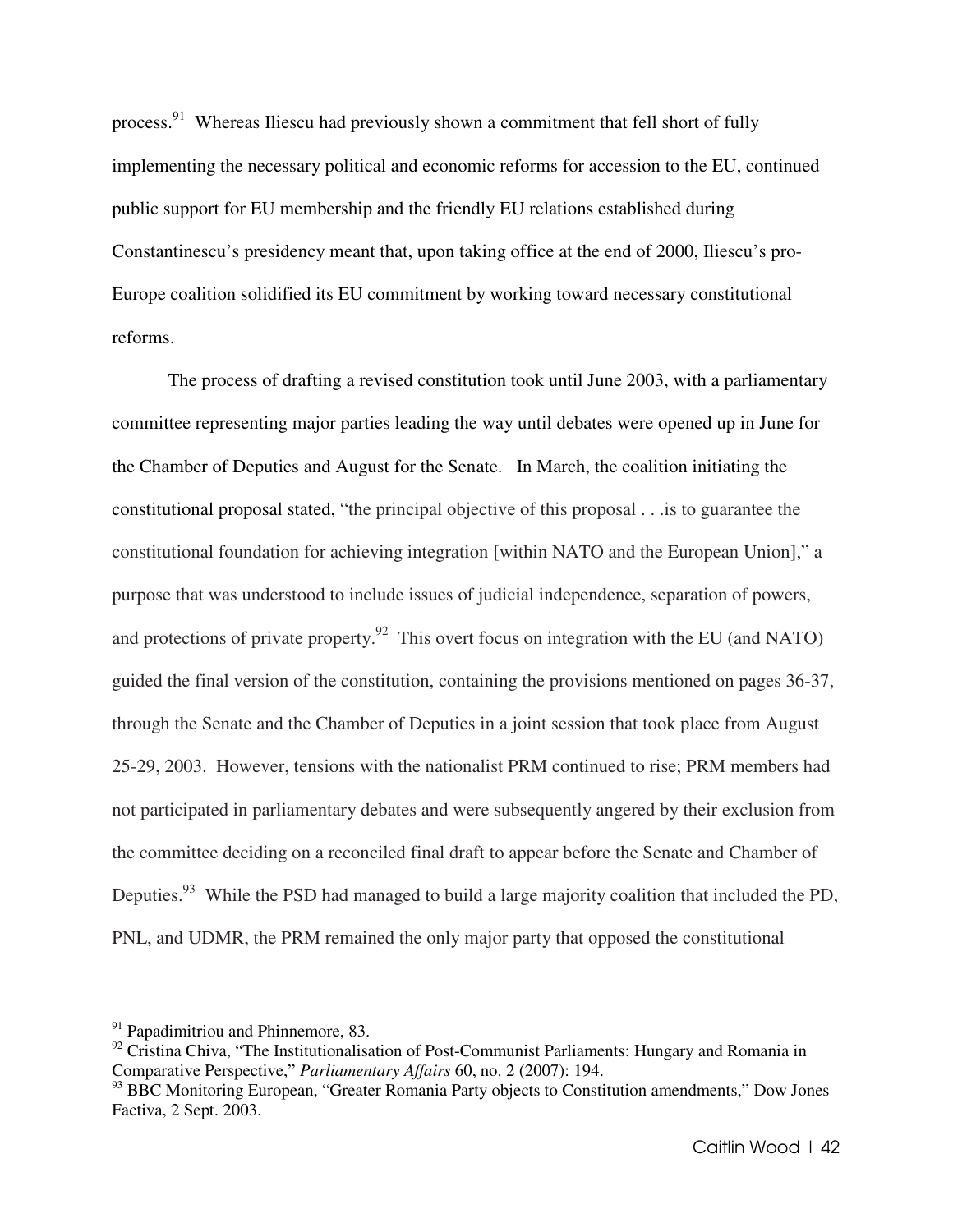revision, and its large voter share in the 2000 parliamentary elections posed a concern for successfully passing a constitutional referendum.

After minimal revisions in the parliamentary houses, the draft overwhelmingly passed parliament (without PRM support). Next, Romania's constitution required that the constitutional revisions be put to a referendum. Consistent with the legislature's intention in passing the referendum, the government moved to promote it under the slogan "*Yes to Europe*."<sup>94</sup> The proconstitution coalition campaigned for the passage of the referendum, including notable reaches by the UDMR to mobilize the Hungarian minority. This effort by the PSD coalition to frame the referendum around the issue of EU accession reflected public support levels for EU membership that had grown even further since the mid-1990s. The levels of Romanian support for EU membership from 2001 through 2003 compared with averages of support among all candidate countries are seen in Table 5:

| <b>EU</b> Membership |               | $2001$ (Autumn) | $2002$ (Autumn) | 2003 (Autumn) |
|----------------------|---------------|-----------------|-----------------|---------------|
| Viewed as:           |               |                 |                 |               |
| 'a good thing'       | Romanian      | 80%             | 78%             | 81%           |
|                      | <b>Public</b> |                 |                 |               |
|                      | Candidate     | 59%             | 61%             | 62%           |
|                      | Country       |                 |                 |               |
|                      | Average       |                 |                 |               |
| 'neither good nor    | Romanian      | 11%             | 8%              | 10%           |
| bad'                 | <b>Public</b> |                 |                 |               |
|                      | Candidate     | 22%             | 22%             | 22%           |
|                      | Country       |                 |                 |               |
|                      | Average       |                 |                 |               |
| 'a bad thing'        | Romanian      | $2\%$           | $2\%$           | 2%            |
|                      | Public        |                 |                 |               |
|                      | Candidate     | 10%             | 10%             | 10%           |
|                      | Country       |                 |                 |               |
|                      | Average       |                 |                 |               |

Table 5: Romanian Public Opinion on EU Membership**<sup>95</sup>**

<sup>&</sup>lt;sup>94</sup> Agence France-Presse, "Romanians to get extra day to vote in constitutional referendum," Dow Jones Factiva, 9 Oct. 2003.

<sup>&</sup>lt;sup>95</sup> Papadimitriou and Phinnemore, 76.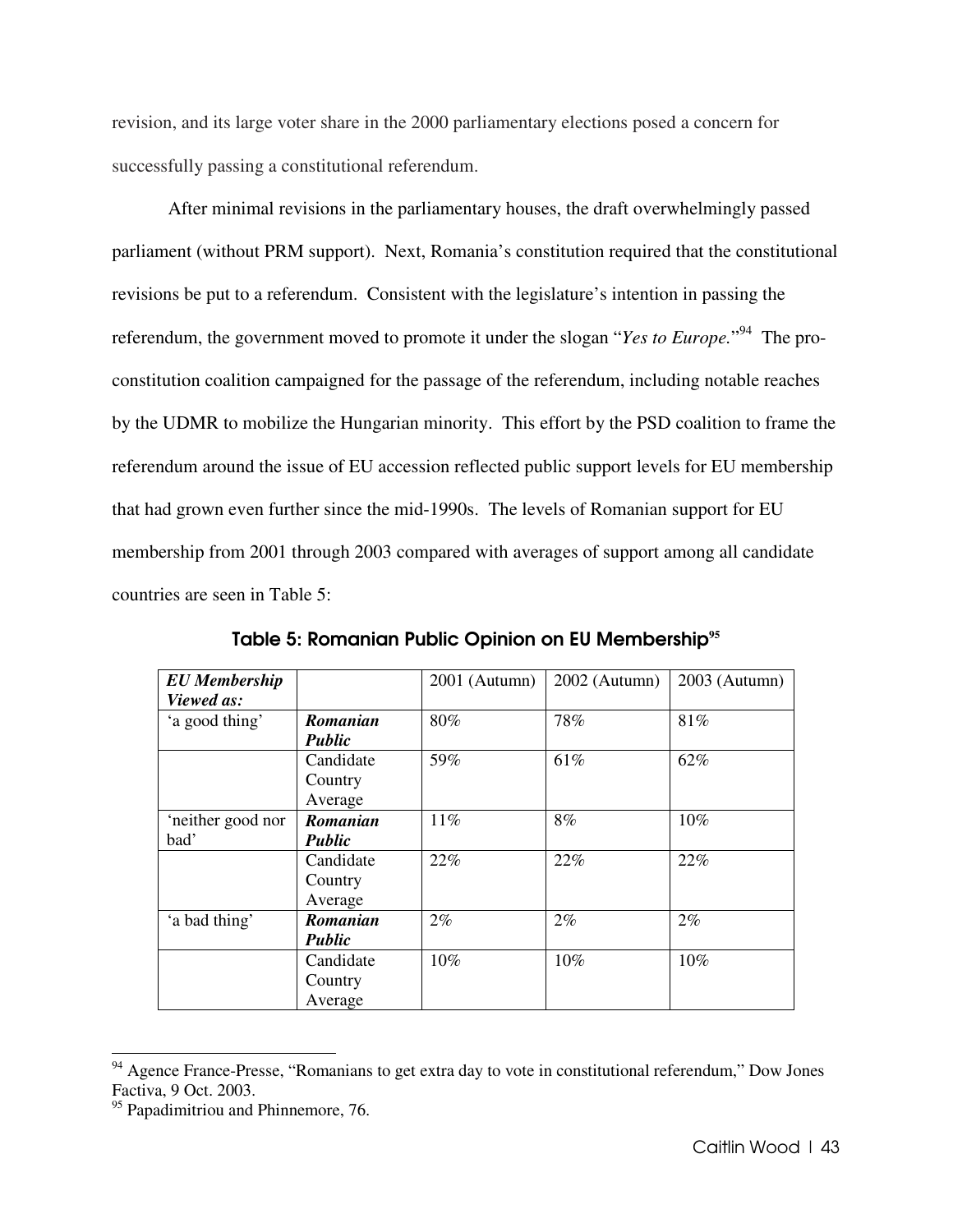Source: Candidate Countries Eurobarometer (2002:1; 2002:2; 2003:4; 2004:1) (via ec.europa.eu/public\_opinion/cceb\_en.htm) Note: Candidate Average includes opinions from CEE Countries, Malta and Turkey

Despite this high support for EU integration, uncertainty over whether voters would actually turn out led the government to extend the referendum from one to two days' length, to be held on October 18-19, 2003. The government's concerns about the feasibility of passing this referendum were largely grounded. As one analyst pointed out, "the government has much more to lose if [the referendum] doesn't pass than to win if it does.<sup>"96</sup> Despite the launch of the Romanian Society for Democracy by ex-Prime Minister Roman as a citizens' watchdog group, public debate on the referendum lagged; indicators were clear that it might not receive as much support as the idea of EU accession itself. Further, the Romanian Institute for Public Policies estimated that just 5% of Romanians had "an acceptable" knowledge of the referendum, just two days before voting was to take place.<sup>97</sup> One citizen noted that "people in the countryside think they are voting for [President] Iliescu."<sup>98</sup> Thus, the referendum results would be only somewhat tied to the government's campaign of saying "Yes to Europe" and also tied to what citizens thought of PSD's ability to govern.

In addition to the question of whether its message had sunk in with voters, the government had to accept that the far-right PRM, with 33% of the presidential vote in 2000, had called for all party members to boycott the referendum entirely,<sup>99</sup> since the referendum could not pass without a majority of voters at the polls. Even more uncertainty came with the knowledge that an estimated 20% of registered voters were thought to have left Romania for better work

 $96$  Reuters, "Romanian voters could punish govt in referendum," Dow Jones Factiva, 17 Oct. 2003.

 $97$  Ibid.

<sup>98</sup> Reuters, "UPDATE 1-Romanians slow to vote on EU-minded constitution," Dow Jones Factiva, 18 Oct. 2003.  $99$  Ibid.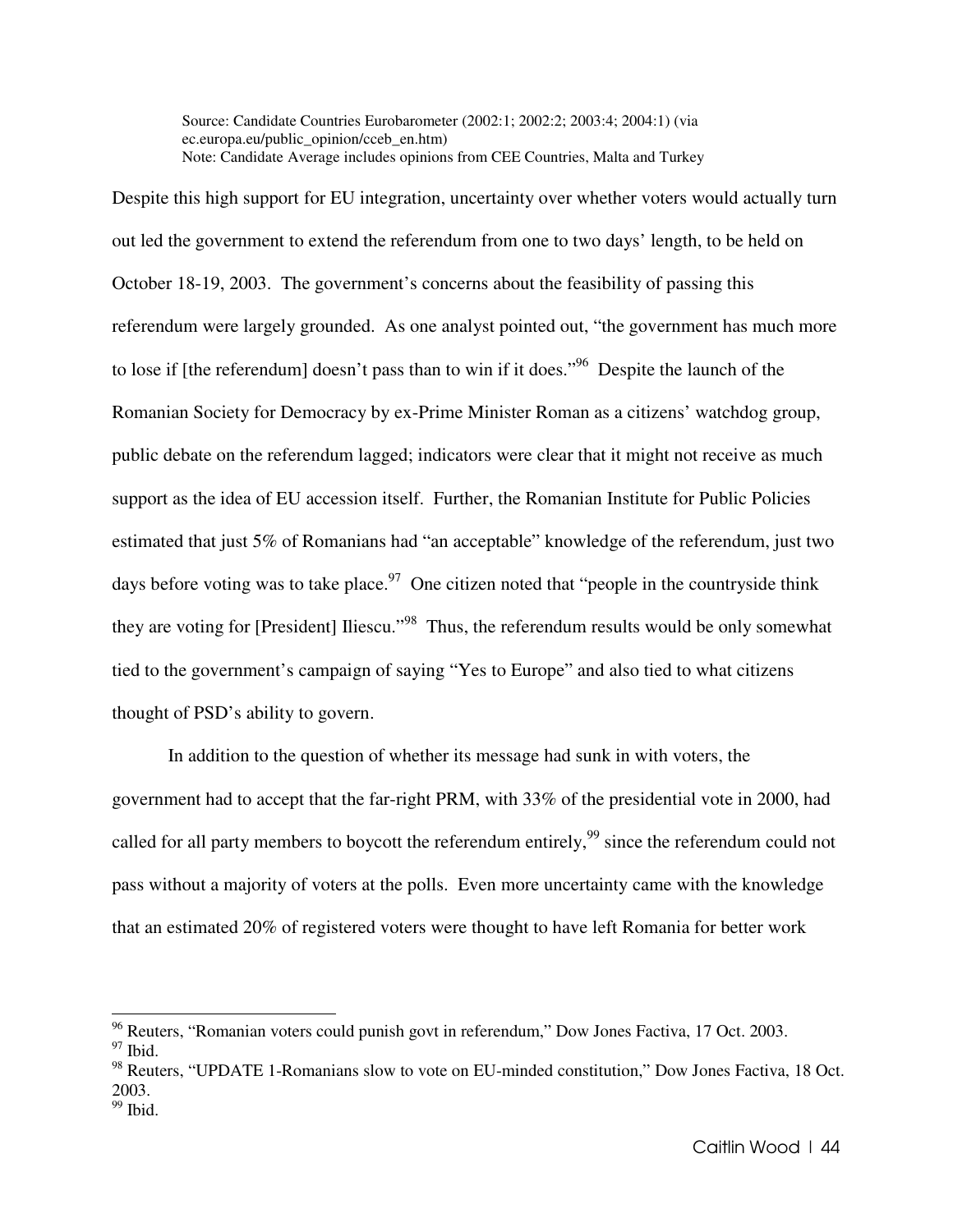conditions in Western Europe.<sup>100</sup> A majority vote was still feasible, but would require an unusually active role on the part of citizens in getting to the polls. On the other hand, the Orthodox Church, which had previously been against Europeanization, endorsed voting in favor of the referendum as a "Christian responsibility."<sup>101</sup>

 The referendum voting opened to an extremely slow start on the first day, followed by a large increase in voter turnout during the second day, when numbers steadily rose to a 57.7% turnout by the 8 p.m. closing of polls.  $89.7\%$  who voted had endorsed the amendments.<sup>102</sup> That this number is larger than the percent (up to 80) of Romanians actually supporting EU accession is not surprising; voter turnout undoubtedly reflected a bias toward those voters who were motivated enough to spend time and resources getting to the polls.

 Even after passing these numerical tests, however, the referendum faced controversy. Figure 3, on page 46, depicts the increase of voters over time during the two-day referendum period, illustrating the phenomenon of suspiciously greater second-day turnout that raised outcries from the opposing PRM and NGOs alike. For government officials, the low turnout rates on the first referendum day had resulted in tremendous concern over the passing of the constitutional revisions, the country's future with the EU, and, importantly, the future of the PSD party. Reports abounded of questionable, sometimes shocking attempts to boost participation. The government enlisted the help of clergymen and police officers to usher citizens from the streets to polls in some sites. In Bucharest, polling boxes were placed in public markets to attract voters. Election officials in the district of Cluj said that pension payments would only be

 $100$  Agence France-Presse, "Low voter turnout threatens to torpedo Romania's pro-Europe referendum," Dow Jones Factiva, 19 Oct. 2003.

<sup>&</sup>lt;sup>101</sup> Mihaela Rodina, "Romanian constitutional referendum seen as test for joining EU," Agence France-Presse, Dow Jones Factiva, 18 Oct. 2003.

<sup>&</sup>lt;sup>102</sup> Papadimitriou and Phinnemore, 84.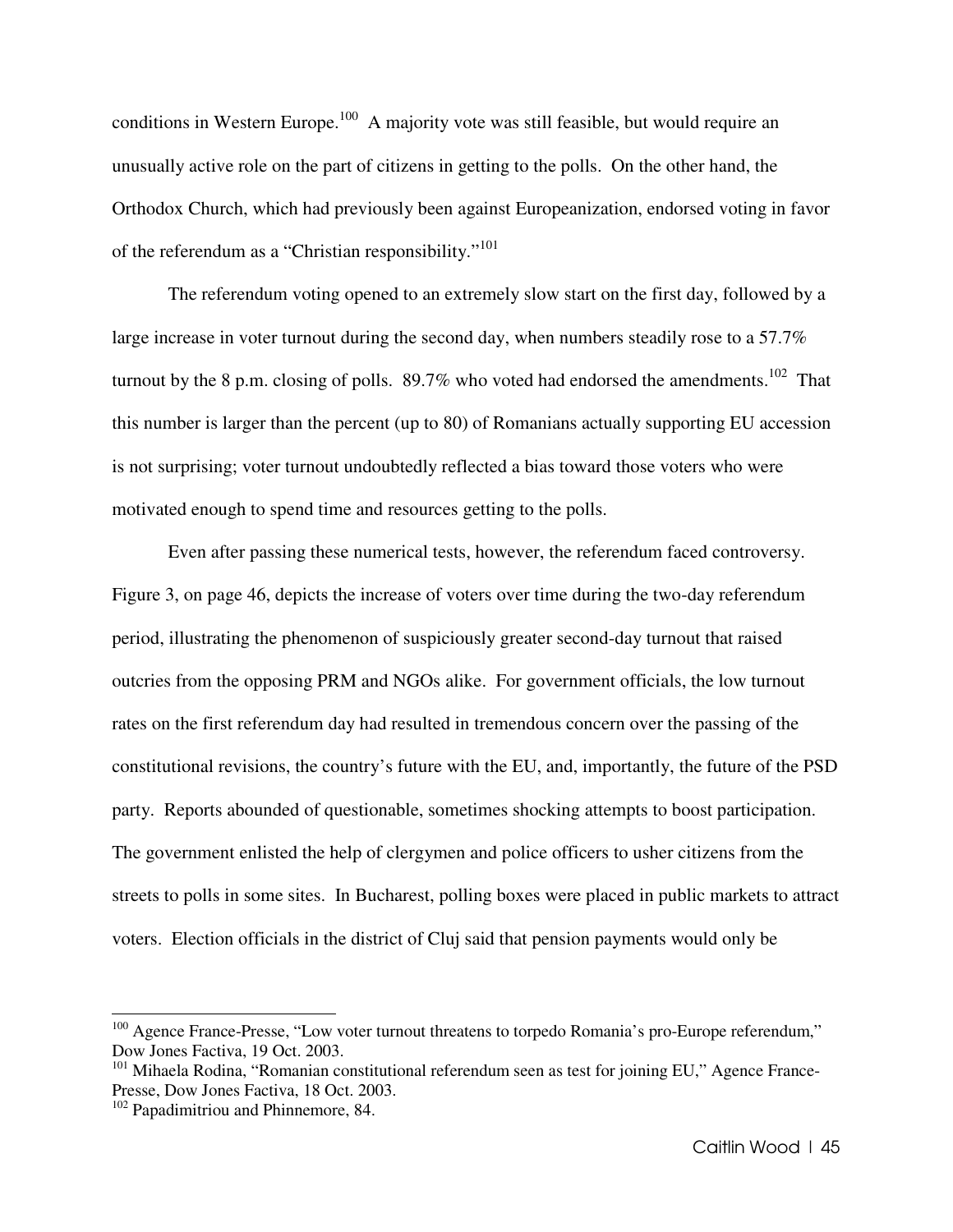distributed to elderly people who voted. There were even reports of mayors being offered free trips to China for demonstrating high turnout.<sup>103</sup> Protests over such practices came, predictably,



Figure 3: October 2003 Romanian Referendum Voting Turnout**<sup>104</sup>**

from the nationalist PRM party, who was joined by citizens' groups like the NGO Pro

Democracia.<sup>105</sup> All such protests were eventually discarded in the Romanian courts. On one

hand, these irregularities raise some questions of the exact extent to which the strategies of

 $103$  Agence France-Presse, "Low voter turnout threatens to torpedo Romania's pro-Europe referendum," Dow Jones Factiva, 19 Oct. 2003.

<sup>&</sup>lt;sup>104</sup> Compiled with reported turnout from:

Agence France-Presse, "Vote on constitution fails to inspire Romanian voters," Dow Jones Factiva, 19 Oct. 2003.

Agence France-Presse, "Iliescu urges Romanians to say 'yes to Europe' but referendum turnout low," Dow Jones Factiva, 18 Oct. 2003.

Agence France-Presse, "Low voter turnout threatens to torpedo Romania's pro-Europe referendum," Dow Jones Factiva, 19 Oct. 2003.

Papadimitriou and Phinnemore, 84.

<sup>&</sup>lt;sup>105</sup> Cristian Pirvulescu and Mircea Toma, "Serious law infringements and administrative irregularities at the national level during the October 18-19 Romania's Constitution Referendum," Pro Democracy Association and Media Monitoring Agency – Academia Catavencu Press Release, 20 Oct. 2003, http://www.mma.ro/Comunicate%20de%20presa/Constitutie\_20oct2003\_eng.htm, Accessed 20 March 2009.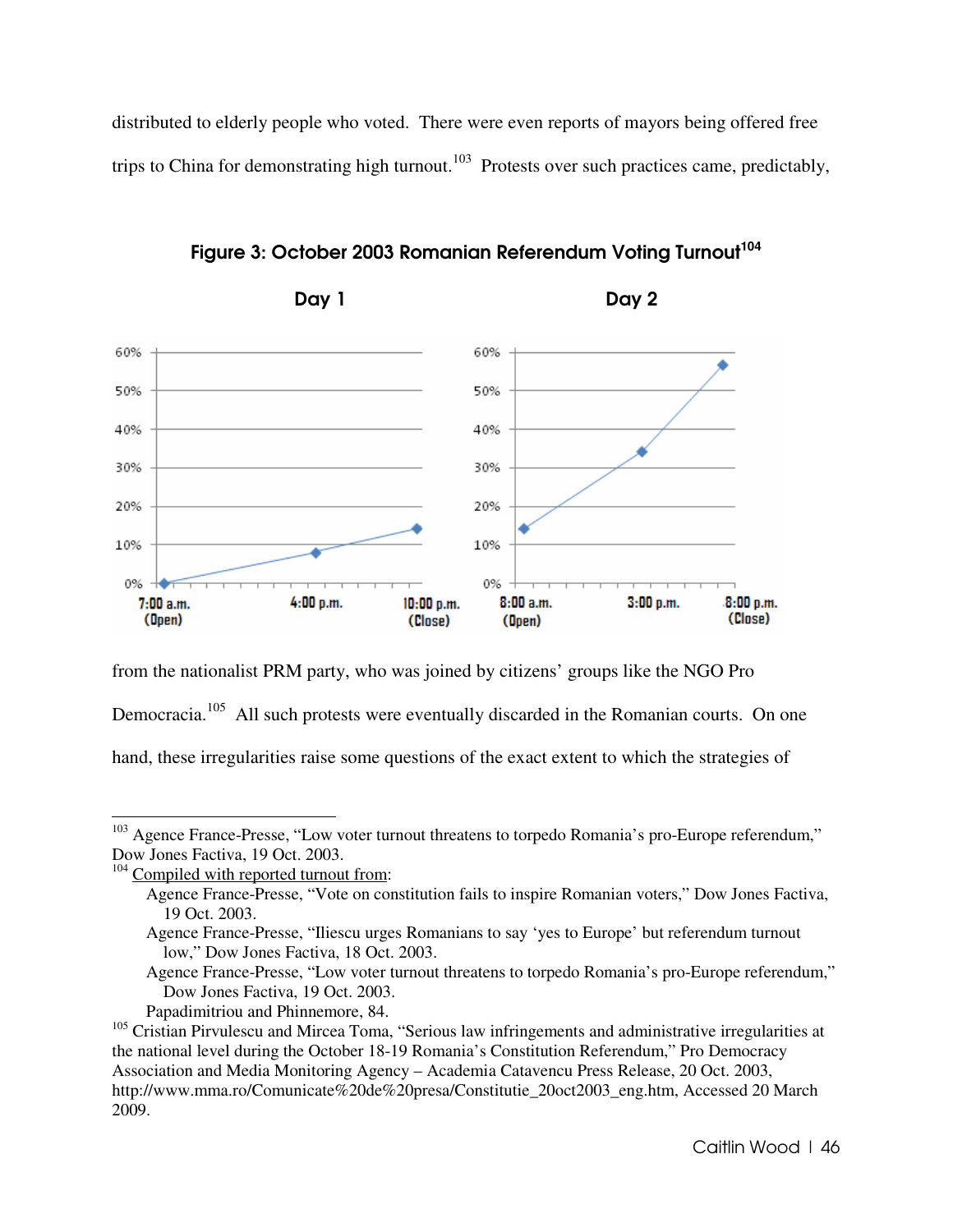coalition building and issue framing by the PSD were instrumental in passing the referendum. However, the estimated 57.7% voter turnout exceeded the minimum of 50% by a significant amount, which indicates that the government's large-scale efforts to pass the referendum did have a strong effect on its approval, despite a small percent that may have been attributable to questionable practices. Nevertheless, in my analysis, I will take some account of the role that the reportedly questionable tactics by the Romanian government might have had in passing the referendum.

Using the Pridham/Ruzza matrix, which I set forth earlier as a framework for analyzing domestic actors and coalitions, I will make the case that Romania's reform depended entirely on party elites from the PSD, coalition building, issue framing in line with Romania's strongly pro-EU popular opinion, and an institutional structure that was fundamentally amenable to change.

Matrix A: Political Forces & Romania's 2003 Constitution

|  | <b>Motivations</b> | <b>Governance</b> | <b>Political Arena</b> | Socio-Economic<br><b>Arena</b> |
|--|--------------------|-------------------|------------------------|--------------------------------|
|--|--------------------|-------------------|------------------------|--------------------------------|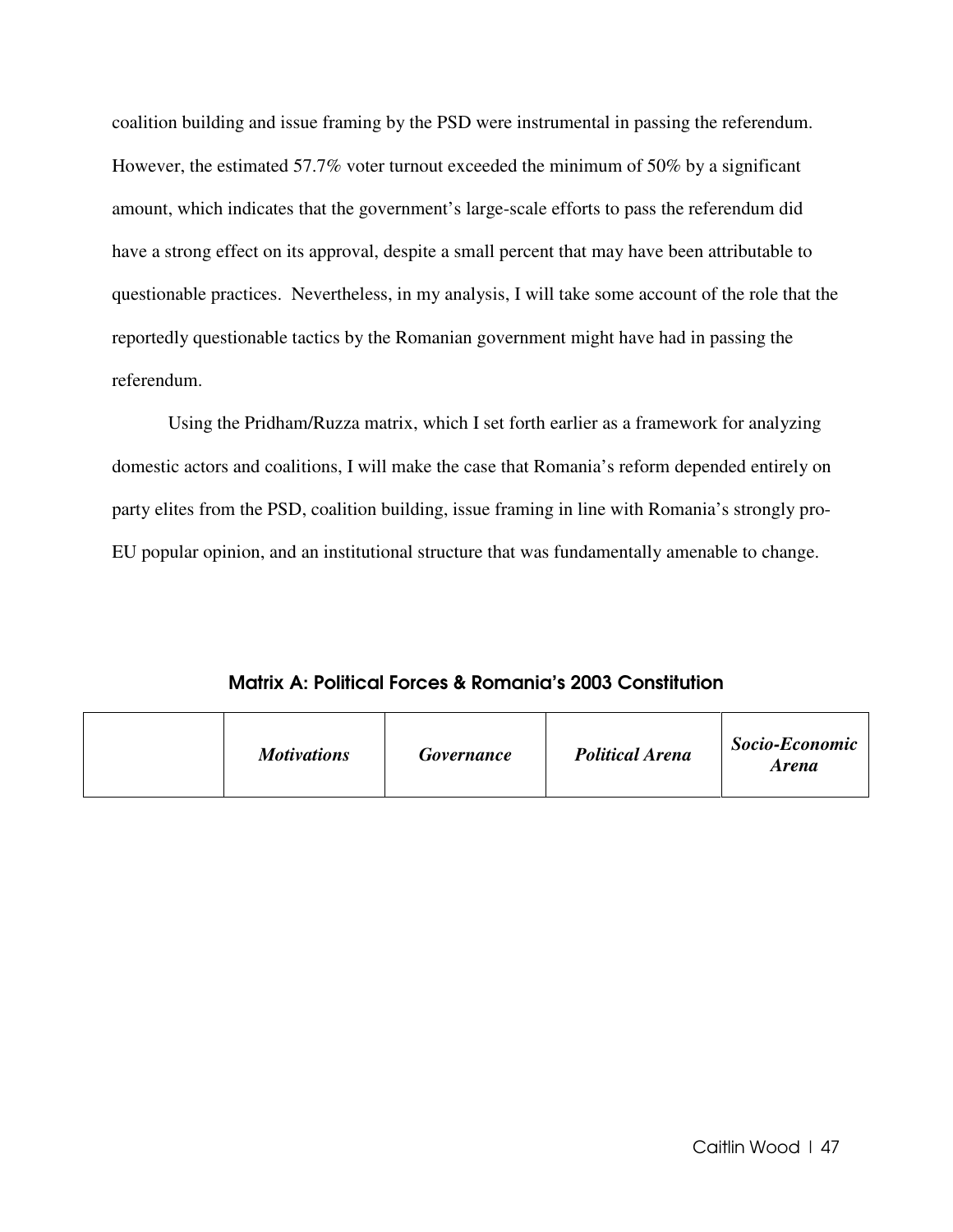| <b>Political</b><br><i><b>Opportunities</b></i><br>$(POS)$ (Or, how<br><i>institutions</i><br>empower or<br>restrict success) | -Since 1989, political<br>incentive structure<br>increasingly<br>emphasizing<br>Europeaniztaion<br>-Incompatibility of old<br>constitution with<br>institutional standards<br>for EU sovereignty in<br>some areas meant<br>Romania had to revise<br>for EU                                                                                                                                                                                                | -Unicameral<br>parliamentary body<br>split among parties, so<br>parties need alliances<br>-Constitutional<br>revision possible by<br>2/3 approval from both<br>chambers of<br>parliament and a<br>popular referendum<br>-Referendum must be<br>held within 30 days of<br>passing constitutional<br>draft, placing a finite<br>limit on public debate | -Public opinion strongly<br>in favor of accession to<br>EU; reward to politicians<br>for proceeding with EU<br>-Shift: When PDSR was<br>elected in 2000, it<br>furthered EU talks;<br>PDSR stance had<br>changed toward EU<br>-Shift: PDSR included<br>Hungarian UDMR, PD,<br>and PNL as elite<br>coalition supporting<br>drafting of constitution<br>-PRM as only opposing<br>major party                                                                                                                                                                                                                                                     | -Small parties and<br>NGOs outside of<br>main political arena,<br>left out of drafting<br>-Role of socio-<br>economic actors in<br>debate limited by<br>30-day rule between<br>parliamentary<br>approval and voters'<br>referendum<br>-NGOs and minority<br>groups left to play a<br>reactionary role in<br>criticizing<br>constitution only<br>after drafting |
|-------------------------------------------------------------------------------------------------------------------------------|-----------------------------------------------------------------------------------------------------------------------------------------------------------------------------------------------------------------------------------------------------------------------------------------------------------------------------------------------------------------------------------------------------------------------------------------------------------|------------------------------------------------------------------------------------------------------------------------------------------------------------------------------------------------------------------------------------------------------------------------------------------------------------------------------------------------------|------------------------------------------------------------------------------------------------------------------------------------------------------------------------------------------------------------------------------------------------------------------------------------------------------------------------------------------------------------------------------------------------------------------------------------------------------------------------------------------------------------------------------------------------------------------------------------------------------------------------------------------------|----------------------------------------------------------------------------------------------------------------------------------------------------------------------------------------------------------------------------------------------------------------------------------------------------------------------------------------------------------------|
| Framing $(Or,$<br>how coalitions<br>shape messages<br>to gain<br><i>approval</i> )                                            | -PDSR motivation to<br>continue EU progress<br>to show relevance to<br>voters and gain EU<br>membership benefits<br>-PD and PNL<br>(democratic parties)<br>value Western norms<br>and Europeanization;<br>demanded<br>constitutional revision<br>-Hungarian UDMR<br>party concerned with<br>minority rights and<br>democracy<br>-Nationalist PRM<br>favored centralization,<br>recognition of<br>Romania's unique<br>culture apart from<br>Western Europe | -Need to form<br>coalition, but enough<br>democratic parties that<br>nationalists could be<br>left out<br>-Romania's already<br>fulfilling many EU<br>standards of<br>democracy meant<br>constitutional changes<br>needed were not<br>drastic, more<br>procedural, and easier<br>to agree on                                                         | -Coalition formed with<br>'master frame' focused<br>on changes for EU<br>membership<br>-Constitutional draft<br>limited to issues of<br>specific changes for<br>international institution<br>compatibility; resisted<br>chance to push for more<br>-Absence of nationalist<br>PRM from drafting<br>process allowed<br>democrats to frame issue<br>openly around EU<br>membership<br>-'Master frame' to<br>public focused on EU<br>accession, not<br>constitution itself,<br>because of public<br>support for EU<br>-However, some voting<br>irregularities that<br>included material<br>rewards, threats, and<br>misunderstanding of<br>issues | - NGOs and interest<br>group actors were<br>minimal in debate<br>over referendum<br>-NGOs played<br>mostly reactionary<br>role to drafts and in<br>complaining about<br>election<br>irregularities<br>-Orthodox Church<br>spoke in support of<br>referendum,<br>changing earlier<br>position of Euro-<br>skepticism                                            |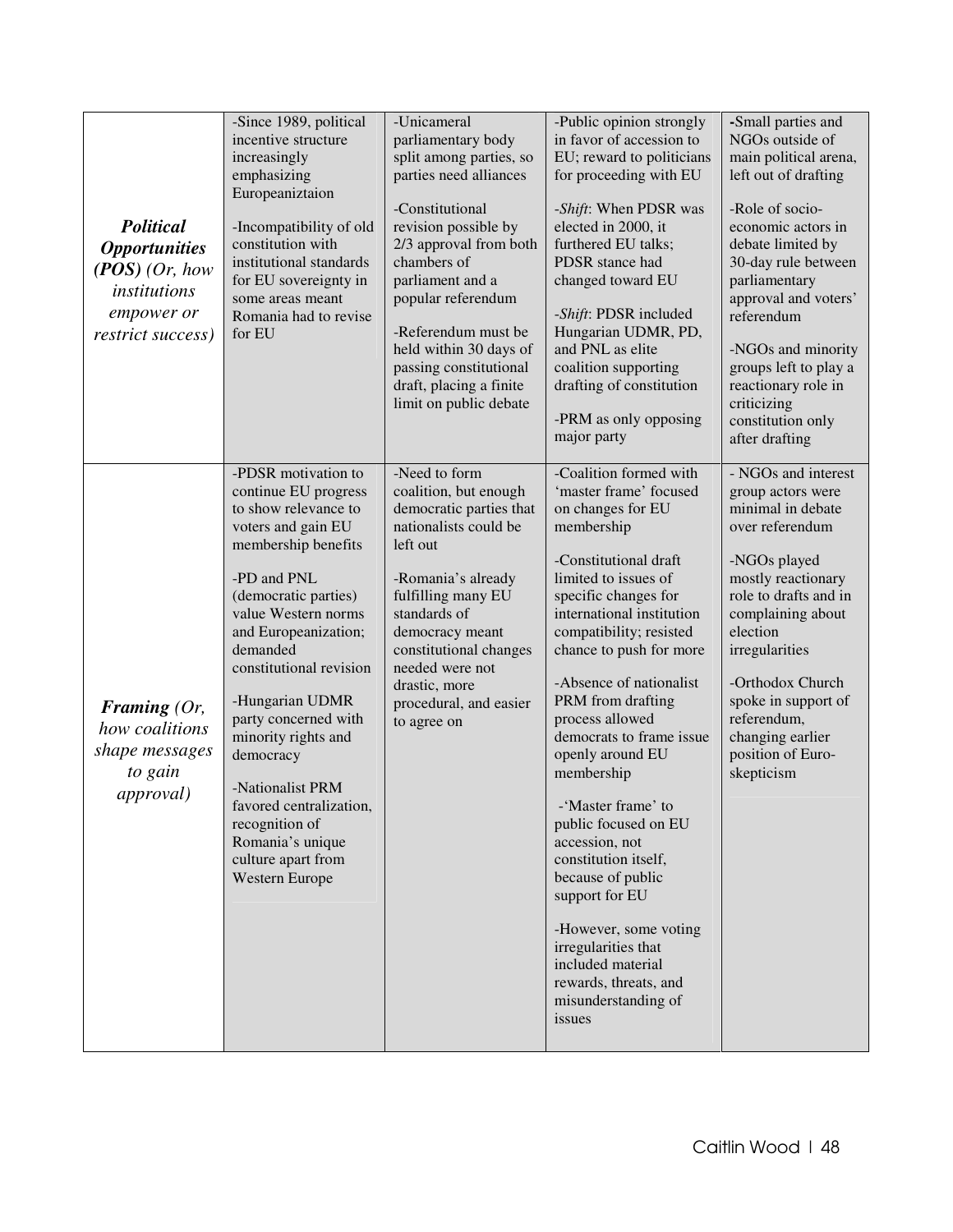Several important points emerge from this matrix regarding a 'POS' analysis, which accounts for political opportunities, institutional and otherwise, for enacting systemic change. In the case of Romania, momentum toward EU membership had been building, particularly in the years between Iliescu's first presidency ended in 1996 and his reelection in 2000. In the early 1990s, the costs of fully embracing the changes needed to accede to EU membership had seemed extremely high to Iliescu's his party in Romania's early post-communist days (especially given that members of his party, including Iliescu himself, were former communists). By 2000, the PDSR was able to embrace this pro-European change as something that seemed inevitable, brought him political support from other liberal parties, and was popularly supported in remarkably high opinion polls.

 In addition, the political system necessitated that the most legitimate and feasible source of change would come from within the parliament. Thus, support for EU-friendly constitutional reform, necessary for accession, had to come from the major party elites within the parliamentary system. In this case, the role of NGOs proved to be largely reactionary, as they were able to criticize the document after its drafting and criticize referendum results, but not to participate very actively or openly in the drafting process. Conversely, however, one could make the case for the importance of public support in driving Romania's overall trajectory that led to constitutional reform, as without this support the PDSR surely would have been less likely to build a coalition around the issue of constitutional change necessary for EU accession.

 One further constraint in the perspective of POS came from the 30-day limit imposed by Romania's previous constitution on the time that could take place between parliament's passing of the draft and the voters' referendum. Many NGOs decried a lack of sufficient debate in the public sphere over the constitutional draft. With a longer timeframe between the draft's creation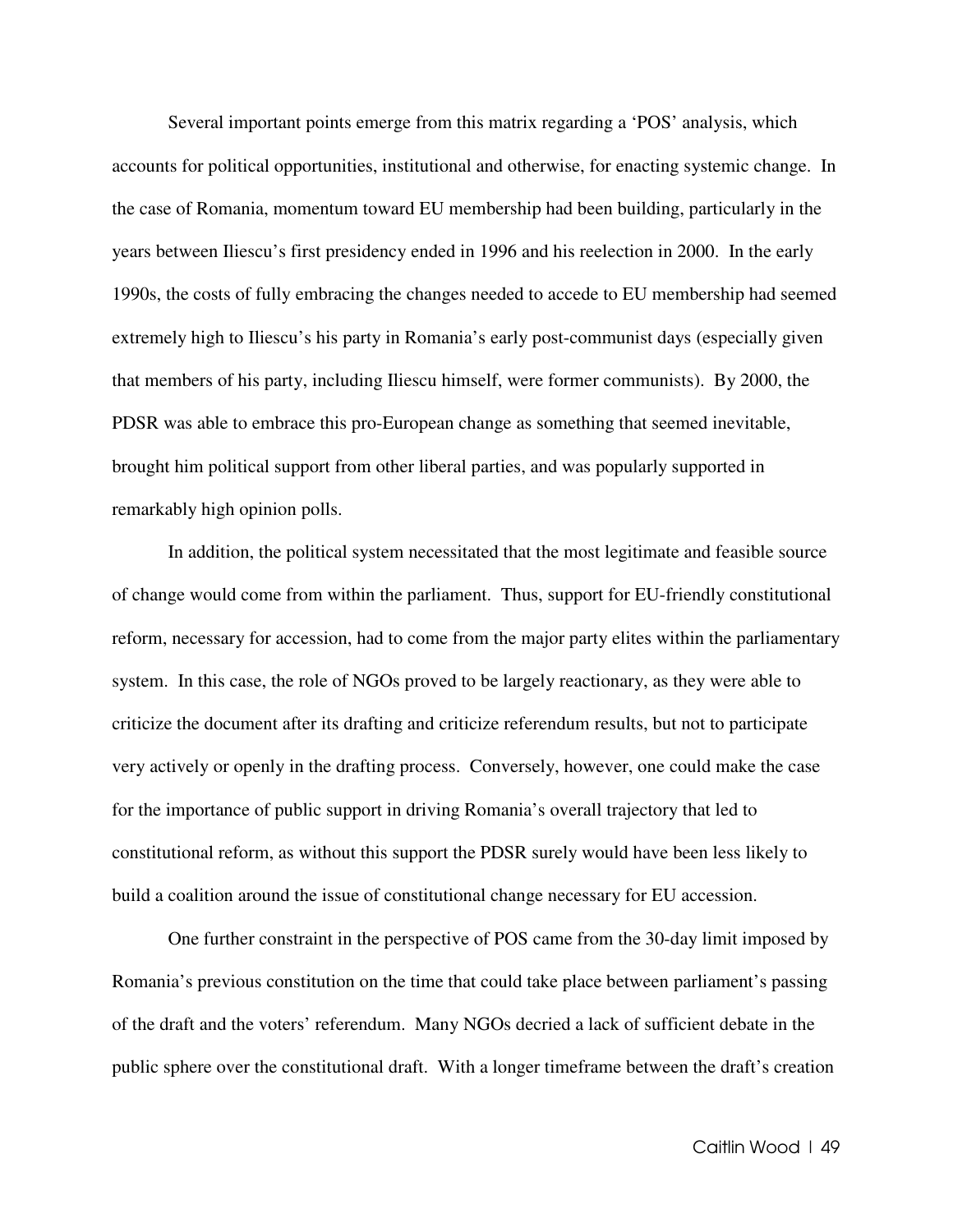and the voters' referendum, actors in the socio-economic sphere might have had more time to facilitate discussion over the constitutional referendum beyond the government's unabashedly pro-referendum campaigning.

 In 'framing' terms, looking at how parties communicated the issue at hand offers several additional empirical findings. Firstly, in forming the coalition to push for constitutional change in parliament, not only the PDSR but also the PD and PNL took the 2000 elections as an opportunity to prioritize constitutional reforms solely for the purpose of EU readiness. In fact, the ability of the PDSR to form a more general coalition in parliament depended on its support of these constitutional changes, according to the PD and PNL. Additionally, this coalition was able to leave out the nationalist PRM without compromising its Europeanizing goals because of the amount of support that a coalition of these parties and the Hungarian UDMR held in parliament. Therefore, the reform was pushed through parliament with a broad consensus that it would serve to bring Romania closer with EU procedural and institutional requirements as well as EU ideals for democracy.

 The parliament's framing efforts to the general public were a bit more complicated. Undoubtedly, the "Yes to Europe" slogan illustrates how the government wanted to play upon the public's broad-level support for Romania's EU accession. Furthermore, the incorporation of the Hungarian minority, whose UDMR party held 7.8% of seats in the Chamber of Deputies after the 2000 elections, into the voting coalition sought to extend this message as widely as possible. However, the suggestion by the Romanian Institute for Public Policies that only 5% of voters had a sufficient understanding of the referendum echoed a sentiment widely seen in media reports that many voters viewed the referendum as an opinion poll for the PSD government instead of a vote on a new, EU-friendly constitution. Nevertheless, for the government, this referendum went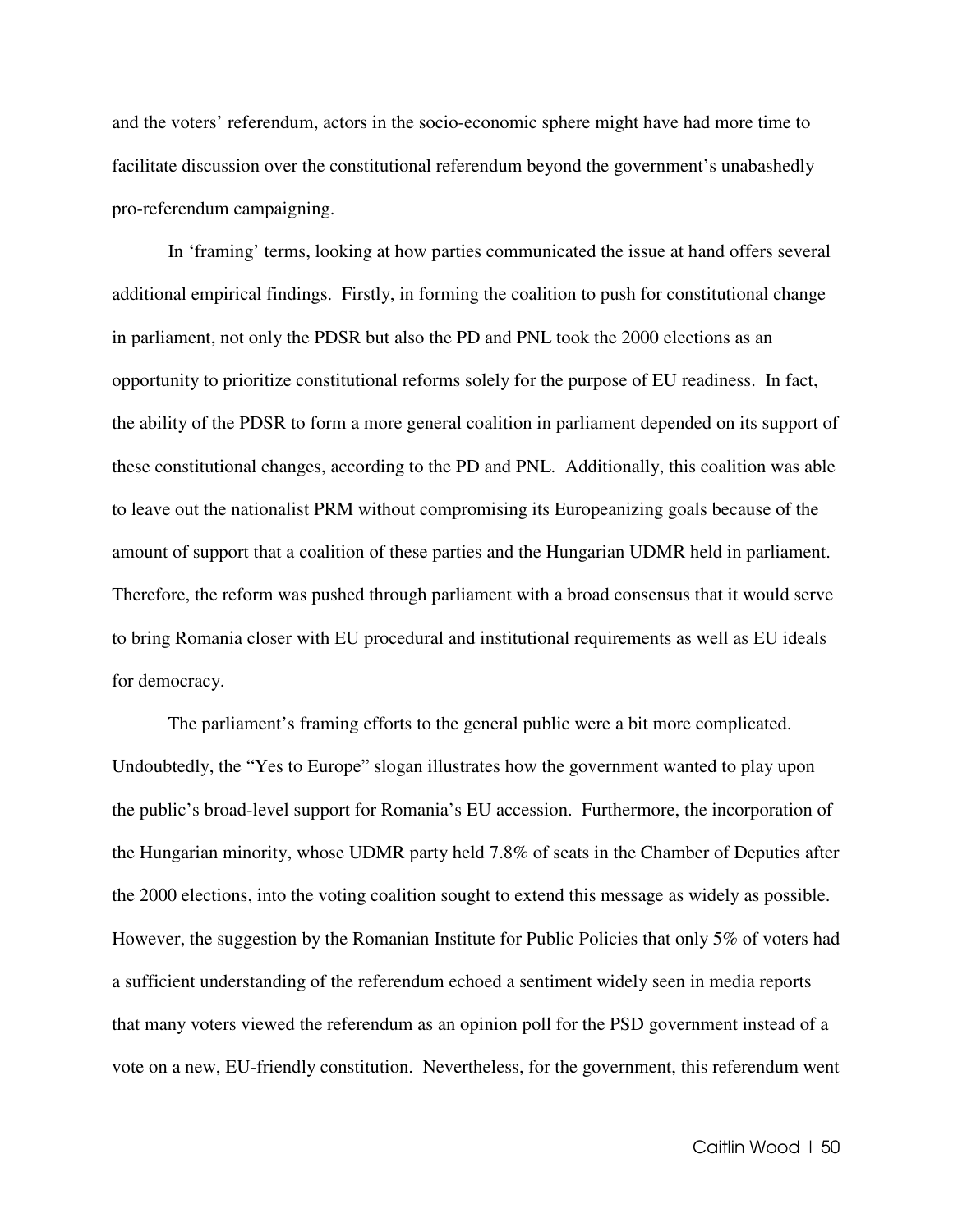in its favor, undoubtedly due to a combination of pro-EU issue framing as well as a generally positive and opinion of the new governing coalition at the time.

 Even after the successful referendum, the question remained as to its legitimacy in the light of alleged voting irregularities. Although these irregularities complicate any analysis of the effectiveness of the government's campaign for the referendum, as I have already pointed out, the turnout was over 7% higher than the minimum, thus suggesting that elements I have highlighted aside from these problems did have a significant effect on the referendum's success. A further question remains, however, regarding the democratic legitimacy of a document passed with such scandal overhead. Indeed, one interpretation alleges that, largely because of this referendum scandal, Romania (like many other CEE countries in their post-communism transitions) remains a "semi-democracy"—on its way to legitimacy but not quite there yet.<sup>106</sup>

Although this is a plausible interpretation, the fact is that Romania's constitution made significant improvements over its prior version and was passed with widespread support coming from the country's main political parties. The EU's instant approval of this document was solidified as it continued to place Romania on the path to EU membership, which the country eventually gained at the start of the year 2007. Thus, the process of creating constitutional change in Romania actually stemmed from a pro-EU movement that had slowly picked up momentum both in domestic public opinion and, significantly, in support from elite political leaders. Its success was primarily due to the framing these leaders offered of the referendum as a giant leap towards the EU, although the impact of an unknown number of individuals voting for the referendum despite not being fully informed of its significance cannot be discounted. Finally, Romania's institutional openness to fundamental change was instrumental in facilitating the coalition's successful constitutional revision.

<sup>&</sup>lt;sup>106</sup> Papadimitriou and Phinnemore, 84.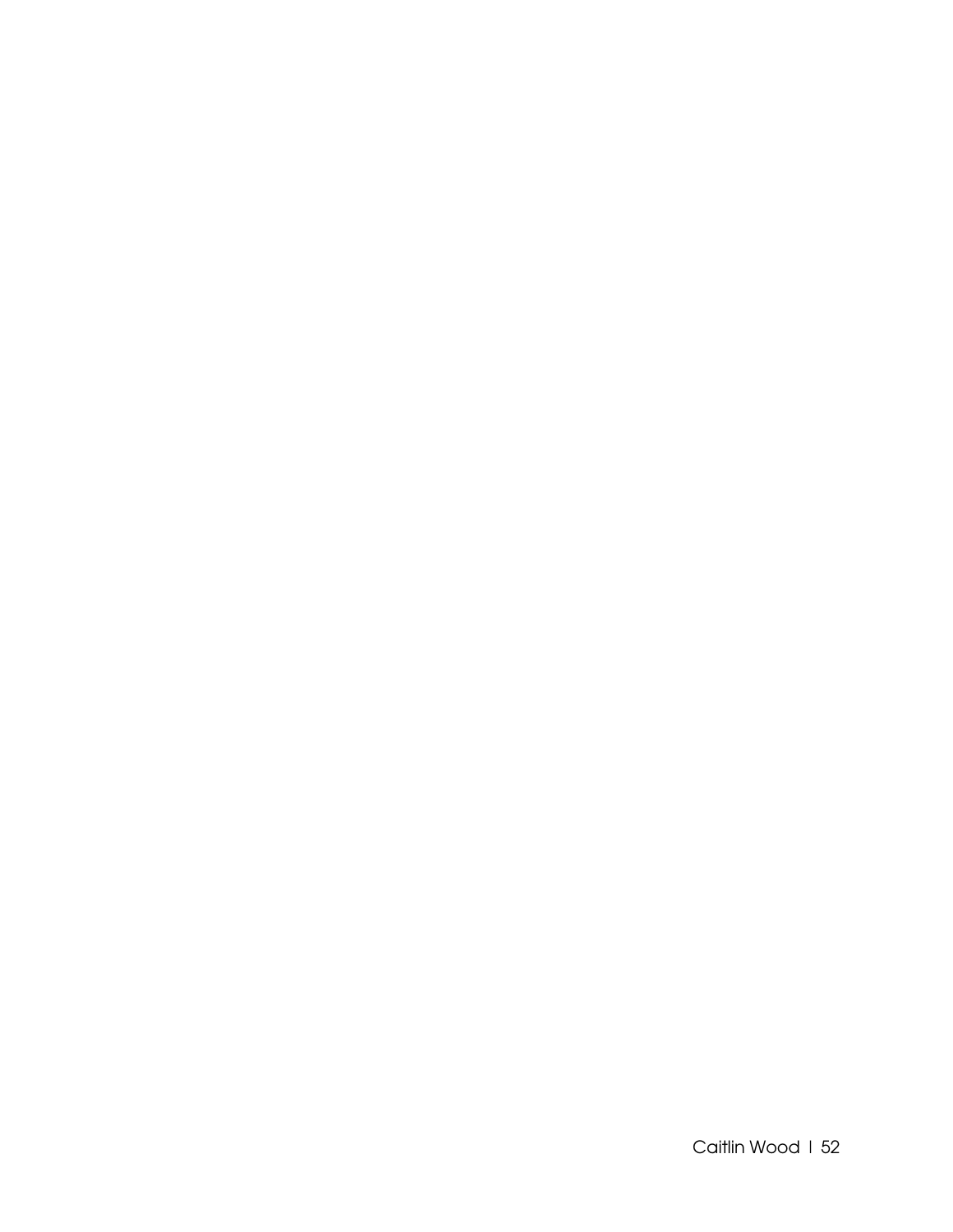## **IV. Case Study Two: Serbia**

#### *Historical Background*

l.

The end of Slobodan Milošević's presidency of the Federal Republic of Yugoslavia (FRY) in 2000 opened the way for the beginning of Serbia-EU relations and a transition to democracy. As the president of Serbia and later of the FRY, Milošević had presided through conflicts in Bosnia-Herzegovinia, Croatia, and Kosovo, the turbulent existence of the FRY. Under Milošević's regime, Serbia remained a socialist country longer than CEE peers, like Romania, which had largely begun to transition toward democracy immediately after the fall of communism. However, in Serbia's complicated recent history, the underpinnings of democracy had actually begun with Milošević, who permitted the provisional formation of opposition parties and passed the country's first post-communist constitution in 1990. For this reason, it is important to gain insight into the Milošević regime and the recent history of Serbia before examining its 2006 constitutional overhaul at the hands of a broad coalition of political parties.

At best, Milošević, an ex-communist, was a political opportunist. Milošević's rise to power in 1989, after convincing his ally in the communist party to step down as president, illustrated this opportunism: "an ideological eclectic and political opportunist, he had no difficulty changing his political stripes from communism to nationalism and adapting his political style to fit the image of a national leader."<sup>107</sup> At worst, as portrayed in much of Western literature, he was a genocidal war criminal who used a sharp nationalism to unite ethnic Serbs through politics of fear. During Milošević's indictment by the International Criminal Tribunal for the Former Yugoslavia (ICTFY), the prosecution argued that he had conspired for the ethnic cleansing and expulsion of non-Serbs "as part of a systematic plan to create an ethnically pure

<sup>107</sup> Aleksa Djilas, "A Profile of Slobodan Milošević," *Foreign Affairs* 72, no. 3 (Summer 1993): 94.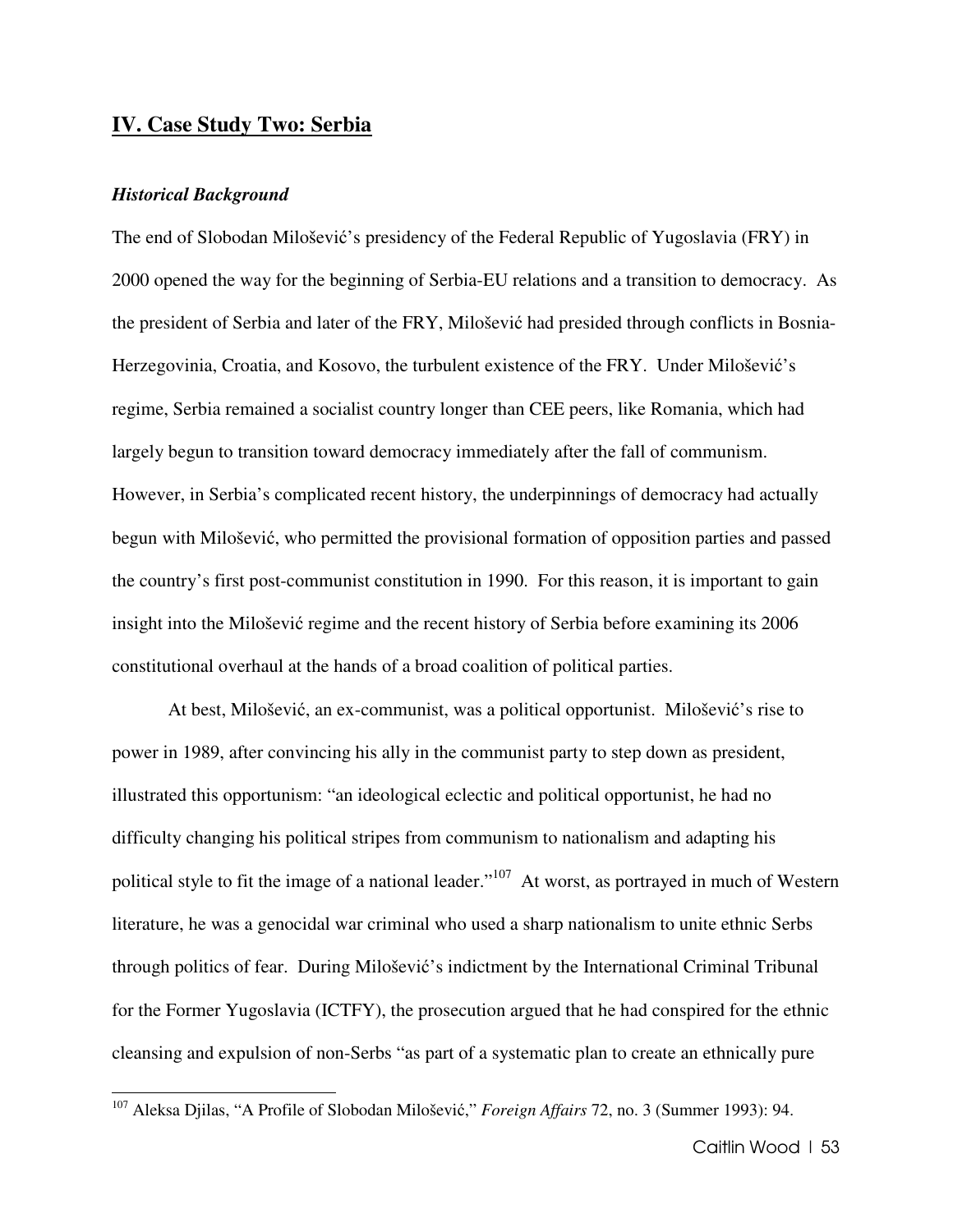Greater Serbia."<sup>108</sup> However, after years of conflict and the death, deportation, or imprisonment of hundreds of thousands of people,<sup>109</sup> this Greater Serbia never emerged and the idea was eventually abandoned by Milošević.<sup>110</sup> Under Milošević, Serbians endured years of economic hardship, marked by hyperinflation, United Nations (UN) sanctions and criminalized economic activity, and extreme poverty. Furthermore, wars in surrounding countries, increased military spending, absorption of Balkan refugees, and eventual conflict with NATO over Kosovo all had serious effects on the country. A general state of deterioration and lawlessness was experienced by most under this Milošević regime. $111$ 

It was in 1990, during the early years of Milošević's Serbian presidency, that the country adopted its first post-communist constitution. The Constitution of Serbia was passed in 1990 by a parliament controlled by Milošević's party, the Socialist Party of Serbia (SPS), which had combined the ruling Communist Party of Serbia with ethnic supporters of Milošević to form a single coalition.<sup>112</sup> This constitution officially proclaimed Serbia as a democratic republic that featured a strong executive (Milošević).

One extreme view of the 1990 constitution argues that, despite the democratic republic it purported to establish, the constitution was actually "a normative expression of authoritariannationalist populism, based on non-democracy," where "Serbia is reduced to a sad state wherein

<sup>108</sup> Karl M. Osland, "The Trial of Slobodan Milošević," in *Serbia Since 1989*, ed. Sabrina P. Ramet and Vjeran Pavlakovic, (Seattle: University of Washington Press, 2005), 229.  $10<sup>5</sup>$  Ibid., 229.

<sup>110</sup> Janine N. Clark, *Serbia in the Shadow of Miloševi*ć*: The Legacy of Conflict in the Balkans*, (New York: Tauris Academic Studies, 2008), 11.

 $111$  Ibid., 27-43.

<sup>&</sup>lt;sup>112</sup> Taro Tsukimura, "Has Democratization Consolidated Democracies in the Former Yugoslavia? A Political Overview Between 1990 and 2003" in *Democracy and Market Economics in Central and Eastern Europe: Are New Institutions Being Consolidated?*, ed. Tadayuki Hayashi, (Sapporo, Japan: Slavic Research Center, Hokkaido University, 2004), 253.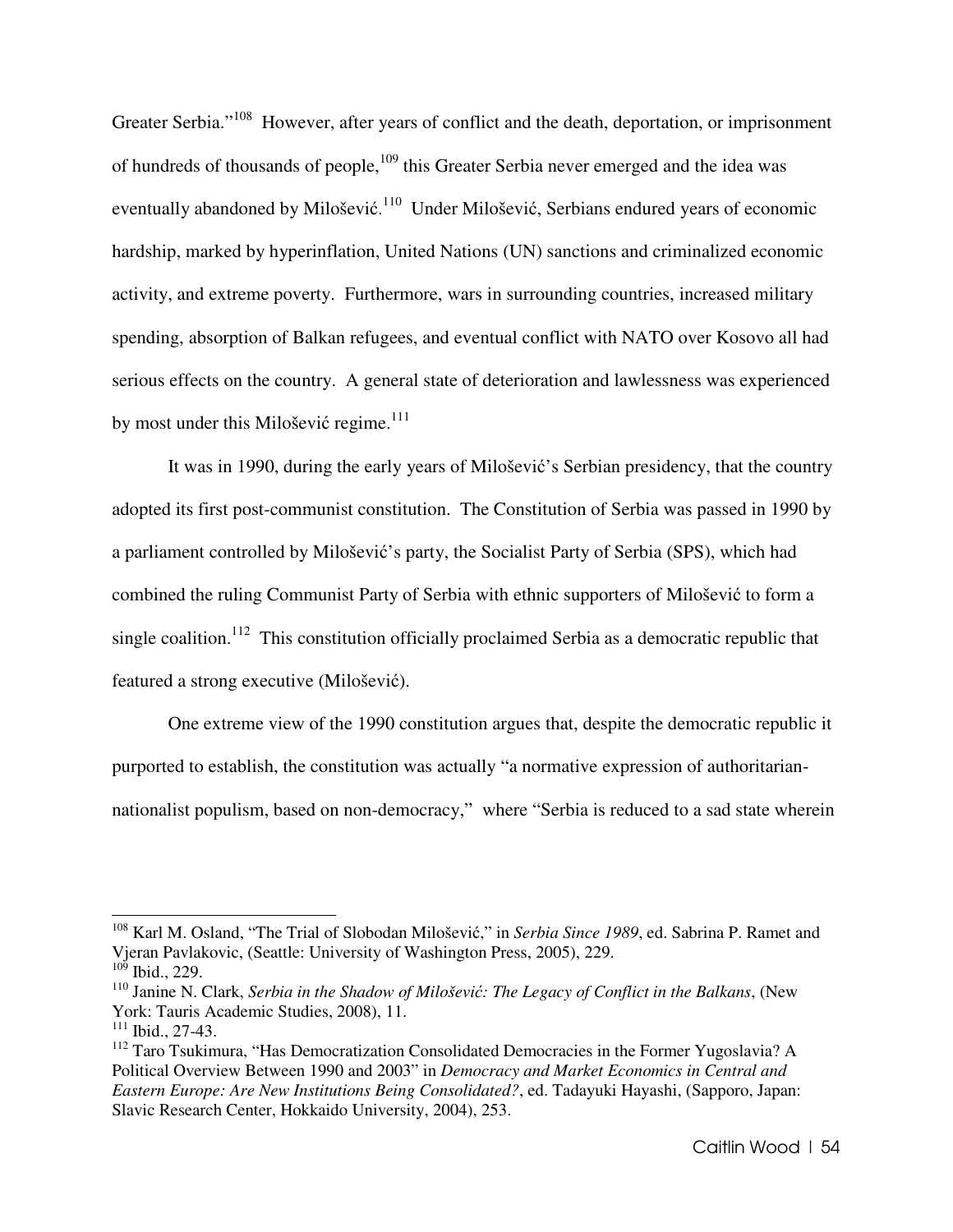the 'entire Republic resembles a single man [Milošević].'"<sup>113</sup> Conversely, some argue that Milošević's pattern of electoral behavior in elections after 1990 gave some democratic legitimacy to the constitution. Milošević was forced throughout his presidency of Serbia and his later presidency of the Federal Republic of Yugoslavia (FRY) to form electoral coalitions in order to maintain the electability of his party; further, he eventually accepted his own electoral defeat in the 2000 elections at the hands of the Democratic Opposition of Serbia (DOS) that had formed to overtake him for the federal presidency.<sup>114</sup>

Reality lends some credence to both of these views in terms of the 1990 constitution, which was at once semi-democratic and disguisedly authoritarian. Milošević nominally permitted the formation of a multiparty system with free elections. However, his populist rhetoric of nationalism granted him security as the most viable presidential candidate for the foreseeable future.<sup>115</sup> Thus, in the constitution, he enshrined the Serbian presidency with "dictatorial powers, insofar as the President himself can declare a state of emergency, dissolve all judicial powers and abolish human rights."<sup>116</sup> Additionally, this constitution "institutionally provided for an independent, sovereign state [of Serbia] without any further organizational relationship with the Yugoslav federation,"<sup>117</sup> which would eventually dissolve by 2003.

Milošević's defeat came in 2000 during his campaign for reelection as president of the FRY. After the destruction that occurred on Serbian soil during the NATO conflict over Kosovo, Milošević was unable to defeat Vojislav Koštunica of the Democratic Party of Serbia (DSS) in a

<sup>113</sup> Dusan Janjic, "Overdue Serbia," in *Democratization in Post-Communist Transition Processes in the 1990s: Lights and Shadows,* ed. Anna Krasteva and Francesco Privitera, (Ravenna, Italy: Longo Editore University of Bologna, 2006), 155.

<sup>114</sup> Tsukimura, 254.

<sup>115</sup> Joseph Marko, "Kosovo/a – A Gordian Knot?" EURAC research – 2000 – Aufsatz-Kosovo-summary, (2000), http://www.eurac.edu/Events/SummerAcademy/2000/Aufsatz-Kosovo-summary.htm, Accessed 22 March 2009.

 $^{116}$  Marko.

 $117$  Ibid.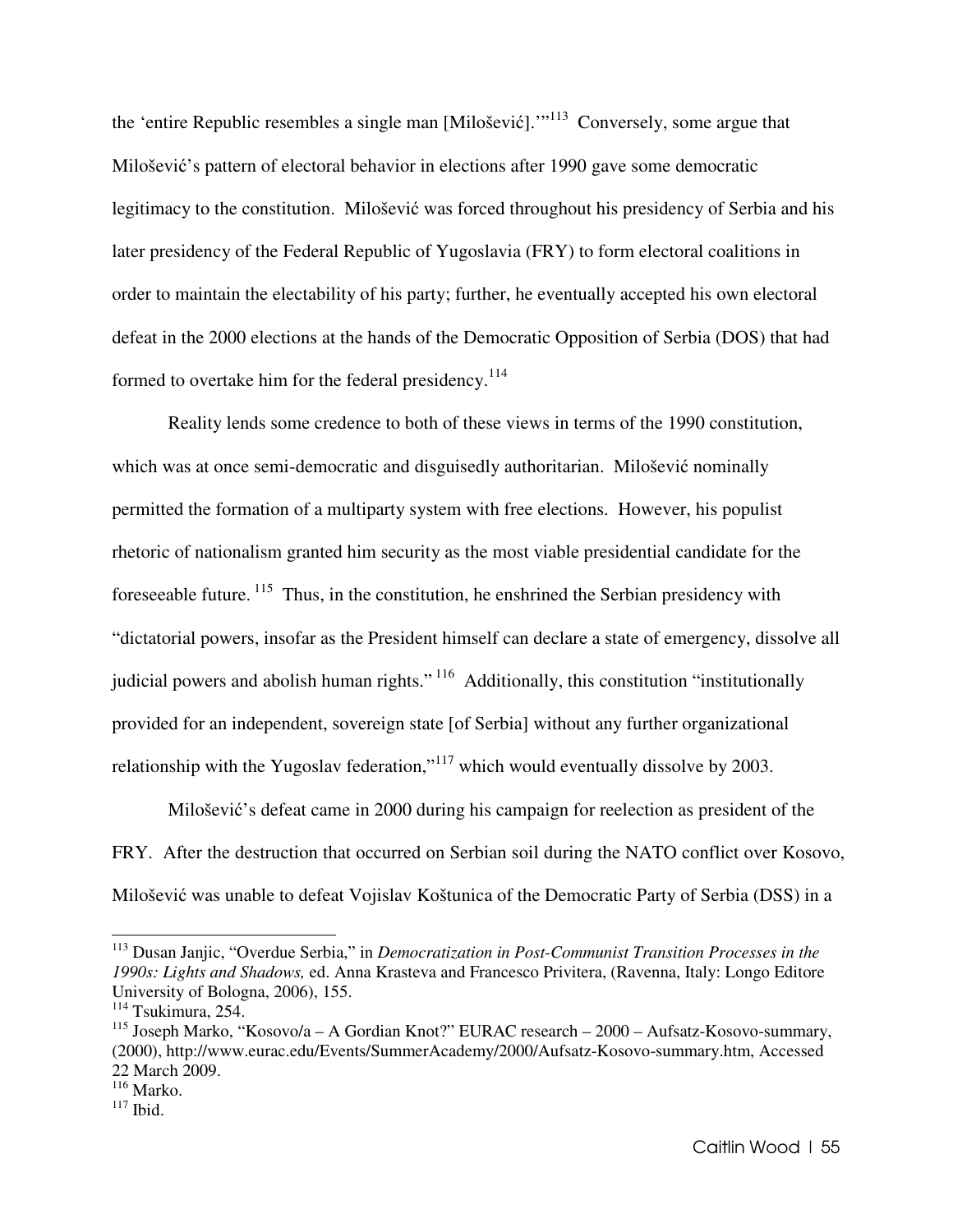direct election. Meanwhile, the DOS, which was made up of politicians from two large parties – the DSS and the Democratic Party (DS) – and a multitude of smaller parties, defeated the SPS of Milošević in Serbian elections. Not long after, Milošević was extradited for trial by the ICTFY in The Hague, where he faced charges of war crimes and genocide.<sup>118</sup>

The extradition of Milošević to The Hague exasperated existing strains in the DOS alliance. The DSS's Koštunica, a fierce nationalist even when compared with Milošević, opposed the extradition of the former president. Meanwhile, the DS's Zoran Djindjic, the prime minister of Serbia, was a pro-West academic who endorsed normalizing relations with the international community. This ideological disagreement caused a rift in the coalition, and Koštunica announced the DSS's separation from the DOS in  $2002$ .<sup>119</sup> The failure of this shortlived coalition to agree on reforms stifled chances at constitutional revision in the first years after the fall of Milošević.

Meanwhile, Serbia's relationship with the EU had varied since 2000. Prior to Milošević's fall from power, Serbia had existed in international isolation as the EU's policies toward Serbia focused primarily on "conflict containment."<sup>120</sup> By 2000, years of conflict in the Western Balkans left Serbia facing a "triple process" of "post-communist transition, post-war reconstruction and reconciliation, and EU integration."<sup>121</sup> After the 2000 democratic elections, the EU included Serbia in its Stabilization and Association Process, allowing for the negotiation of a Stabilization and Association Agreement. Further, Serbia gained the status of "potential

<sup>118</sup> Tsukimura, 257-258.

<sup>119</sup> Ibid., 258-259.

<sup>120</sup> Cristina Dallara, "Serbia: Borderline democracy?" in *International Actors, Democratization and the Rule of Law: Anchoring democracy?*, eds. Amichai Magen and Leonard Morlino, (New York: Routledge, 2009), 156.

<sup>&</sup>lt;sup>121</sup> Nathalie Tocci, *The EU and Conflict Resolution: Promoting peace in the backyard*, (New York: Routledge, 2007), 78.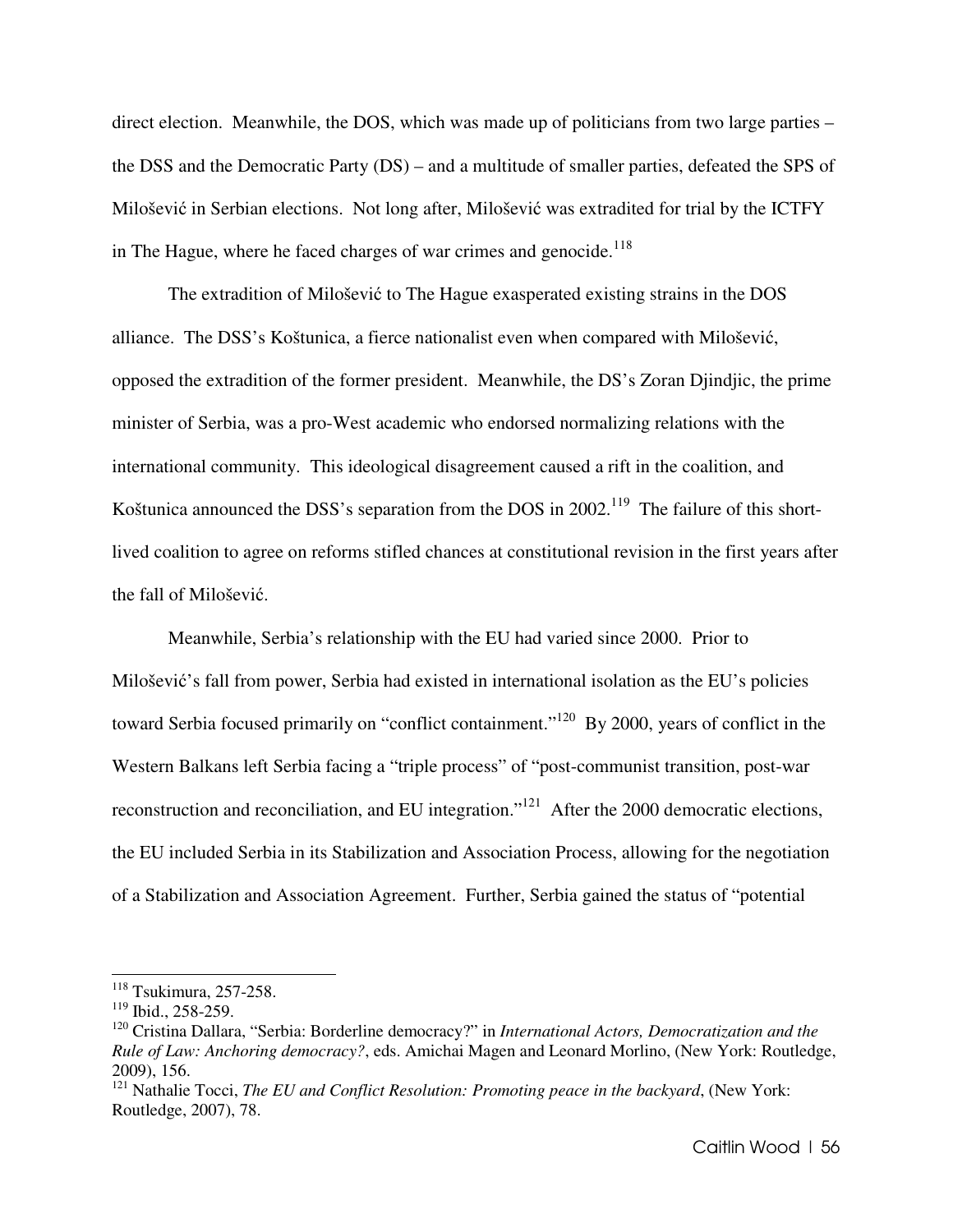candidate" for membership.<sup>122</sup> However, negotiations for a Stabilization and Association Agreement, which had begun in October 2005, were temporarily suspended in May 2006 due to Serbia's failure to cooperate with the ICTFY regarding war crimes issues.<sup>123</sup> Following the country's 2006 constitutional revision and stated commitment to work with the ICTFY, EU talks resumed. Although Serbia is not particularly advanced in its candidacy for EU accession, it remains a top recipient of EU development aid—more so than Turkey, Ukraine, or Romania.<sup>124</sup>

 Nevertheless, ambivalence remains within Serbia regarding potential EU membership and whether a Western or Eastern-European (Russian) model of democracy should be followed. Despite this ambivalence about how to proceed with Serbia's development, the course of events that took place in Serbia in 2006 necessitated a revisiting and revision of Milošević's Constitution of 1990.

## *"For the Good of Serbia": An Overview and Analysis of the 2006 Constitutional Revisions*

On October 28-29, 2006, Serbian voters narrowly approved the country's first replacement of the Constitution of 1990. The referendum saw a 53.3% turnout, where some 51.4% of voters signaled approval for the new document.<sup>125</sup> This constitution was passed by referendum less than a month after its unanimous approval by Serbia's unicameral parliament (with 242 of 250 Members of Parliament voting).<sup>126</sup> Pro-Western Serbian politicians hailed the constitution as a

<sup>122</sup> Dallara, 156.

<sup>123</sup> Ibid., 156.

<sup>124</sup> Elena Baracani, "EU democratic rule of law promotion" in *International Actors, Democratization and the Rule of Law: Anchoring democracy?*, eds. Amichai Magen and Leonard Morlino, (New York: Routledge, 2009), 59-61.

<sup>&</sup>lt;sup>125</sup> CeSID, "Referendum for confirmation of proposition of Constitution of the Republic of Serbia – October 2006," Centre for Free Election and Democracy, (2004c),

http://www.cesid.org/eng/rezultati/sr\_okt\_2006/index.jsp, Accessed 16 March 2009.

<sup>&</sup>lt;sup>126</sup> BBC Monitoring European, "Beta news agency analyses Serbia's new constitution," Dow Jones Factiva, 6 Oct. 2006.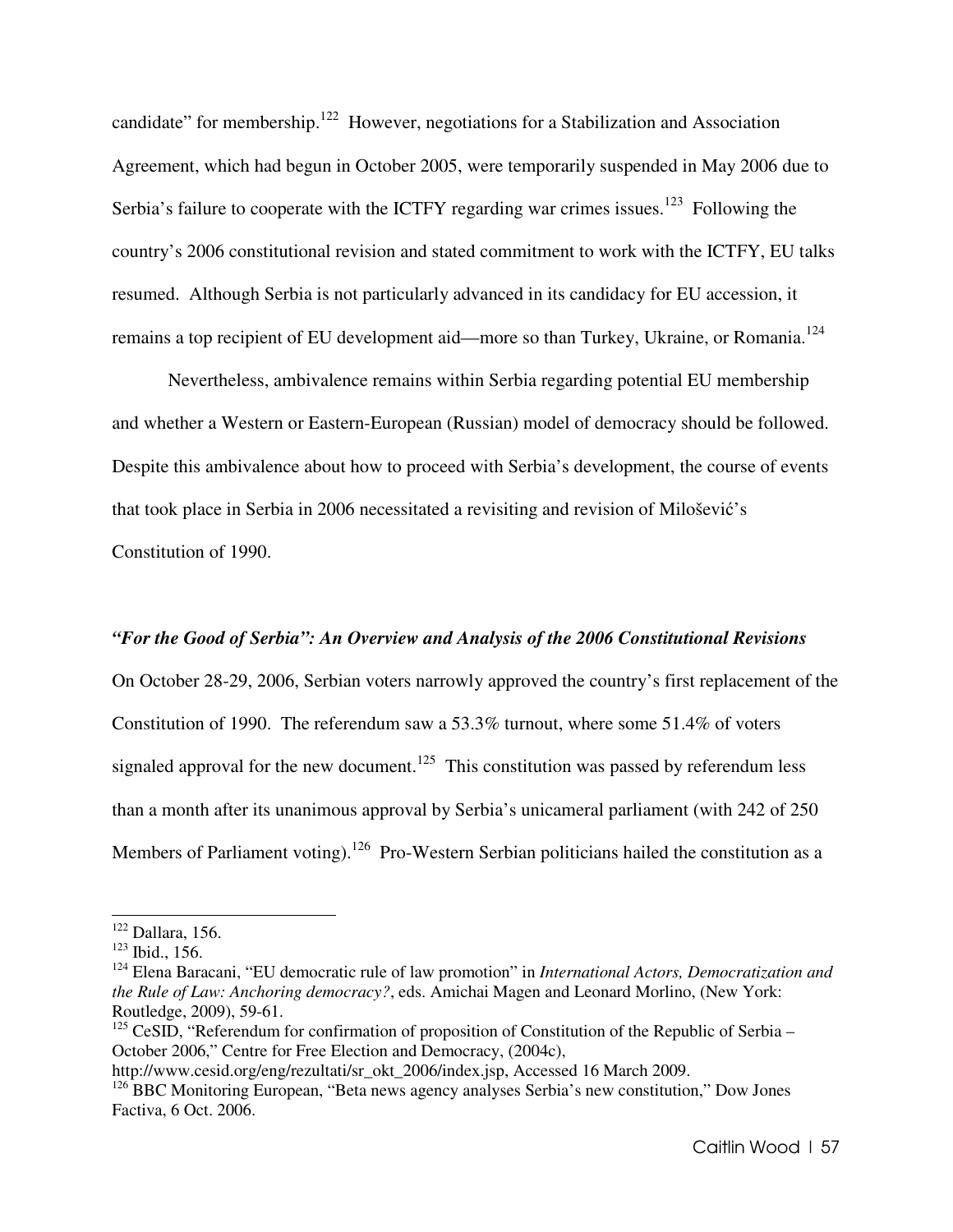deliberate move in the direction of democratization and Europeanization. A closer examination of the events that brought about constitutional change in 2006, however, shows that this constitution, in fact, came about as the result of significant compromise on the parts of Serbian policymakers with varying ideologies. The ability of elites of diverse and conflicting ideologies to compromise was actually due to specific catalyzing events—the 2006 independence of Montenegro and rising concerns over the UN-run Kosovo and over Serbia's territorial integrity—rather than the emergence of a consensus regarding democratization or Europeanization. Using the matrix combining Pridham's political systems theory and Ruzza's perspectives of POS 'political opportunities' and 'framing', I will argue here that, in the case of Serbia, the adoption of a constitution that might appear to be pro-EU and pro-democratization was actually the result of a perceived institutional necessity brought on by specific events. Thus, the document, worded toward democratization, actually came into being through issue framing that sought to reach across ideological lines, even including anti-Europe coalitions, under the theme of national necessity—"for the good of Serbia," $127$  as the referendum slogan proclaimed.

 In this case, unlike Romania's, I will provide an overview of the Serbian parliamentary and presidential elections before examining the constitutional changes that these elected officials set into motion. Serbia's revised Constitution of 2006 included provisions for civil liberties, minority rights, human rights, and economic freedoms. However, the constitution also featured a prominent and controversial claim to Kosovo as an autonomous, yet integral, part of Serbia. The constitution has also been criticized as ambiguous in its democratizing, yet at times contradictory,

<sup>127</sup> Neil MacDonald, "FT.com site : Serbia votes on new constitution," *Financial Times Online*, 26 Oct. 2006.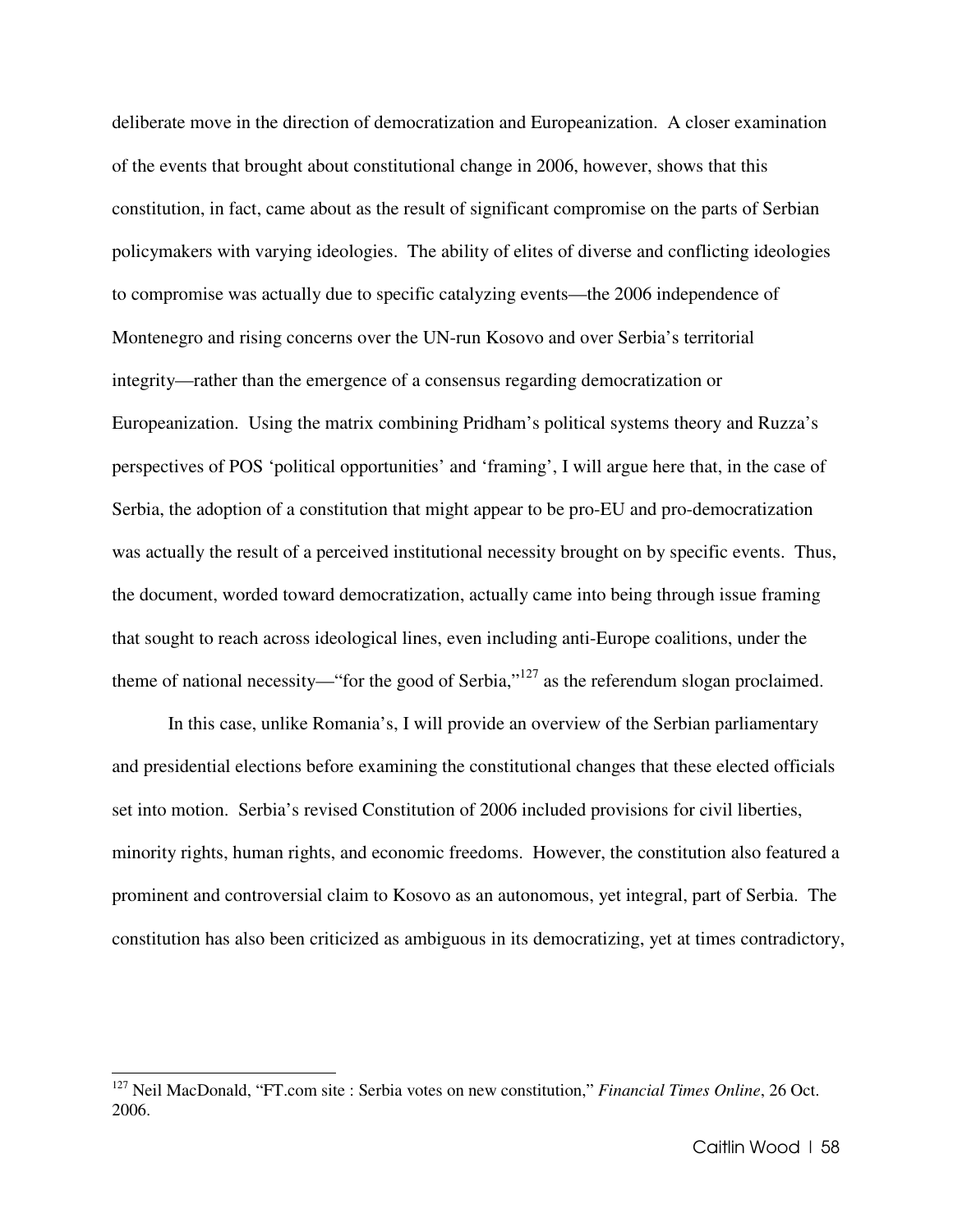content.<sup>128</sup> Largely, such idiosyncrasies, criticisms, and contradictions in the constitution arose because of the compromising and combining of the various of ideologies in power.

| Party:            | G17   | Serbian | Democrat-   | Democrat- | Serbian    | Socialist |
|-------------------|-------|---------|-------------|-----------|------------|-----------|
|                   | Plus  | Radical | ic Party of | ic Party  | Renewal    | Party of  |
|                   |       | Party   | Serbia      | (DS)      | Movement-  | Serbia    |
|                   |       | (SRS)   | (DSS)       |           | <b>New</b> |           |
|                   |       |         |             |           | Serbia     |           |
| 2003 Vote Share   | 11.7% | 27.7%   | 18.0%       | 12.6%     | 7.8%       | 7.4%      |
| 2003 No. of Seats | 34    | 82      | 53          | 37        | 23         | 21        |
| 2003 Seat Share   | 13.6% | 32.8%   | 21.2%       | 14.8%     | $9.2\%$    | 8.4%      |

Table 6: Serbian National Assembly Election Results, 2003**<sup>129</sup>**

Table 7: Serbian Presidential Election Results, 2004<sup>130</sup> <sup>131</sup>

|            | B. Karic <sub>1</sub> | D. Marsicanin                          | T. Nikolic                     | B. Tadic                 |
|------------|-----------------------|----------------------------------------|--------------------------------|--------------------------|
| Party:     |                       | Democratic<br>Party of Serbia<br>(DSS) | Serbian Radical<br>Party (SRS) | Democratic<br>Party (DS) |
| $2004 - I$ | 19.3%                 | 13.3%                                  | $30.1\%$                       | 27.3%                    |
| $2004 - D$ | n/a                   | n/a                                    | 45.0%                          | 53.7%                    |

<sup>1</sup> Karic is successful businessman with close ties to the former Milosevic socialist regime. He did not run under any of the major parties in this election.

Several key patterns in the Serbian political landscape stand out in Tables 6 and 7 above. Firstly,

as no single party held a majority of parliamentary seats, creating constitutional change from

within the legitimate parliamentary setting through a two-thirds vote automatically required

parties to band together and form coalitions. Secondly, while minority votes in a referendum

presented a legitimate source of support or opposition for a constitution that had already passed

http://www.cesid.org/eng/rezultati/sr\_jun\_2004/index.jsp, Accessed 17 March 2009.

<sup>128</sup> Dragan Stojanovic, "Basic Characteristics and Contents of the 2006 Serbian Constitution," *FACTA UNIVERSITATIS – Law and Politics*, no. 1 (2004): 67-85.

<sup>&</sup>lt;sup>129</sup> CeSID, "Early Parliamentary Elections 2003," Centre for Free Election and Democracy, (2003), http://www.cesid.org/eng/rezultati/sr\_dec\_2003/index.jsp, Accessed 17 March 2009.

 $130$  CeSID, "Presidential Elections 2004" Centre for Free Election and Democracy, (2004a),

<sup>&</sup>lt;sup>131</sup> CeSID, "Presidential Elections 2004, II Round" Centre for Free Election and Democracy, (2004b), http://www.cesid.org/eng/rezultati/sr\_jun\_2004IIkrug/index.jsp, Accessed 17 March 2009.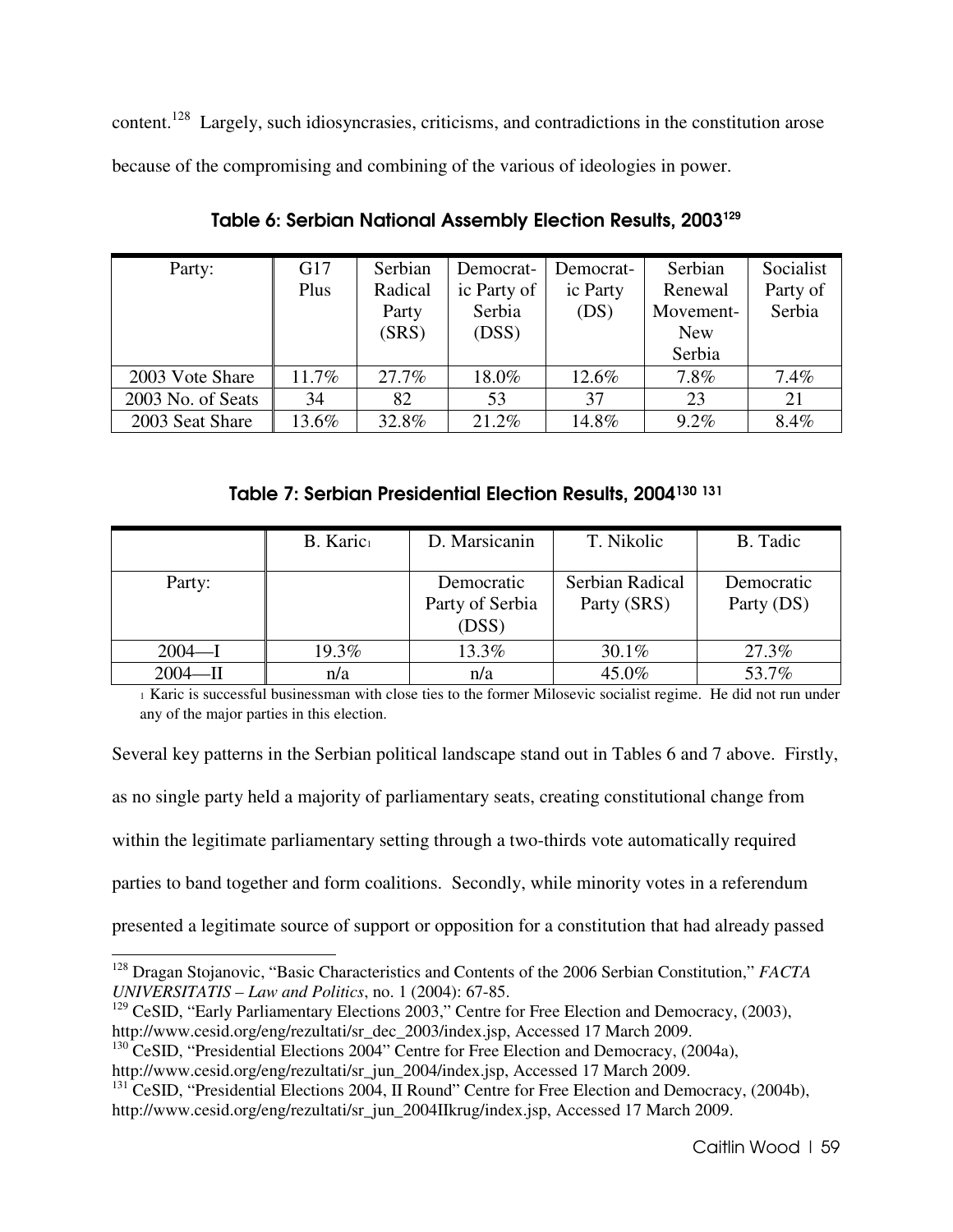through parliament, minority parties did not form a significant part of the parliamentary negotiating process. Finally, and most importantly, the ideological clashes between popular nationalist-radical parties and liberal pro-European parties heavily shaped the Serbian process of constitutional revision.

In the years since Milošević, Serbia has been split between nationalist-radical and liberal, pro-European parties with conflicting views on how to develop the country's young democracy. After the Democratic DOS, which had defeated Milošević, officially disbanded in 2002, the ultra-nationalist Serbian Radical Party (SRS) won more seats in parliament than any other party (though it still fell short of an absolute parliamentary majority). Further, Tomislav Nikolic, the SRS presidential candidate in 2004, came very close to defeating the liberal DS's Boris Tadić for the presidency. Some argue that the relative success of the SRS represented a resurgence of the nationalist philosophy prevalent under Milošević.<sup>132</sup> Others have pointed out that, since the parties which supported Milošević in 2000 won less votes in 2003 than in 2000, the success of the SRS was not actually a resurgence of nationalism, but rather a manifestation of dissatisfaction with the governing DOS coalition and the state of the Serbian economy.<sup>133</sup> Either way, the popularity of nationalist-radicals, and of the SRS in particular, was concerning for proponents of Europeanization and Western democracy. Serbia's Radicals, while generally favoring democratization, desire a "more paternalistic approach to democracy" that maintains historical and emotional ties to Russian democratic development and, consequently, skepticism or opposition to joining the EU and meeting Western-European norms.<sup>134</sup> For the Serbian nationalist-radicals, perception of the EU is largely tied to its demands of Serbian cooperation

<sup>132</sup> "The nationalist backlash," *Economist*, 380 no. 8487, (22 July 2006).

<sup>&</sup>lt;sup>133</sup> Patrick Moore, "Serbia's uncertain future," RFE Endnote, Dow Jones Factiva, 12 Jan. 2004.

<sup>&</sup>lt;sup>134</sup> Yll Bajraktari and Greg Maly, "Is Serbia Moving Toward Europe?" United States Institute of Peace, (May 2007), http://www.usip.org/pubs/usipeace\_briefings/2007/0530\_serbia\_europe.html, Accessed 18 March 2009.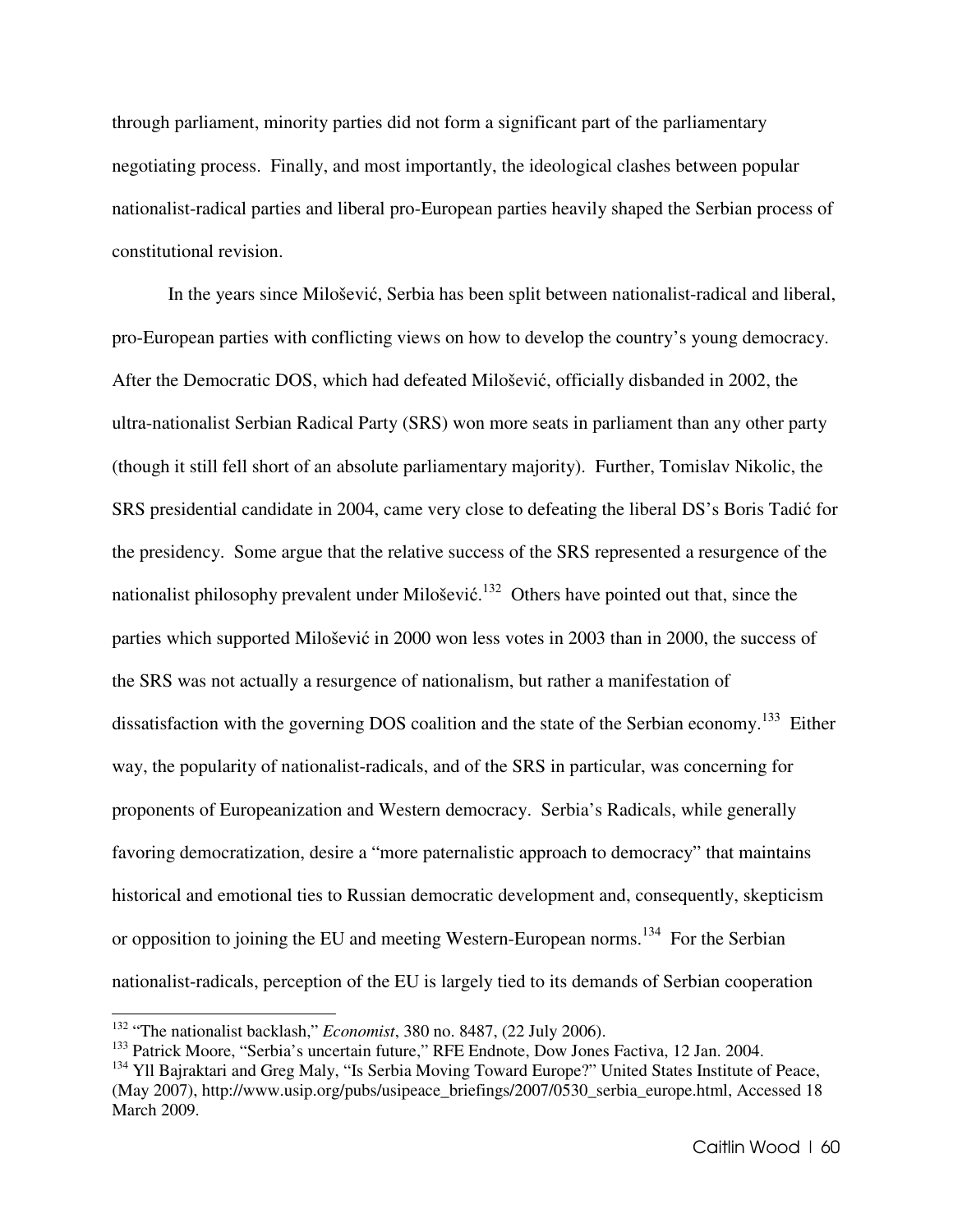with the ICTFY. Nationalism "chimed in well with Serbian core beliefs since political culture remained locked in blame and denial [where] most Serbs saw themselves as…victims of a range of local and international forces…"<sup>135</sup> Thus, in parliament the Serbian Radicals regularly "act as veto players inhibiting the adoption and implementation of EU-driven reforms."<sup>136</sup> On the local level, issues of ethnic conflict marked the geography of Serbia especially, in the regions of Kosovo and Vojvodina.<sup>137</sup> The nationalist-radicals have favored solutions of centralization and national power over autonomy in these regions, while liberals generally desire the reverse.

The Radical majority in parliament was not the only large force opposed to instituting pro-democratic constitutional reforms solely for the purpose of Europeanization. Although the nationalist DSS had aligned with the liberal DS to defeat Milošević in 2000, its philosophy actually promoted a strong nationalism that was not compatible with sustaining a coalition with the liberal DS party.<sup>138</sup> Led by Vojislav Koštunica, the DSS supported an "unapologetic nationalism" that likewise appealed to Serbs who were skeptical of the West and of international intervention.<sup>139</sup> Koštunica served as Prime Minister in parliament and proved to be both an advocate for constitutional change and a cautious skeptic of European integration.

<sup>135</sup> Tom Gallagher, *The Balkans in the New Millennium: In the shadow of war and peace*, (New York: Routledge, 2005a), 123.

<sup>136</sup> Dallara, 157-158.

<sup>&</sup>lt;sup>137</sup> *Voivodina* is an autonomous, multiethnic province in the northernmost region of Serbia that contains around a quarter of the country's population, occupied mostly by ethnic Serbs and a smaller Hungarian minority. In light of the broad issue of territorial integrity at stake after the independence of Montenegro and the debate over UN-run Kosovo's status, Vojvodina's degree of autonomy became a large controversy among political parties. The province itself wanted more autonomy and was generally displeased with the amount given to it under the new constitution, while nationalists (especially the Radicals) fought to limit Vojvodina's independence.

<sup>&</sup>lt;sup>138</sup> Tsukimura, 258.

<sup>139</sup> Gallagher, 2005a, 123.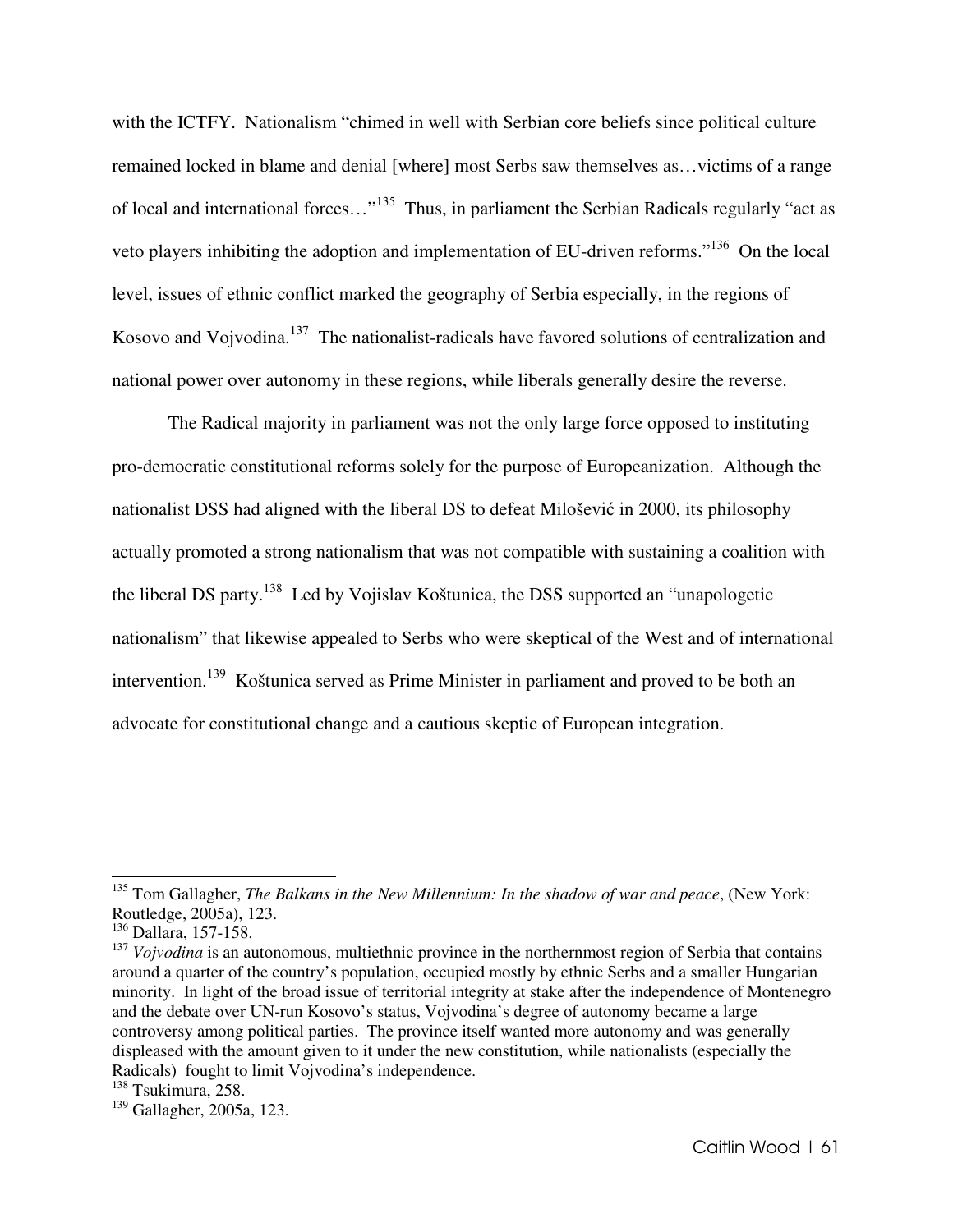Opposing the nationalists and radicals was a smaller set of liberal, pro-Western parties, including Tadić's DS party and the G-17 party.<sup>140</sup> In contrast to the nationalists, these liberal parties were "clearly in favor of a pro-western form of government, and in favor of European integration."<sup>141</sup> Although these parties comprised an important part of the parliament, they were relatively weaker than the nationalists. Importantly, Tadić's position as president gave a voice to the pro-West viewpoint even though negotiations in parliament would require compromises of some of the liberals' ideals for a new democratic constitution.

Since 2000, the two post-Milošević governments had placed constitutional reforms at the top of their priorities due to the need to ensure Serbia's democratic development. In fact, a general consensus existed among political actors that the constitution needed replacement. However, previous efforts at constitution drafting by committees repeatedly reached impasses as parties blamed each other for obstructing the process.<sup>142</sup> One major obstacle to constitutional reform was the issue of holding new elections—what Boonstra refers to as the 'sequencing problem'.<sup>143</sup> As a legitimate reconstituting of the government through a parliamentary draft and popular referendum would require holding new elections once the constitution had passed, and given the delicate state of balance among Serbia's political parties, no democratic party in power seemed to want to risk its position by passing a constitution that could shorten its term in

 $140$  The G-17 had its roots as a think tank-turned political party due to concern over government abuses of power. It took a technocratic stance toward governance and had a "clean pro-reform, pro-European agenda." Source: Gallagher, 2005a, 119-129.

<sup>&</sup>lt;sup>141</sup> Moore.

<sup>&</sup>lt;sup>142</sup> BBC Monitoring European, "Serbian government seen dragging heels over new constitution to avoid elections," Dow Jones Factiva, 16 Feb. 2006.

<sup>&</sup>lt;sup>143</sup> Jos Boonstra, "Serbia's Constitutional Referendum: Democratic Reform and Euro-Atlantic Integration on Hold?" FRIDE Democratisation Programme, (Nov. 2006),

http://www.fride.org/descarga/COM\_ReferSer\_ENG\_nov06.pdf, Accessed 19 March 2009, 4.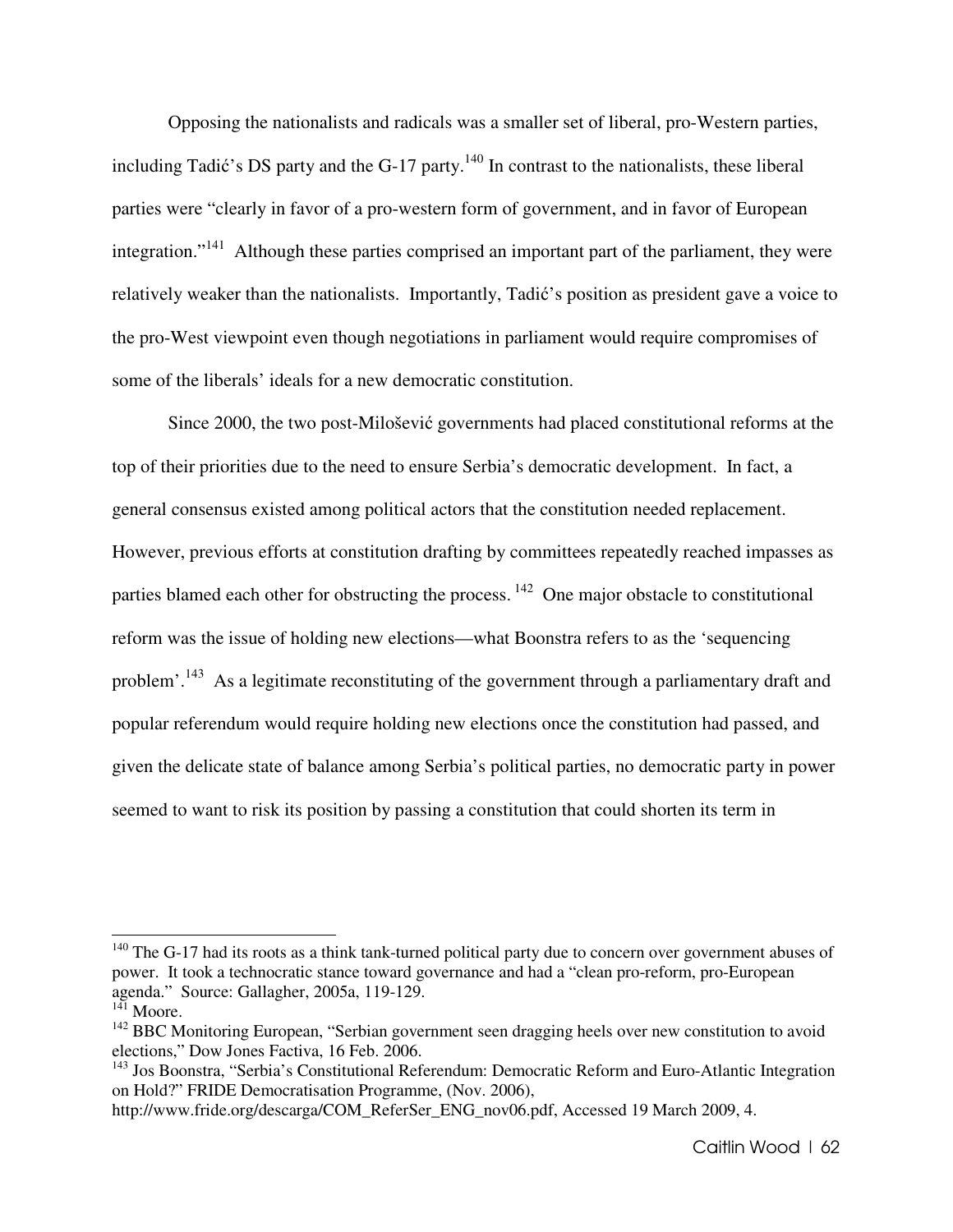office.<sup>144</sup> Another problem seemed to be that, with so many conflicting ideologies about how to best go about democratizing Serbia, designing a constitution which could be agreed on by all became a difficult task. However, in the first half of 2006, changing circumstances made a drafting new constitution not only desirable by all parties, but in effect necessary.

On May 21, 2006, Montenegro declared its independence from Serbia through a referendum. Within ten days, Prime Minister Koštunica's ruling liberal DSS party had called for an immediate revision of the constitution. The actual need for replacing the constitution existed on several levels. Starting five years before, it had first been a promise of Koštunica's, then as president, to revise this document as a flawed relic of the "Milošević-era." Second, a new constitution had been demanded by the EU for years in its Stabilization and Association Process talks. More powerfully, the independence of Montenegro "brought the issue to the forefront" of political debate; it could no longer linger in the background."<sup>145</sup> Serbia needed to constitute itself as a "sovereign, independent state,"<sup>146</sup> detached from Montenegro as the final mark of the Federal Republic of Yugoslavia's dissolution that began several years prior. Finally, the reality that the 'sequencing problem' of elections had changed was fundamentally important in catalyzing quick action for constitutional revision. As international pressure mounted for a solution by the end of the year in Kosovo's movement for independence, the democratic parties in power (including the DSS) feared that internationally-imposed independence for Kosovo would add momentum to the already potent Radical movement.<sup>147</sup> Therefore, the opportunity to hold elections earlier than scheduled by passing a constitution seemed to allow the democratic parties to avoid the potential public backlash that might occur should an internationally-imposed

<sup>&</sup>lt;sup>144</sup> BBC Monitoring European, "Serbian government seen dragging heels over new constitution to avoid elections," Dow Jones Factiva, 16 Feb. 2006.

<sup>145</sup> Boonstra, 3.

<sup>&</sup>lt;sup>146</sup> Stojanovic, 68.

 $147$  Boonstra, 4.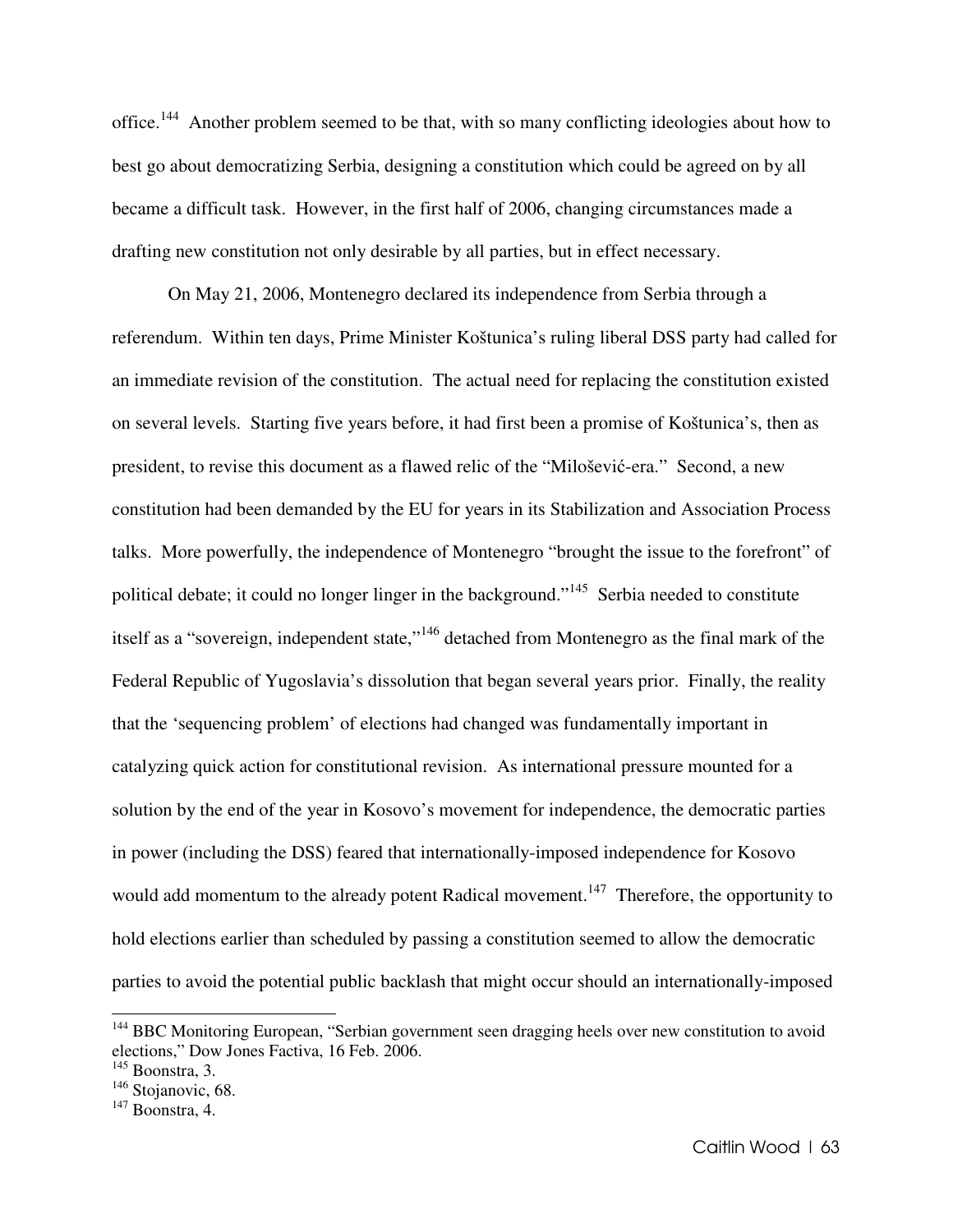solution declaring Kosovo's independence work to shift support to the Radicals by the end of the year. With all of these incentives combined, the time was opportune for Koštunica's ruling DSS party to act in drafting a constitution and building a coalition to support it.

The drafting of a constitution took four months in parliament, where a parliamentary committee focused on creating compromises among all of the major political parties, while largely excluding input from coalitions outside of the parliament. The new constitution was based on two earlier drafts "providing formal and legal grounds" for the new draft; one of these drafts had come from the ruling DSS party in 2004 and the other from the DS party in 2005. Further, parliament's drafting process drew heavily on "a number of provisions and solutions from the 1990 Constitution," in addition to demands from the SRS party as the largest opposition party.<sup>148</sup> The most salient feature of the constitution was and remains its preamble, which states:

The province of Kosovo is an integral part of Serbia's territory, enjoying substantial autonomy within the framework of the sovereign state of Serbia and, consequently, all the state institutions are constitutionally obliged to defend Serbian interests in Kosovo.<sup>149</sup>

This controversial preamble, aimed at gaining vital Radical support as well as that of Milosevic's former SPS party, represents one example of the compromises made among the core coalition of parties in parliament, namely the DSS, DS, SRS, and SPS. These compromises are showcased in Table 8 (below).

<sup>&</sup>lt;sup>148</sup> Stojanovic, 68-69.

<sup>&</sup>lt;sup>149</sup> Agence France-Presse, "The main points of Serbia's new constitution," Dow Jones Factiva, 1 Oct. 2006.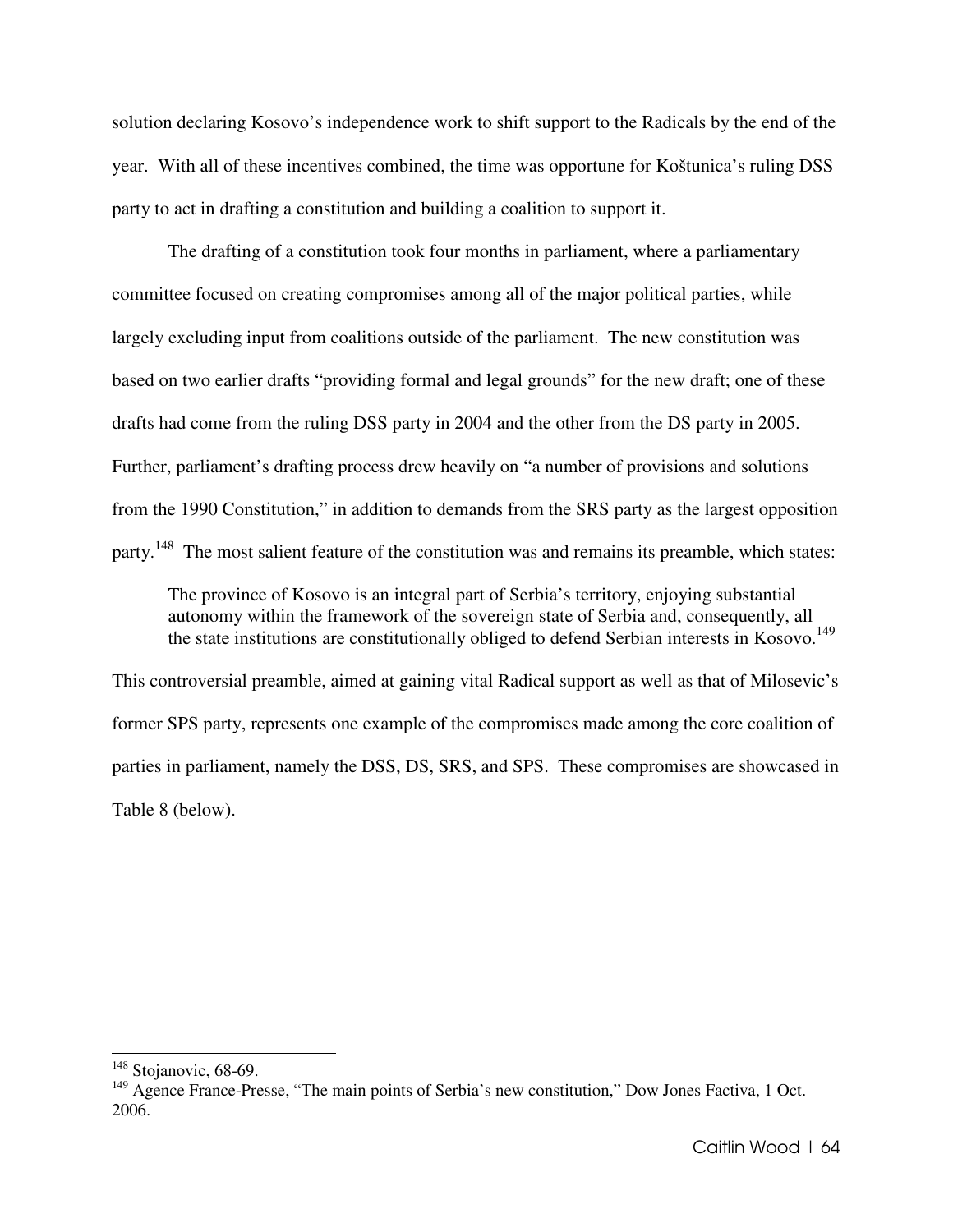# Table 8: Serbia's 2006 Constitutional Compromises

| <b>ISSUE</b>           | <b>COMPROMISE</b>                                                             |
|------------------------|-------------------------------------------------------------------------------|
| Kosovo                 | SRS Radicals and SPS Socialists based support for                             |
|                        | constitution on addressing Kosovo (and Serbia's territorial                   |
|                        | integrity) in preamble; also, DS and DSS believed this could                  |
|                        | "strengthen Serbia's legal position" in Kosovo negotiations <sup>150</sup>    |
| Vojvodina              | SRS Radicals opposed granting too much autonomy to                            |
|                        | Vojvodina region and were happy to see that the constitution                  |
|                        | overall favored centralization; Vojvodina's autonomy was not                  |
|                        | mentioned like Kosovo's in preamble. Meanwhile, liberal DS                    |
|                        | party was happy that Constitution provided for some financial                 |
|                        | autonomy for Vojvodina <sup>151</sup>                                         |
| <b>European Values</b> | Section I claims the Republic of Serbia is "based on the rule of              |
|                        | law and social justice, principles of civil democracy, human                  |
|                        | and minority rights and freedoms, and commitment to                           |
|                        | European principles and values." <sup>152</sup> Claim: these principles       |
|                        | "implicitly acknowledge" a European orientation for Serbia, <sup>153</sup>    |
|                        | which was especially desired by DS party                                      |
| <b>European</b>        | Lacks an "integrative clause" that would allow it to accede to                |
| <b>Integration</b>     | EU without having to amend again by giving EU sovereignty                     |
|                        | in necessary areas; <sup>154</sup> Constitution is not a final gear-up for EU |
|                        | integration as liberals might like                                            |

These main compromises were sufficient to ensure that the draft constitution passed the

National Assembly on October 1, 2006, with a unanimous vote among the 242 members of

parliament who voted (of 250 total).<sup>155</sup> However, despite the involvement of main party

members in negotiations, NGOs and smaller political parties expressed dismay at being left out

 $150$  Boonstra, 3.

<sup>&</sup>lt;sup>151</sup> BBC Monitoring European, "Parties reach consensus on new Serbian draft constitution," Dow Jones Factiva, 29 Sept. 2006.

<sup>&</sup>lt;sup>152</sup> Serbian Government, "Constitution of the Republic of Serbia," Government of the Republic of Serbia,

<sup>(2004),</sup> http://www.srbija.gov.rs/cinjenice\_o\_srbiji/ustav.php?change\_lang=en, Accessed 19 March 2009. <sup>153</sup> Stojanovic, 69.

 $154$  Ibid., 69-71.

<sup>&</sup>lt;sup>155</sup> BBC Monitoring European, "Beta news agency analyses Serbia's new constitution," Dow Jones Factiva, 6 Oct. 2006.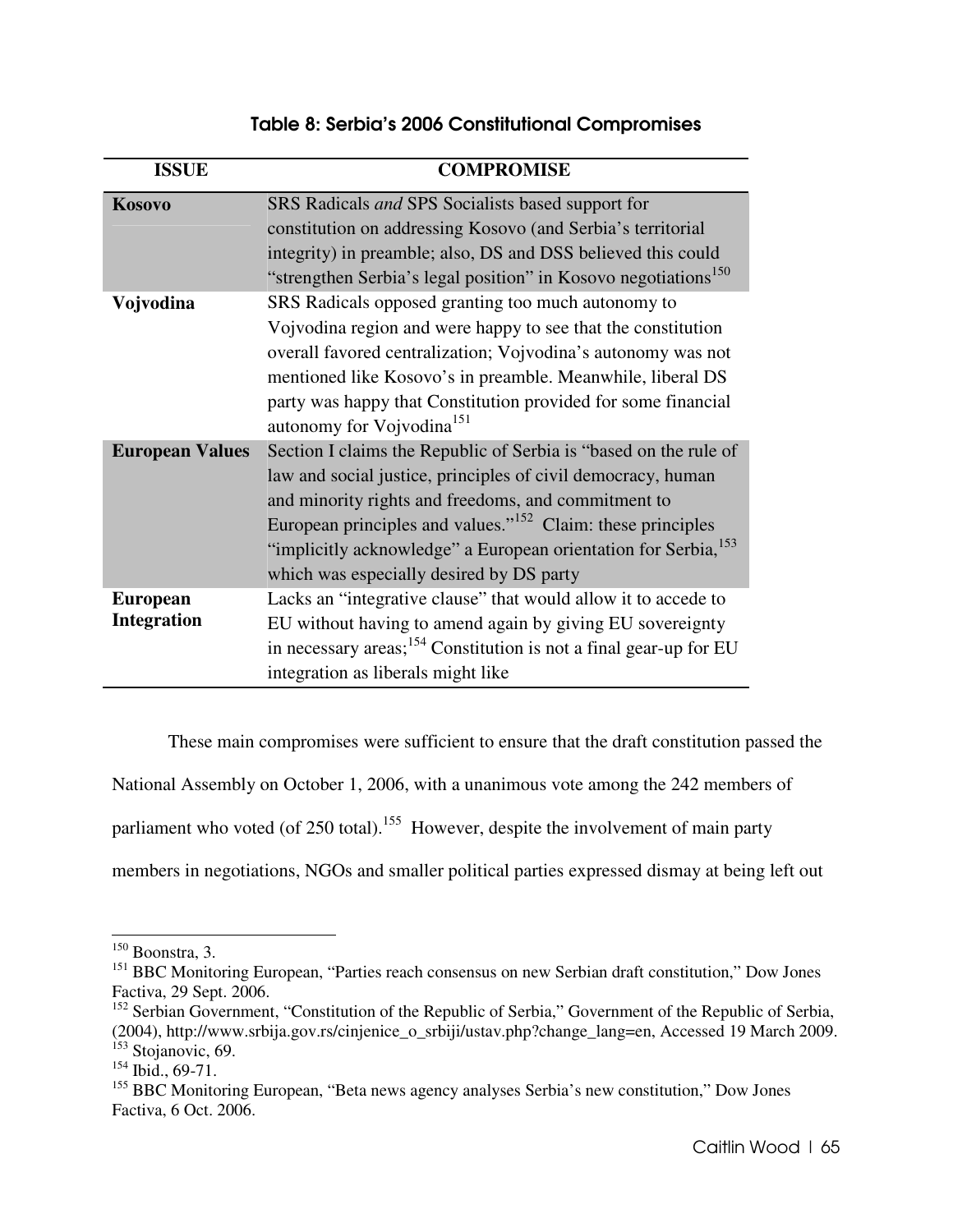entirely from the constitutional debates. In fact, the actual text of the constitutional draft was not available to the public before its approval, and the draft was put to a parliamentary vote without an open debate after weeks of informal negotiations, presumably due to the urgency of the draft's passing.<sup>156</sup> This lack of transparency and public debate attracted criticism from the Organisation for Security and Cooperation in Europe, prominent NGOs, and even President Tadić of the DS.<sup>157</sup> The very nature of the parties' effort to pass an acceptable constitution as rapidly as possible precluded in-depth public discourse, and policy shaping occurred only at the most elite levels of large political parties.

The government-funded referendums were set for October 28-29, 2006, less than one month after parliament had passed the draft constitution. The constitution continued to receive opposition from non-parliamentary parties as well as the opposition of the  $G-17$  party,<sup>158</sup> which was threatening to withdraw from government because of the refusal of the Serbian government to cooperate with the ICTFY.<sup>159</sup> The speaker of Vojvodina's parliament also called for a boycott of the referendum for lack of a public debate,  $^{160}$  as did numerous NGOs from Vojvodina.<sup>161</sup> Moreover, the referendum attracted controversy as the government had removed some one million ethnic Albanian voters from the registers for the last six years, since the proindependence majority in Kosovo had abstained from voting since 1990. Thus, in an electorate of only 6.5 million Serbian voters, this large number was missing despite the referendum's

<sup>&</sup>lt;sup>156</sup> SeeNews, "UPDATE 1: Serbia heads for Early Elections After Parliament Passes New Constitution," 30 Sept. 2006.

 $157$  Agence France-Presse, "Serbia to adopt new constitution in bid to keep Kosovo," Dow Jones Factiva, 30 Sept. 2006.

<sup>&</sup>lt;sup>158</sup> For clarification on G-17 party, see footnote on page 60.

<sup>&</sup>lt;sup>159</sup> BBC Monitoring European, "Analyst says boycott calls pose no threat to Serbian constitutional referendum," Dow Jones Factiva, 8 Oct. 2006.

<sup>&</sup>lt;sup>160</sup> Agence France-Presse, "Vojdovina's top official calls for boycott of constitution vote," Dow Jones Factiva, 11 Oct. 2006.

<sup>&</sup>lt;sup>161</sup> BBC Monitoring European, "Analyst says boycott calls pose no threat to Serbian constitutional referendum," Dow Jones Factiva, 8 Oct. 2006.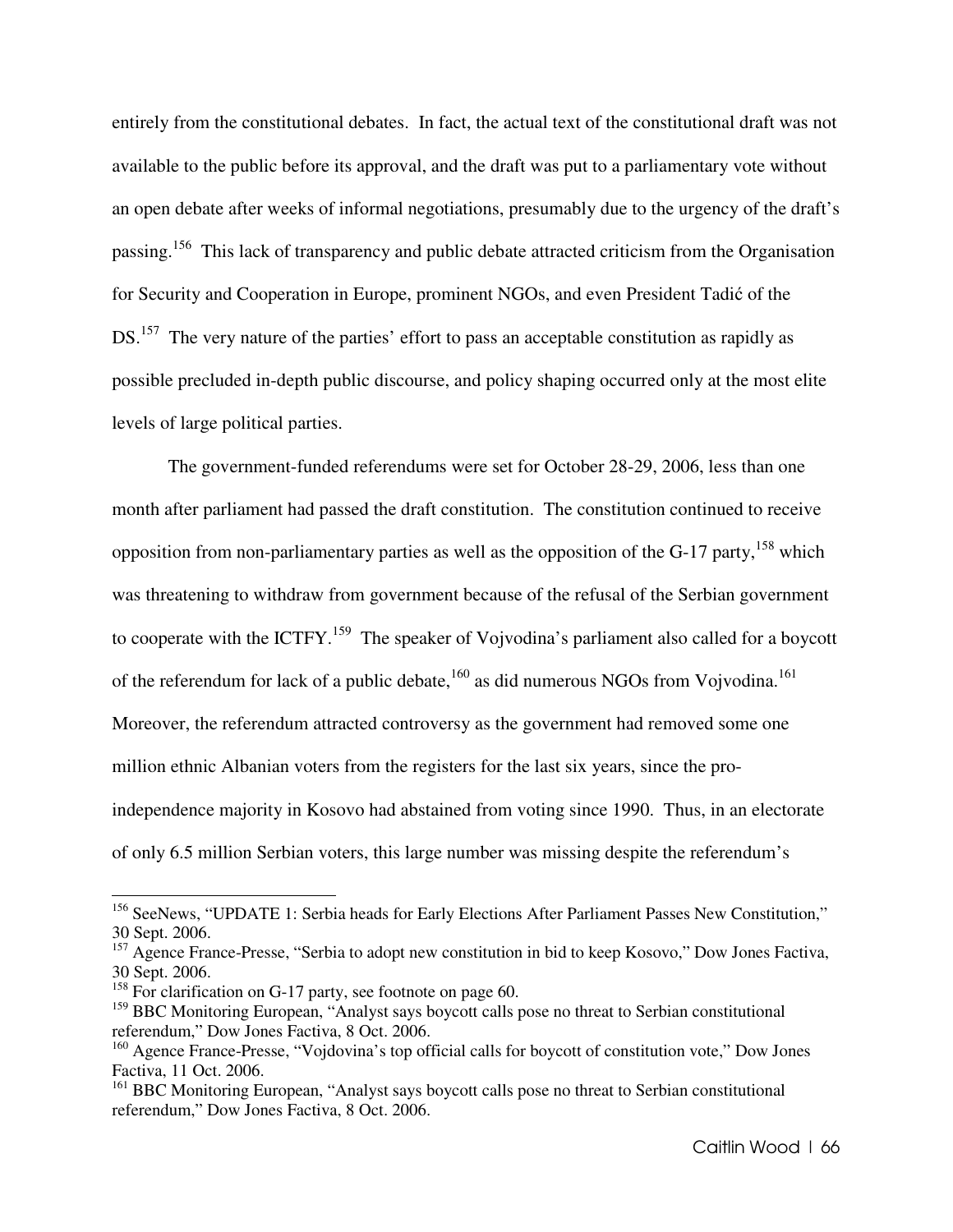notable reference to Kosovo.<sup>162</sup> A variety of groups also spoke out in support of the referendum. Ethnic minority groups of Goranis<sup>163</sup> and Bosniaks<sup>164</sup> urged voters to support the constitution. The Greek Orthodox Church extended its support, as Kosovo was seen as a religious heartland for the Church.<sup>165</sup> Taken together, these groups presented a diverse selection of political actors and actors from the socio-economic arena who appealed to targeted groups of voters based on specific issues of appeal (i.e., religious heritage for the Orthodox majority).

The issue of historical voter apathy was at least as dangerous to the approval of the constitutional referendum as the opposition that had organized against it.<sup>166</sup> The question remained to be answered as to how the government could broadly appeal to at least a simple majority of registered voters in order to have the public approve the referendum. In parliament and in subsequent media reports about the draft constitution, the issue of territorial integrity in Kosovo had taken precedence over other elements of the constitution. However, analysts and opinion polls indicated that a forceful message focusing only on Kosovo would not resonate with voters. Opinion polls taken around 2005-2006 suggested shifting sensibilities among Serbian voters, who, despite longstanding attachment to the Kosovo territory, appeared to be less absolute in their beliefs about a potential Kosovo independence than the government was. In one such poll, "61.9% of Serbs from Serbia said that they were open to Kosovar Albanians' preferred

<sup>&</sup>lt;sup>162</sup> Agence France-Presse, "Serbia to adopt new constitution in bid to keep Kosovo," Dow Jones Factiva, 30 Sept. 2006.

<sup>&</sup>lt;sup>163</sup> BBC Monitoring European, "Ethnic Gorani organization urges its community to vote for Serbian constitution," Dow Jones Factiva, 26 Oct. 2006.

<sup>&</sup>lt;sup>164</sup> BBC Monitoring European, "Sandzak Muslim council urges support for Serbian constitution," Dow Jones Factiva, 26 Oct. 2006.

<sup>&</sup>lt;sup>165</sup> Katarina Kratovac, "Serbian premier, head of church: new constitution is 'best defense' for Kosovo, Serb heartland," Associated Press, Dow Jones Factiva, 26 Oct. 2006.

<sup>&</sup>lt;sup>166</sup> BBC Monitoring European, "Analyst says boycott calls pose no threat to Serbian constitutional referendum," Dow Jones Factiva, 8 Oct. 2006.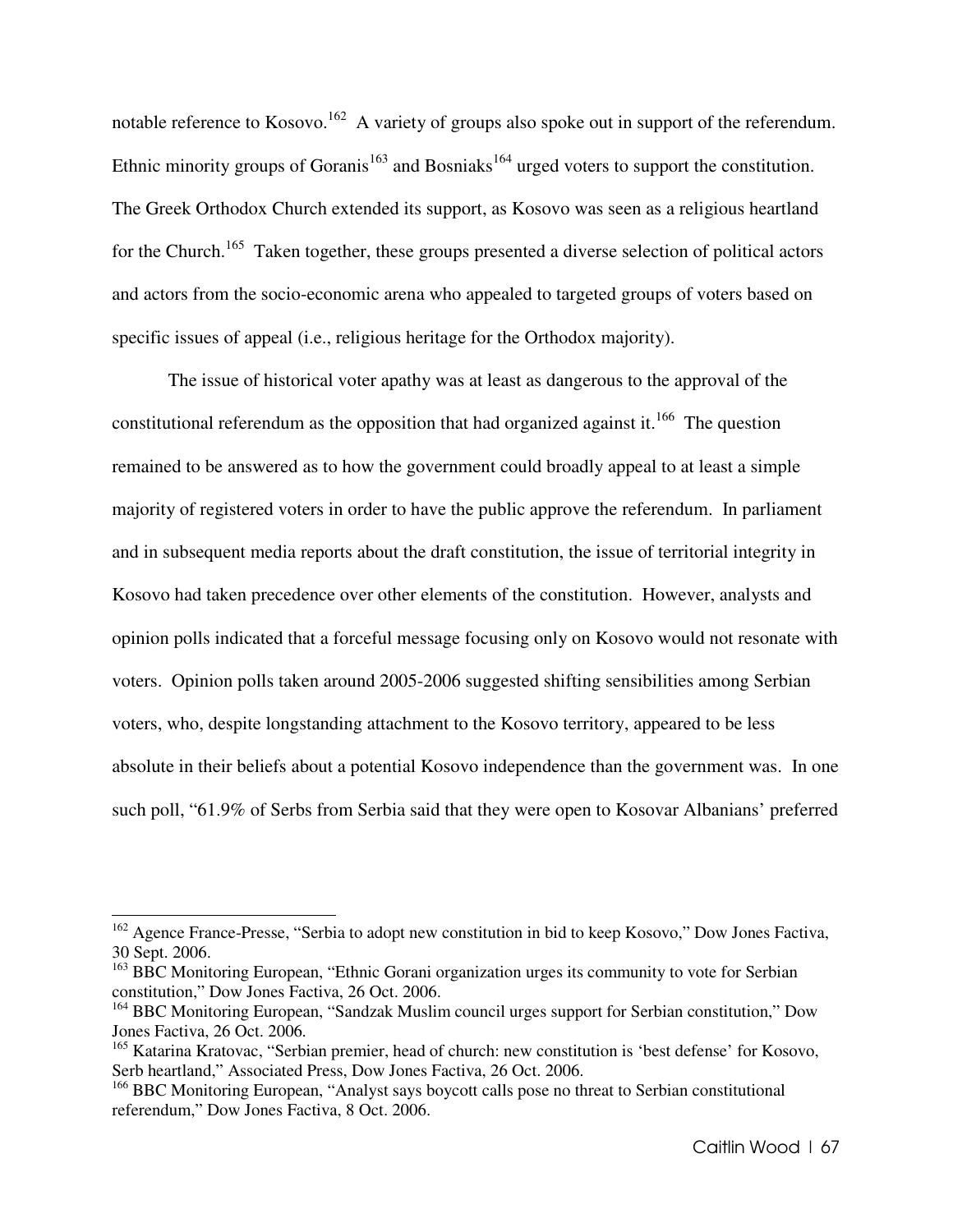future status outcome, that is to say some form of independence."<sup>167</sup> In another opinion poll, only 10% of voters who supported the constitution said that they would do so for the purpose of claiming sovereignty over Kosovo.<sup>168</sup> Thus, the legislators' focus on Kosovo had been more political, reconciling strong differences among party ideologies, than pragmatic in reflecting constituents' desires and working to truly answer the Kosovo question. One analyst explained that, instead of a "forceful campaign…that would exaggerate things such as we are preserving Kosovo and so forth," he believed "[p]eople should be told that this is a debt, an obligation that needed to be fulfilled four, five, or six years ago."<sup>169</sup> In fact, the government's referendum campaign chose to embrace a softened message that appealed more to voters' concerns over the country's general economic and political well-being. This campaign featured the slogan, "*Good*  days for the good of Serbia."<sup>170</sup> Billboards displaying this motto implored voters to consider the referendum as a fundamental step for their country's future, not as a political mandate to Kosovo.

On the first day of the referendum, turnout reached a reported 17.5% at close, though this number was nearly double in Serb enclaves of Kosovo.<sup>171</sup> This low percentage was overcome by the end of the second day, when overall turnout reached 53.3%, with 51.4% voting for the approval of the referendum.<sup>172</sup> Regional turnout levels were disparate across areas of Serbia; in Vojvodina, only 43.6% of voters went to the polls, while in Kosovo (where this figure primarily reflects the ethnic Serb population that comprises around 10% of Kosovo), turnout was around

<sup>167</sup> Clark, 133.

<sup>&</sup>lt;sup>168</sup>Agence France-Presse, "Serbian constitution likely to be approved: poll," Dow Jones Factiva, 20 Oct. 2006.

<sup>&</sup>lt;sup>169</sup> BBC Monitoring European, "Analyst says boycott calls pose no threat to Serbian constitutional referendum," Dow Jones Factiva, 8 Oct. 2006.

 $170$  MacDonald.

<sup>&</sup>lt;sup>171</sup> Liilia Cvekic, "Crunch day for Serbia's two-stage constitution vote," Reuters, Dow Jones Factiva, 28 Oct. 2006.

<sup>172</sup> CeSID, 2004c.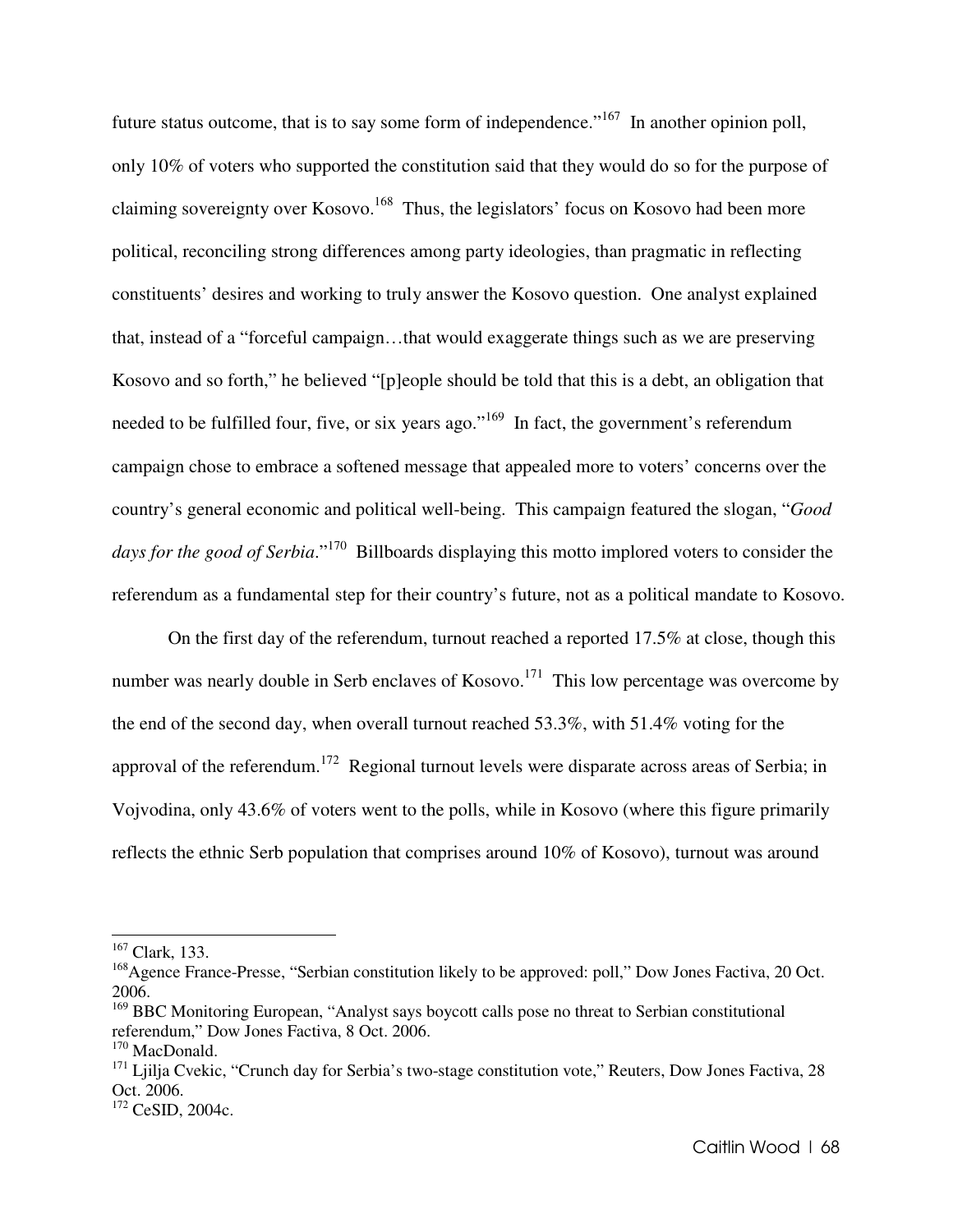81.6%.<sup>173</sup> Voters in Vojvodina expressed their disappointment over the amount of autonomy that the constitution had given them, while Serbs in Kosovo turned out in large numbers hoping to keep the region within Serbia. The overall turnout was moderate; while those who voted overwhelmingly approved of the constitution, the referendum was less than a slim two points more than the margin needed to gain approval.

Outside organizations, including the EU's European Commission, praised the adoption of this constitution as a progressive step toward democratization and internationalization in Serbia. However, internal NGOs, such as the independent and established Centre for Free Election and Democracy (CeSID), have pointed to various electoral irregularities and potentially unethical intimidation and "massive state pressure" on Serbian citizens. These tactics, allegedly used by government officials, largely went overlooked in the international eye.<sup>174</sup> For the purpose of my analysis, it is useful to include possible voter coercion into a framing perspective in attaining a full explanation of why voters turned out.

Thus, with this timeline of events in mind, it is possible to synthesize a theory of the main factors that created Serbia's 2006 constitutional change. Matrix B that follows presents a complete 'framing' analysis as well as a 'POS' analysis, using Pridham's political systems theory as a base for investigating these perspectives.

<sup>&</sup>lt;sup>173</sup> BBC Monitoring European, "Highest turnout at Serbian referendum in Kosovo – NGO," Dow Jones Factiva, 29 Oct. 2006

<sup>&</sup>lt;sup>174</sup> International Helsinki Federation for Human Rights, "Serbia: Constitutional Referendum Results Obtained Only Under Severe Government Pressure," International Helsinki Federation for Human Rights, Press Release, 31 Oct. 2006, http://www.ihf-hr.org/viewbinary/viewhtml.php?doc\_id=7118, Accessed 18 March 2009.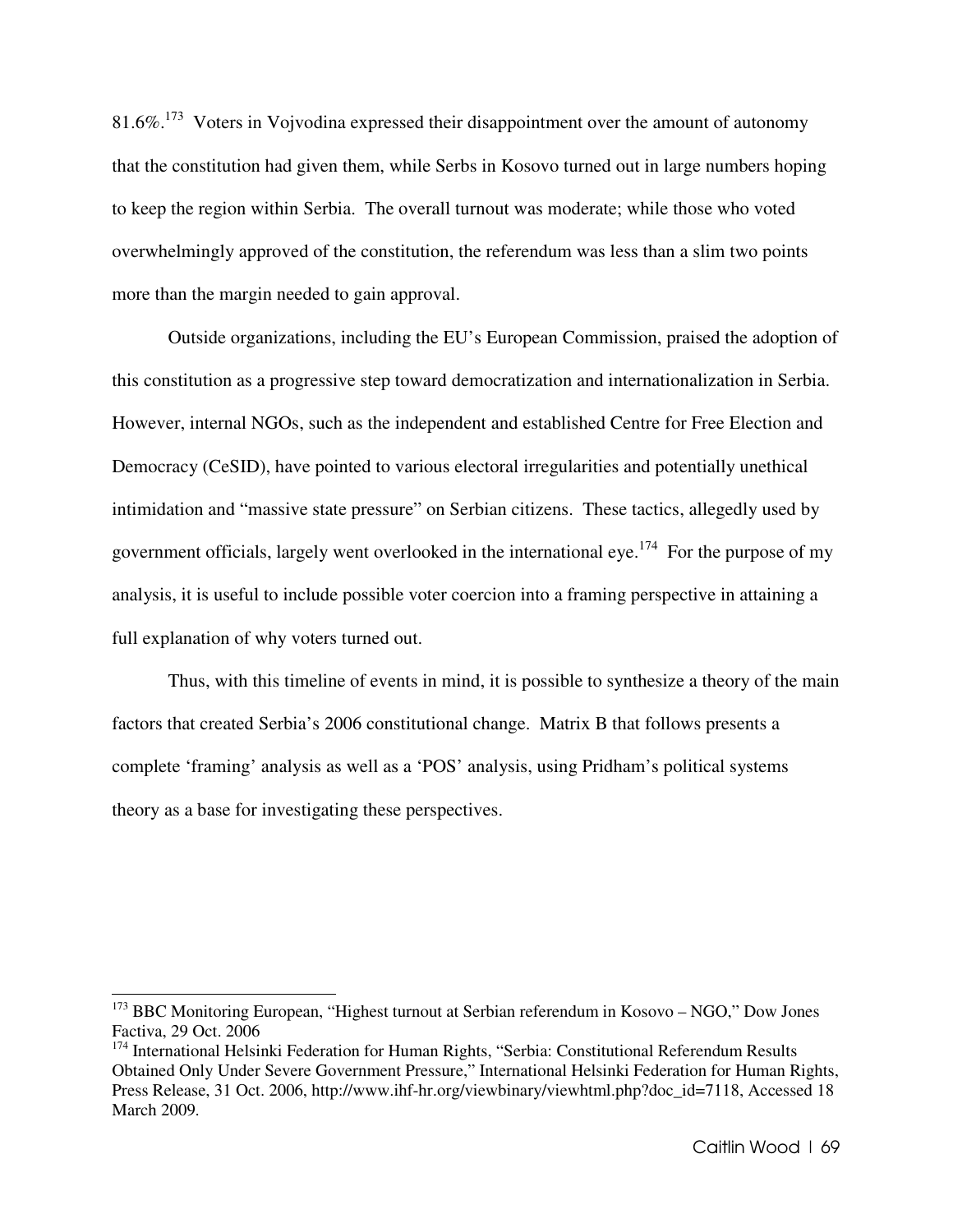# Matrix B: Political Forces & Serbia's 2006 Constitution

|                                                                                                                        | <b>Motivations</b>                                                                                                                                                                                                                                                                                                                                                                                                                                                                    | <b>Governance</b>                                                                                                                                                                                                                                                                                                                                                                                                                                           | <b>Political Arena</b>                                                                                                                                                                                                                                                                                                                                                                                               | Socio-Economic<br><b>Arena</b>                                                                                                                                                                                                                                                                                                                                               |
|------------------------------------------------------------------------------------------------------------------------|---------------------------------------------------------------------------------------------------------------------------------------------------------------------------------------------------------------------------------------------------------------------------------------------------------------------------------------------------------------------------------------------------------------------------------------------------------------------------------------|-------------------------------------------------------------------------------------------------------------------------------------------------------------------------------------------------------------------------------------------------------------------------------------------------------------------------------------------------------------------------------------------------------------------------------------------------------------|----------------------------------------------------------------------------------------------------------------------------------------------------------------------------------------------------------------------------------------------------------------------------------------------------------------------------------------------------------------------------------------------------------------------|------------------------------------------------------------------------------------------------------------------------------------------------------------------------------------------------------------------------------------------------------------------------------------------------------------------------------------------------------------------------------|
| <b>Political</b><br><i><b>Opportunities</b></i><br>$(POS)$ (Or, how<br>institutions<br>empower or<br>restrict success) | -Long-term desire of<br>DSS to revise old<br>constitution<br>-EU encouraging<br>constitutional change for<br>years as part of<br>Stabilization and<br><b>Association Process</b><br>-Shift: Montenegro's<br>independence leaves<br>Serbian constitution in<br>need of update<br>-Shift: Obstacles that<br>created Boonstra's<br>elections 'sequencing<br>problem <sup>, 175</sup> were<br>removed, so that it was<br>desirable for democratic<br>parties to hold elections<br>earlier | -Unicameral<br>parliamentary body<br>split among parties<br>forced alliances to form<br>-2/3 majority vote<br>required to change<br>constitution from<br>legislature, seen as only<br>legitimate way to enact<br>democratic change<br>-A full majority of<br>registered voters in<br>Serbia had to approve<br>referendum at polls<br>-Removing estimated 1<br>million Kosovars from<br>voting rolls made it<br>institutionally easier to<br>pass referendum | -Alignment of party<br>elites initially<br>restricted change;<br>democratic coalition<br>deterred by chance of<br>losing power in early<br>elections and<br>Radicals in favor of<br>vastly different<br>provisions<br>-Shift: Of events<br>made democratic<br>parties want to hold<br>earlier elections,<br>more willing to<br>compromise with<br>Radicals                                                           | -Minority parties<br>and groups outside<br>of main political<br>arena, including<br>NGOs, left out of<br>drafting<br>-Such groups played<br>a reactionary role in<br>criticizing or<br>supporting<br>constitution; not<br>much effect on<br>document itself or<br>its outcome<br>-Leaving these<br>groups out enabled<br>faster change but<br>meant less public<br>discourse |
| Framing $(Or,$<br>how coalitions<br>shape messages<br>to gain<br><i>approval</i> )                                     | -DS party wanting to<br>Europeanize, create<br>distance from Milošević<br>regime<br>-DSS party wanting to<br>modernize and maintain<br>stronghold as democratic<br>coalition leader<br>-Nationalist SRS party<br>wanting to centralize and<br>limit autonomy for<br>Kosovo, other regions<br>-Shift: After<br>Montenegro's<br>independence, parties<br>agreed on revising to<br>assert Serbia's<br>sovereignty and try and<br>gain legal ground on the                                | -Need to form coalition<br>in parliament among<br>democratic parties and<br>Radicals was realized<br>through shift in events,<br>motivations<br>-However, voting<br>population less extreme<br>on issue of Kosovo, so<br>a need arose to frame<br>issue differently to<br>public                                                                                                                                                                            | -Among political<br>groups, a 'master<br>frame' emerged of<br>revision as necessary<br>to preserve territorial<br>integrity, ensure<br>sovereignty,<br>modernize<br>-Media focused<br>heavily on Kosovo<br>aspect of constitution<br>-Leading political<br>coalition changed<br>tone of 'master<br>frame' for public;<br>focused less on<br>Kosovo/more on<br>modernization<br>-Public framing of<br>issue allegedly | -Some groups,<br>including some<br>minority groups,<br>urged voters to<br>support because of<br>particular issues<br>(like minority rights)<br>-Other groups<br>including local<br>governments<br>(Vojvodina) and<br>NGOs opposed,<br>based on inadequate<br>public discourse, but<br>these groups did not<br>stop referendum<br>from passing                                |

 $175$  See page 61

l.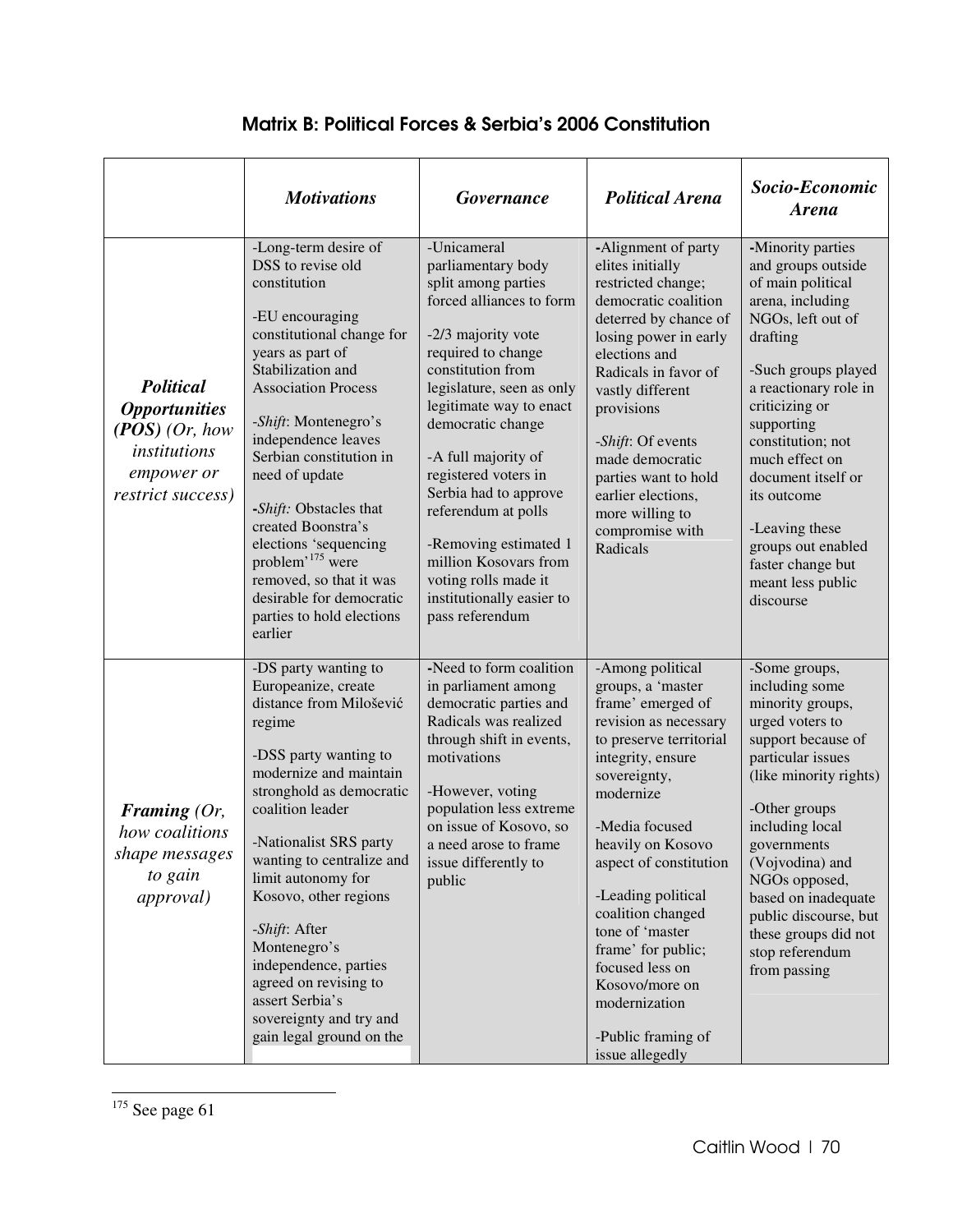| issue of Kosovo | included threats of<br>lawlessness if the<br>constitution was not<br>passed |  |
|-----------------|-----------------------------------------------------------------------------|--|
|                 |                                                                             |  |

From this matrix, several key points emerge from the POS analysis, which focuses on opportunities in the political system. First, the Serbian domestic institutions permitted revision by democratic means—that is, by a legislative proposal approved by a two-thirds majority and a popular referendum. However, the fragmented nature of political parties had led to a considerable impasse in revising the constitution. This phenomenon had been worsened by the elections 'sequencing problem', which meant that the DSS, as the leader of the majority democratic coalition, had little incentive to revise the constitution for fear of being defeated by the Radicals before its electoral term was up. In 2006, Montenegro's declared independence and the growing focus on Kosovo's separatist movement actually made it more desirable to hold elections earlier, thus eliminating this disincentive for the leading coalition. This shift in salient political issues also provided grounds for compromise among the democratic and Radical parties over Kosovo's sovereignty. This empirical study has shown that this fundamental shift in Serbia's system allowed for political party elites to draft the document, with little to no input from smaller civil society groups and minority interests. However, questions remain as to how democratically legitimate a constitution created without much input from sectors outside of the government, particularly minorities, may be.

The framing perspective complements the POS analysis by considering the means of communication by which party coalitions and the electorate mobilized to ultimately approve the constitution. Like POS, the framing analysis looks to the events of 2006 as critical for shifting parties' motivations to redraft the constitution and for improving their willingness to compromise.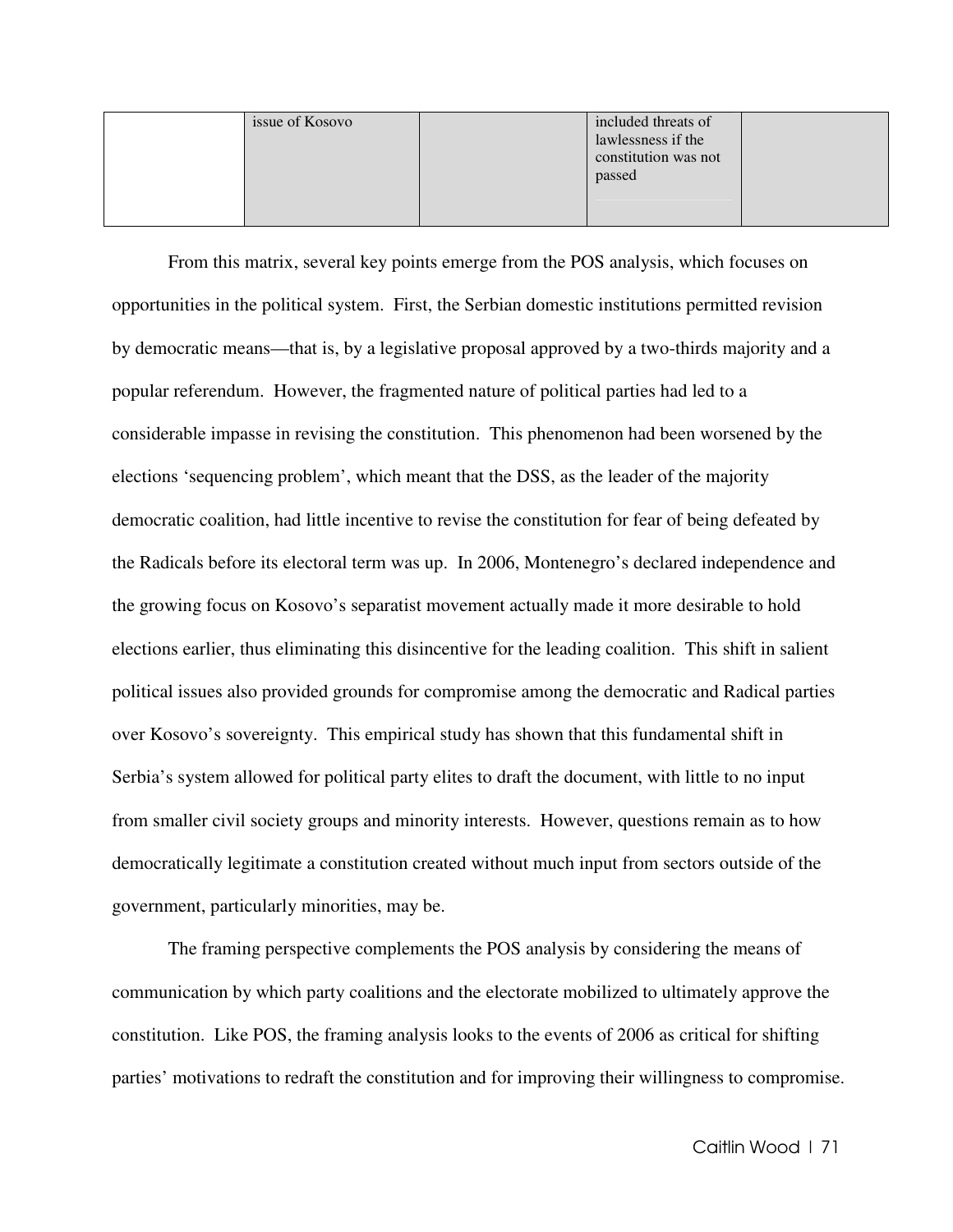Political parties in parliament actually framed the document according to the stances most fundamental to their separate ideologies. For the pro-Western DS party, the constitutional draft was a chance to open lines of communication with greater Europe. For the Radicals, the constitution and the emerging problem of Kosovo's independence created an opportunity to push for nationalistic centralization in government. Overall, these parties found middle ground in seeking a basic level of democratization through the constitution. However, the document's general framing, at times ambiguous, means that the way in which this democracy will develop depends largely on the direction that the parliament takes in passing future laws.<sup>176</sup>

Although the media tended to emphasize the Kosovo issue, the government successfully crafted a 'master frame' campaign to appeal to the wider public—but primarily the ethnic Serb majority. This 'master frame' was somewhat different from the way that political parties had framed the document in parliament according to their interests and the Kosovo issue. The government utilized a campaign for the public that stressed the general importance of the document to Serbia's future development. In doing so, it reportedly used questionable techniques, such as the threat of anarchy in the event that the referendum were to fail.<sup>177</sup> Nevertheless, the creation of a 'mater frame' was responsive to the general political climate in Serbia that was distrustful of the government and highly valued improvement in living conditions even more than claiming Kosovo as a Serbian territory. Ultimately, the government's ability to frame the constitution as necessary for Serbia, after the document's origins in parliament as a set of ideological compromises, was crucial in the successful constitutional referendum.

 $\overline{a}$ 

<sup>176</sup> Dallara, 183.

<sup>&</sup>lt;sup>177</sup> International Helskini Federation for Human Rights.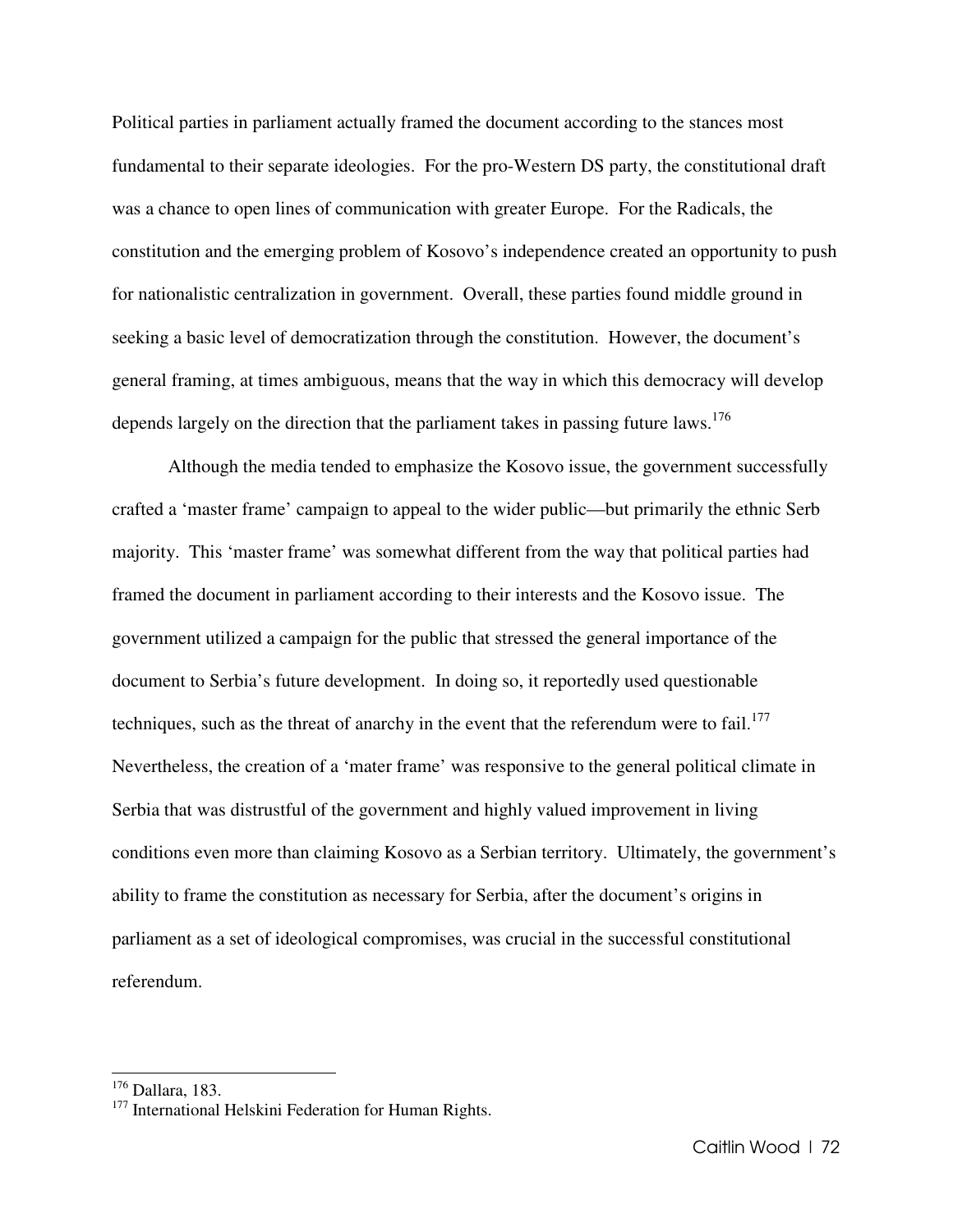In Serbia, the question of EU relations remains unanswered. On one hand, passing this constitution was a necessary step in continuing talks with the EU for a possible Serbian accession in the future. On the other hand, the question of EU 'accession fatigue' after the recent addition of a second wave of CEE countries makes it uncertain whether the EU will ever be ready to receive Serbia.<sup>178</sup> Certainly, Serbia will require future constitutional amendment if it is to accede to the EU. If such revisions occur, Serbia's political will in terms of parties and public opinion must be more prepared to support the document not out of a sense of duty stemming from its anachronism, but rather out of a desire to accede to EU membership status. However, the precarious balance of ideologies in Serbia makes the country's own desire to join the EU in the future an even larger question.

Therefore, Serbia's Constitution of 2006 demonstrates an interesting compromise in a country that, like many former communist countries, faces internal pressures from a wide and evolving set of popular ideologies. Although this constitution represented a needed update from Milošević's democratic framework put forward in 1990, ultimately the fate of democratic development in Serbia and Serbia's European future will depend on whether its affectations fall on the side of its pro-Western or its Radical elements in the years to come.

 $\overline{a}$ 

<sup>&</sup>lt;sup>178</sup> "Bumpy road ahead in East Central Europe: Post-accession crisis and social challenge in ECE," Project EU-Consent, Corvinus University, Budapest, (22 April 2007), http://www.euconsent.net/library/deliverables/D15b\_Team5.pdf, Accessed 28 March 2009.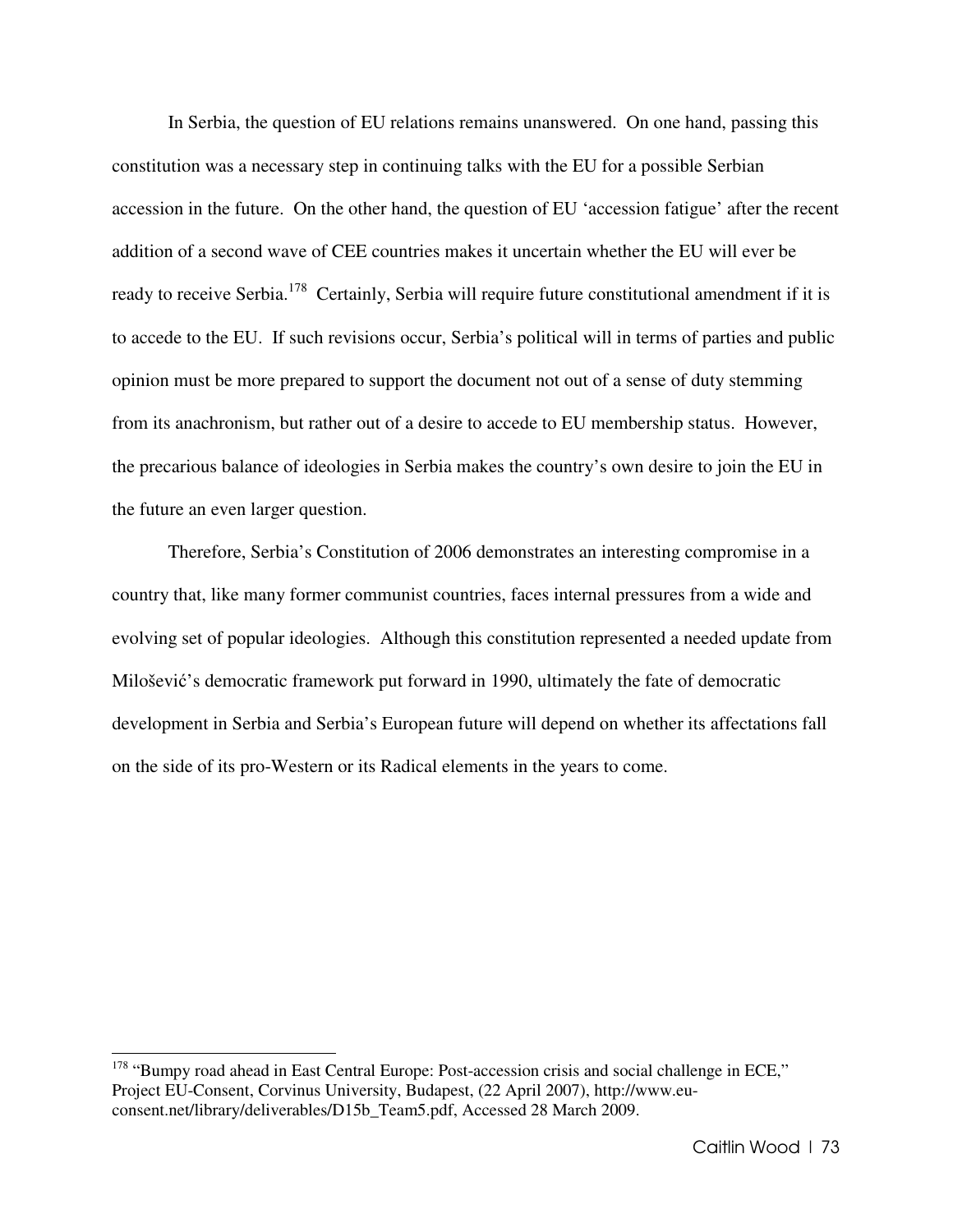# **V. Comparative Analysis of Cases**

What do the cases of Romania and Serbia's constitutional reforms collectively tell us about the roles of domestic actors in creating change? From the individualized matrixes for each of these cases, some broad conclusions can be drawn about the process of constitutional change in these countries, in other CEE countries, and in potential EU candidates more generally. On one hand, the cases reached a similar outcome: both constitutions passed and were applauded by the EU for advancements toward European standards of democracy. On the other hand, the outcomes differed on a fundamental level: Romania's constitution brought the country in line with EU standards for membership, while Serbia's constitution left it in need of further reforms in order to meet EU standards. These cases show a strong role for 'bottom-up' actors in creating constitutional change. Both cases illustrate the important role of domestic actors in initiating such changes and the way that variances in 'bottom-up' conditions and actions might produce different outcomes. The essential differences and similarities in case analyses of domestic actors' 'political opportunities' (POS) and 'framing' approaches that led to these outcomes are summarized in Matrix C, below.

Matrix C: Comparing Coalitions and Constitutional Outcomes in Romania (2003) and Serbia (2006)

|                             | <b>Romania</b>              | <b>Serbia</b>                | <b>BOTH</b>                 |
|-----------------------------|-----------------------------|------------------------------|-----------------------------|
| <b>Political Coalitions</b> | Formed a Coalition of       | Formed a Coalition of        | Change led by elite         |
| & Framing                   | Similarities among liberal  | Compromise among             | coalitions; NGOs and other  |
|                             | parties and Hungarians -    | spectrum of parties          | organizations largely left  |
|                             | interested in changing just | (liberals, radicals,         | out of drafting process and |
|                             | for EU; Able to leave       | moderates) based on need     | were relegated to           |
|                             | Radical party out           | to modernize and preserve    | reactionary roles           |
|                             |                             | territorial integrity, after |                             |
|                             |                             | specific events              |                             |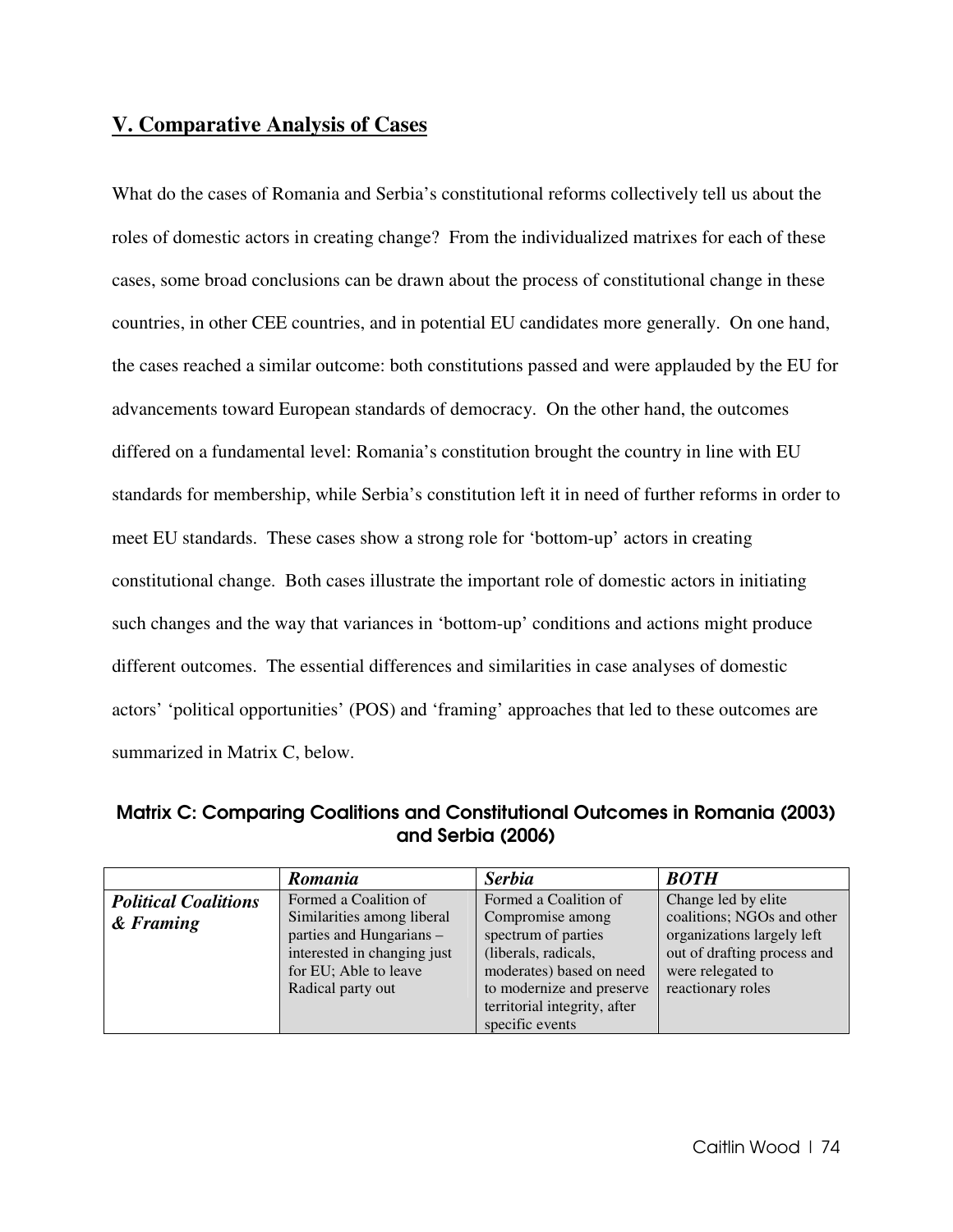| <b>Coalitions' Framing</b><br>to Public         | Framed issue to match<br>public support for EU; Also<br>included Hungarian<br>minority and public support<br>for Iliescu's government                                                                     | Framed to public as<br>overdue step toward<br>modernization (instead of<br>as mandate to Kosovo);<br>Largely ignored issue of<br>EU in public framing                                                                         | Framed issue to the<br>public's mindset                                                                                                                                                                                                                                    |
|-------------------------------------------------|-----------------------------------------------------------------------------------------------------------------------------------------------------------------------------------------------------------|-------------------------------------------------------------------------------------------------------------------------------------------------------------------------------------------------------------------------------|----------------------------------------------------------------------------------------------------------------------------------------------------------------------------------------------------------------------------------------------------------------------------|
| <b>POS &amp; Political</b><br><b>Systems</b>    | Coalition of left-leaning<br>parties ready to act<br>following the defeat of the<br>impotent centrist CDR party                                                                                           | Parties needing to<br>compromise because of<br>ideological differences to<br>form necessary bloc in<br>parliament to pass<br>reforms                                                                                          | Democratic systems were<br>open to legitimate change<br>through parliament, then<br>popular referendum;<br>Multiparty system required<br>coalitions to form<br>majorities big enough to<br>pass changes                                                                    |
| <b>POS &amp; Incentives</b><br>for Main Parties | Main PDSR party<br>encouraged to embrace<br>constitutional reform<br>because of country's<br>progress toward EU,<br>popular support for EU, and<br>need to gain support for<br>other issues in parliament | Independence of<br>Montenegro and<br>instability over Kosovo<br>reversed the disincentive<br>for main DSS party,<br>which had previously<br>dragged feet on<br>constitutional change<br>because elections would<br>risk power | Key differences are<br>highlighted here—Romania<br>reformed with parties fully<br>embracing EU and<br>democratization; Serbia<br>reformed with much<br>compromise only after<br>main party could be<br>convinced it did not stand<br>to lose from constitutional<br>reform |
| <b>Outcomes</b>                                 | Constitution readily passed<br>and brought Romania within<br>sufficient EU standards for<br>2007 membership                                                                                               | Constitution narrowly<br>passed and brought Serbia<br>steps closer to EU<br>standards, but future<br>changes would be<br>required to gain EU<br>membership                                                                    | Referendums passed and<br>met with general praise<br>from the EU                                                                                                                                                                                                           |

The matrix above combines the individual country matrixes for Romania and Serbia to highlight only the most crucial differences and similarities in coalitions' POS and framing. Although it does not present an all-exclusive list of similarities and differences in the coalition-forming and issue framing that occurred, it aims to highlight those similarities and differences that had the greatest impact on the outcomes of these cases.

 Beginning with a framing perspective, it is clear that both Romania and Serbia were led to constitutional reform by coalitions formed by political elites. This corresponds with Schumpeter's theory of elites, which posits that the most crucial decisions are actually made by a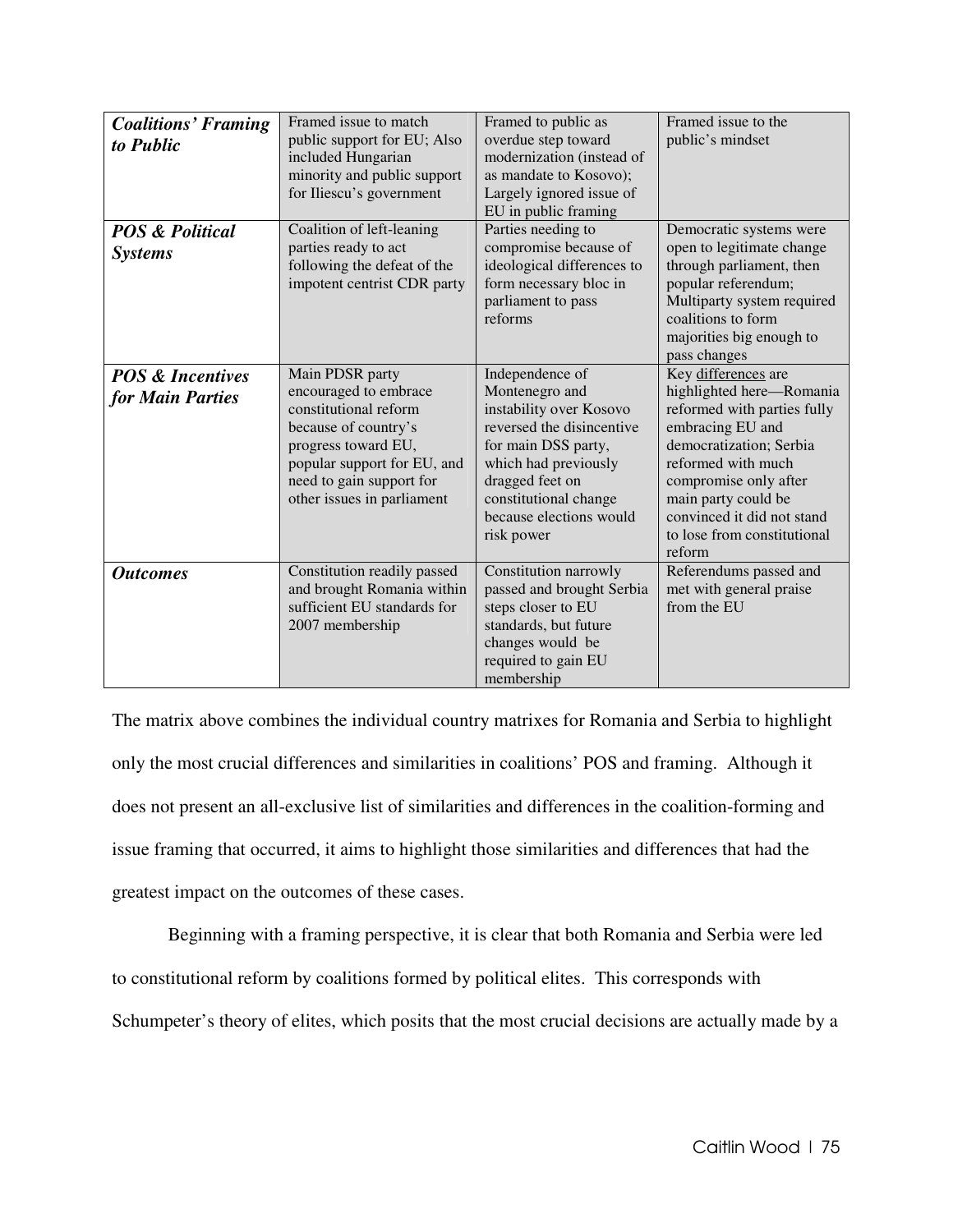select number of powerful individuals.<sup>179</sup> This finding overlaps with a POS analysis, which explains the need for elites by looking at the countries' pre-reform constitutional systems. Both countries' existing constitutions necessitated legitimate constitutional change from within the legislatures, which reflected the existing multiparty political systems. This meant that political parties— controlling well under the 2/3 majority needed to pass constitutional changes—were required to form coalitions with other major parties. Together, these institutional aspects and the issue framing that occurred demonstrate that these countries' constitutional changes could not have taken place without the backing of political elites from major parties.

 However, a framing analysis also reveals a significant difference in the ways that political party coalitions were able to agree on the issue of constitutional change. In Romania, where public support for EU integration was very high and the country was advanced in its negotiations with the EU, party officials from the PDSR (previously uncertain about proceeding with EU negotiations) readily took the opportunity to build a broad base of support around the issue of constitutional change for the purpose of EU accession. This opportunity offered the PDSR, as the incoming largest party in parliament, the chance to form a lasting coalition with other liberal parties that wanted to see Romania join the EU. In fact, party support for Romania's coalition was so strong that the PDSR/PSD was able to avoid negotiating with the nationalist PRM despite its 24% seat share in parliament. This point contrasts greatly with Serbia, where constitutional change occurred only as a compromise among nearly all major parties including the anti-EU Radicals. Serbia's need to compromise was undoubtedly a function of its relatively less advanced stage in EU talks as well as its public's relative ambivalence toward EU membership. Ultimately, the coalition that formed was able to agree on constitutional change not for purposes

l.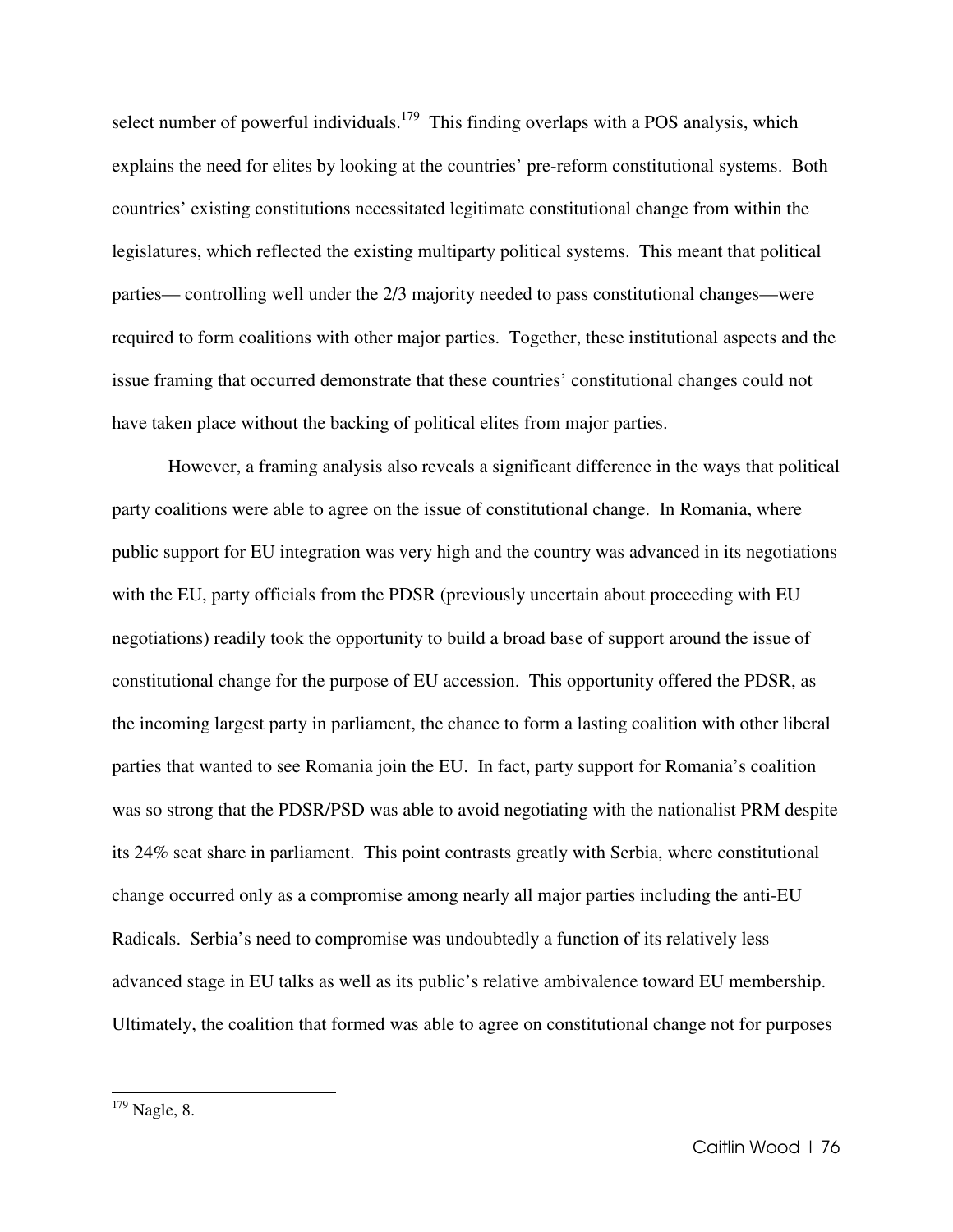of Europeanizing or joining the EU, but rather for purposes of modernization and maintaining territorial integrity.

Both the Romanian and Serbian governments utilized a 'master frame' in which they considered how to optimize voter enthusiasm. This too played a role in their ability to pass constitutional reforms. In Romania, the same message that had brought the governing coalition together, that is, change for the EU, was very appealing to the public's strongly pro-EU sentiment. In Serbia, the parliament generally tried to emphasize the modernization aspect of the constitution more than the issues of territorial integrity and Kosovo that had secured the Radicals' participation in the revision process. Only in Kosovo itself did the message of keeping Kosovo serve as a strong driver for ethnic Serbs to come to the polls. In the rest of the country, the focus on modernization after Milošević's regime held more clout with voters.

The POS perspective presents some additional insights into the factors that influenced the outcomes of these cases. As I have mentioned, the case of Romania was largely one of consent over Europeanization, while Serbia's case was representative of a compromise among major parties which was spurred by the issues of Montenegro and Kosovo. In fact, once Romania's PDSR won the 2000 elections, forming a coalition around the issue of pro-EU constitutional change became an easy and expected next step for the country, already so advanced in and enthusiastic about its EU negotiations. By contrast, Serbia's constitutional reform, although much needed, had long been hampered by the country's division among parties and Boonstra's 'sequencing problem'.<sup>180</sup> Thus, whereas electing a new party gave Romania the opportunity needed to implement EU-minded constitutional reform, it took a deeper change combating this 'sequencing problem' to allow Serbia's DSS to act. This change came at the hands of Montenegro's declared independence earlier in the year and the increased prospects of Kosovo's

 $\overline{a}$ 

 $180$  Boonstra, 3.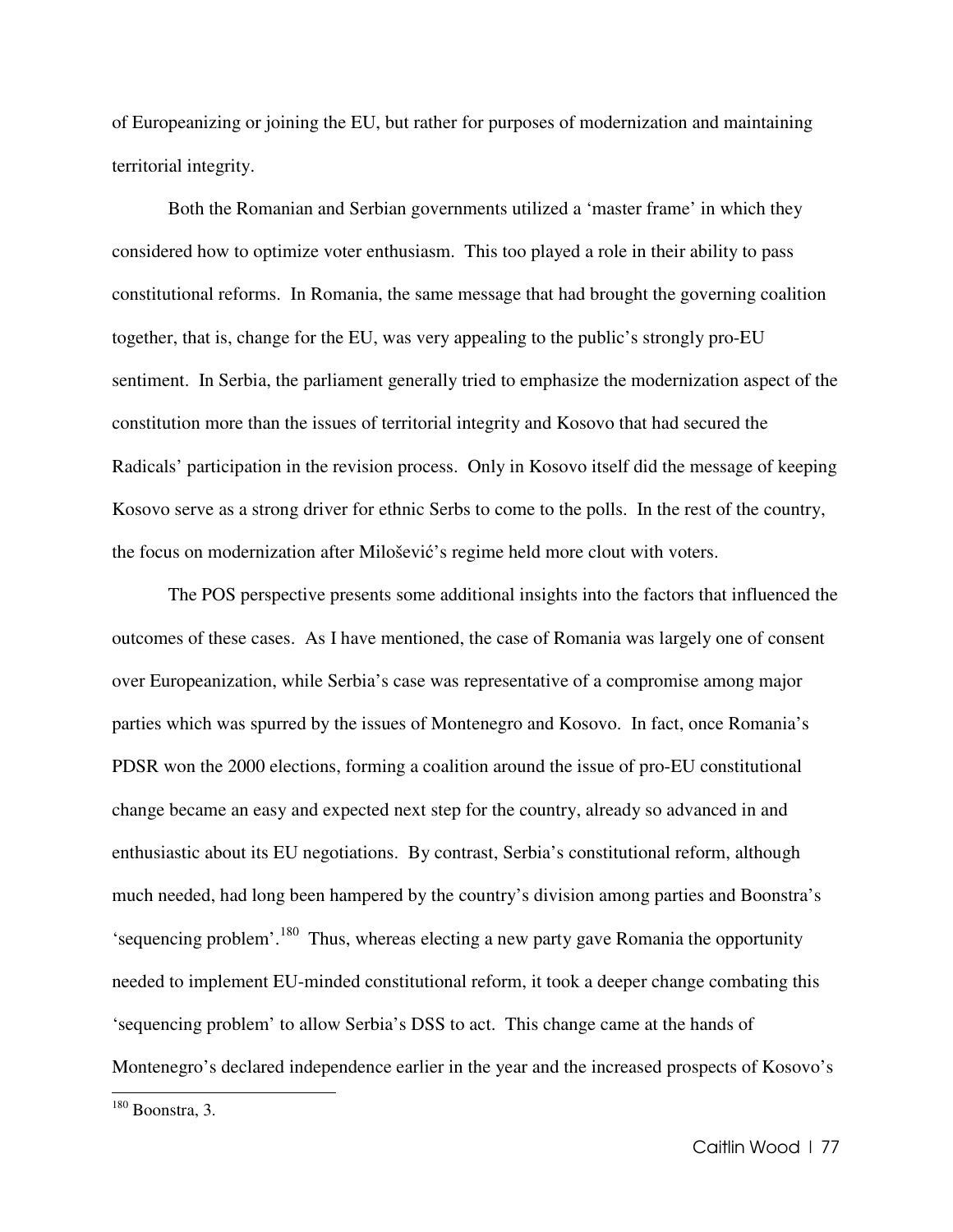possible independence in the near future. Ultimately, in both countries, it was the relative openness of the democratic process that allowed legislatures to form coalitions and pass constitutional drafts with relative ease. In Serbia's case, the opening of this system by the removal of the 'sequencing problem' further illustrates the impact that institutions' amenability to change has on the constitution drafting process.

In the end, it is not hard to see how Romania's constitutional reforms led to its prompt EU accession, while Serbia's led only to further talks with the EU due to its many compromises. These cases demonstrate overall how countries take the EU into account when making policy decisions—for Romania, the entire change was spurred by the EU, while for Serbia, the EU was widely debated and its standards overtly acknowledged in the constitution at the urging of the most liberal parties. Furthermore, this comparison shows CEE countries at different phases of EU talks and with differing levels of public support for EU membership. In fact, if Serbia wishes to join the EU in the future, it will be forced to make bolder, more overtly pro-European changes (similar to those made by Romania) to its 2006 constitution. For a country like Serbia, unsure of whether it will accede to EU membership in the future, this comparison shows the importance of compromise among parties and broad support among the public in advancing what had been strained talks with the EU. Most broadly, this comparison illustrates the importance of political elites in the process of initiating constitutional change, the necessity of having sufficiently open democratic systems in order to receive this change, and the need to frame a message in a manner that resonates with voters.

Finally, both cases raise significant concern over the absence of open, non-elite led debate involving NGOs and public forums for considering such large systemic changes. Complaints abounded in both Romania and Serbia from NGOs about the low levels of debate

Caitlin Wood | 78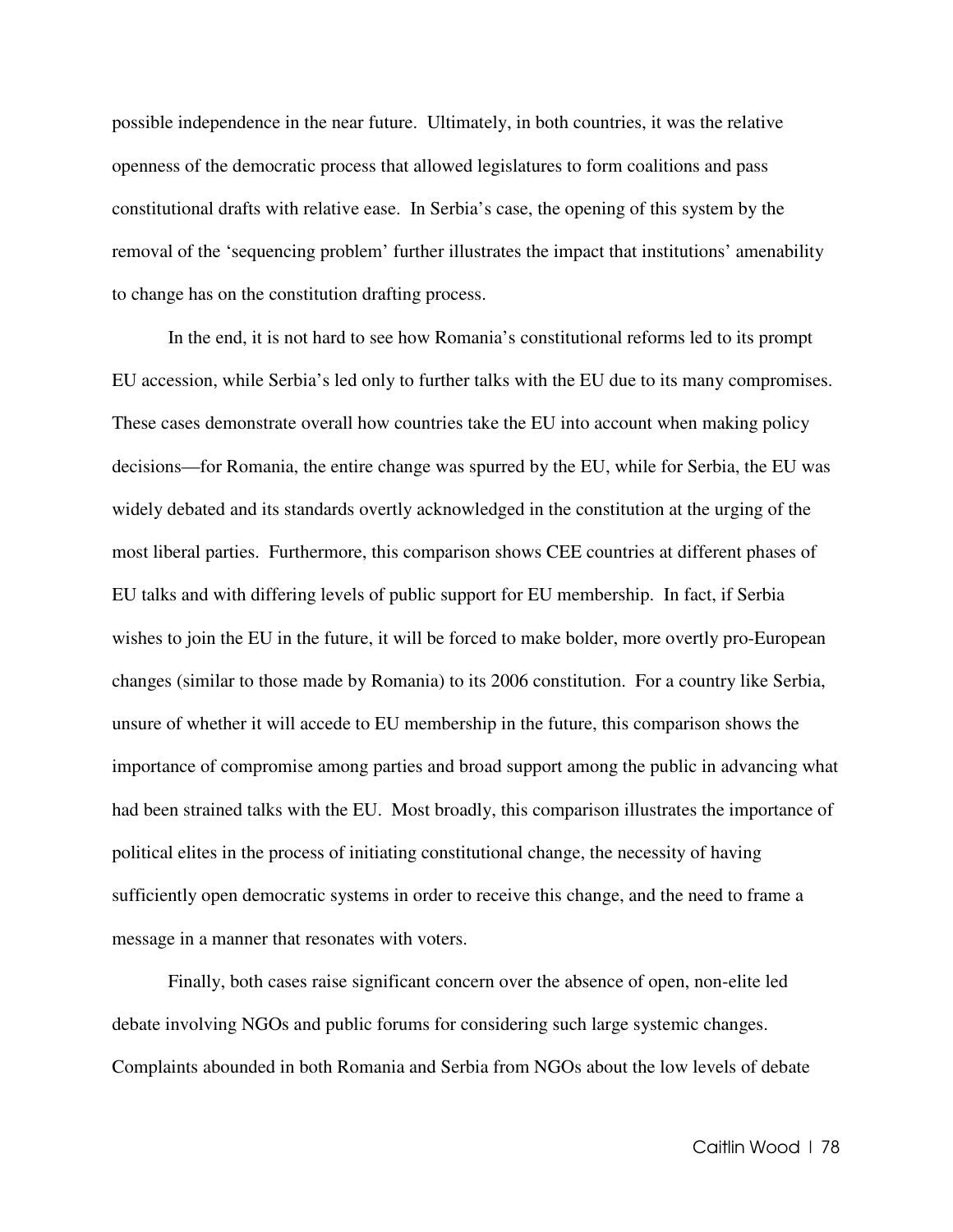that took place between drafts passing parliament and being put to vote. It is not an understatement to add that NGOs and actors from outside of political parties played disturbingly small roles in the actual drafting processes. Indeed, attaining a sufficient level of representation in the drafting and debating processes for all of the many ethnic and social groups represented within these countries would be difficult, but undoubtedly more democratic. While allowing for elite-driven change is more efficient in taking action in situations constrained by time, constitutions—the most fundamental of governing documents—might best be crafted with the utmost deference to representing all of their countries' constituent members.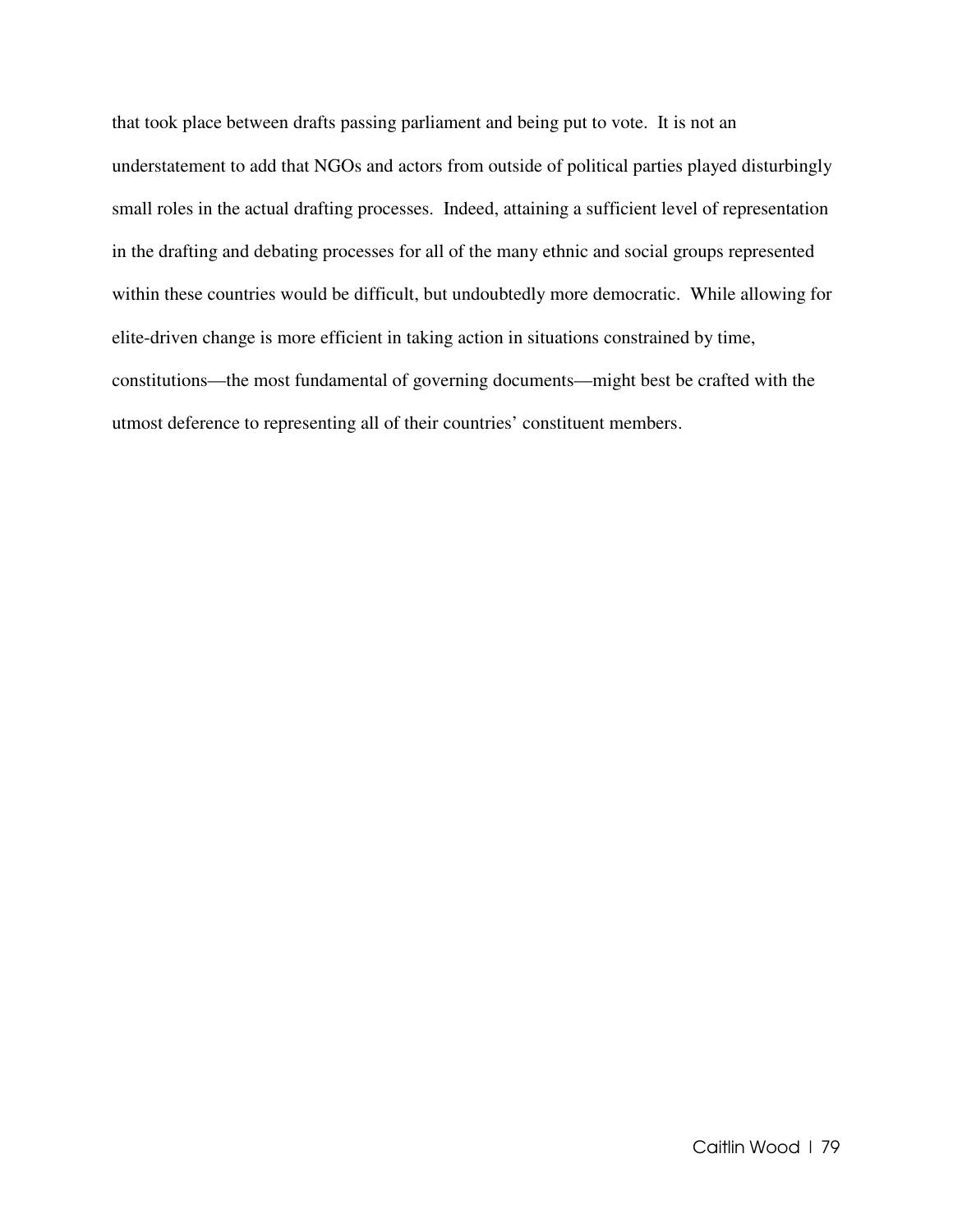### **VI. Conclusion**

This study has attempted to explain why domestic actors in countries like Romania and Serbia, at two very different stages of EU talks and with disparate amounts of public support for EU membership, have nonetheless been able to achieve constitutional change that have met with EU approval. Through empirical case studies, the thesis has established that several components prove fundamental to constitutional change in countries with existing democratic systems that require popular referendums after legislative approval: the support of domestic political elites, institutions and systems that are generally open to systemic change, and a message that will resonate with the voting public.

The differences observed between the cases of Romania and Serbia offer a more insightful answer to the question of why both countries were able to pass constitutional reforms despite their significant divergence in prospects for EU membership and in public support for EU membership. Romania achieved constitutional reform on the momentum of EU fervor that had been building for years in the country. It was able to do so because of the changing of the reascent of the PDSR, whose enthusiastic embracing of EU membership was actually indicative of how advanced the country had become in its EU negotiations and in its public support for joining the EU. Romania required no major institutional or systemic changes to pass the referendum, only a newly elected party to form a coalition and build upon the public's support for EU membership. By contrast, Serbia's overall ambivalence toward EU membership and toward the future path its democracy would take was seen in the strong Radical presence in its legislature. Serbia actually required an institutional shock, delivered by the independence of Montenegro as well as growing knowledge of Kosovo's potential declaration of its own independence, in order to reform its constitution at last. This shock forced political elites to consider the necessity of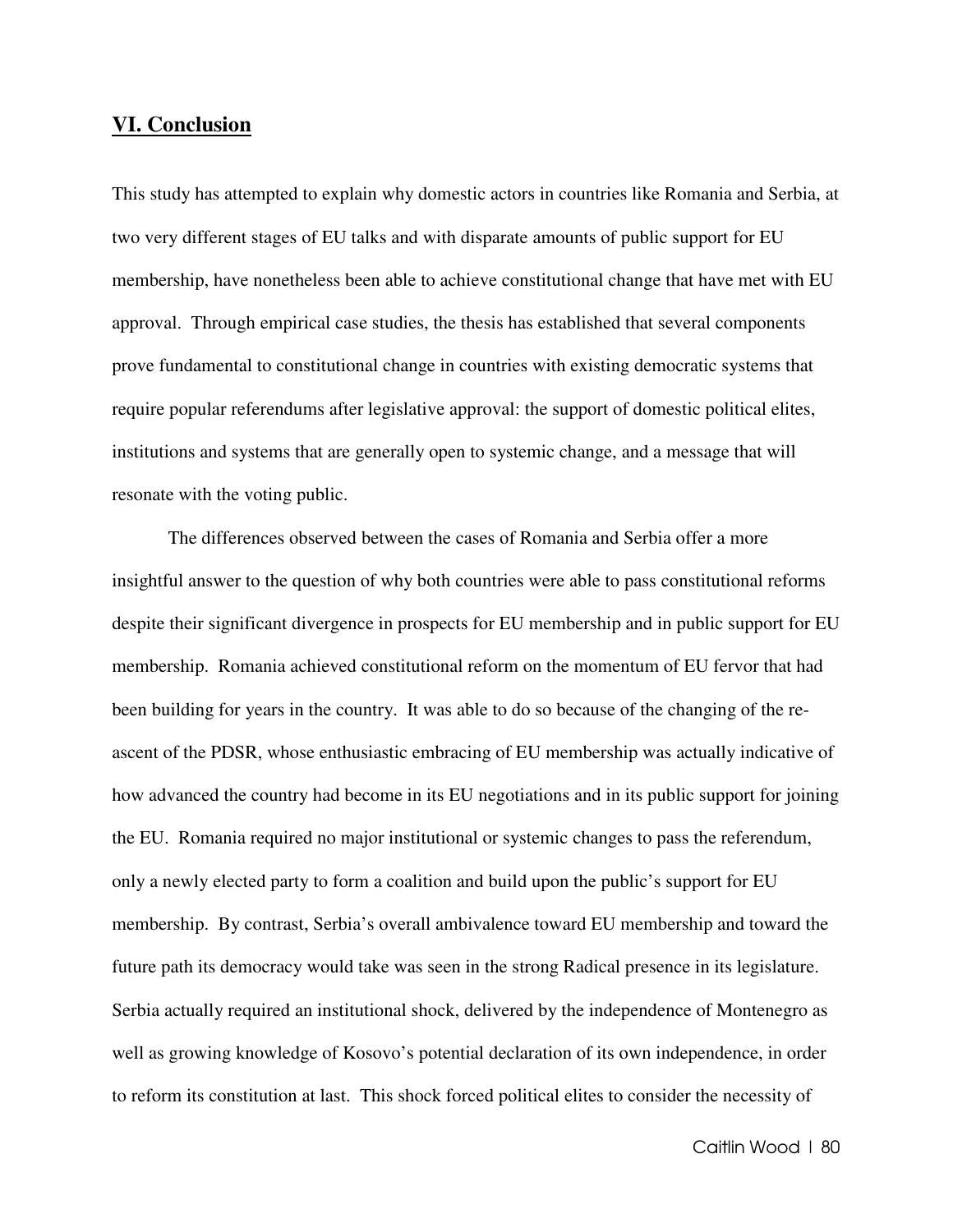compromise for constitutional change. Specifically, it compelled the DSS party to desire earlier elections when the party previously had feared them. The country's overall ambivalence toward EU membership and need to compromise were reflected in the contents of the constitution as well as in the way that the Serbian government framed its referendum as a step toward modernization, rather than toward the EU. In brief, the major findings of this empirical study are found in Figure 4, below.

# Figure 4: Summary of Key Findings for Constitutional Change

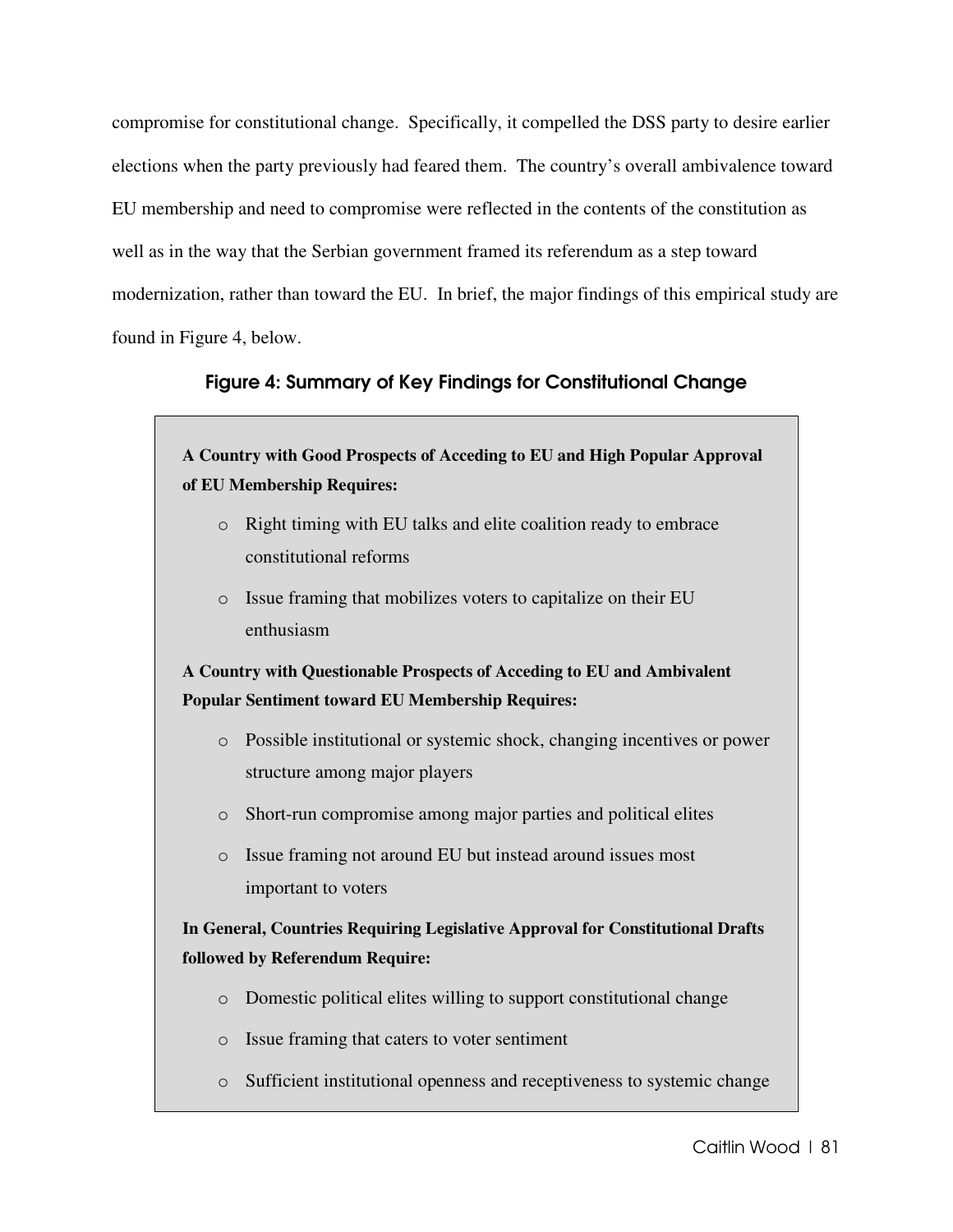#### *Limitations*

It is important to acknowledge the limitations of this thesis, along with some broader limitations of this type of study. Most generally, the relatively recent nature of these events and everchanging relations among the EU and its candidate/potential candidate countries inherently limits the availability of academic literature on these topics. Furthermore, although this analysis benefitted greatly from the wide availability of English-language foreign press articles, more primary sources would have contributed much to this paper's examination of the ways that coalitions framed these issues.

As with any case study, the question of how to extrapolate generalizations from the results is important here. This paper asserts that the most fundamental finding of common threads between these two cases is, in fact, very applicable to the majority of cases of countries considering constitutional change from within an existing democratic framework. However, a few limitations of these specific cases must be discussed briefly. In both Romania and Serbia, NGOs and international groups protested against various techniques used by the government to encourage voter turnout. They also critiqued the lack of open, public discussion of the constitutional drafts. Furthermore, Serbia's act of dropping 1 million Kosovars from its voting rolls several years before invites questioning of whether or not the government's referendum may be viewed as wholly legitimate. Likewise, the liberal Romanian coalition led by the PDSR/PSD purposely included the Hungarian minority in its drafting coalition but did not reach out to the long-oppressed Roma minority. These concerns are extremely pertinent to issues of democratic legitimacy, human rights, and the general state of affairs in post-communist countries looking to democratize. Despite such objections, this thesis maintains that valuable lessons exist within the cases for the ways in which governing coalitions have gone about, and will continue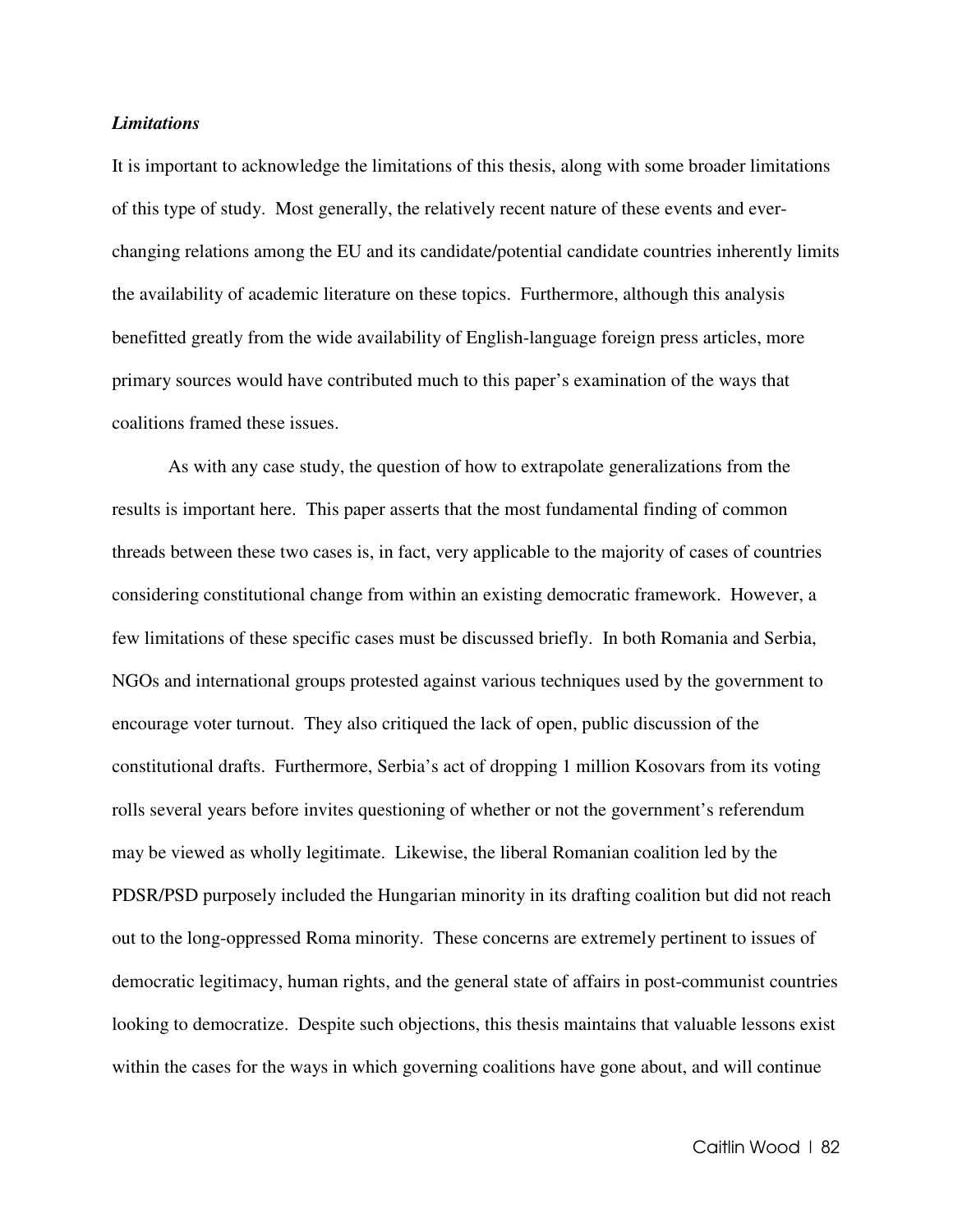to go about, enacting constitutional change. The constraints of this study require that I pass little judgment on just how 'democratic' or 'legitimate' either change was and, rather, that I focus on the ability of such changes to work toward legitimate democracy in the long run as part of an ongoing and evolving process.

A similar objection may be raised regarding the use of EU approval as a benchmark for democratic development. The EU is neither completely objective, nor is it static, when it comes to the meaning and definition of its standards of democracy. In addition, the EU operates with economic, political, and security considerations that come in conjunction with its democratic standards and which may, at times, supersede them. Thus, just because the EU approves of a document as a whole does not guarantee that it meets objective and unquestionable democratic standards. In fact, Romania's inclusion with Bulgaria for accession had a great deal to do with EU security and political concerns in the CEE region rather than the minimal democratic progress made by Romania from 1996-2000 under the CDR. Nevertheless, using EU democratic standards as a benchmark reflects the real influence that the EU has as an institution in policy changes in its potential member countries. Furthermore, these standards set by the EU, although not perfect, present a measurable opposition to alternative Eastern modes of democracy, exemplified by contemporary Russia. For CEE countries like Serbia, this dichotomy is very real and reflected in their current political climates. For this reason, measuring how these countries perform in comparison to EU standards offers a simple and significant barometer for where countries stand in relation to the Western democratic community.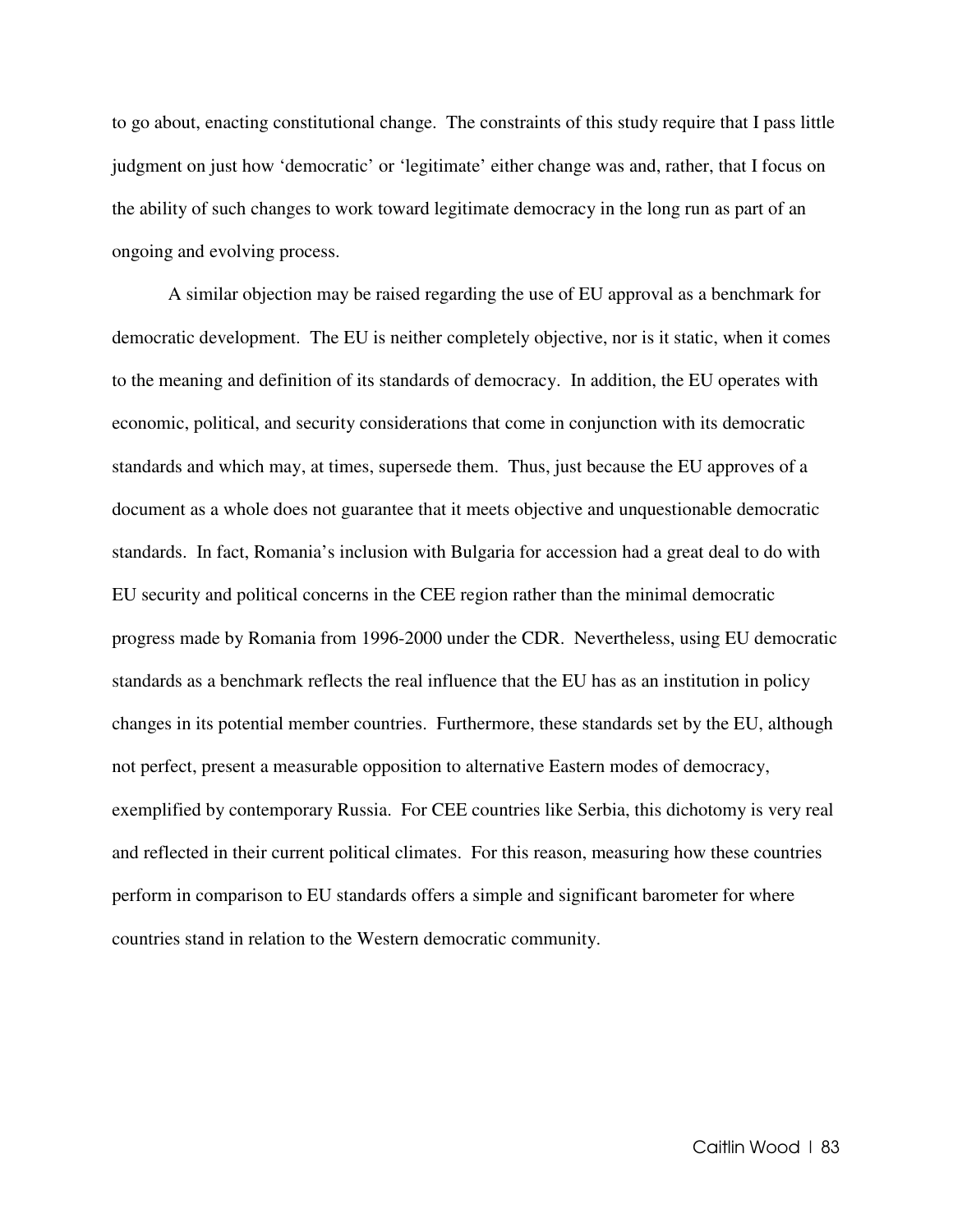#### *Implications for the EU and for Potential EU Member Countries*

On the intergovernmental level, this study has shown that the EU has a large role to play in guiding the policy movements and constitutional frameworks for its potential entrant states even those that, like Serbia, remain uncertain of whether they will be able to gain entrance. The EU should, therefore, remain cognizant of the important role it plays in transitioning most CEE countries away from communist systems and toward consolidated democracy.

This analysis also has strong implications for specific countries operating within the EU's orbit, which continually interacts with national governments in 'top-down' and 'bottom-up' manners. One such country in need of further reforms in order to solidify its EU accession is the Republic of Turkey. Turkey has been in discussions with the EU for over forty years regarding its membership, yet has been unable to satisfy the EU's criteria despite constitutional amendments in 2004 and 2007. The population of Turkey has witnessed a drop in support for EU membership in the past several years. In 2006, Turkey expressed the lowest support for continued expansion of the EU out of all EU members and candidate countries, with just 45% of the population in favor of expansion. At that time, only 43% of Turks held a positive view of the EU.<sup>181</sup> Turkey falls short of EU requirements for democracy in many ways, including its provisions for minority rights, freedom of speech, and democratic institutions. With a system that has been unable to attain large-scale constitutional transition, Turkey's success at satisfying EU standards might depend, similar to the case of Serbia, on a systemic shock that would allow for more profound change and more significant involvement of elite coalitions. Although its institutions have allowed constitutional change in the past, they make larger changes—like allowing for government, not secular, control of the military—much more difficult, which

<sup>181</sup> "New Eurobarometer poll results show a drop in Turkish support for the EU," *Hurriyet Turkish Daily News Online*, 2006.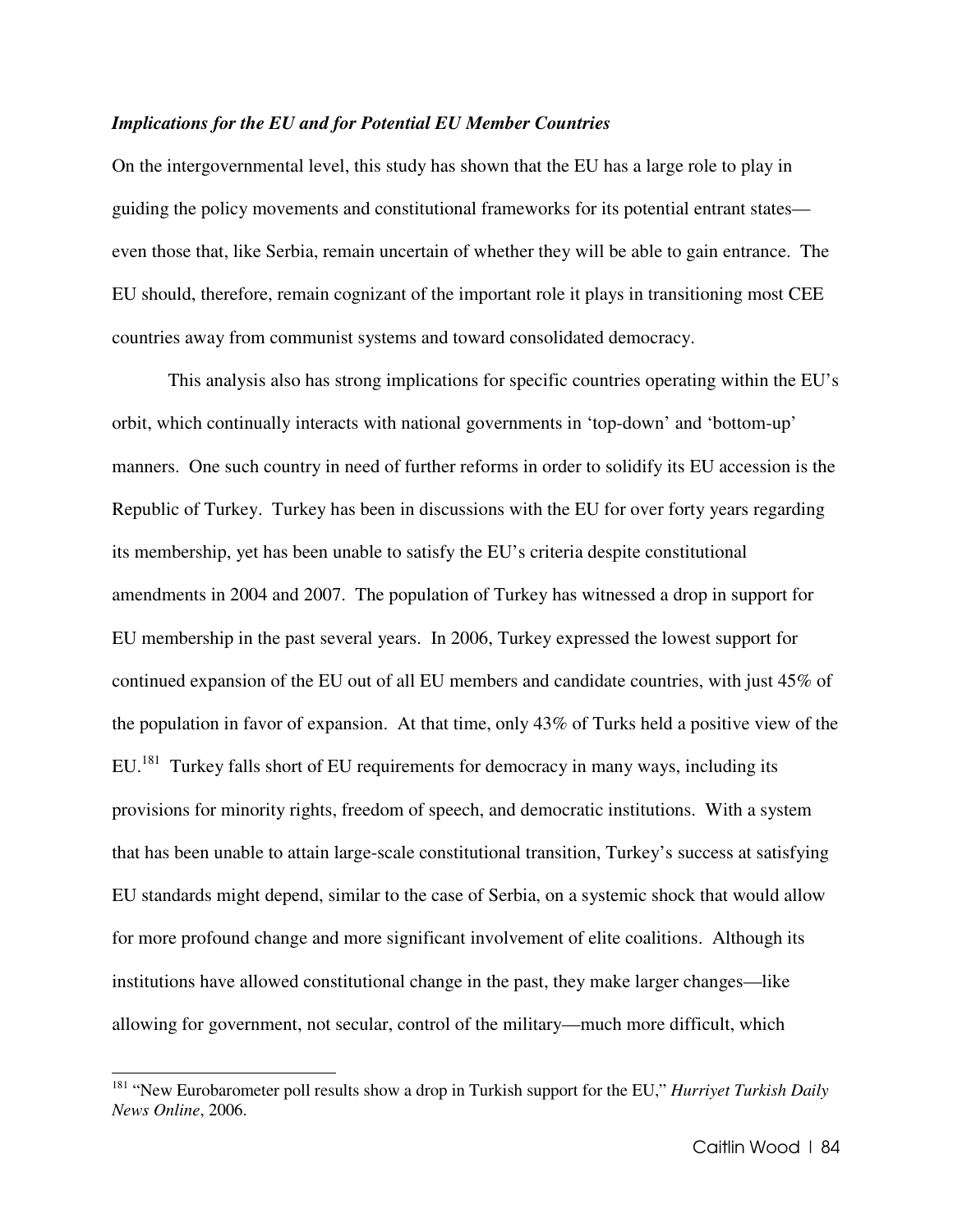suggests a dim future for Turkey given this study's observations of a need for institutional openness to change. Finally, the importance of message framing must not be forgotten for Turks who are in favor of Europeanization. Although the country has been able to pass constitutional changes in recent years, mostly aimed at EU compatibility, its waning public support for EU membership casts doubt on the continued ability of coalitions to form around the issue and voters to continue to support it unless the importance of such reforms becomes more clearly aligned with the country's overall well-being in the future.

#### *Future Research*

Critically, this thesis aims to establish the importance of including the 'bottom-up' perspective of domestic actors in any analysis of EU impact on national policies. Too often, discussions on the impact of the EU treat potential member countries as completely devoid of agency in the policy negotiating process, implying that the EU has far more sway than domestic actors in determining accession and its related policy decisions within countries. This is correct in a way—every EU member country retains a final veto over accession decisions, and the EU is currently dealing with substantial 'enlargement fatigue'. Nonetheless, the ways in which EU norms become policies at the national level are primarily determined by national actors in a democratic process. Whether or not these countries eventually become EU members, their domestic policies will be considerably altered as a result of their interactions with the EU and its standards for democracy. Therefore, while the 'top-down' literature currently outnumbers 'bottom-up' perspectives by a great amount, it is worthwhile to pursue similar 'bottom-up' studies in the future.

 Finally, a normative analysis was regrettably beyond the scope of this study. However, such future research will be critical in not only examining how domestic actors shape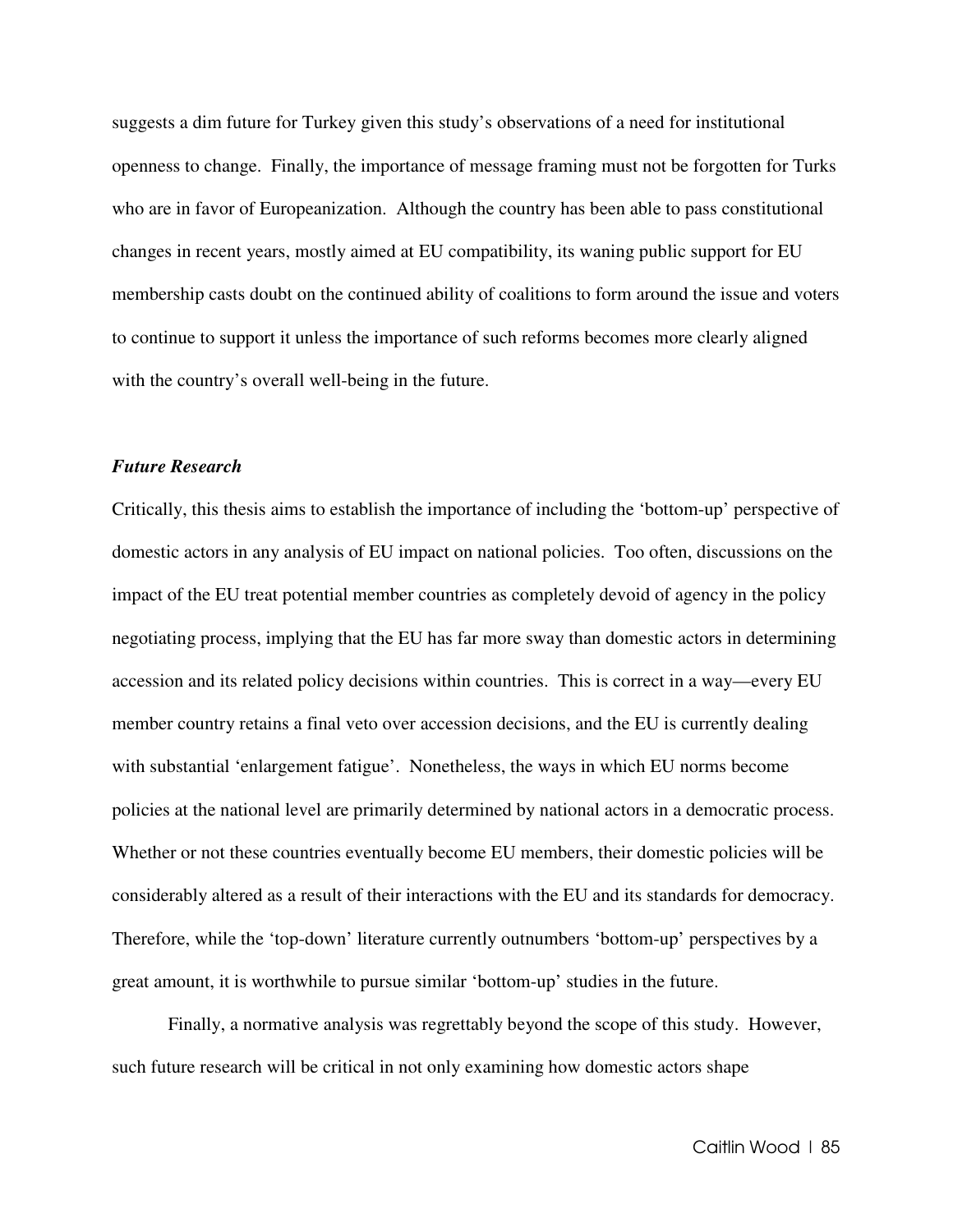constitutions and national policies based on EU standards, but also in evaluating what types of constitutional changes have the best net effects for democracy. Ideally, such an evaluation would incorporate, as in the work of Magen and Morlino,<sup>182</sup> the aspect of policy implementation (beyond nominal changes in laws and institutions). Perhaps, after all, the EU is not promoting optimal brands of democratization in CEE countries. On the contrary, it might be that without the EU incentive, these countries would fail to fully shake their societies' ties to communism. Only through normative studies that actually evaluate the effects of national changes toward EU standards can we begin to reflect on what a tremendous impact the EU has had on national policies and, indeed, whether or not this impact has been fundamentally beneficial at the state level.

l.

<sup>&</sup>lt;sup>182</sup> Magen and Morlino, 26-52.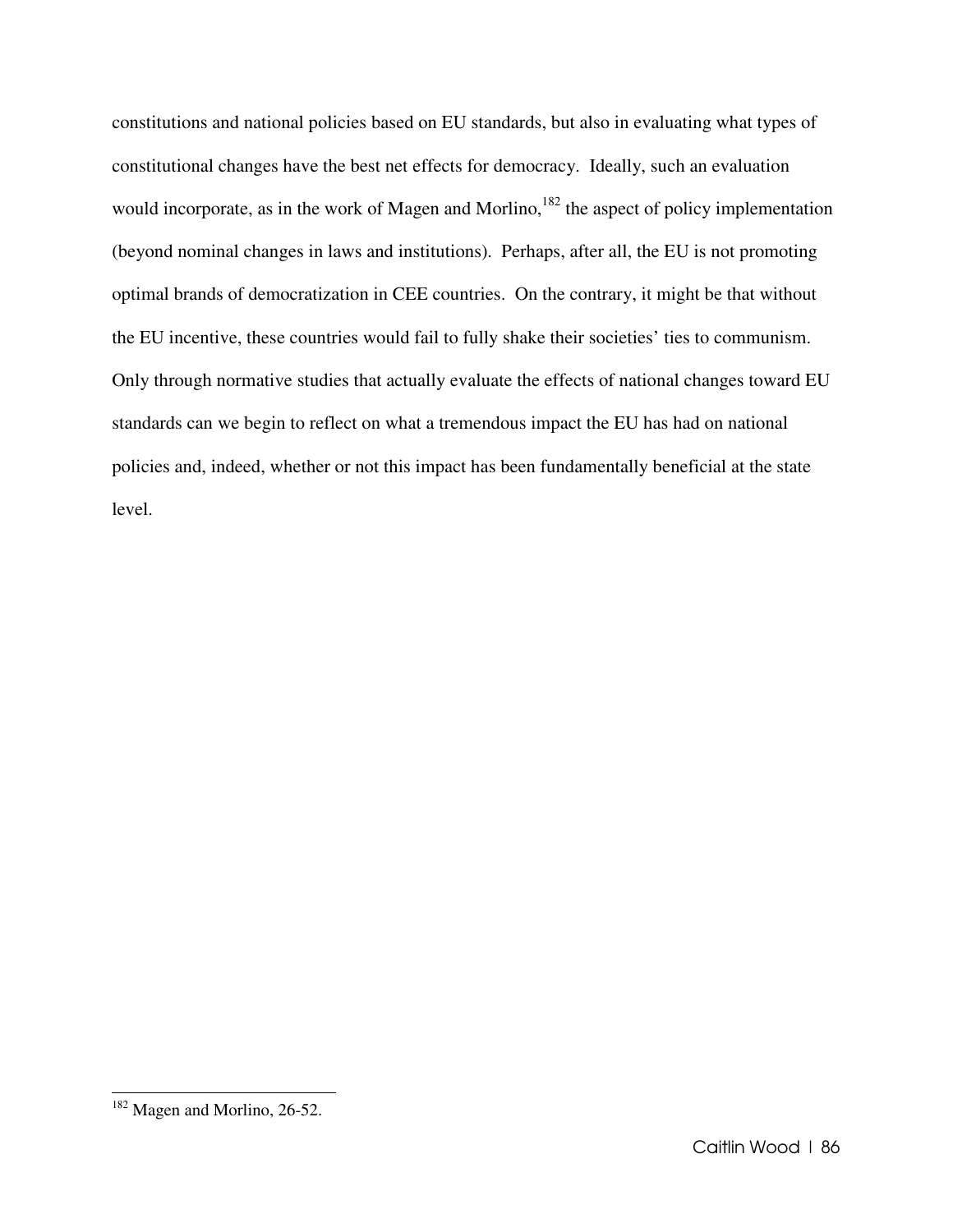## **VII. Bibliography**

- Agence France-Presse. "Iliescu urges Romanians to say 'yes to Europe' but referendum turnout low." Dow Jones Factiva, 18 Oct. 2003.
- Agence France-Presse. "Low voter turnout threatens to torpedo Romania's pro-Europe referendum." Dow Jones Factiva, 19 Oct. 2003.
- Agence France-Presse. "The main points of Serbia's new constitution." Dow Jones Factiva, 1 Oct. 2006.
- Agence France-Presse. "Romanians to get extra day to vote in constitutional referendum." Dow Jones Factiva, 9 Oct. 2003.
- Agence France-Presse. "Serbia to adopt new constitution in bid to keep Kosovo." Dow Jones Factiva, 30 Sept. 2006.
- Agence France-Presse. "Serbian constitution likely to be approved: poll." Dow Jones Factiva, 20 Oct. 2006.
- Agence France-Presse. "Vojdovina's top official calls for boycott of constitution vote." Dow Jones Factiva, 11 Oct. 2006.
- Agence France-Presse. "Vote on constitution fails to inspire Romanian voters." Dow Jones Factiva, 19 Oct. 2003.
- Bajraktari, Yll and Greg Maly. "Is Serbia Moving Toward Europe?" United States Institute of Peace, (May 2007),

http://www.usip.org/pubs/usipeace\_briefings/2007/0530\_serbia\_europe.html.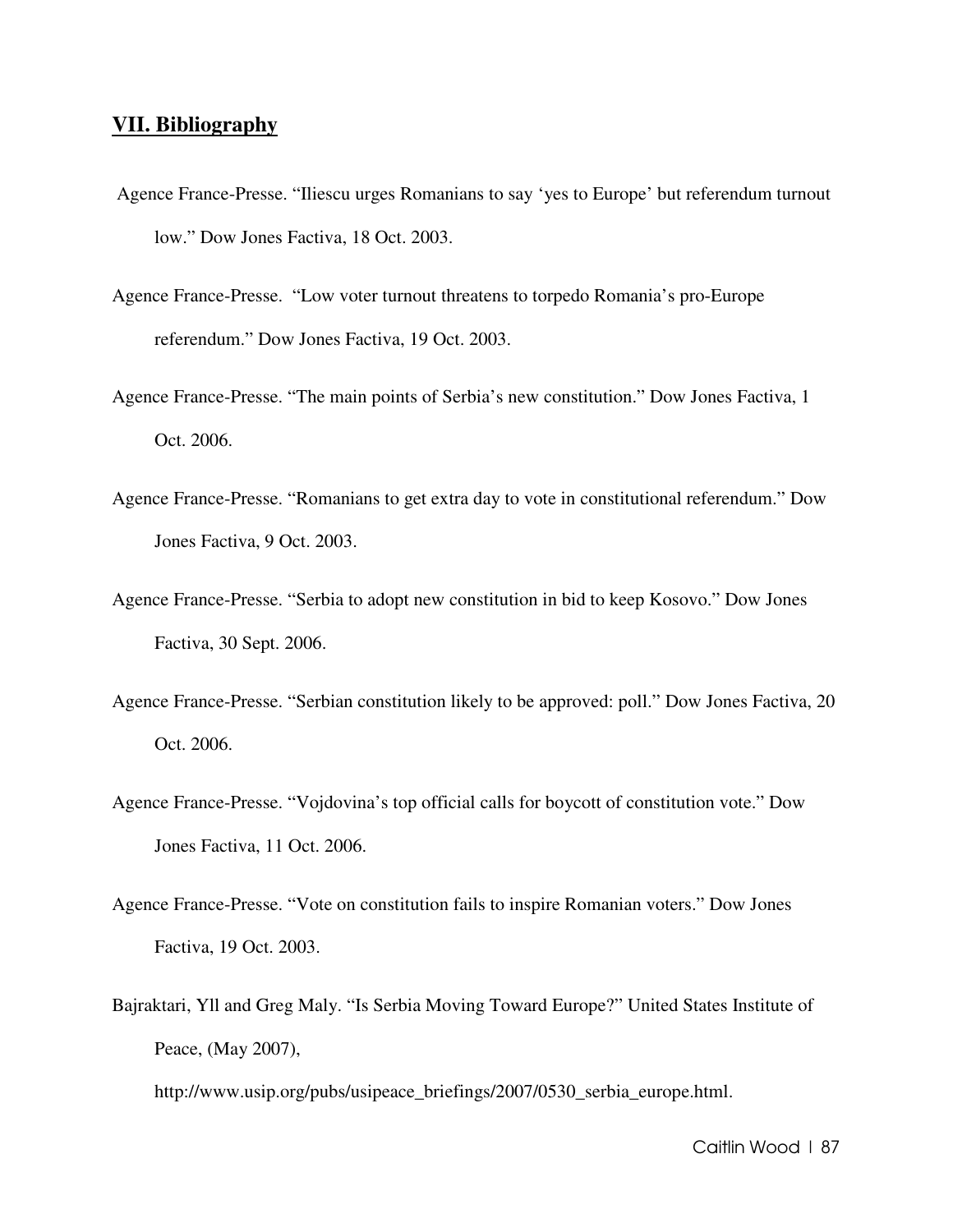- Baracani, Elena. "EU democratic rule of law promotion." In *International Actors, Democratization and the Rule of Law: Anchoring democracy?*, edited by Amichai Magen and Leonard Morlino, 53-86. New York: Routledge, 2009.
- BBC Monitoring European. "Analyst says boycott calls pose no threat to Serbian constitutional referendum." Dow Jones Factiva, 8 Oct. 2006.
- BBC Monitoring European. "Beta news agency analyses Serbia's new constitution." Dow Jones Factiva, 6 Oct. 2006.
- BBC Monitoring European. "Democrats, Liberals agree on 'priorities' to be implemented by new government." Dow Jones Factiva, 1 Dec. 2000.
- BBC Monitoring European. "Ethnic Gorani organization urges its community to vote for Serbian constitution." Dow Jones Factiva, 26 Oct. 2006.
- BBC Monitoring European. "Greater Romania Party objects to Constitution amendments." Dow Jones Factiva, 2 Sept. 2003.
- BBC Monitoring European. "Highest turnout at Serbian referendum in Kosovo NGO." Dow Jones Factiva, 29 Oct. 2006.
- BBC Monitoring European. "Parties reach consensus on new Serbian draft constitution." Dow Jones Factiva, 29 Sept. 2006.
- BBC Monitoring European. "Sandzak Muslim council urges support for Serbian constitution." Dow Jones Factiva, 26 Oct. 2006.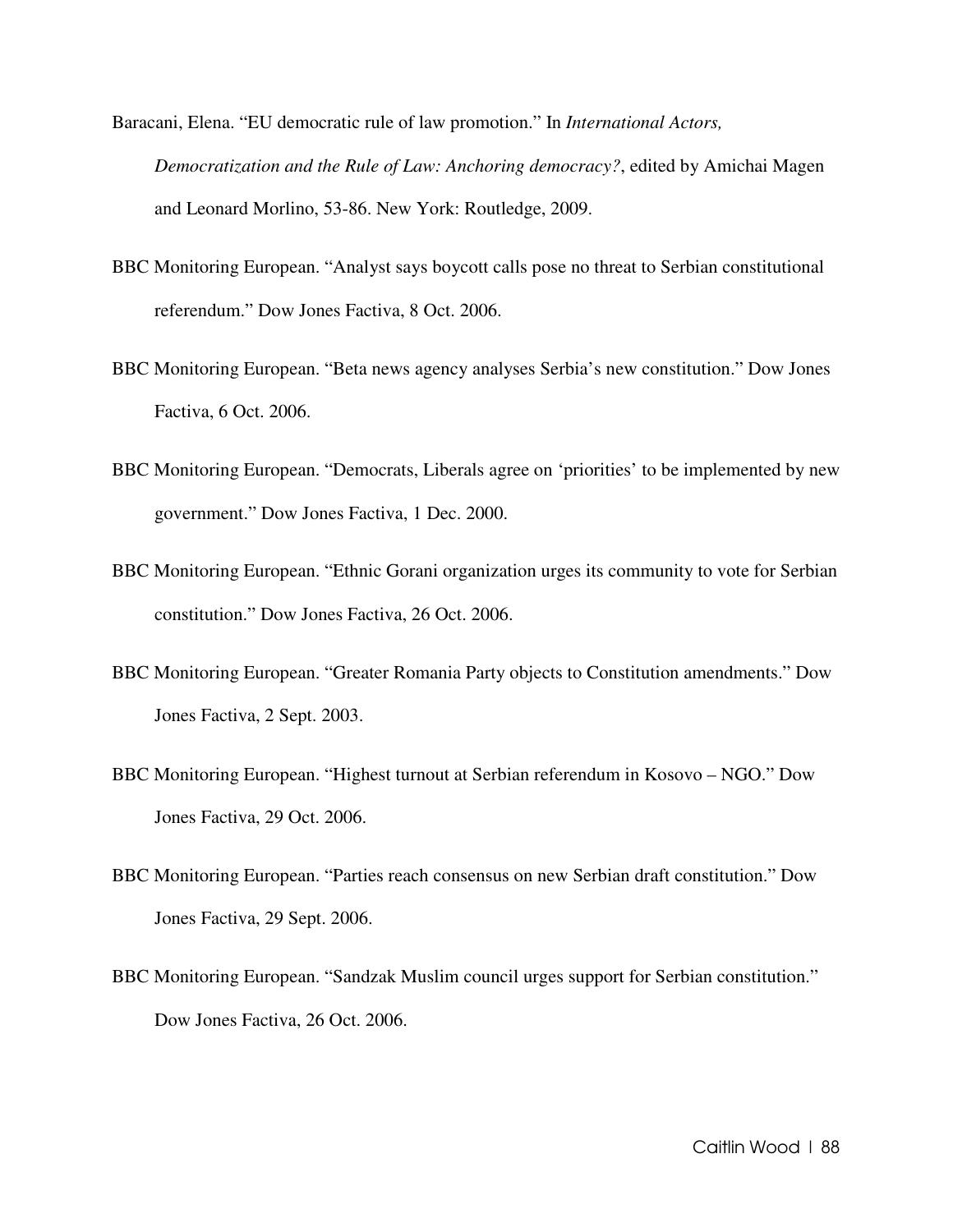- BBC Monitoring European. "Serbian government seen dragging heels over new constitution to avoid elections." Dow Jones Factiva, 16 Feb. 2006.
- Boonstra, Jos. "Serbia's Constitutional Referendum: Democratic Reform and Euro-Atlantic Integration on Hold?" FRIDE Democratisation Programme, (Nov. 2006), http://www.fride.org/descarga/COM\_ReferSer\_ENG\_nov06.pdf.
- "Bumpy road ahead in East Central Europe: Post-accession crisis and social challenge in ECE." *Project EU-Consent, Corvinus University, Budapest*, (22 April 2007), http://www.euconsent.net/library/deliverables/D15b\_Team5.pdf .
- CeSID. "Early Parliamentary Elections 2003," Centre for Free Election and Democracy, (2003), http://www.cesid.org/eng/rezultati/sr\_dec\_2003/index.jsp.
- CeSID. "Presidential Elections 2004" Centre for Free Election and Democracy, (2004a), http://www.cesid.org/eng/rezultati/sr\_jun\_2004/index.jsp.
- CeSID. "Presidential Elections 2004, II Round" Centre for Free Election and Democracy, (2004b), http://www.cesid.org/eng/rezultati/sr\_jun\_2004IIkrug/index.jsp.
- CeSID. "Referendum for confirmation of proposition of Constitution of the Republic of Serbia October 2006," Centre for Free Election and Democracy, (2004c), http://www.cesid.org/eng/rezultati/sr\_okt\_2006/index.jsp.
- Chamber of Deputies, "Constitution of Romania," Parliament of Romania Chamber of Deputies, http://www.cdep.ro/pls/dic/site.page?id=339&idl=2.
- Chiva, Cristina. "The Institutionalisation of Post-Communist Parliaments: Hungary and Romania in Comparative Perspective." *Parliamentary Affairs* 60, no. 2 (2007): 187-211.

Caitlin Wood | 89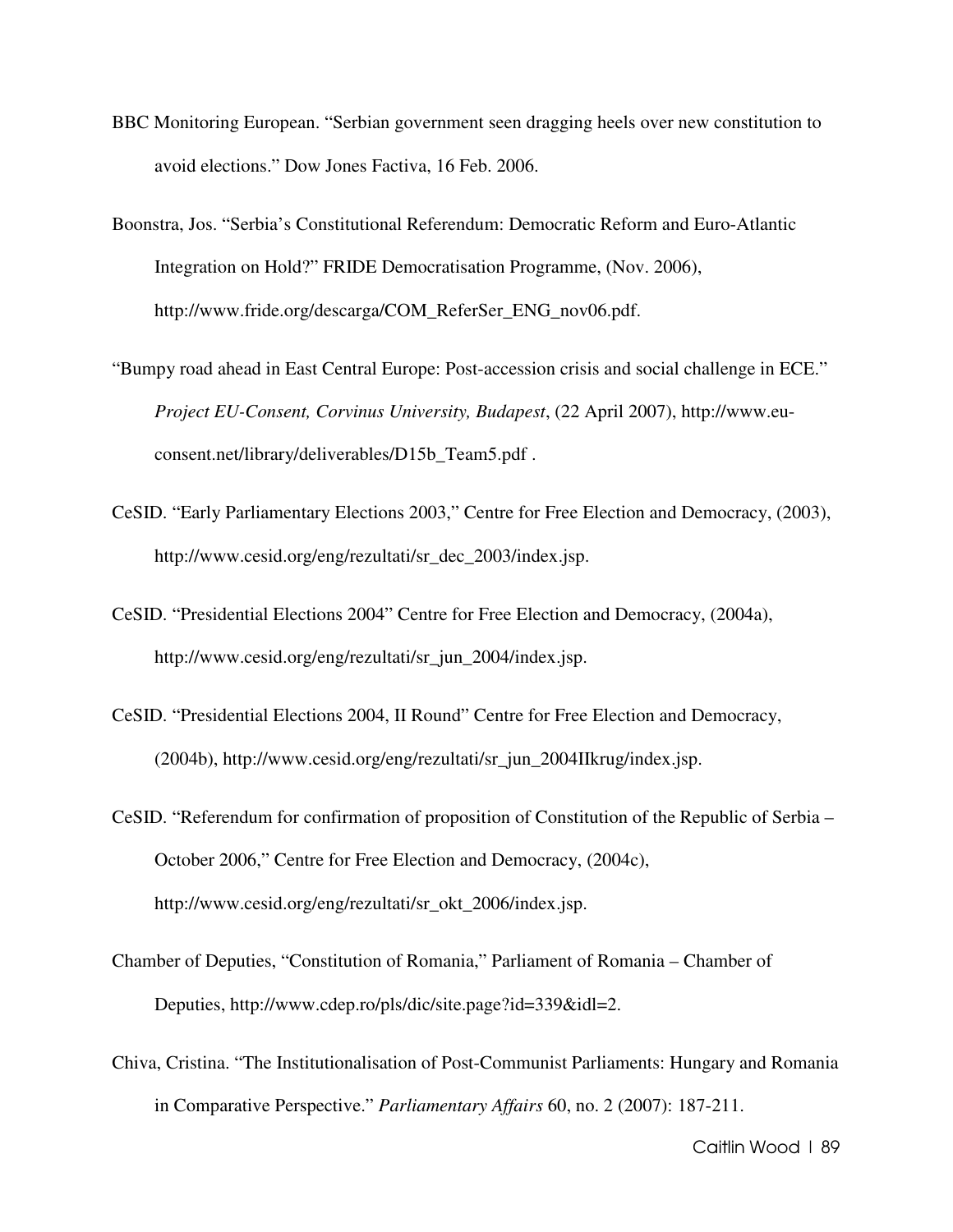Clark, Janine N. *Serbia in the Shadow of Miloševi*ć*: The Legacy of Conflict in the Balkans*. New York: Tauris Academic Studies, 2008.

Ciutacu, Constantin. "Industrial relations and the new constitution," Eurofund European Industrial Relations Observatory On-Line, (3 Feb. 2004), http://www.eurofound.europa.eu/eiro/2004/01/feature/ro0401105f.htm.

- Cvekic, Ljilja. "Crunch day for Serbia's two-stage constitution vote." Reuters, Dow Jones Factiva, 28 Oct. 2006.
- Dallara, Cristina. "Serbia: Borderline democracy?" In *International Actors, Democratization and the Rule of Law: Anchoring democracy?*, edited by Amichai Magen and Leonard Morlino, 156-188. New York: Routledge, 2009.
- Djilas, Aleksa. "A Profile of Slobodan Milošević." *Foreign Affairs* 72, no. 3 (Summer 1993): 81- 96.
- EU Integration Office. "Twinning," Serbian Government EU Integration Office, http://www.seio.sr.gov.yu/code/navigate.asp?Id=84.
- European Commission. *Central and Eastern Eurobarometer: Public Opinion and the Euopean Union (19 Countries' Survey)*. Brussels: European Commission, 1996.
- European Commission. "Commission Opinion on Romania's application for membership of the European Union," (4 Nov. 1998a), European Navigator, http://www.ena.lu.
- European Commission. "Conditions for Enlargement," The European Commission, http://ec.europa.eu/enlargement/the-policy/conditions-for-enlargement/index\_en.htm.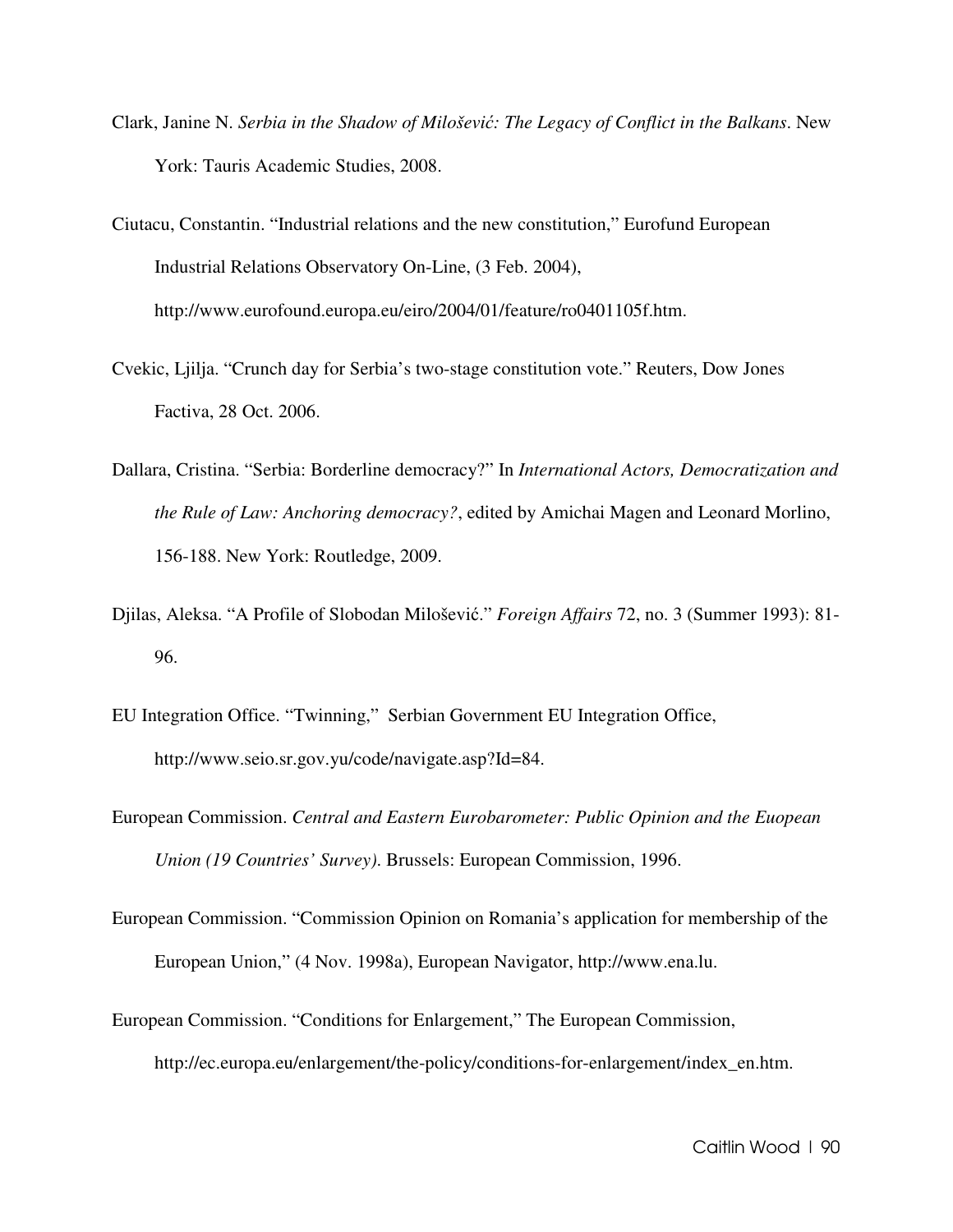- European Commission. "The process of Enlargement," The European Commission, http://ec.europa.eu/enlargement/the-policy/process-of-enlargement/mandate-andframework\_en.htm.
- European Commission. "Regular Report from the Commission on Romania's Progress Towards Accession," (4 Nov. 1998b), The European Commission, http://ec.europa.eu/enlargement/archives/pdf/key\_documents/1998/romania\_en.pdf.
- European Parliament. *Report on the General Outline of the Europe Agreements with Central and Eastern Europe*, A3-0055/91, 13 March 1991.
- Friedrich, Carl J. *Constitutional Government and Democracy*. Waltham, MA: Blaisdell Publishing Company, 1968.
- Gallagher, Tom. *The Balkans in the New Millennium: In the shadow of war and peace*. New York: Routledge, 2005b.

Gallagher, Tom. *Theft of a Nation: Romania since Communism*. London: C. Hurst & Co., 2005b.

- Grabbe, Heather. *The EU's Transformative Power: Europeanization through Conditionality in Central and Eastern Europe*. New York: Palgrave Macmillan, 2006.
- International Helsinki Federation for Human Rights. "Serbia: Constitutional Referendum Results Obtained Only Under Severe Government Pressure," International Helsinki Federation for Human Rights, Press Release, 31 Oct. 2006, http://www.ihfhr.org/viewbinary/viewhtml.php?doc\_id=7118.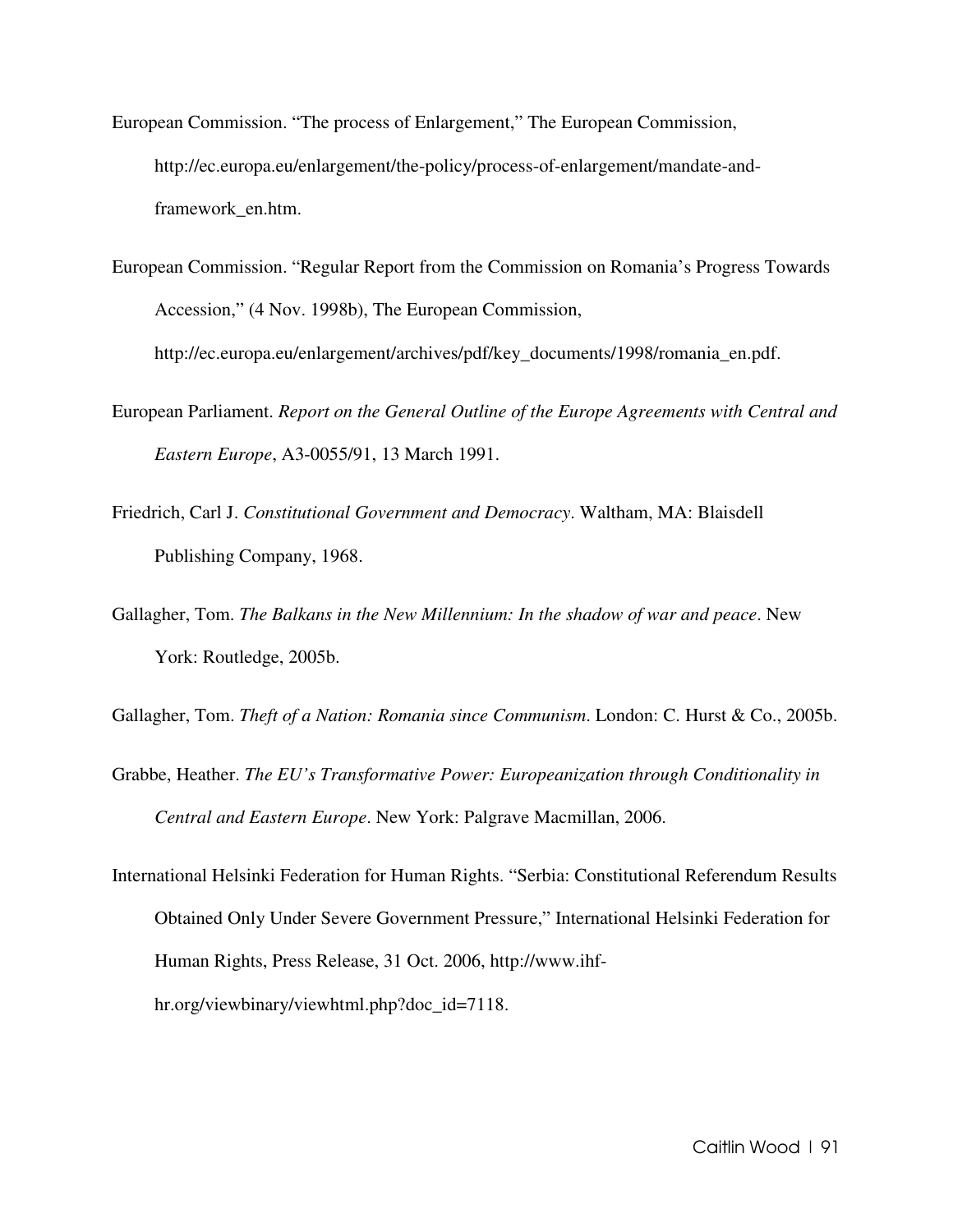- Janjic, Dusan. "Overdue Serbia." In *Democratization in Post-Communist Transition Processes in the 1990s: Lights and Shadows,* edited by Anna Krasteva and Francesco Privitera, 155-167. Ravenna, Italy: Longo Editore University of Bologna, 2006.
- Jora, Silviu. "European Integration and Democratic Consolidation in Romania Towards a Universal Modus Operandi?" *The Sphere of Politics*, no. 125 (2006): 64-75.
- Keil, Thomas J. *Romania's Tortured Road Toward Modernity*. Boulder: East European Monographs/Columbia University Press, 2006.
- Kratovac, Katarina. "Serbian premier, head of church: new constitution is 'best defense' for Kosovo, Serb heartland." Associated Press, Dow Jones Factiva, 26 Oct. 2006.
- Linklaters. "Legal Overview: Constitution" *Emerging Romania 2004, The Business Guide*, (2004), http://www.atyponlink.com/OXF/doi/pdf/10.5555/erro.2004.1.Emerging\_Romania\_2004.181.
	-
- MacDonald, Neil. "FT.com site : Serbia votes on new constitution." *Financial Times Online*, 26 Oct. 2006.
- Magen, Amichai and Leonard Morlino (eds.). *International Actors, Democratization and the Rule of Law: Anchoring democracy?* New York: Routledge, 2009.
- Marko, Joseph. "Kosovo/a A Gordian Knot?" EURAC research 2000 Aufsatz-Kosovosummary (2000), http://www.eurac.edu/Events/SummerAcademy/2000/Aufsatz-Kosovosummary.htm.
- McAdam, Doug et al. (eds.). *Comparative Perspectives on Social Movements*. Cambridge: Cambridge University Press, 1996.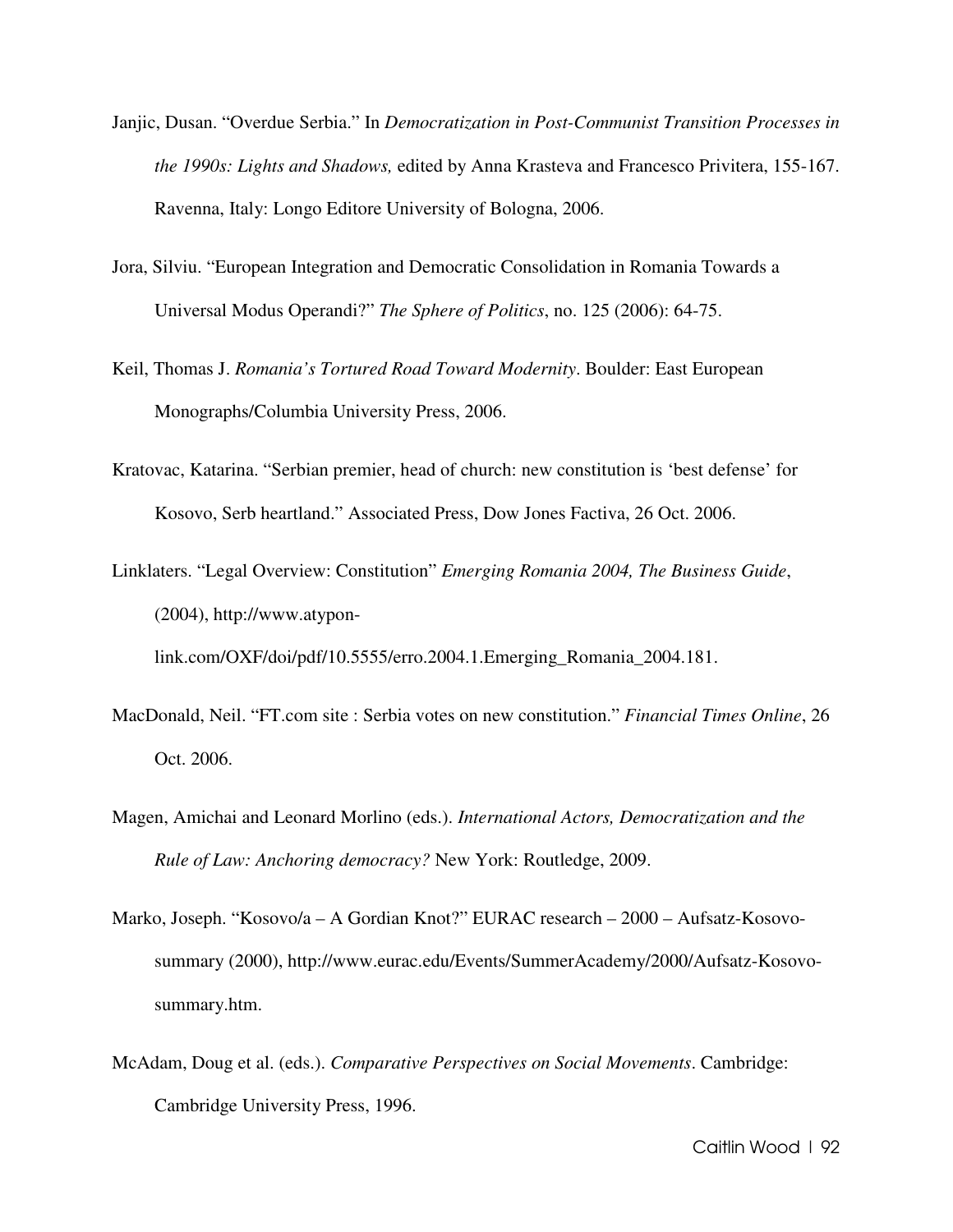Mintrom, Michael and Sandra Vergari. "Advocacy Coalitions, Policy Entrepreneurs, and Policy Change." *Policy Studies Journal* 24, no. 3 (1996): 420-434.

Moore, Patrick. "Serbia's uncertain future." RFE Endnote, Dow Jones Factiva, 12 Jan. 2004.

- Muller-Graff, Peter-Christian (ed.). *East Central Europe and the European Union: From Europe Agreements to a Member Status*. Baden Baden: Nomos Verlagsgesellschaft, 1997.
- Mungiu-Pippidi, Alina. "Romania." In *Democracy and Political Culture in Eastern Europe*, edited by Hans-Dieter Klingemann, Dieter Fuchs, and Jan Zielonka, 308-335. New York: Routledge, 2006.
- Nagle, John D. and Alison Mahr. *Democracy and Democratization.* Thousand Oaks, CA: SAGE Publications, 1999.

"The nationalist backlash." *Economist*, 380 no. 8487, (22 July 2006).

- "New Eurobarometer poll results show a drop in Turkish support for the EU." *Hurriyet Turkish Daily News Online*, 2006.
- Osland, Karl M. "The Trial of Slobodan Milošević." In *Serbia Since 1989*, edited by Sabrina P. Ramet and Vjeran Pavlakovic, 227-251. Seattle: University of Washington Press, 2005.
- Papadimitriou, Dimitris and David Phinnemore. *Romania and the European Union: From marginalisation to membership*. New York: Routledge, 2008.
- Pirvulescu, Cristian and Mircea Toma. "Serious law infringements and administrative irregularities at the national level during the October 18-19 Romania's Constitution Referendum," Pro Democracy Association and Media Monitoring Agency – Academia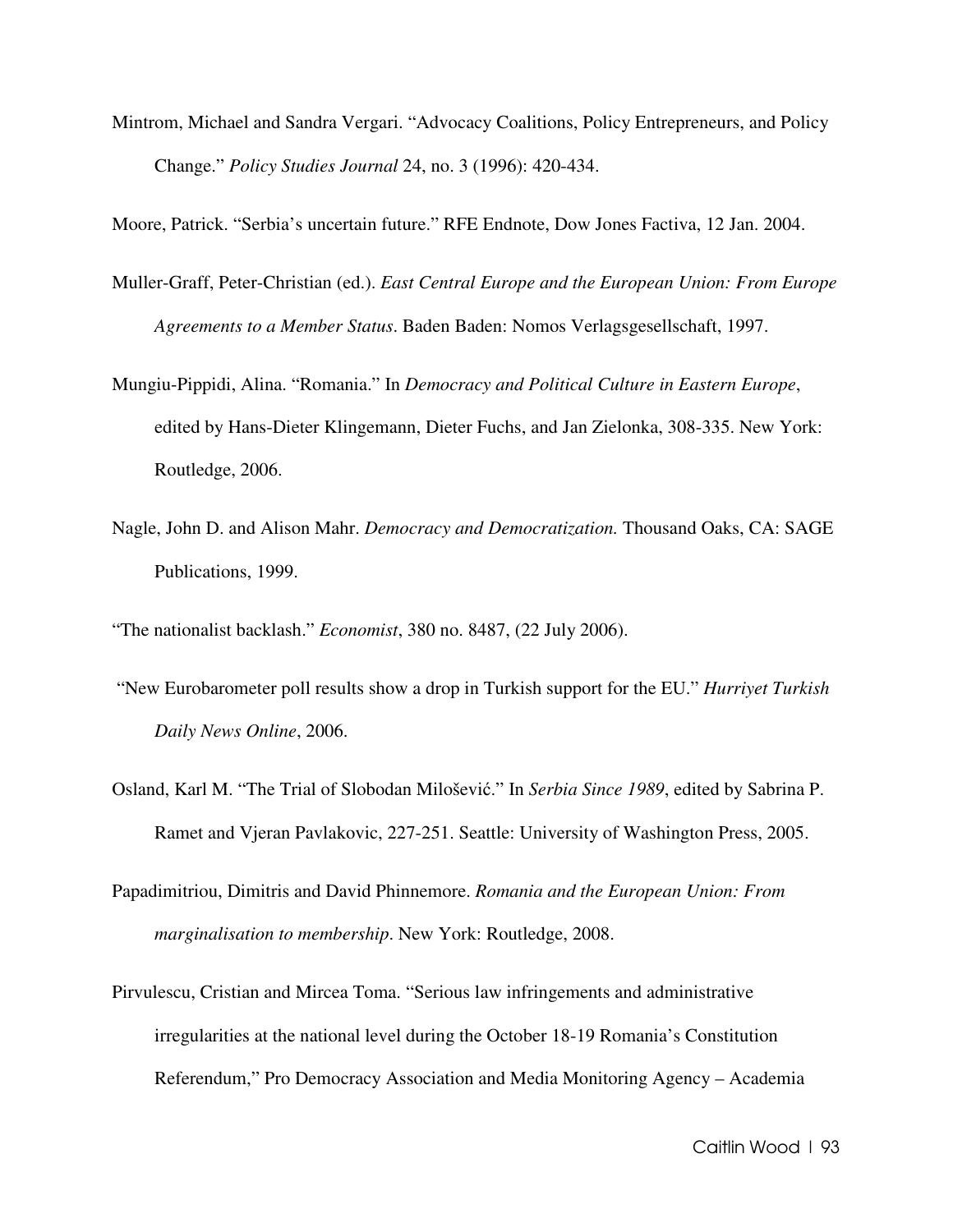Catavencu Press Release, 20 Oct. 2003,

http://www.mma.ro/Comunicate%20de%20presa/Constitutie\_20oct2003\_eng.htm.

- Pop-Eleches, Grigore. "Romania's Politics of Dejection," *Journal of Democracy* 12, no. 3 (2001): 156-169.
- Popescu, Liliana. "A Change of Power in Romania: The Results and Significance of the November 1996 Elections." *Government and Opposition* 32, no. 2 (April 1997): 172-186.

Pridham, Geoffrey. *Designing Democracy*. New York: Palgrave Macmillan, 2005.

- Reuters. "Romanian voters could punish govt in referendum." Dow Jones Factiva, 17 Oct. 2003.
- Reuters. "UPDATE 1-Romanians slow to vote on EU-minded constitution." Dow Jones Factiva, 18 Oct. 2003.
- Rodina, Mihaela. "Romanian constitutional referendum seen as test for joining EU." Agence France-Presse, Dow Jones Factiva, 18 Oct. 2003.

Ruzza, Carlo. *Europe and Civil Society*. New York: Manchester University Press/Palgrave, 2004.

- Schmidt, Vivien. *Democracy in Europe: The EU and National Polities*. Oxford: Oxford University Press, 2006.
- SeeNews. "UPDATE 1: Serbia heads for Early Elections After Parliament Passes New Constitution." 30 Sept. 2006.
- Schroth, Peter W. and Ana Daniela Bostan. "International Constitutional Law and Anti-Corruption Measures in the European Union's Accession Negotiations: Romania in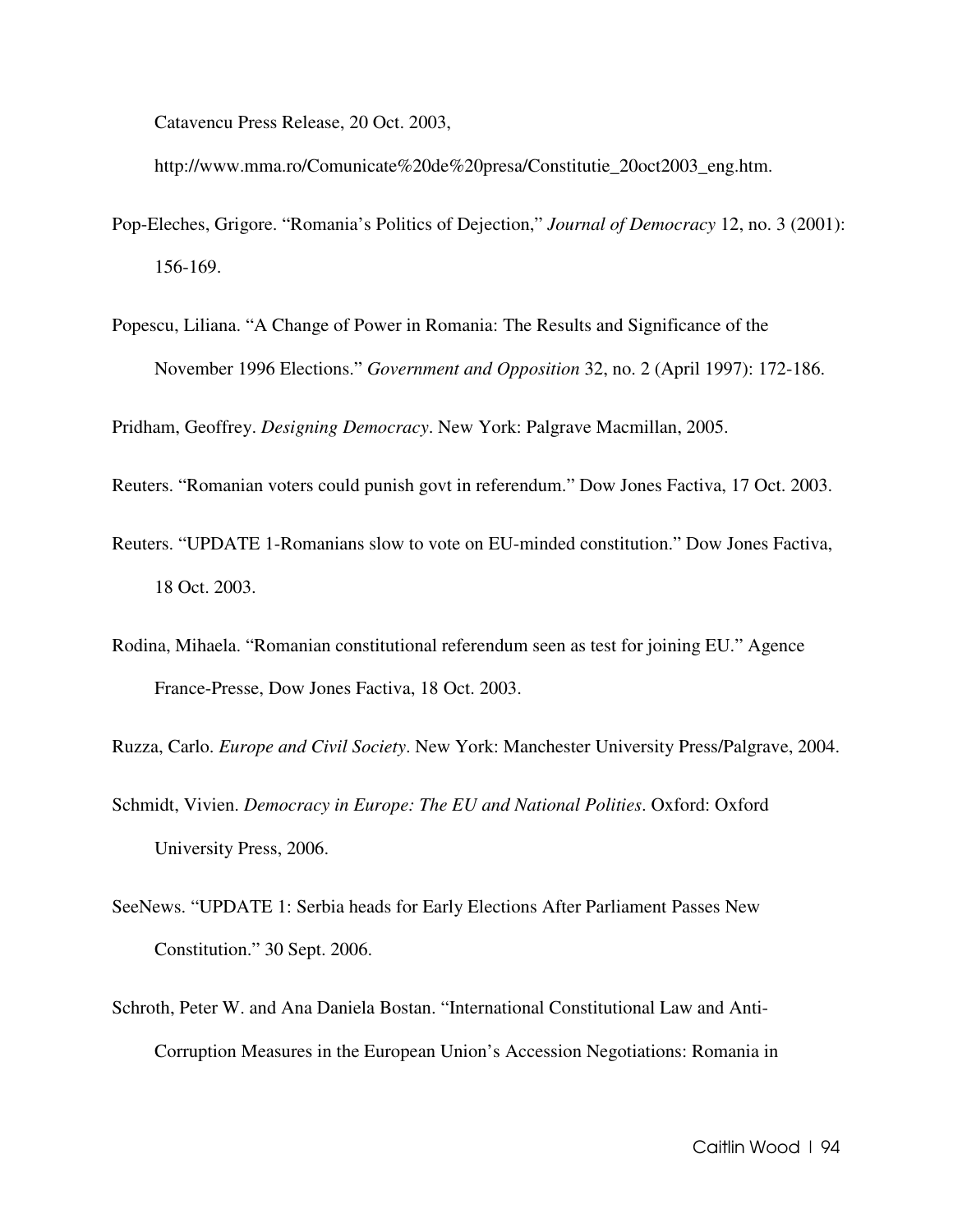Comparative Perspective." *The International Journal of Comparative Law* 52, no. 3 (2005): 625-712.

- Schumpeter, Joseph. *Capitalism, Socialism and Democracy*. New York: Harper & Brothers, 1942.
- Serbian Government. "Constitution of the Republic of Serbia," Government of the Republic of Serbia, (2004), http://www.srbija.gov.rs/cinjenice\_o\_srbiji/ustav.php?change\_lang=en.
- Shafir, Michael. "The Ciorbea Government and Democratization: a Preliminary Assessment." In *Post-Communist Romania: Coming to Terms with Transition*, edited by Duncan Light and David Phinnemore, 79-103. London: Palgrave, 2001.
- Skuhra, Anslem (ed). *The Eastern Enlargement of the European Union: Efforts and Obstacles on the Way to Membership*. Innsbruck: StudienVerlag/Transaction Publishers, 2005.
- Snow, David A. et al. "Frame Alignment Processes, Micromobilization, and Movements Participation." *American Sociological Review* 51, no. 4 (1986): 464-481.
- Stojanovic, Dragan. "Basic Characteristics and Contents of the 2006 Serbian Constitution," *FACTA UNIVERSITATIS – Law and Politics*, no. 1 (2004): 67-85.
- Tocci, Nathalie. *The EU and Conflict Resolution: Promoting peace in the backyard*. New York: Routledge, 2007.
- Tsukimura, Taro. "Has Democratization Consolidated Democracies in the Former Yugoslavia? A Political Overview Between 1990 and 2003." In *Democracy and Market Economics in Central and Eastern Europe: Are New Institutions Being Consolidated?*, edited by